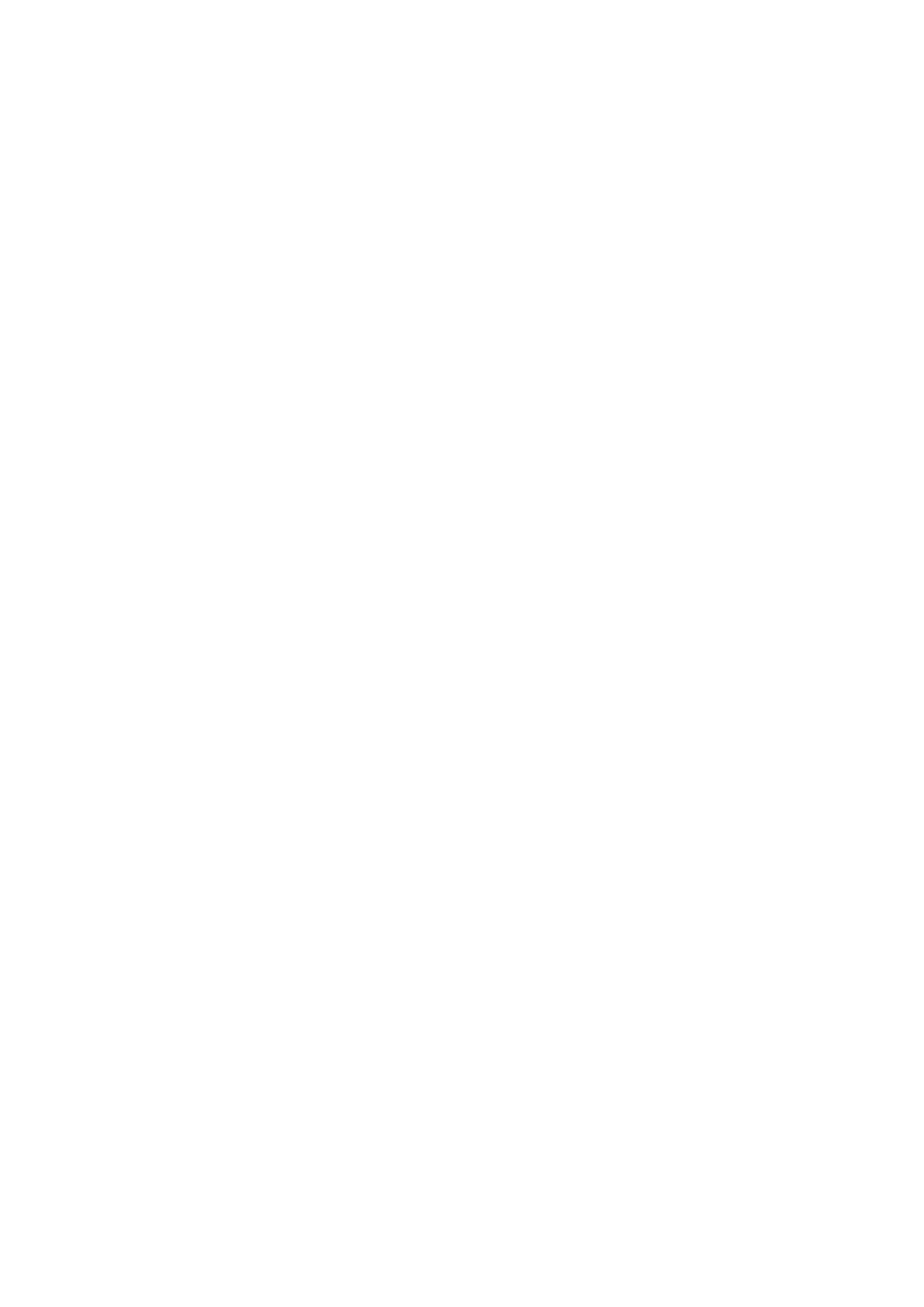# National Maritime Museum Annual Report and Accounts 2019-2020

Presented to Parliament pursuant to Section 9 (8) of the Museums and Galleries Act 1992

Ordered by the House of Commons to be printed on 16 December 2020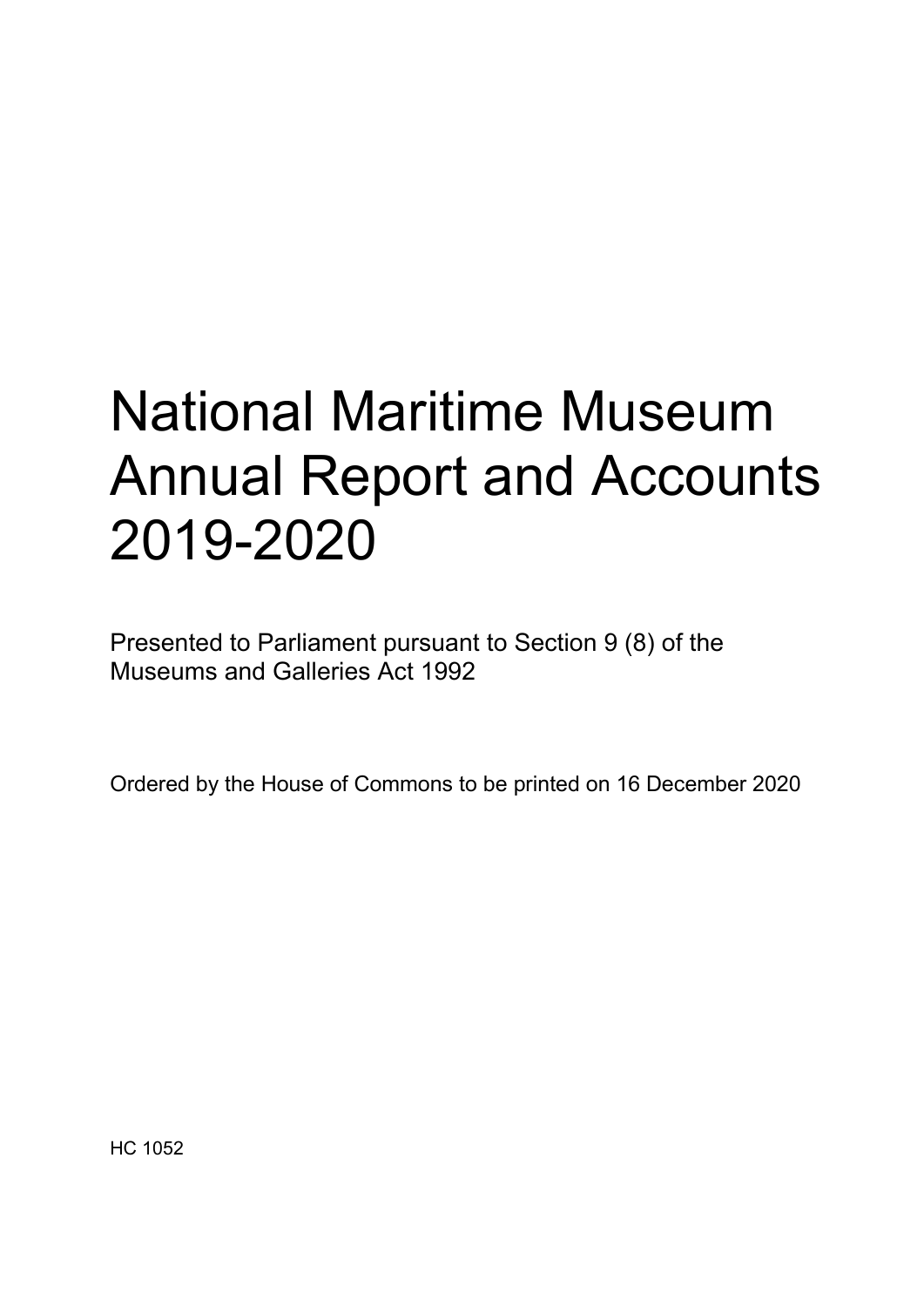

© National Maritime Museum copyright 2020

This publication is licensed under the terms of the Open Government Licence v3.0 except where otherwise stated. To view this licence, visit nationalarchives.gov.uk/doc/open-government-licence/version/3.

Where we have identified any third party copyright information you will need to obtain permission from the copyright holders concerned.

This publication is available at [www.gov.uk/official-documents.](http://www.gov.uk/official-documents)

Any enquiries regarding this publication should be sent to us at Park Row, Greenwich, London SE10 9NF, United Kingdom marked for the attention of the Trustees of the National Maritime Museum.

ISBN 978-1-5286-2334-6

CCS0320389852

Printed on paper containing 75% recycled fibre content minimum

Printed in the UK by the APS Group on behalf of the Controller of Her Majesty's Stationery **Office**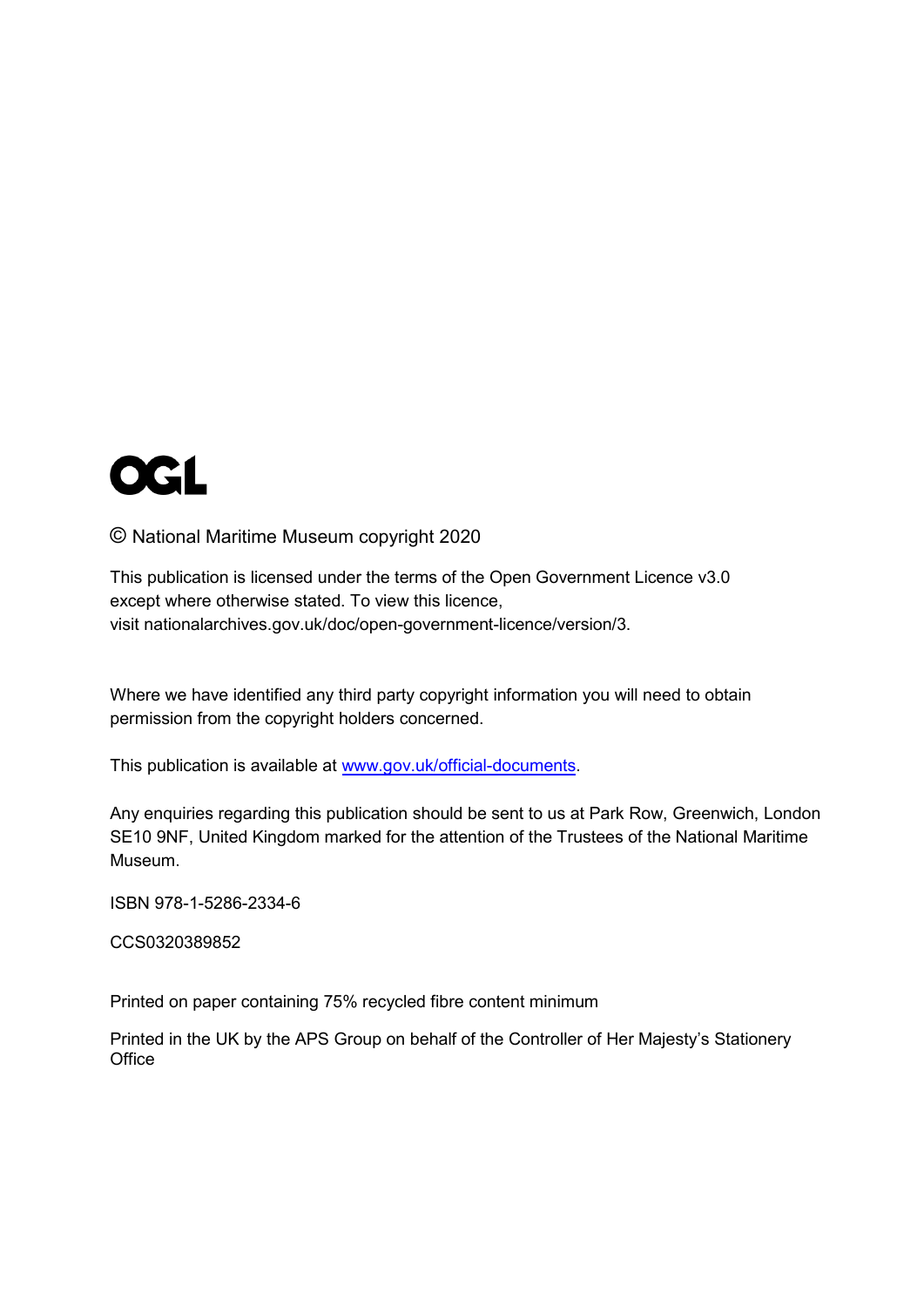# **TRUSTEES' AND ACCOUNTING OFFICER'S ANNUAL REPORT AND CONSOLIDATED ACCOUNTS FOR THE YEAR ENDED 31 MARCH 2020**

#### **CONTENTS**

| i   | <b>Museum Background</b>                                   | 1              |
|-----|------------------------------------------------------------|----------------|
| ii  | Mission, Objective and Aims                                | $\mathbf 2$    |
| 1.  | <b>Chairman's Foreword</b>                                 | 4              |
| 2.  | <b>Director's Statement</b>                                | 5              |
| 3.  | Review of Activities, Achievements and Performance 2019-20 | $\overline{7}$ |
| 4.  | <b>Sustainability report</b>                               | 22             |
| 5.  | <b>Future priorities</b>                                   | 28             |
| 6.  | <b>Workforce and Employment</b>                            | 30             |
| 7.  | <b>Remuneration and Staff Report</b>                       | 35             |
| 8.  | <b>Reference and Administrative Details</b>                | 40             |
| 9.  | Supporters of the National Maritime Museum 2019-20         | 42             |
| 10. | <b>Financial Review</b>                                    | 45             |
| 11. | Statement of the Responsibilities of the Board of Trustees |                |
|     | and the Director as Accounting Officer                     | 50             |
| 12. | <b>Governance Statement</b>                                | 51             |
| 13. | The Certificate and Report of the Comptroller and          |                |
|     | <b>Auditor General</b>                                     | 62             |
| 14. | <b>Consolidated Statement of Financial Activities</b>      | 66             |
| 15. | <b>Charity Statement of Financial Activities</b>           | 67             |
| 16. | Balance Sheets as at 31 March 2020                         | 68             |
| 17. | <b>Consolidated Cash Flow Statement</b>                    | 69             |
| 18. | <b>Notes to the Consolidated Accounts</b>                  | 70             |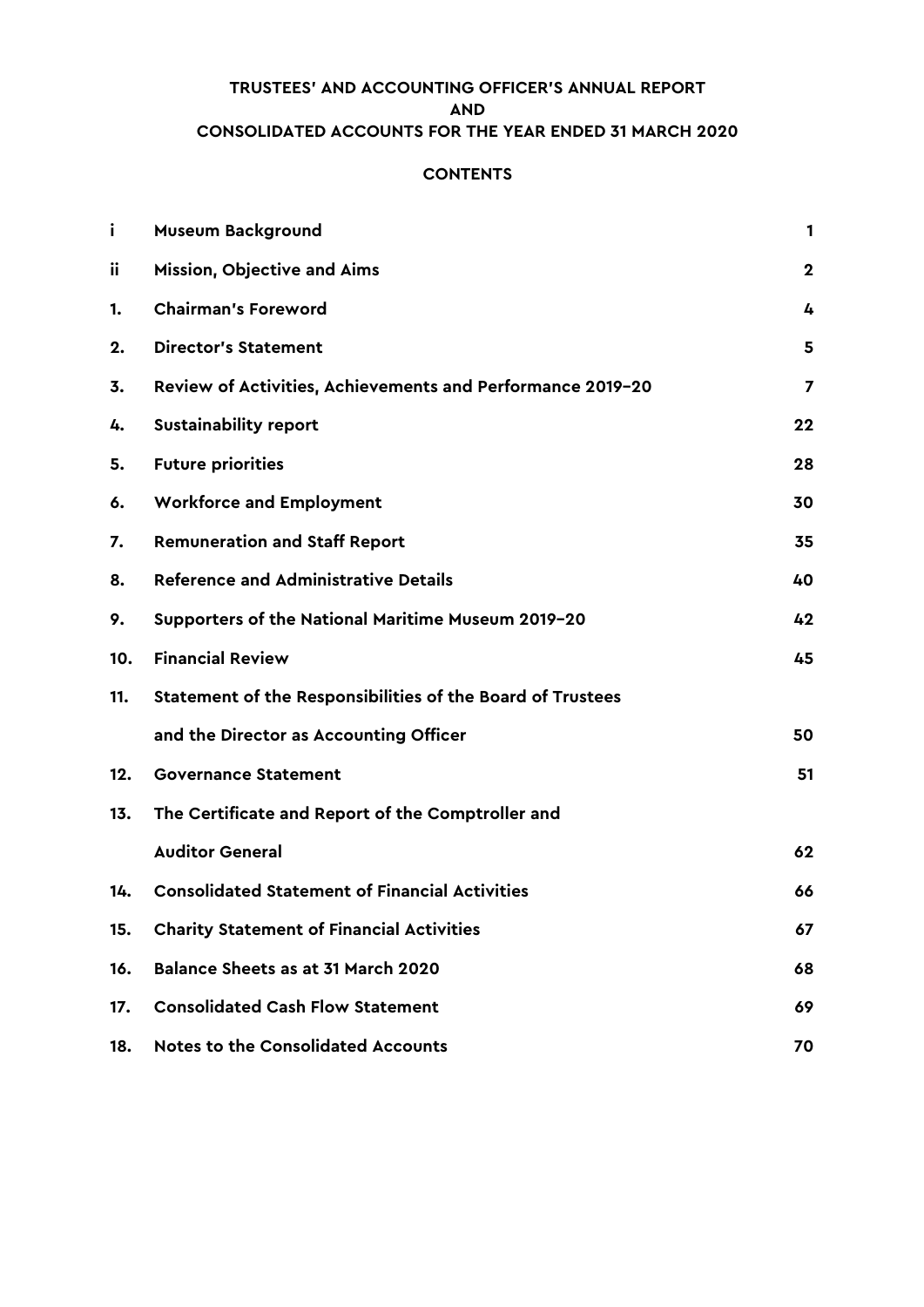## **i MUSEUM BACKGROUND**

The National Maritime Museum was founded by Act of Parliament in 1934. It is the largest maritime museum in the world and it now includes the Royal Observatory, the Queen's House, the clipper ship *Cutty Sark,* and the Prince Philip Maritime Collections Centre. The collective brand name for the five sites is Royal Museums Greenwich. The sites are open 362 days a year and in 2019–20 we welcomed some 2.760 million visits from Britain and around the world and 7.082 million to [www.rmg.co.uk.](http://www.rmg.co.uk/)

By the 1934 Act the Board of Trustees of the National Maritime Museum is a statutory corporation and an exempt charity. For management purposes the Museum is classed as an Executive Non-Departmental Public Body. In 2019–20 the Museum had an annual income of £33.3m (including donated gifts of £297k and capital grants of £0.8m) and a staff of 500 full-time equivalents, under the Board of Trustees, the Director, and an Executive.

The Museum's total revenue income in 2019–20 of £29.3m constituted £15.5m from its self-engendered trading activity, donations and sponsorship; and £13.8m of funding from the taxpayer via Grant-in-Aid through the Department for Digital, Culture, Media and Sport. Entry to the national maritime collection is free. Admission charges are made for special exhibitions, the Peter Harrison Planetarium, the Greenwich Meridian Line, and *Cutty Sark*.

## **History and Collection**

The National Maritime Museum was opened to the public by King George VI on 27 April 1937. Previously (1807–1933) its main buildings at Greenwich, including the Queen's House, accommodated the Royal Hospital School. The Royal Observatory, Greenwich, was added to the Museum's estate and curatorial remit in 1953.

The Museum is unique in the architectural significance and setting of its buildings. The 17th-century Queen's House, designed by Inigo Jones and probably the most important early classical building in England, is the keystone of the historic 'park and place' landscape of Maritime Greenwich, so-designated as a UNESCO World Heritage Site (WHS) in 1997. Flamsteed House (built 1675–76), the original part of the Royal Observatory, was designed by Sir Christopher Wren and was the first purpose-built scientific research facility in Britain.

All the Museum buildings have been subsequently upgraded at various times. Modern redevelopment of the main galleries centres on what is now the Neptune Court. One of the first museum capital projects funded by the Heritage Lottery Fund, this was completed in 1999 and reopened by Her Majesty The Queen. The major *Time and Space* capital project at the Royal Observatory was opened by Her Majesty The Queen in May 2007.

In July 2011 the new Sammy Ofer Wing was opened by the Patron of the Museum, His Royal Highness The Duke of Edinburgh. This major architectural addition provided a new Museum main entrance from the Royal Park, state-of-the-art facilities for our research archive and a custom-built special exhibitions gallery.

In April 2012 Her Majesty The Queen reopened the fully conserved *Cutty Sark* to the public. At that time the Museum had the responsibility for the operational management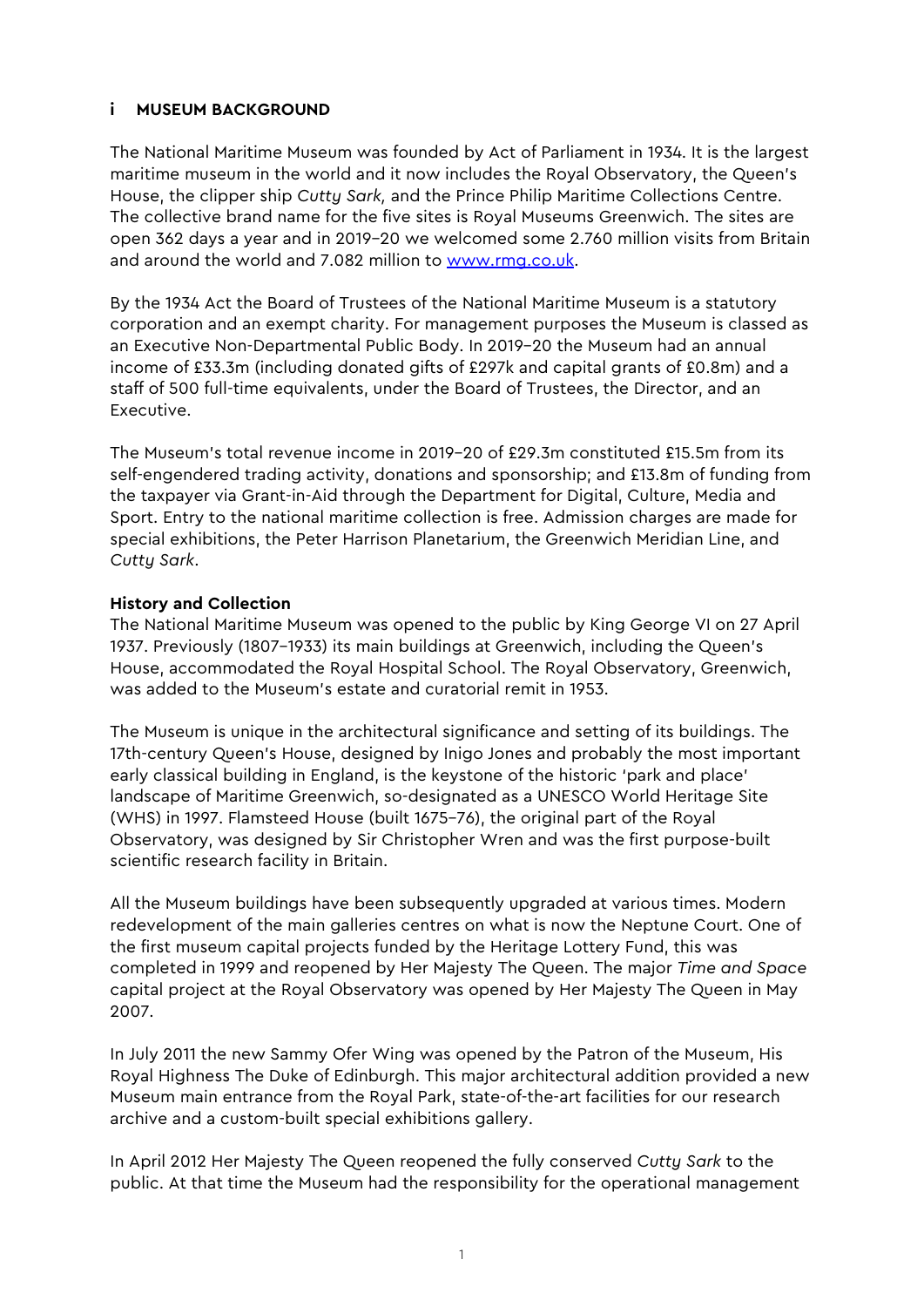of the ship under a Service Level Agreement with the then owner of the ship, the Cutty Sark Trust. At the end of July 2015 the ship was generously donated as a gift by the Trustees of the Cutty Sark Trust in to the national maritime collection held by the Museum.

The Museum's Endeavour project, started in 2014 and named to commemorate the 250<sup>th</sup> anniversary in 2018 of Captain Cook's voyage in HM Bark Endeavour, has provided new open- plan staff accommodation which has in turn freed up space to allow the creation of four new galleries totalling 1,000m2 to display an additional 1,100 collection items and radically improve and simplify visitor circulation around the Museum. The four new galleries were opened to the public on 19 September 2018 by Sir David Attenborough, OM.

The strategically significant element of the Endeavour project is the Prince Philip Maritime Collections Centre (PPMCC), completed in September 2017, which has consolidated and upgraded the collections storage and conservation functions on the Museum's Kidbrooke site near the main campus in Greenwich. It is a great step forward in the Museum's ability to store, preserve, conserve and make accessible the national collection.

The Museum's collection comprises more than 1.5 million items. There are some 40 thousand three dimensional objects – which include ship models, scientific and navigational instruments, and instruments for time-keeping and astronomy. There are some 70 thousand oil paintings and prints and drawings and some 1.4 million manuscripts, rare books, ships plans, sea charts and historic photographic negatives. Its British portraits collection is exceeded in size only by that of the National Portrait Gallery and its holdings relating to Nelson and Cook, among many other individuals, are unrivalled. The Museum has the world's largest maritime archive and maritime historical reference library including books dating back to the 15th century. An active loans programme ensures that items from the collection are seen in the UK and overseas. Through its displays, exhibitions and learning programmes the Museum also explores our current relationship with the sea, and its future as an environmental force and resource.

By virtue of its sites and subjects, Royal Museums Greenwich enjoys a unique conjunction of subjects (History, Science, Arts) and works with its audiences at home and overseas to provide a greater understanding of Britain's role in world history and its consequences in the world today.

## **ii MISSION, OBJECTIVE AND AIMS**

The Museum's **Mission** is:

## **to enrich people's understanding of the sea, the exploration of space, and Britain's role in world history.**

The Museum's **Objective** is:

**to discover more about humanity and the possibilities of human endeavour by showing how we strive to explore our world and our universe.**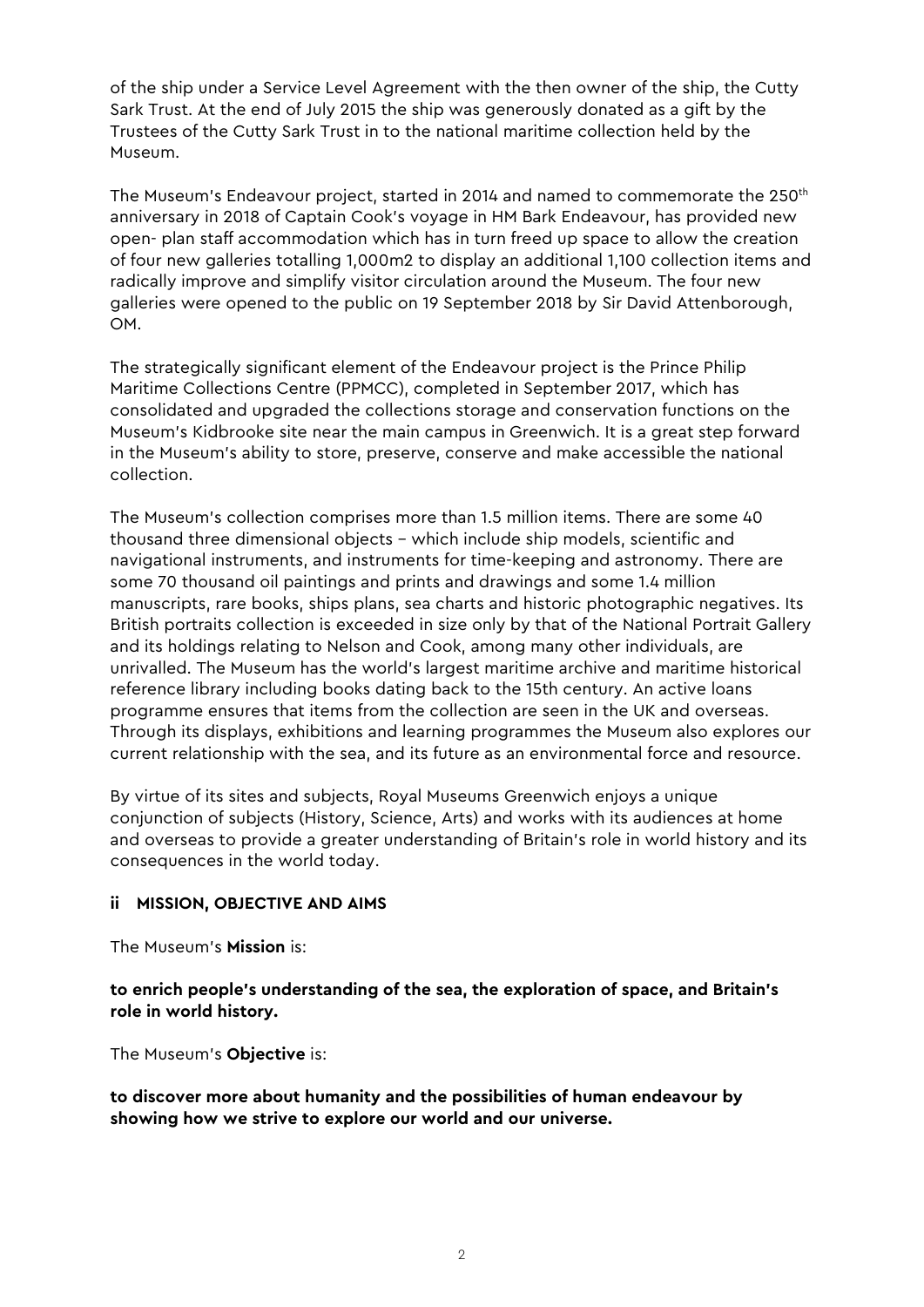The Museum's **Aims** are to:

## **1. Put audiences at the heart of everything we do**

Listen to and learn from all our audiences so that we make our collections, our subjects and our visitors' experience relevant and engaging.

## **2. Value our heritage**

Care for and develop our unique collection and world historic sites.

# **3. Extend our reputation and reach**

Maximise our impact on all audiences and stakeholders.

#### **4. Strengthen our organisation**

Develop our culture and people, build our financial sustainability, and manage risks.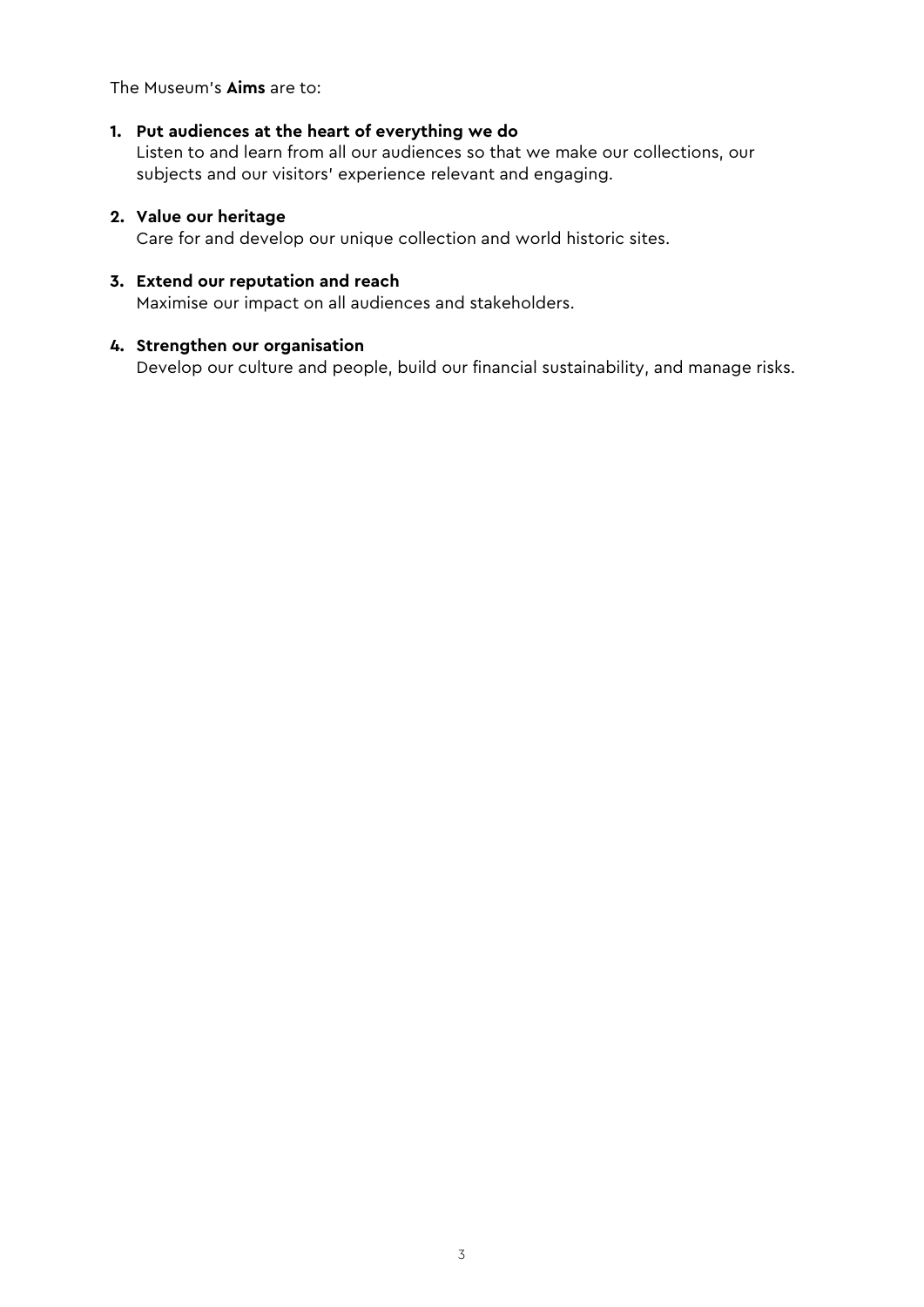#### **1. CHAIRMAN'S FOREWORD**

In July 2019 Kevin Fewster stood down as Director of Royal Museums Greenwich which he had led since 2007. Kevin oversaw many major achievements over the period: the Sammy Ofer Wing opened in 2011, with its modern research facilities and dedicated special exhibition space. In 2015, the historic and iconic *Cutty Sark* became part of the Museum's collection. The Queen's House underwent significant conservation work to mark its 400th anniversary in 2016, and in 2018 four magnificent new permanent galleries were opened, putting community engagement at their heart. Our Prince Philip Maritime Collections Centre at Kidbrooke created bespoke and state of the art facilities, which, since September 2019 have been open to community groups, many of whom are not our typical visitors. We have also worked hard to develop the Royal Observatory as a centre for public education and brought astronomical research through observation back to the Royal Observatory with the refurbishment of the Altazimuth Building and installation of new observing capacity. We wish Kevin the very best for his retirement and would like to thank him for his tenacious leadership and tireless promotion and development of the organisation.

In August 2019 the Board of Trustees, Executive and staff were delighted to welcome our new Director, Paddy Rodgers, to Royal Museums Greenwich. Paddy joined RMG following a successful career serving as Chief Executive Officer of one of the largest international shipping companies in the world. Local Greenwich resident, Life Patron of the Museum, with a passion for history, art and literature, Paddy settled well into his new role and has been working with his colleagues to build on the Museum's recent successes.

In common with all museums and many other organisations across the UK, on 18 March 2020, Royal Museums Greenwich closed to visitors, under the Government mandatory lockdown, in response to the Covid-19 pandemic. Our staff reacted in an exemplary fashion to the crisis, ensuring in the weeks and days before we closed our doors, that preparations were put in place to ensure the nation's collection and historic buildings were secure and being cared for during these unprecedented times. Whilst our buildings were closed, the staff worked hard to find creative solutions to provide access to our collections and resources through social media and on our website.

I would like to thank the Trustees, all of whom give their time voluntarily, for the great support and enthusiasm they provide to the Museum. In September 2019, Gerald Russell stepped down after eight years on the Board of Trustees and as Chair of the Audit Committee. We welcomed Alastair Marsh as the new Audit Committee Chairman in Autumn 2019.

My fellow Trustees and I are extremely grateful for the hard work of the staff and volunteers who continue to make Royal Museums Greenwich an inspirational place to work and to visit both in person and virtually. We can be confident that the Museum's Executive and staff will work tirelessly to respond to the challenges we will inevitably face in the coming months.

Sir Charles Dunstone, CVO, Chairman of the Board of Trustees 14 December 2020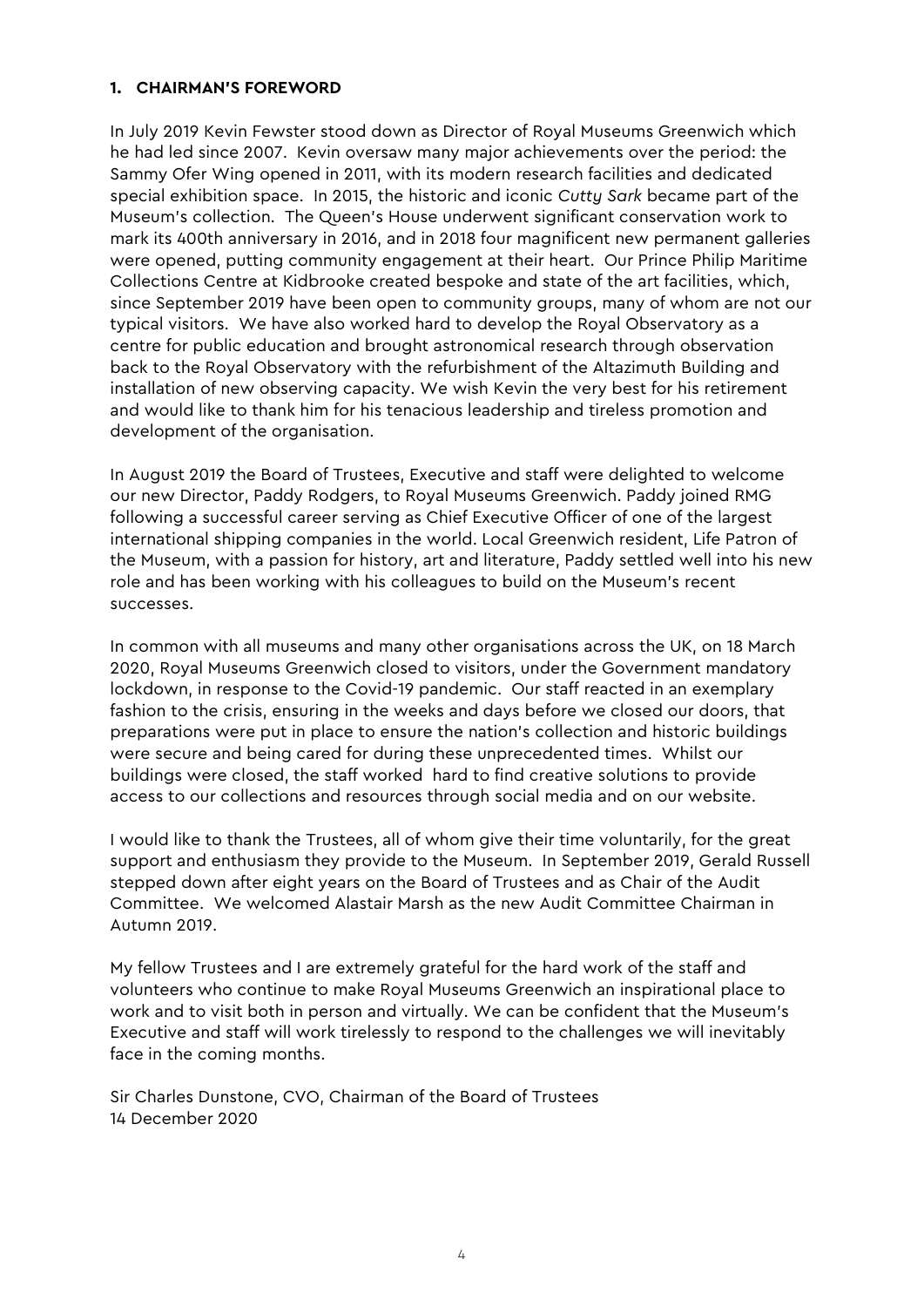## **2. DIRECTOR'S STATEMENT**

I joined Royal Museums Greenwich in August 2019, looking forward to building on the strong foundations of the organisation, developing some of the inspiring ideas from our highly talented staff and extending the excellent work done in recent times with our communities. Much had been done to this end, over the Autumn/Winter of 2019/20, but these activities were brought to an abrupt end by the events which led to our temporary closure in March 2020. These events have affected everybody in the country and will inevitably impact on our plans for the future.

In the months before closure we had welcomed a record number of visits for all of our sites and despite numbers dwindling in February and before our closure in March, we achieved our highest ever visitor numbers, ending the year with 2.76 million visitors, 4% above the previous year. I am also very pleased to report that after several years as the UK's 10th most visited attraction, we reached number nine in 2019.

Highlights from the past year have included:

Opening in July, our special exhibition 'The Moon' exceeded expectations and welcomed 64,000 visitors. The exhibition received strong critical acclaim with wide coverage in the press across broadcast, paper print and online media.

In October the NMM held a celebration of Diwali for the ninth consecutive year and peak attendance at NMM that day was close to 8,000 visitors. The atmosphere was vibrant, convivial and community/family centered with strong diversity, and presented the Museum as a platform for shared identities and common stories.

In November the Royal Observatory Greenwich live-streamed the Transit of Mercury, reaching a large audience. The Astronomers delivered a content focused live event that was engaging, educational and enjoyable.

At the end of November *Cutty Sark*'s 150th birthday was celebrated, with free entry for Greenwich residents we welcomed 3,500 visitors on board. Chinese New Year celebrations on 25 January saw over 7,000 visitors this year, the 19th year of celebration at the NMM. Visitors were invited to engage with the collection and Chinese culture via storytelling, performances and craft workshops.

From late November, through December, to mid-January, The Queen's House was the spectacular backdrop to an ice rink welcoming 39,000 skaters, mainly families and young people, with 61% of skaters aged under 25 or students. In addition to the financial benefits of hosting this, we hope that in welcoming new audiences, we will extend our reach and by so doing touch more people's lives in the future.

The co-curation project with Woburn Abbey and the National Portrait Gallery, featuring 'Faces of a Queen' opened in the Queen's House Art Gallery on 13 February to excellent press coverage and promising visitor numbers up until its premature closure in mid-March. The centre piece brought together the three extant Armada Portraits for the first time in more than 400 years. In addition to the three portraits contributed by the NPG, the Duke of Bedford and RMG, the Queen's House also exhibited 30 spectacular works from the Woburn Collection in a carefully curated dialogue with the RMG Queen's House exhibits.

Our online performance was equally strong with over 7 million website visits. With the closure of our physical sites our energy and focus intensified in making the content on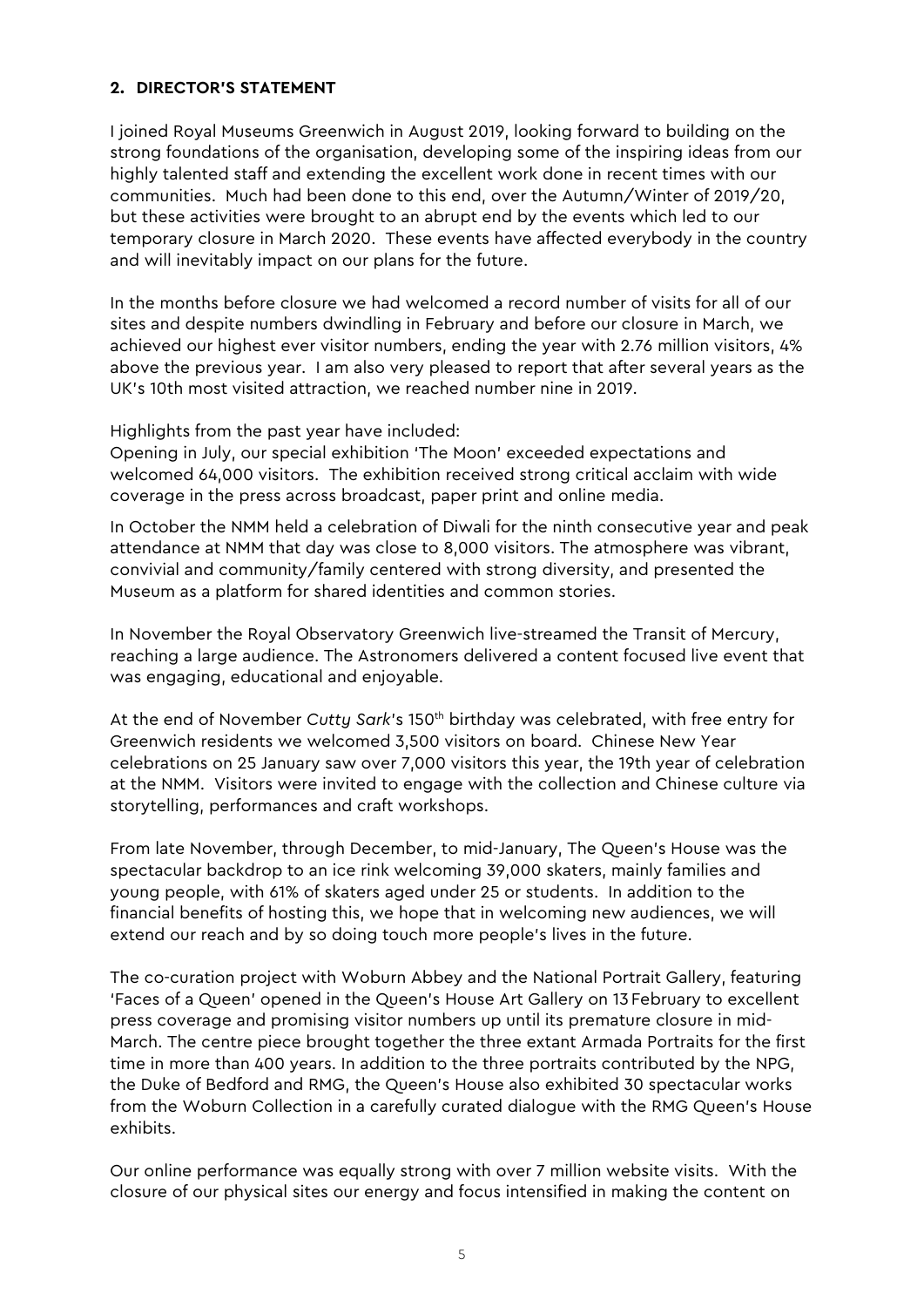our virtual sites inspirational, educational and fun.The unusual situation we found ourselves in presented opportunities as well as significant challenges, and we shall build on the initiatives we made during this period to build a better online offering.

The current pandemic, preceded by the national heart searching over Brexit, has positioned RMG and its collection to facilitate a wide range of perspectives in dialogue making connections of time, place and people to present a global, and indeed universal, human story.

In the period leading up to the re-opening of our buildings, commencing in July, our staff worked hard to make our sites Covid secure. We opted for a phased period of reopening our sites throughout August, listening to, and learning from, staff and visitor feedback as we went along, and were fully open at all sites by early September. Whilst it will take some time to rebuild visitor numbers, feedback from visitors to the efforts staff made to ensure a safe and welcoming experience has been overwhelmingly positive. On 5 November 2020, sadly we had to close our doors to the public once more as we entered a second national lockdown. We look forward to being able to welcome visitors back to share our magnificent buildings, collections and stories again very shortly.

Paddy Rodgers, Director 14 December 2020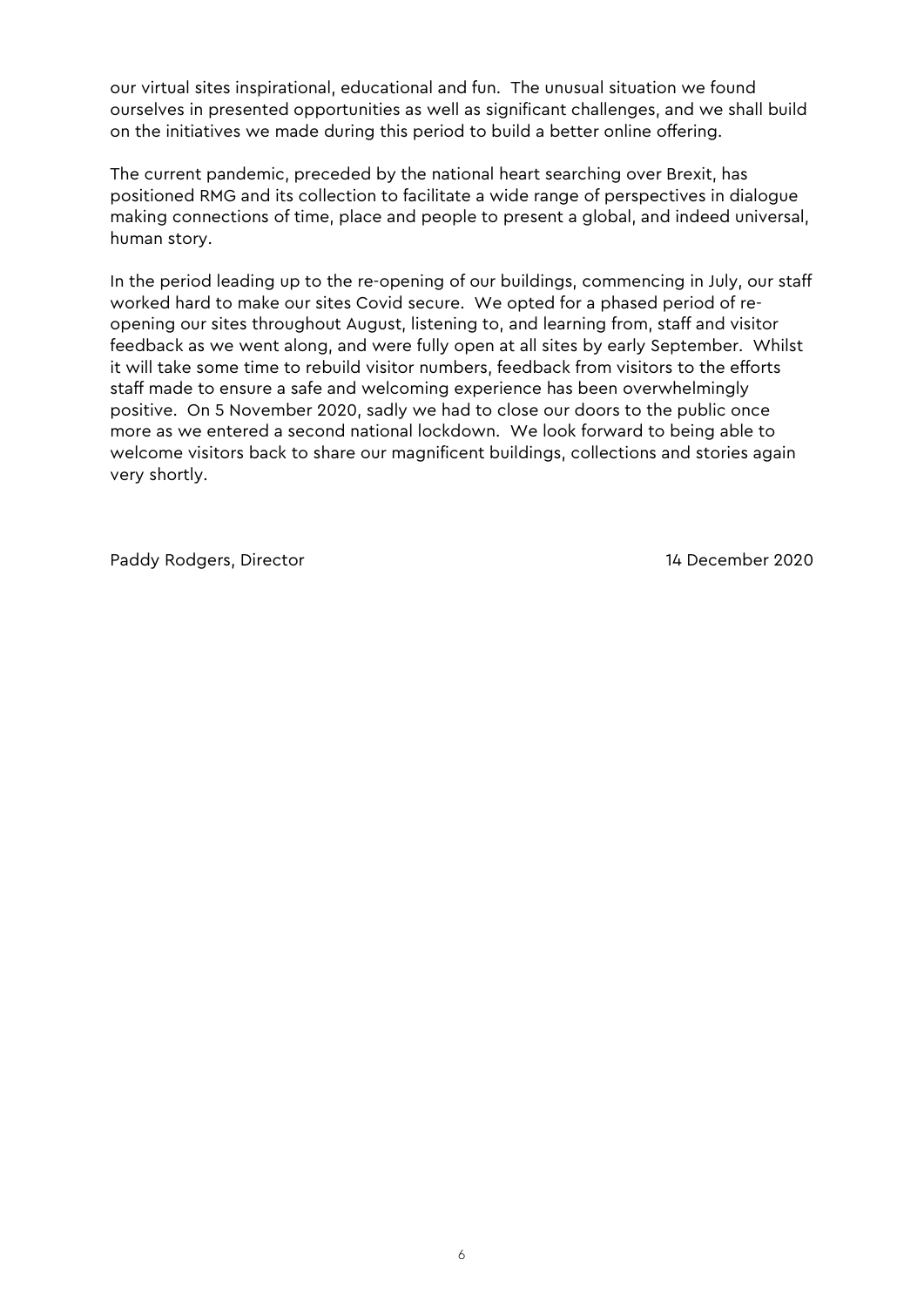# **3. REVIEW OF ACTIVITIES, ACHIEVEMENTS AND PERFORMANCE**

The following section is a brief review of the activities and achievements of 2019-20 so necessarily contains only a selection of the Museum's work over the year. The section is structured in accordance with the Museum's four aims.

# **AIM 1: PUT AUDIENCES AT THE HEART OF EVERYTHING WE DO**

Listen to and learn from all our audiences so that we make our collections, our subjects and our visitors' experience relevant and engaging.

# **NMM &** *Cutty Sark* **Enrichment**

- Refreshed Baltic Glass space, including inclusion of missing 'Faith' panel
- Consulted Afro-Caribbean communities on concept designs for an audience participation point in *Atlantic Worlds*
- Refurbished retail area and installed wayfinding and interpretation throughout, funded by RMG Foundation

# **Queen's Ho***use*

- Co-curation project with Woburn Abbey, taking advantage of its closure for refurbishment, opened in February 2020, fully funded by the Deborah Loeb Brice Foundation. Includes all three Armada portraits displayed together for the first time
- Artist Susan Derges' *Mortal Moon* displayed in Queen's Presence Chamber

# *The Moon* **exhibition**

- After almost 4 years' preparation *The Moon* exhibition opened on 19 July. Primarily curated by Melanie Vandenbrouck, Louise Devoy and Megan Barford. Exhibition received critical acclaim and visitor numbers of 64,000
- Art and Science of the Moon conference. Exhibition marked 50<sup>th</sup> anniversary of the first lunar landing
- Moonlight Explorers: ran our first relaxed opening for families with neuro-diverse children, including those with autism
- Over 2,000 trails for *The Moon* were given out and over 2,000 family trails
- *Moon Fest!* event designed by our Youth Collective in response to themes of *The Moon* exhibition
- Successful programme of Science Theatre Shows delivered in lecture theatre to complement the exhibition

# **Extinction Rebellion (XR) 'Polly Higgins' boat display**

• Loan of the Extinction Rebellion (XR) boat, the 'Polly Higgins' in late summer/early autumn proved contemporary and popular

# **Cutty Sark 150th Anniversary**

- First *Cutty Sark* conference in February as part of a series of events marking the 150th anniversary of the launch of the Ship. *Global trade, global lives: the maritime community since the nineteenth century* featured 13 speakers
- Over the *Cutty Sark's* 150th birthday weekend, more than 3,500 residents from the Royal Borough of Greenwich were welcomed on board for free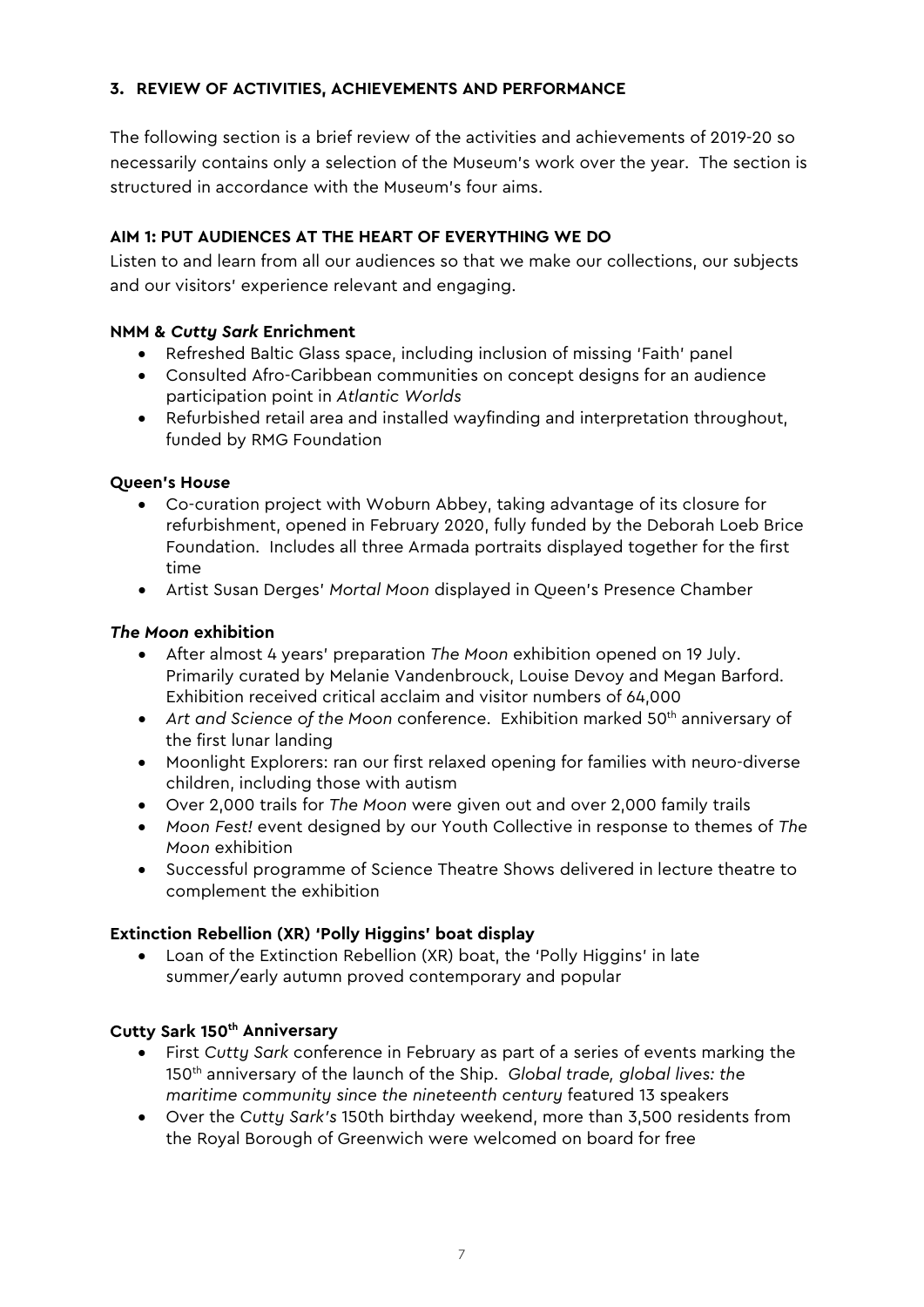## **Coronavirus Outbreak**

The Museum closed to the public on 19 March and all but a skeleton staff went home, some to work from there, others on furlough and some shielding. Exhibitions, Learning, Research, Press, Events and Marketing focused on keeping the Museum's programmes to the fore as much as possible, whilst Estates, Visitor & Sales and Collections Services focused on safely and securely locking down the Museum. HR, Finance and IT played their part in supporting all staff in whichever capacity. Estates also completed some outstanding works during closure and Development have been preparing a number of emergency funding applications.

## **Research & Information**

- Launched Collaborative Doctoral Partnership the 'REACH' Consortium (Revisiting and Enhancing Approaches to Collections and Heritage). Funded by AHRC and led by RMG, an exciting new research partnership involving National Trust, NPG, HRP, and British Film Institute (BFI). *Engaging Crowds* Project began in March, first pilot project focussing on records of Dreadnought Seaman's Hospital 1820-1930
- Two new partnerships with Historic Royal Palaces to explore potential research project on 'Palaces and Science' and with University of Southampton on an Arts and Humanities Research Council (AHRC) Network bid on 'Sea Changes: Literature, Culture and the Material Ocean, 1800 – present'
- AHRC formally approved Collaborative Doctoral Partnership studentship nomination with University of East Anglia looking at historic role of missionary societies in shaping children's understandings of Britain's place in the world
- Caird Research Seminar in March *Sinecures and Smuggling: The Royal Yachts at Greenwich 1713-39* by Dr Chris Ware, University of Greenwich
- UK Maritime Heritage Forum (UKMHF), Glasgow and biennial International Congress of Maritime Museums (ICMM), Stockholm and the Åland Islands
- Symposium with Portsmouth University *New Perspectives on Coastal and Maritime Communities*
- Shipbuilding Records Symposium, part of the new Maritime Heritage Subject Specialist group linked to UKRI
- Anderson Medal Award by the Society for Nautical Research to author and historian, David Davies
- Antiquarian Horological Society held its AGM and conference in the Lecture Theatre, attended by 110 delegates
- In October Quintin Colville and Martin Salmon hosted one of the first `Collection Guardians' visits focussing on Nelson. Those involved visited PPMCC and the Library and Archive and items shown included Nelson's last will and codicil, the first letter written with his left hand after his injury at Tenerife in 1797, the uniform Nelson wore at the Battle of the Nile and Benjamin West's famous painting *Death of Nelson*
- Opera performance on the Great Map *The Powder Monkey* by Brolly Productions who specialise in creating and curating cross arts projects. The opera was based on the log of a slave ship held in the Caird Archive and there were also performances at local schools
- In January, submitted a bid to the Archives Revealed Catalogue Fund run by The National Archives to catalogue the records of James Pollock and Son Shipbuilders Ltd which have been at the Museum since 1980. Bid submitted with support from groups in Faversham, primarily the Faversham Society and also the Confederation of Cinque Ports and the University of Kent.
- Bid to AHRC *Engaging Crowds (Citizen Research)* successful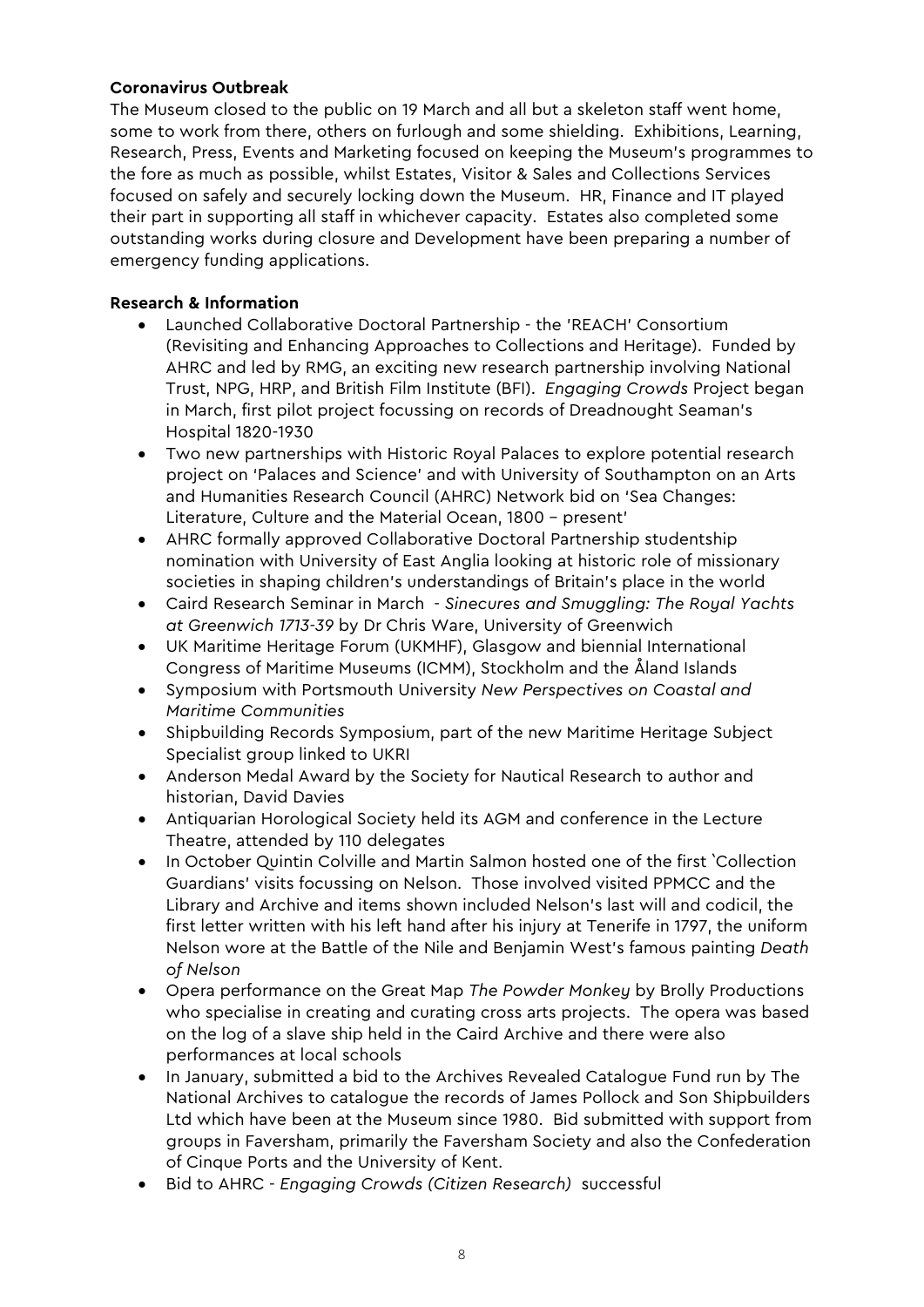- Quintin Colville, Senior Curator Research, nominated and inducted to AHRC College of Peer Reviewers
- In March 2020 acquired 'Daventry GNSS Collection', a group of 65 objects that extends the reach of the collection from sextants to satellite navigation technology
- Cataloguing work continued on the Navy League material acquired from the Marine Society
- Volunteers continue to give welcome support to the Library. New intake of volunteers to work on indexing 1875 crew lists to improve access for the public and also new intake of reception desk volunteers to welcome and register new visitors

# **Learning and Interpretation (NMM, Queen's House & Cutty Sark)**

- RETHINK digital installed in the foyer outside *Voyagers* gallery to track visitor behaviours and invite opinion for us to better understand our audience perspectives
- Series of after-hours experiences at the Museum. The evenings explored unsettling history of maritime quarantine as audiences moved through galleries after-dark to feel the tension rise as the quarantine zone closes in around them; with thrilling accounts of plagues and pestilence, they learned about the controversial measures taken to control them, and ultimately tested their own morals with a real-world quarantine scenario
- Annual events delivered: World Oceans Day, Pacifica, Windrush Day, Refugee Week, Pride on the Shore, Youth Take Over Moon Fest!, International Slavery Remembrance Day
- Diwali 26 October: over 4,000 participants
- Community led research projects undertaken: African Caribbean Research Guide project celebration event Women's' History community-led research project culmination LGBT History community-led research project planning
- Secured grant from UK Antarctic Heritage Trust as part of their year-long Antarctica Insight programme to connect with and mark 200th Anniversary of discovery of Antarctica. As part of this programme, working in partnership with Rathfern Primary School in Lewisham to support a group of year 5 pupils to research the topic of Antarctica and the environment and in response, develop their own intervention for our World Oceans day event at the Museum

## **Family programmes**

- *The Grub's Up* festival in August was inspired by priorities for the Royal Borough of Greenwich, specifically food poverty and obesity in children and included discussions about maritime diets and diets in space
- Celebrated World Oceans Day, with a family festival advocating 'positive activism' highlighting issues related to maritime sustainability, conservation and good ocean stewardship
- Every other month the Museum hosts the LGBTQ+ Family Network to provide a safe and social space for local LGBTQ+ families. This programme helps extend the LGBT History Month programming beyond February and provides a space for consultation with families around LGBT programming generally
- XR Families toy/book swap event advertised via XR brought new visitors
- Chinese New Year celebrations 25 January. This year saw the 19th celebration at the Museum with over 7,000 visitors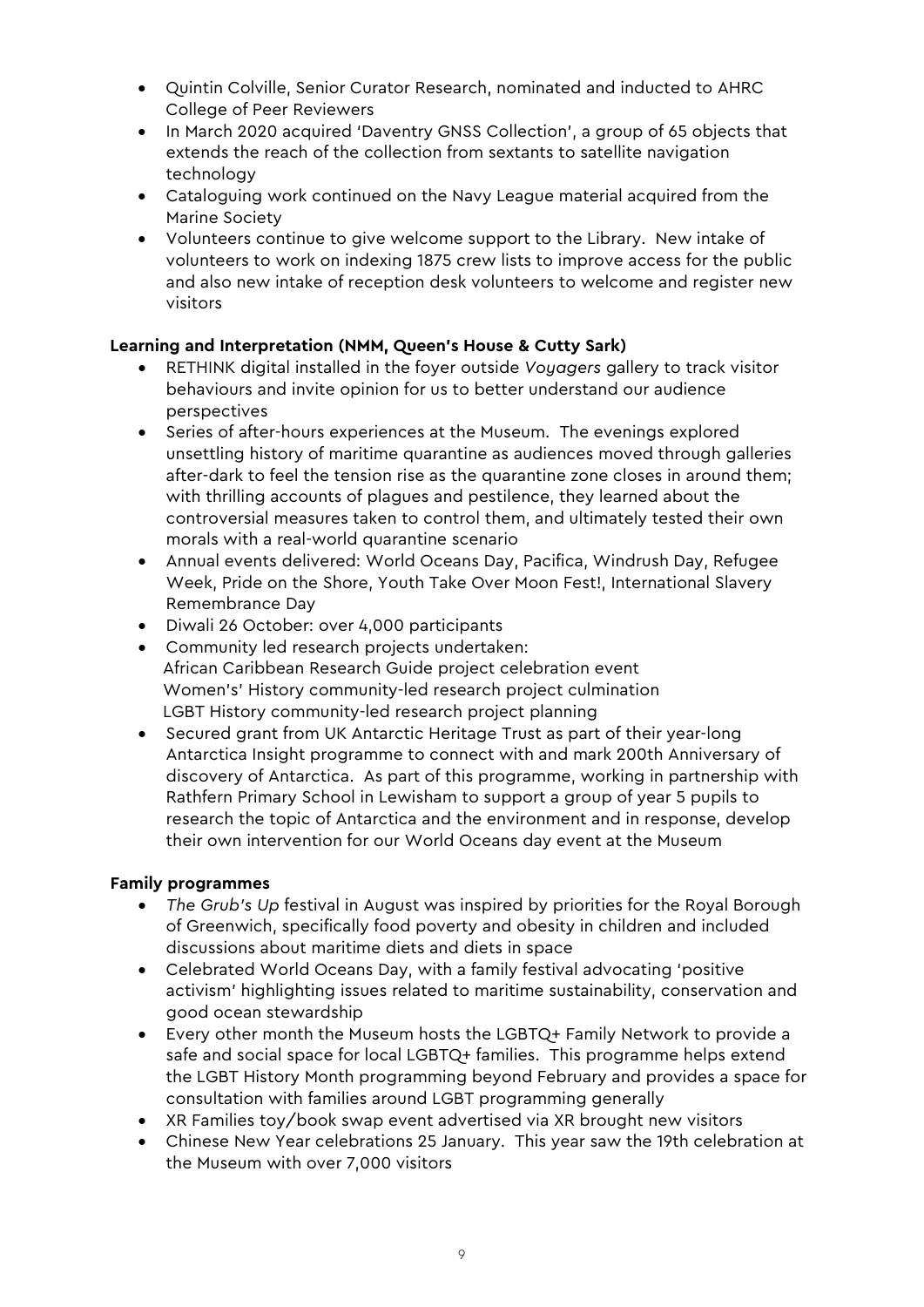## **Young people**

• A two week young volunteer project, funded by Charlton Athletic Community Trust commenced in July. The project saw ten young people work with professional film makers, the June Givanni Pan African Cinema Archive and Museum staff to record and edit oral histories relating to migration. Participants gained a Bronze arts award on completion of the project and the final film went on display in *My Greenwich* gallery

## **Community Participation**

- *If The Weather Permits* partnership with ORIGINS festival by Border Crossings exploring life in the Arctic included a film screening of the challenges of modernity for Inuit communities, talk by an Inuk Elder and tour of *Polar Worlds*
- Refugee Week festival created in consultation with individuals and organisations to explore diverse experiences of migration and the positive impact immigration has on British society
- *Pride on the Shore* celebrating Pride in London as well as the 50th anniversary of Stonewall, an evening event was held at the Museum inviting LGBTQ+ communities to enjoy an evening of activities themed around queer maritime histories
- *Harvest Moon Festival* received nearly 1,300 visitors. Co-designed with Aluna to celebrate the many ways in which the Moon features in the cultures and traditions of local communities
- *Fun Palaces*  four core community groups co-designed festival which acted as community 'takeover'
- Welcome and Well-being Day in November forms part of our regular programming for refugees and asylum seekers and acts as an informal day in which groups and individuals can visit the Museum (usually for the first time)

## **Formal learning – schools programme**

- Summer term booked well for the Museum and Queen's House schools programme. From April to August, over 6,500 school children ranging in age from 4 to 18 years old attended facilitated learning sessions at the Museum, from pirate days for our youngest visitors and Empire study days for A-level students. Bookings for KS4 Armada study day were good (870 learners) in the summer term and we worked with the AQA exam board to align our programme with exam specifications to create a unique offer for history teachers focussing on the defeat of the Spanish Armada and the English Channel. Schools travelled from as far afield as Wolverhampton and Bath to attend this popular study day
- Developed and piloted Black History sessions for primary and secondary schools incorporating spoken word poetry. Also worked with Kent House Hospital School exploring Black History through visits to the Museum and outreach to the school
- Arts programme now incorporates the Armada portrait, enabling younger children to explore themes of the portrait in a more sensory way
- Schools moon trail produced in collaboration with the Science Learning team. *The Moon* teachers' preview view showcased our cross-site learning provision with good follow up from teachers
- Our SEND programmes inspired conversations between *Cutty Sark* and PPMCC to work on a cross site approach for particular sessions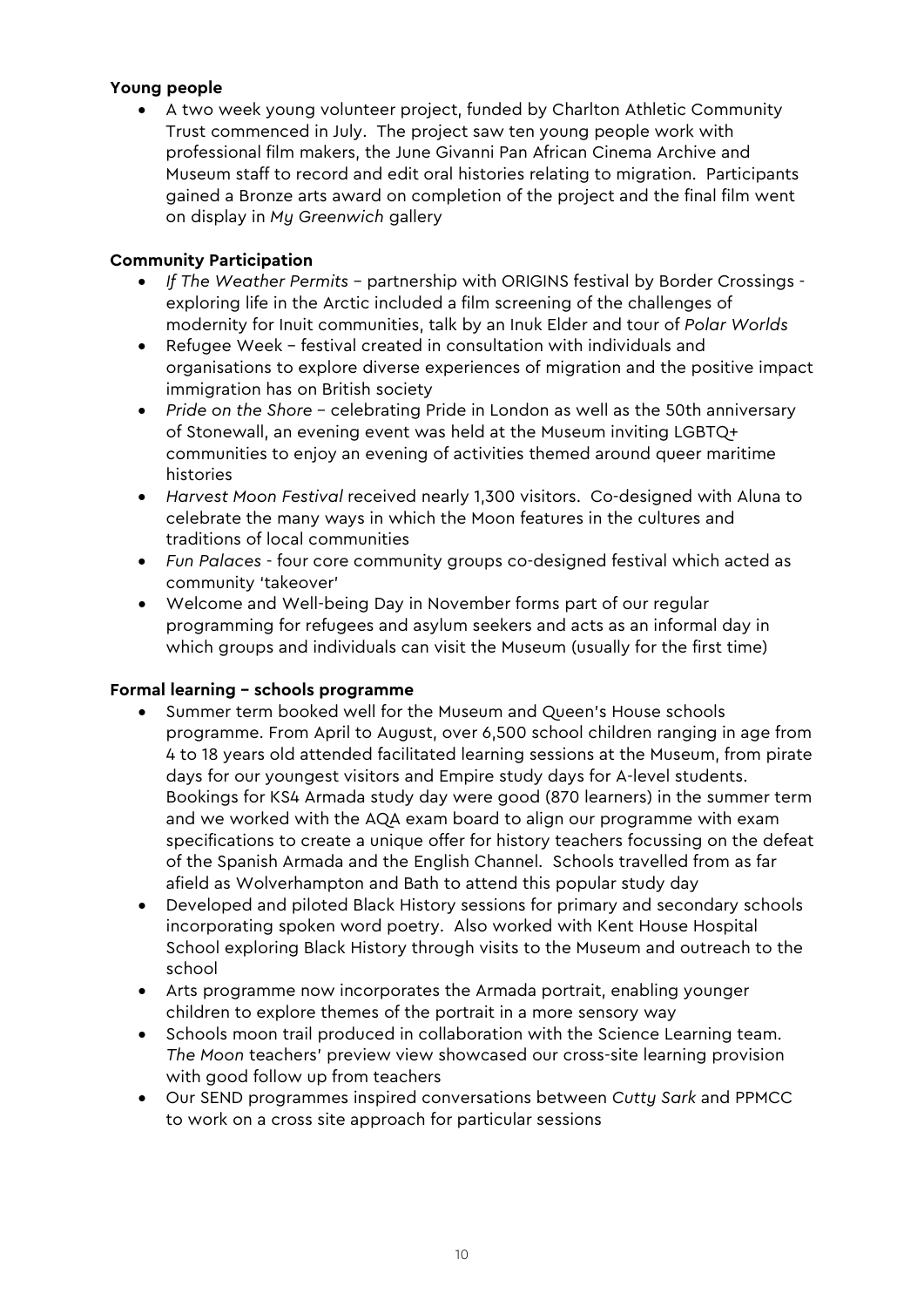## *Cutty Sark* **Learning**

- *All Over Dressed* a project to celebrate *Cutty Sark's* 150th Anniversary, five local school and community groups worked with artists to create a set of original flags to dress the Ship, then placed on display on select dates during the anniversary year.
- Partnered with Royal Institute of British Architects and Grimshaw Architects to run Summer School workshop for children
- To celebrate *Cutty Sark's* Scottish heritage, created a new partnership with a children's group based in Dumbarton, The Cutty Kids

## **Prince Philip Maritime Collections Centre public programme**

- Public engagement training for conservation volunteers to support and deliver public tours launched
- First school outreach session delivered for Kent House Priory School which supports young people with educational attainment difficulties
- ASD arts programme commenced in August
- Our 'hard to reach' learners outreach programme continued with delivery of social and career development sessions at London South East College and Marlborough House
- Monthly Saturday workshops, including the Coder Dojo Coding Club and Make, Mend & Maintain Sessions
- In July, Ark Greenwich Free School were our first school onsite delivery
- SENDsory Social Club launched
- *Mystery Story Store*, an immersive learning experience, completed. Opened as part of Heritage Open Day Community Event
- External road signage agreed with Royal Borough of Greenwich to signpost the Maritime Collections Centre
- Tours available to the general public include 'Saturday super store' tour for young families and 'Behind the scenes' tour targeted at audiences with time to discover more about the collection and the conservation studios

## **Science Learning & Public Engagement (Royal Observatory)**

- Working with retail, supported development of new planetarium show, *Ted's Space Adventure*. *Space Ted* is now Astronomy Shop's leading seller
- Third annual conference of the Presenter Network, with contributions from UK hubs in Edinburgh, Oxford, Cambridge, Leicester and Birmingham. We now have close to 500 presenters on the network from over 230 different organisations

## **Planetarium team**

- Planetarium refit completed. Difficulties with integrating the new 'Dark Matter' software required this aspect of the upgrade to be delayed
- Working on a new show *Red Planet* to run alongside next year's Mars Season, celebrating launch and arrival of three Mars missions, including 3 new rovers and 2 new orbiters
- Worked with Sky-Skan Europe on upgrades to planetarium projectors and audio system
- Developed bespoke content for *Astronomy and Islam* shows, working in collaboration with curators and community representatives
- New strand of bilingual Family Space programming piloted in PHP working in collaboration with Portuguese embassy
- Planetarium seating refurbished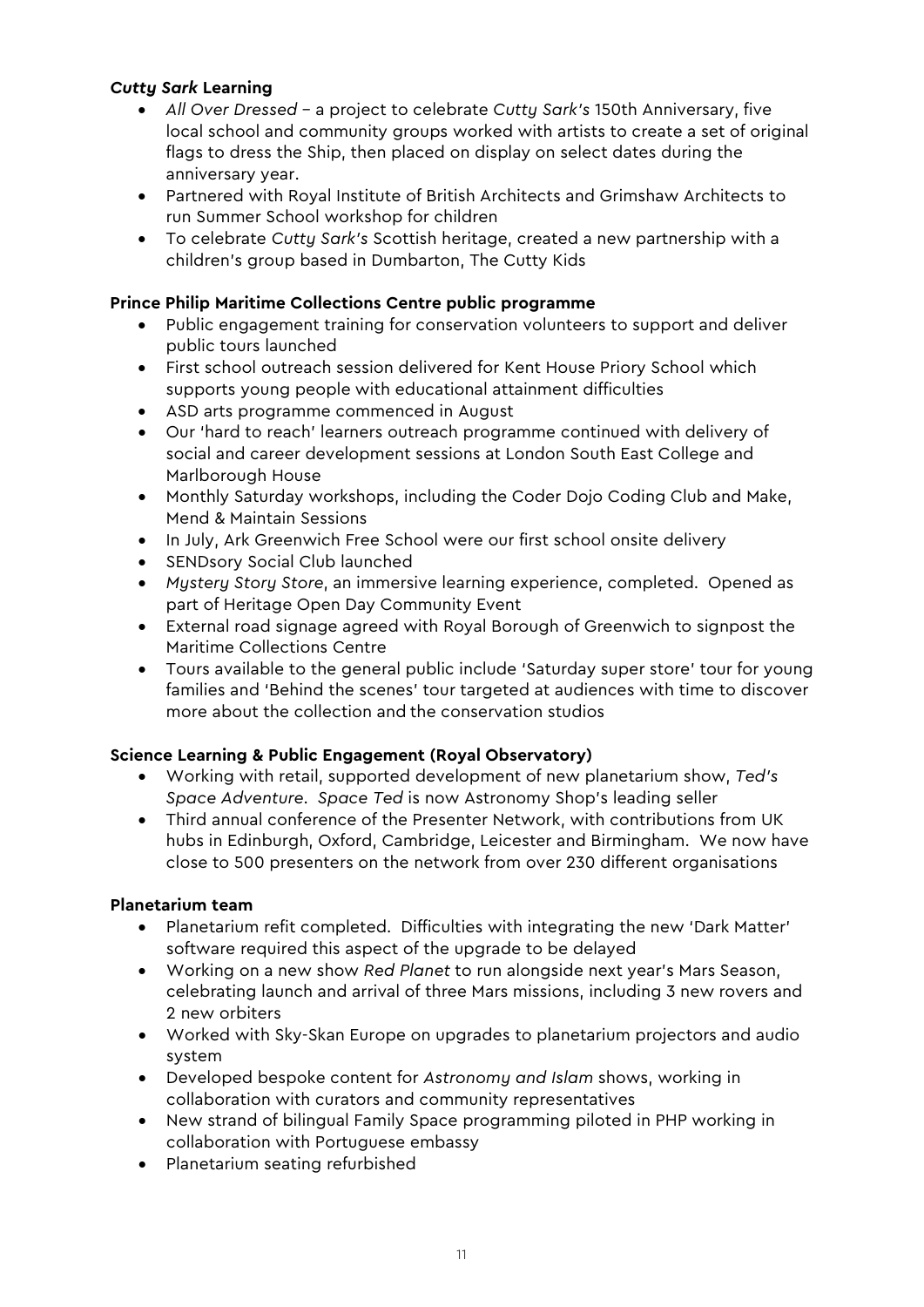## **Formal Science Learning – schools programme**

- Young Advisors Group launched in September
- Created a new multisensory SEND workshop for schools audience
- Staff attended Cheltenham Science Festival in June and engaged with over 1,000 students with outreach shows over 2 days
- Released 3 new animated educational videos to add to suite of learning resources which collectively have been viewed 40,000 times in past year
- *Think Space* lectures continue for secondary students providing out of school hours learning opportunities

## **Public Astronomy Team**

- Developed, produced and delivered two livestream events with support from Press, Web and IT, including the sighting of the new crescent moon for Eid and a partial eclipse of the Moon
- In collaboration with partners at East London Mosque, Crescent Moon Society and the Afiah Sisters, developed *Astronomy and Islam* programme with special evening events, seminars for Imams and livestream events branching off from the main strand of community mornings
- New Family Space community programme up and running, aiming to engage far wider range of community audiences, building relationships with range of community groups and centres, targeting hard-to reach audiences
- Launched 'Annie Maunder Day' in celebration of her life and work
- New IIAPY prize category, the *Annie Maunder Prize for Image Innovation*, launched in January, alongside three introductory videos and downloadable resources. This prize extends the accessibility of the competition to those without expensive cameras and telescopes
- *Evening with the Stars* programme offered 6 evenings of moon gazing that perfectly tied to *The Moon* exhibition and the wider Moon Season
- New Moon Viewer app developed in collaboration with Learning and Interpretation. This is a virtual reality experience for users to see where missions (robotic and human) landed on the Moon

# **Exhibitions and Design**

- Collaborated with NPG to bring version of their touring exhibition *Tudors to Windsors: British Royal Portraits* to Special Exhibitions Gallery in 2020
- *Death in the Ice,* administrated by the Canadian Museum of History ended its run at Mystic Seaport Museum and transferred to Anchorage Museum, Alaska from June to September when it completed. 36k visitors at Greenwich, 116k in Canada, 23k in Mystic Seaport and 35k in Anchorage (210k in total)
- *Astronomy Photographer of the Year* closed at Cooper Museum, Barnsley in April and ran at Liverpool World Museum in May and at the Vero Museum of Art, Florida in June

# **Visitor Experience**

- *Cutty Sark* audio guide went live late April. English language tour launched first, with further ten languages following
- *Cutty Sark* Visitor and Sales team developed, tested and introduced a 30-minute tour of the Ship for general public and group tours. It is intended to provide the tour in a variety of languages
- *Cutty Sark* celebrated its two millionth visitor in July since the Ship re-opened in April 2012; both visitors in the party were given free membership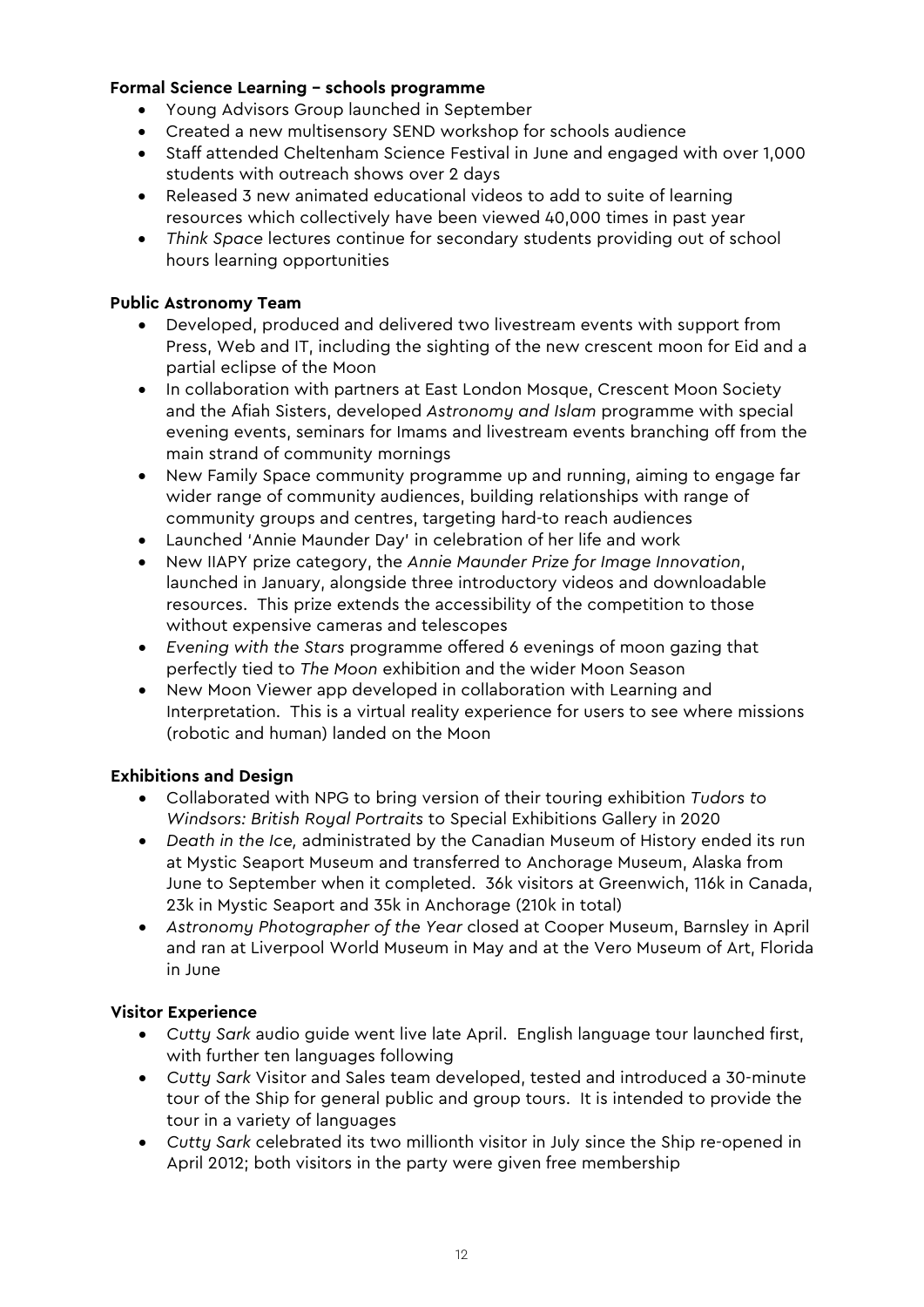# **AIM 2: VALUE OUR HERITAGE**

Care for and develop our unique collection and world historic sites

## **Collections Services**

- Archaeology Collection Review transferred or returned archaeological records and samples to the Museum of London, Worthing Museum and Art Gallery, Ipswich & Colchester Museums, National Museum of Wales, North Lincolnshire Museums and Nottingham Museum.
- Tresco figurehead collection condition surveyed and largest on display remounted
- Monkey Fo'c's'le deck on *Cutty Sark* complete
- New anemometer for Time Ball fitted
- Working with Wire & Sky on 'Climb the Rigging' experience

## **Estates & Facilities Management**

- Termination of licensed offices in ORNC Mews achieved by 31 May 2019
- Energy Audit as part of Sustainability Audit commenced August and completed March; ESOS re-certification completed
- M&E contract: Vertex appointed for 12 month term pending full procurement exercise
- Worked with University of Greenwich and Wessex Archaeology to undertake architectural underground surveys covering the Tudor tiltyard, colonnades and Queen's House initially with an ambition to cover the WHS subsequently
- Floor grilles in Sammy Ofer Wing foyer replaced
- Lift refurbishment programme (Link and Stanhope)
- Mess Room and corridor refurbishments in East Wing
- Modern shower room and toilets installed in Park Row Wing basement
- North and south of East Wing refurbished, including meeting and events spaces
- Neptune Court glazing work complete
- Park Row Wing central stairwell works internal and external complete
- Paye appointed to undertake work to the colonnades
- Improvement works for South and North (External) ROG lifts
- Refurbished Meridian Building gallery
- Archaeology in Flamsteed House carried out in basement revealed that walls under plaster are 17th Century brickwork and not medieval
- Link pathway works in York stone complete
- Leak in water main repaired although further leak found requiring cooperation with Royal Park
- Works to cracked terrazzo flooring in South Building complete
- Replaced Portland stone steps to Flamsteed House
- New LED lights installed in *Cutty Sark* Dry Berth, works to improve operation of fire safety curtain and improvement works on internal emergency lights complete
- Lease negotiations with National Grid for vent and headhouse at Kidbrooke complete
- Temporary storage agreement reached with Government Art Collection
- Departure from Feathers Place June 2019 achieved
- Berkeley Homes new gates installed at Brass Foundry and works on car park drainage and resurfacing complete
- Departed Norman Road store February 2020
- Outstanding Chatham rent review (due in August 2015) satisfactorily agreed
- Wroughton three new licenses for storage agreed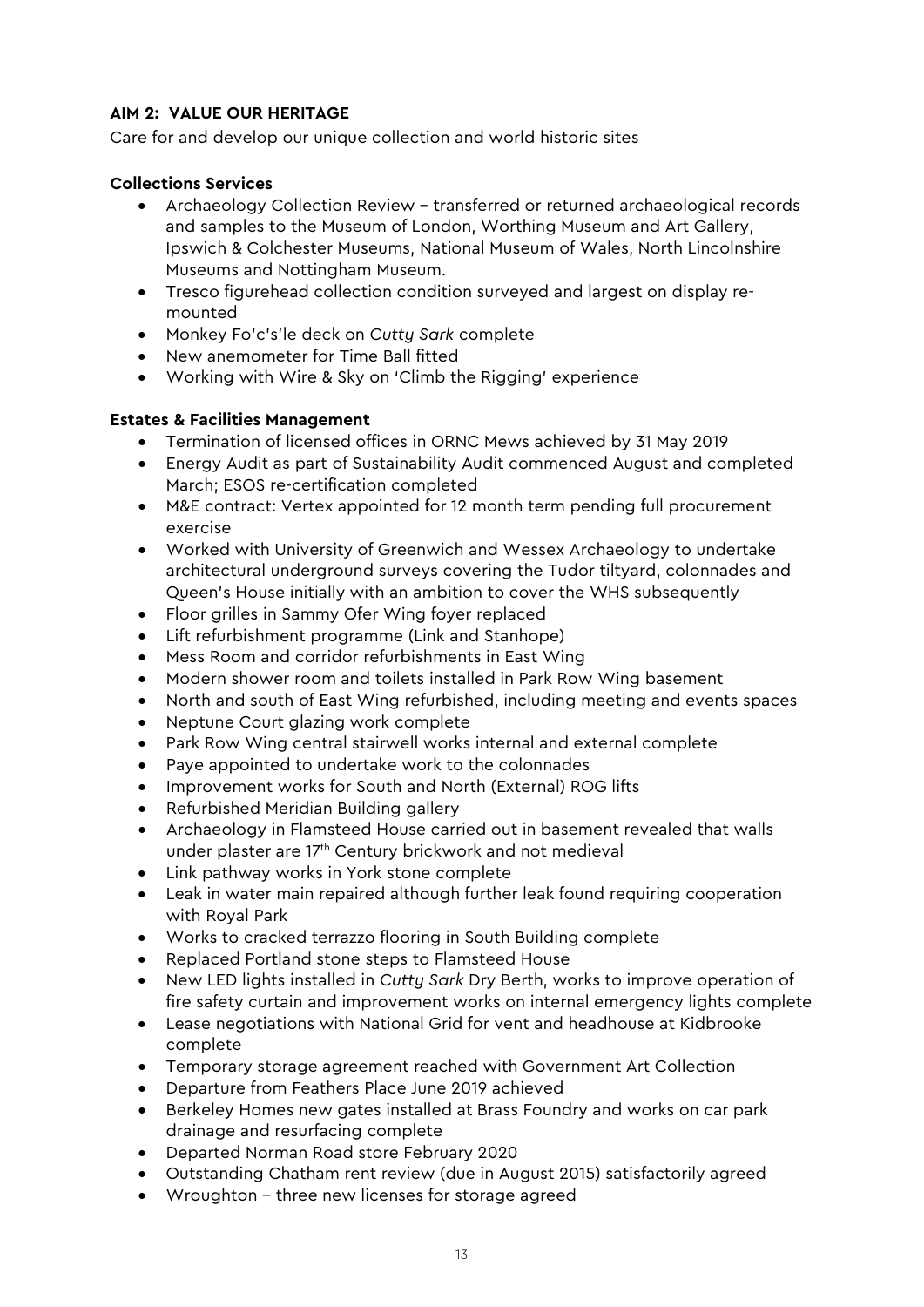# **AIM 3: EXTEND OUR REPUTATION AND REACH**

Maximise our impact on all audiences and stakeholders

## **Press/PR**

- *The Moon* media coverage extensive and universally positive
- IIAPY2019 winning images announced to the media in September
- IIAPY2020 launched in January
- *Cutty Sark* 150 coverage of the anniversary featured across national, regional, international and local/London print, online and broadcast news and specialist media
- ROG Astronomers press team worked on a number of astronomy news stories with the astronomy team, who made frequent appearances on TV and radio, reaching London and national audiences
- NMM experts and collections filmed number of programmes including *A Night in the Museum*
- Queen's House Ice Rink a mix of media, press, influencers and stakeholders were invited to the media launch

## **Marketing**

- Across the year social reach grew by 31,037 new followers. Now have 188,917 followers across core channels, including 80,000 Facebook, 30,000 Twitter and 15,000 Instagram
- Database of email subscribers now over 99,000
- Review of RMG brand colours undertaken to ensure they reflect identity of sites, remaining distinct and dynamic. ROG changed from a purple to a rich red, reflecting historic time ball and the red-brick of the building. Queen's House changed from royal gold to the blue of the Tulip staircase, linking to the architectural features of the House as well as providing better stand out on digital platforms and against other Greenwich sites
- Continued Facebook Space Lives programme, working closely with astronomers and press team
- In October improved content relating to GMT and changing of the clocks and marked Trafalgar Day with a 'live' tweeting of the battle
- Content to support growth across digital channels has included: [Apollo 17 Space](https://www.facebook.com/royalmuseumsgreenwich/videos/533176547412087/)  [Live,](https://www.facebook.com/royalmuseumsgreenwich/videos/533176547412087/) Geminids Meteor Shower and Winter Solstice and new ['Curators Against the](https://www.rmg.co.uk/discover/explore/curators-against-clock)  [Clock'](https://www.rmg.co.uk/discover/explore/curators-against-clock) series

# **Recognition through Awards**

- Best of Royal Greenwich Business Awards: shortlisted in the Culture and Creative category
- Time Out Love London Awards Best landmark in Greenwich/Woolwich runnerup: *Cutty Sark*
- Kids in Museums Awards shortlisted
- London Volunteers in Museums Awards, Special Award for Supporting, managing and Encouraging Volunteers won by Helen Robertson
- London in Bloom Award Silver Gilt
- Aim Awards Accreditation Conservation Volunteers qualification
- Chinese Tourist Welcome Award
- London Venue Awards, Best Wedding Venue Silver for the Queen's House
- Known Consignor reaccreditation
- British Sign Awards Wayfinding Scheme of the Year shortlisted
- Investors in People reaccreditation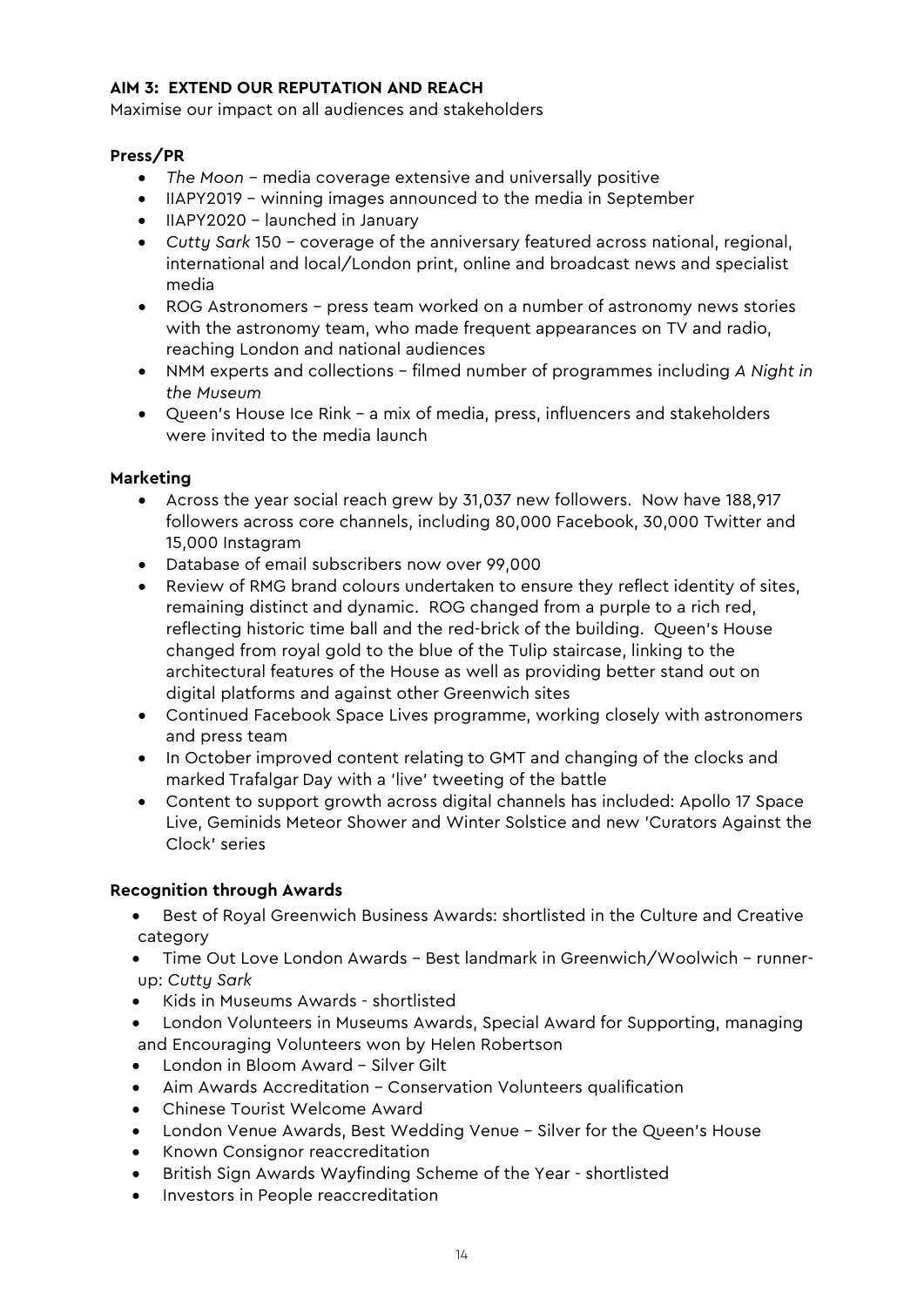- Tiqets Remarkable Venue Awards: we won Best Family Attraction: *Cutty Sark*
- Museum + Heritage Awards: we were shortlisted in 4 categories: Permanent Exhibition (New galleries); Innovation (Space Lives); Marketing Campaign (New Galleries); Shop under £500k (IIAPY Shop)
- Group Travel Awards Best Attraction for Group Visits, London: *Cutty Sark* nominated
- National Painting & Decorating Awards: Bagnalls and Park Row Wing nominated
- Brand and Licensing Lifestyle Awards Best Brand Licensed Adult Apparel Product or Range category for the ROG-Oasis collaboration
- Transform Awards Best wayfinding and Signage: Gold with CCD Design and Ergonomics Ltd
- Global Social Media Award ('The Shorties') Cultural Institution category for Facebook Lives
- Archives Accreditation from The National Archives

# **AIM 4: STRENGTHEN OUR ORGANISATION**

Develop our culture and people, build our financial sustainability, and manage risks

# **Human Resources & Volunteers**

- Recruitment of new Director, RMG
- Recruitment for new Head of Collections Services following merger of Collections Management and Conservation Departments
- Development of behavioural framework based on brand commenced
- Director, Operations & HR serving on Museum Association's Task and Finish Group overseeing research into bullying within the Museum Sector – 'Sticks and Stones'
- Worked closely with senior staff to develop internal safeguarding strategy
- Training Needs Analysis and appraisal cycle complete
- Management Development Programme added new modules on managing mental health and stress management
- GDPR e-learning module launched for staff to increase awareness, well-received
- 'Managing difficult conversations' programme for managers developed and rolled out receiving positive feedback
- Development of 'Emerging Leaders Programme', to replace Specialist Development Programme, two external Museum leadership experts to provide guidance and advice
- Successful National Volunteer Week celebrations, including the annual Volunteer 'thank you' event and launch of the first Marsh Awards for Volunteering
- Pay Remit completed 24 hours after receipt and approval gained a week later. Due to delay in Union ballot result, decision taken to impose 2019 pay award which was made in July. This included progress towards implementation of London Living Wage.
- HR and Payroll Audit completed successfully with a 'green' rating
- In December, launched overtime, timesheets and unpaid leave request functionality on employee self-service HR Information System, continuing project to digitise, streamline and modernise our processes and practices

# **Visitor and Sales**

- RMG had record number of visitors in July with 316k since charging was reintroduced at ROGN and record visitor numbers and income for September
- *The Moon* exhibition out-performed expectations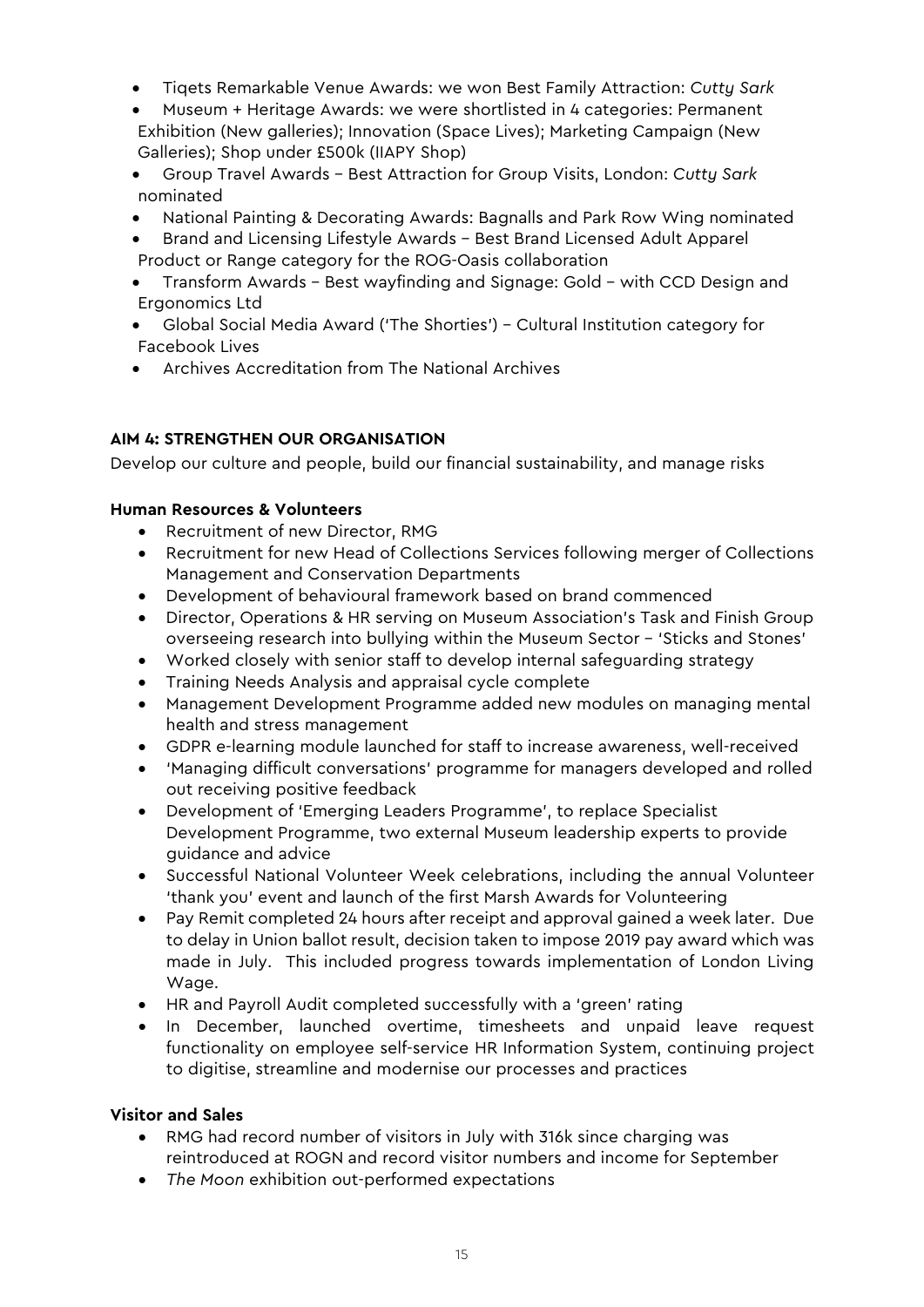- Membership recruitment up 57% at NMM
- Reviewed process for recruiting event hosts and attended University of Greenwich Freshers' Fayre for first time
- NMM accredited as breast feeding friendly, designated a 'safe place' for anyone in distress and designated as a dementia friendly environment by Royal Borough of Greenwich
- Received an excellent VAQAS (VisitEngland) report for Queen's House (88%), *Cutty Sark* (86%) and ROG (76%)
- Appointed Wayne Hemmingway Design for new uniform

## **Retail**

- Record months throughout year for retail income. In September and October the Meridian Shop reached sales of net £1m and NMM £500k, both over a month earlier than the previous year. Broke overall retail sales of £2m just under a month before the previous year
- Opened new IIAPY shop with a refreshed product offer at the launch event
- Launched re-vamped eco-themed range for World Ocean's Day, including recycled plastic and sustainably sourced wooden toys, and a range of adults' and children's books
- *The Moon* exhibition retail range bestsellers include Exhibition Catalogue, Moon Phases Tote Bag and T-shirt, Astronaut T-shirt, and Telescope Keyring
- Refitted shop space at *Cutty Sark* with improvements made to layout, fixtures, lighting and product offer
- Online trading reached its peak in November and December

# **Catering**

- All sites performance up on previous year
- Created new afternoon tea space in café at *Cutty Sark* including new furniture
- *The Moon* exhibition and visitation to the ice rink resulted in Parkside café increased sales. Benugo operated small van to support the Ice Rink

# **Publishing & Brand Licensing**

- *The Moon* (published by Collins), *Battlecruiser Repulse* (published by Seaforth), *Map of the Moon* (RMG) and a facsimile edition of the Hugh Percy Wilkins' map, *John Harrison and the Quest for Longitude* (revised edition, RMG, written by Jonathan Betts), *Stripes and Types of the Royal Navy* (RMG, introduction by Rob Blyth), *Cookery for Seamen* and *On the Line Ted's Great Space Adventure* (RMG, written by Liz Avery) published
- *The Nautical Puzzle Book* (Hodder & Stoughton, external author), *How Ships Work* (Lonely Planet Kids, consultancy by Jeremey Michell) (published by RMG) went to press.
- Contract signed with Four Corners Publishing for an art book *House Flags of the National Maritime Museum*
- Review of book distribution into the trade resulted in appointment of Unicorn Publishing for sales and distribution
- Coordinated design and layouts of photobook and backgrounds for green screen photographs for partnership with Picsolve
- Brand licensing contract signed with Kite Clothing, a planet-friendly brand for children, the Gift Box Company, Inside the Box and Celestron telescope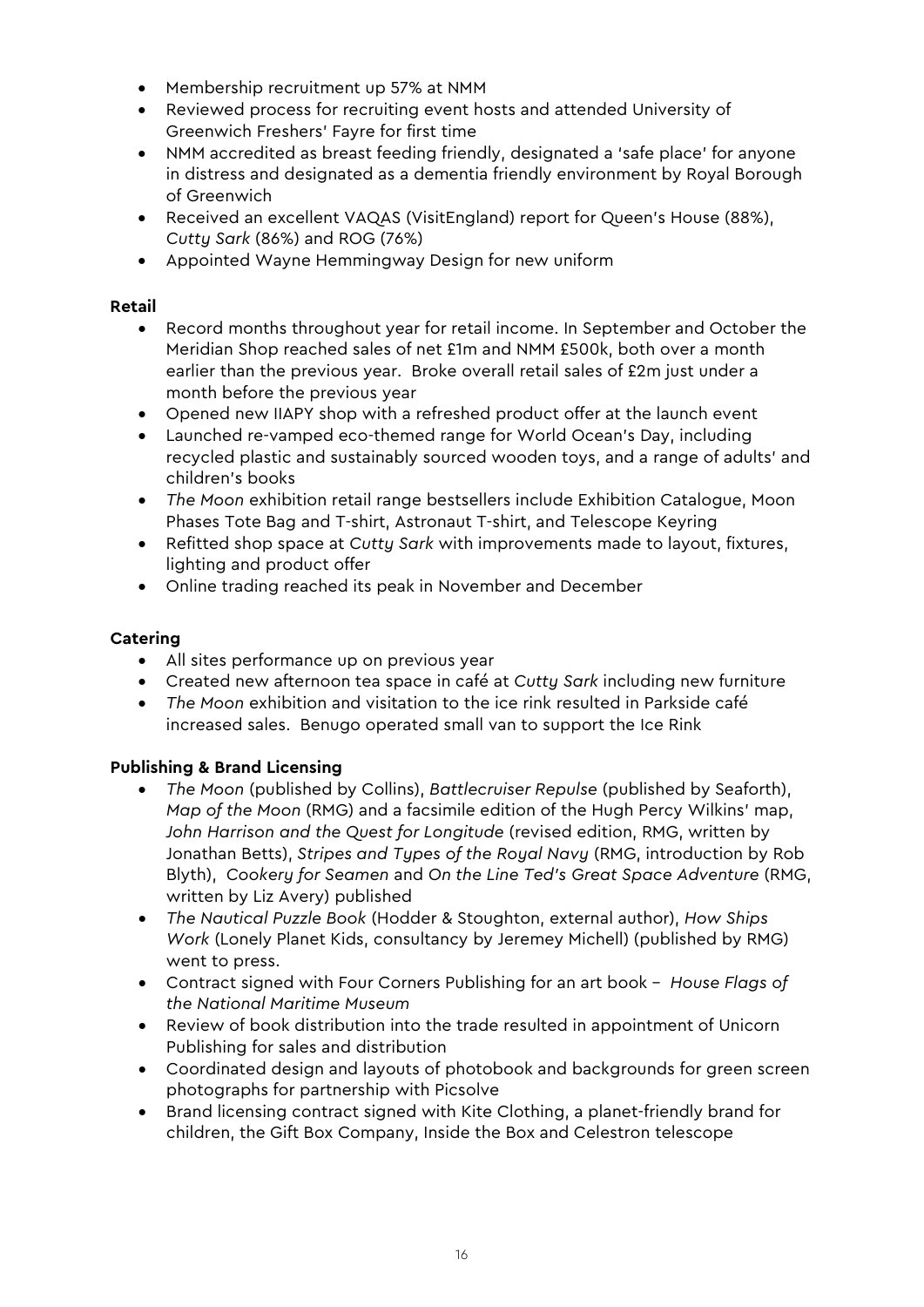## **Photo Studio & Picture Library**

- Created time-lapses of installation of *The Moon* exhibition and a traditional Muslim wedding on the Great Map
- Completed '1700s Contracts' digitisation project with Max Communications and photography of a map taken from the field of Waterloo by Colonel Henry Percy, HMS *Challenger*'s album and the Maunder volume
- Brand licensing contract signed with Play Press, a sustainable construction toy and card manufacturer
- Completed large-scale digitisation project of ship portraits, and photography of a number of house flags and of figureheads in Neptune Court

## **Events**

- *Cutty Sark* most popular venue, including *Cutty Sark* half marathon and Dewalt Question of Sports with original pundits Matt Dawson and Phil Tufnell
- 3 corporate events on the grounds, although marquee not well-used. 13 weddings in Queen's House, including first Hindu and segregated Muslim weddings. Extended wedding offer to new markets across other RMG venues - Royal Observatory, Peter Harrison Planetarium and *Cutty Sark,* targeting LBTQ community, second time marriages and sunset and sunrise weddings
- Contract confirmed with Greater London Authority to use South Lawns for Euro2020 Fanzone, The Big Half and Greenwich Comedy festival
- Secured filming and photoshoots for Ted Baker, James Tissot documentary and Netflix period drama
- Winter Wedding showcase in the Queen's House including photoshoot to support promotional literature and digital campaign
- Events included Harry Hill's only full length show of the year, Fat Boy Slim an intimate sailor themed DJ event, John Tams folk music, Night Launched 1000 ships – talks; and Murder Ahoy – murder mystery
- Our winter season of events included Beck Album Launch in PHP, Cutty Sark Spectacular with Bill Bailey and Burns Night Ceilidh (a popular annual event on the Ship

# **Travel Trade**

- London Pass continues to perform strongly, accounting for one in every seven customers at the Observatory in 2019 and one in every six customers at the *Cutty Sark*
- New Chinese social media account Weibo has 1,400 followers. The platform is the equivalent of Twitter in China and provides RMG with a tool to reach out to potential audiences

# **Development**

- Completed final report and drawdown of HLF grant for Travellers' Tales Activity Plan in association with the acquisition of the Stubbs' paintings
- Esmee Fairbairn/Museum Association for migration community projects
- Trinity House for development of Great Map apps and new model boats
- Sir John Fisher Foundation considering application for Cutty Sark learning programmes
- The Sackler Trust approved use of endowment held by RMG to support new approach to research
- John Armitage Charitable Trust (final tranche of donation across 3 years)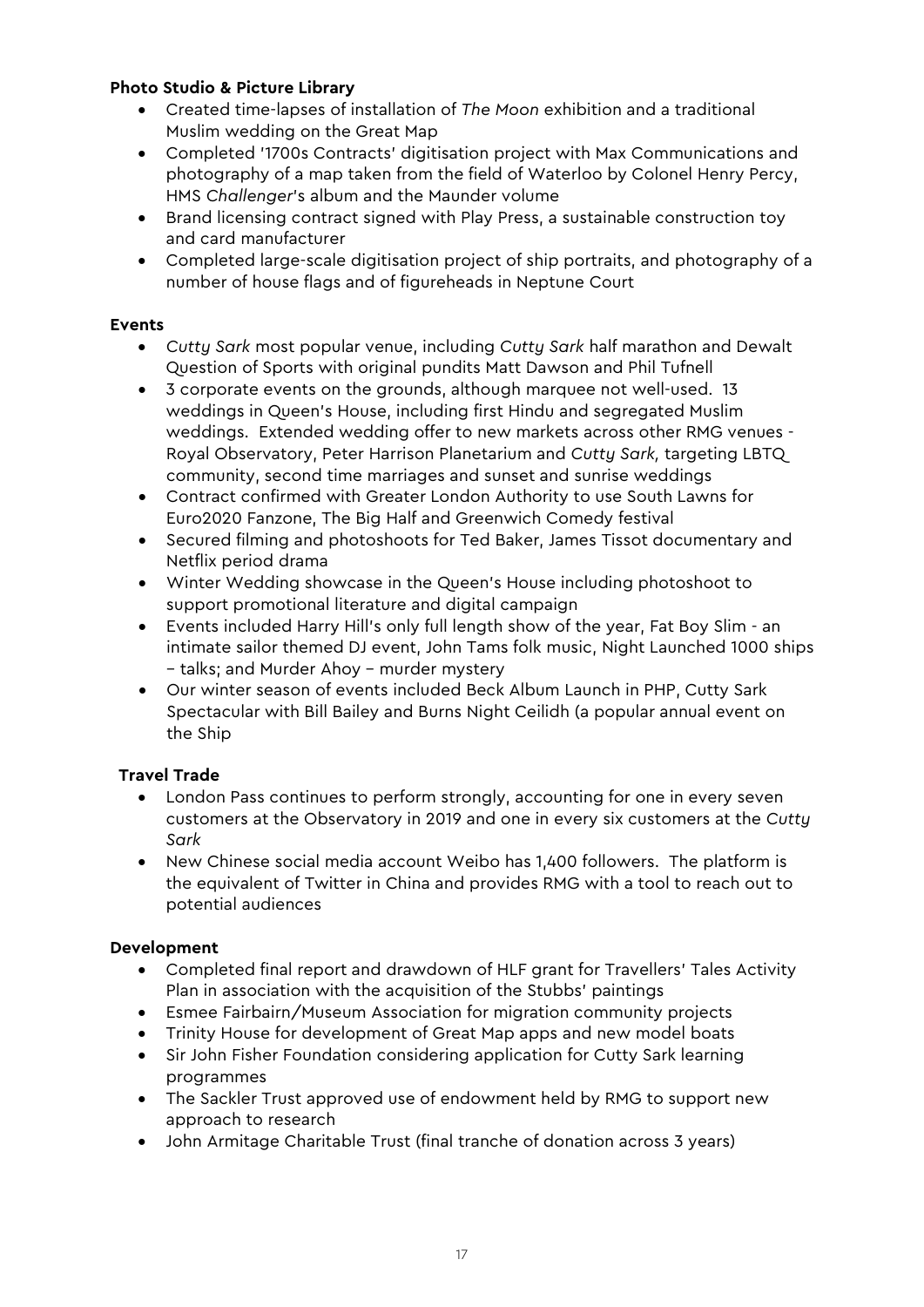- Aurelius Trust, Hartnett Charitable Trust, Art Fund, Charles Hayward Foundation, Idlewild Trust towards conservation of Van der Velde's *A Royal Visit to the Fleet in the Thames Estuary*
- \$10,000 from Dr Lee MacCormick Edwards Foundation for the learning programme in Kidbrooke
- Grant from Windrush Day Grant Scheme
- Launched RMG Patrons and Members' Figurehead Appeal in April and reached target of £50,619 in August
- Patrons Summer Soiree in June on *Cutty Sark*
- Patrons also spent day at Chatham Historic Shipyard behind the scenes with curator Simon Stephens looking closely at RMG ship models
- RMG Patrons International Tour to Vienna 2020
- Received 3 legacies to value of £120,000
- We received our first In Memoriam gift of £10,000
- £300,000 received from Michael Edwards for the Cutty Sark Future Fund
- £250,000 (over 5 years) received from the Stelios Philanthropic Foundation for Cutty Sark Future Fund
- Reported to major donors to the Endeavour Galleries project specifically Kristian Gerhard Jebsen Foundation, Wolfson Foundation, UKAHT and LIBOR
- Received pledge of support for science learning programmes
- Corporate Membership programme continues to perform well with very high retention rate and pleased to welcome Cayzer Trust Company as new corporate member
- Insight Investment formally invoked the break clause in their contract
- 1,282 new Memberships sold in Summer, 73% increase from last year. External recruiters were brought in for 32 days in the holiday period, which generated 31% of total new sales. We now have over 10,000 Memberships (including unredeemed Gift Memberships)
- Worked with Decision House, an external research company to conduct Membership insight research with aim to maximise acquisition, retention and revenue
- October and December strong months for recruitment, especially over half term. We used Boo Productions based at Planetarium and *Cutty Sark*

# **Finance, IT & Special Projects**

- Continued work with new ticketing system to resolve reconciliation snags and travel trade invoicing
- Reformatted and rolled out management accounts for current year, prior year and budget to highlight profitability of certain activities
- Implemented new software to ensure compliance with HMRC's Making Tax Digital initiative
- Completed half year re-forecast for 2019/20 at 30 September
- Completed annual VAT Partial Exemption review for 2018/19
- Prepared 2018/19 Exhibition Tax Relief claim
- Continued review of IT security infrastructure (with particular reference to Windows Active Directory)
- Reviewed and updated core IT Information Security Policies
- Completed roll out of Windows 10 and Office 365. Email system migrated into Office 365 improving service and functionality, reducing IT infrastructure overhead
- Supported iTrent HR Information System rollout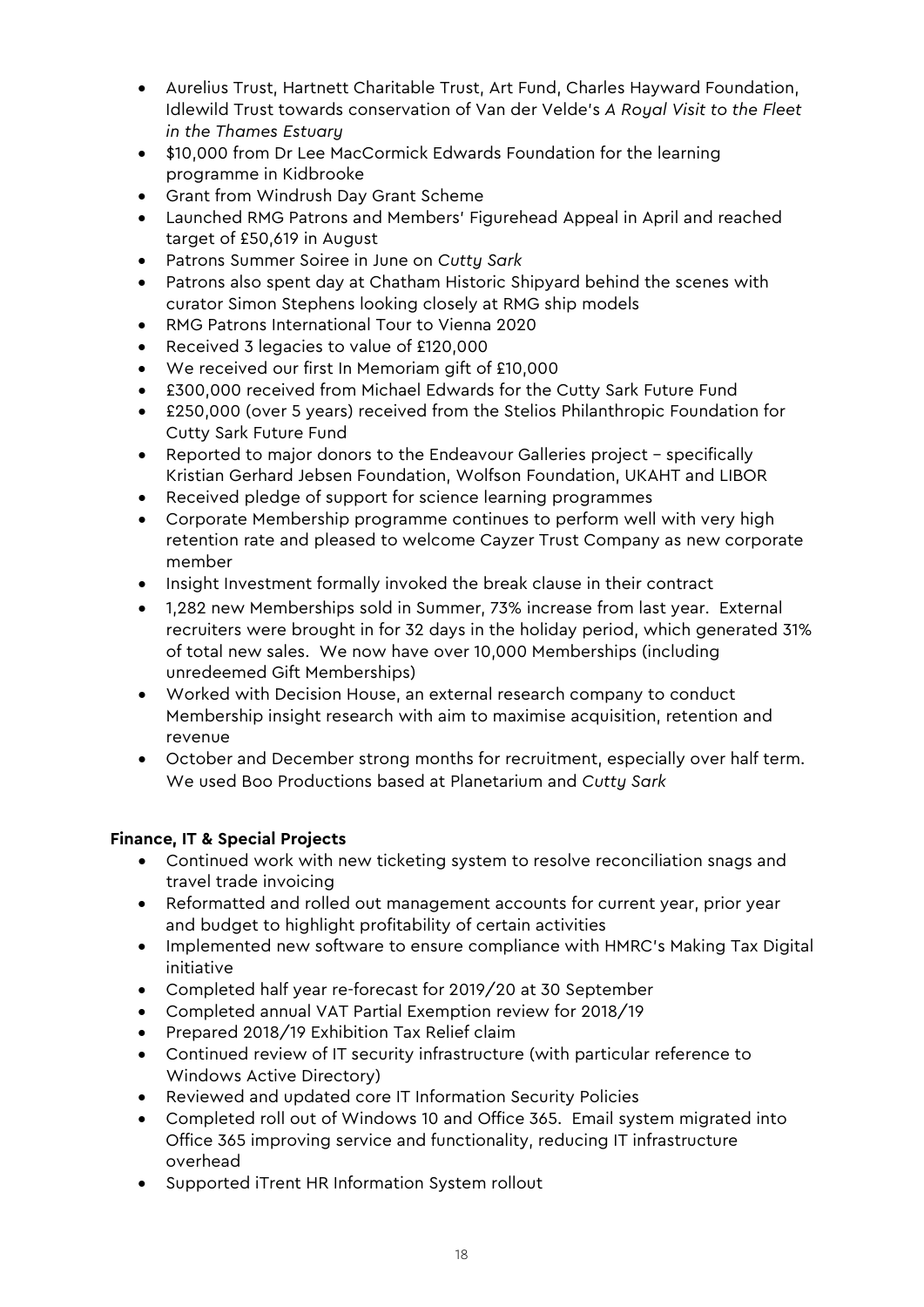- Initiated major improvement plan to overhaul infrastructure; processes and structure. Created new managerial and support roles to boost team capacity and appointed temporary Helpdesk Manager and Administrative Support Assistant to provide additional resilience during change programme
- Active Directory mechanism for all network authentication and permissions and group policies that control all computer file and share access and activity reviewed, updated and streamlined for clarity and security
- Server landscape reduced as part of life cycle management programme (a number of servers at the end of manufactures software/hardware support)
- Interactive maintenance and break/fix remained a high demand area new ship simulator hardware and software installed
- Cyber security network monitoring trialled to evaluate effectiveness and applicability of these devices
- Responded to cyber incidents with major occurrence in May
- Cyber awareness presentation to become a quarterly event
- *Dark Trace* cyber security network monitoring implemented
- Core technology refresh (Servers and Storage) scoped, specified and ordered
- Completed upgrade of Windows 7 PCs and laptops which went out of support in January. Additionally 35 servers included in this end of support upgrade. All 550 machines updated to protect against critical flaw in Windows 10 and equivalent servers (notified by the NCSC) or isolated from network traffic
- New Information Security policies published
- Submitted Kidbrooke phase II proposal to DCMS for Spending Review CSR delayed until autumn 2020
- Completed HLF Endeavour programme report. Submitted and received payment of final claim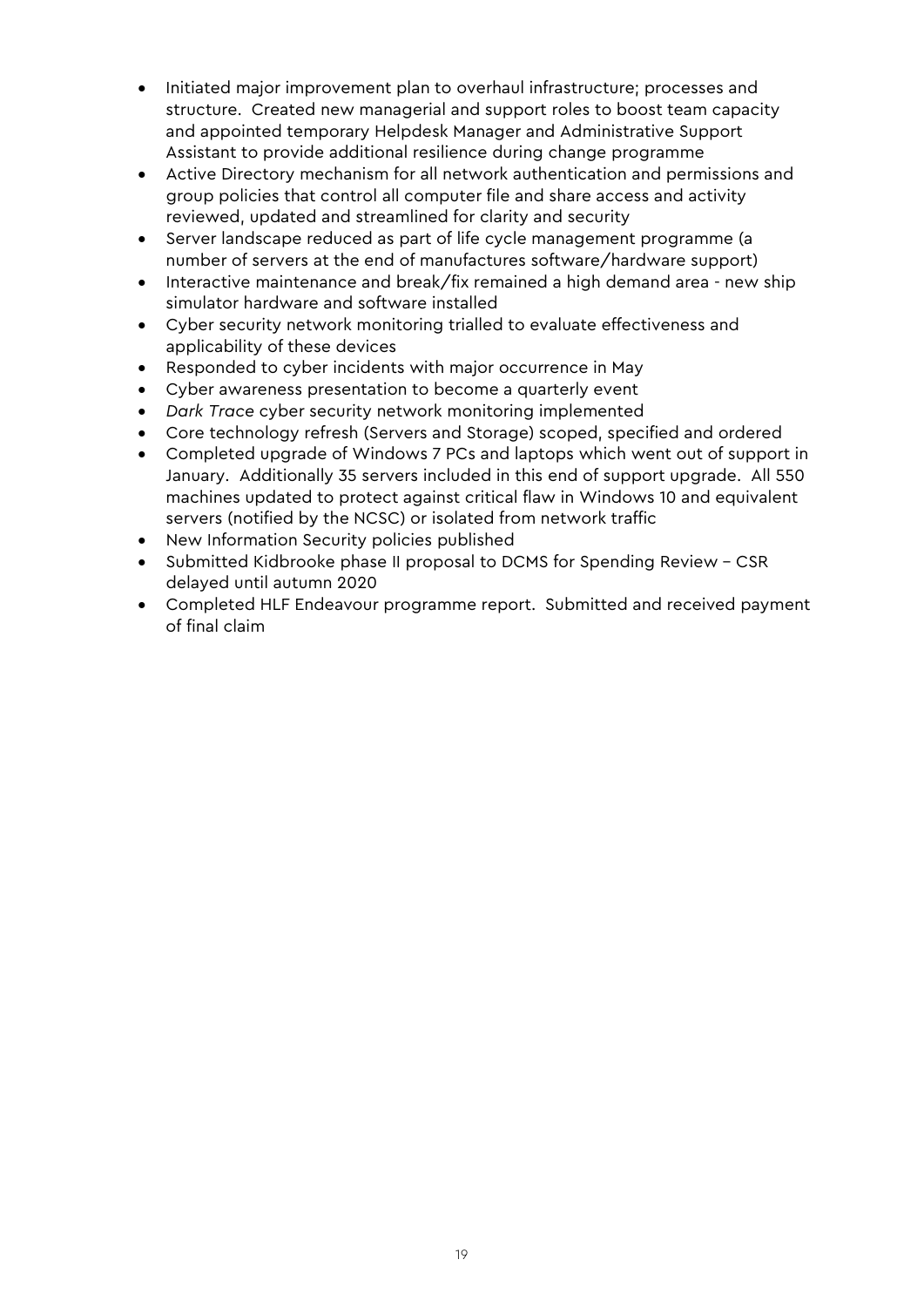| Management Agreement Performance Indicator                                                               | 2018-19                  | 2019-20                  |
|----------------------------------------------------------------------------------------------------------|--------------------------|--------------------------|
| Number of visits to the Museum                                                                           | 2,654,092                | 2,760,192                |
| Total amount of charitable giving <sup>1</sup>                                                           | £2,360,668               | £2,255,563               |
| Ratio of charitable giving to grant-in-aid                                                               | 13.9%                    | 13.6%                    |
| Number of unique website visits                                                                          | 5,688,978                | 7,081,976                |
| Visits by children under 16                                                                              | 608,730                  | 729,797                  |
| Number of overseas visits                                                                                | 1,858,094                | 1,869,908                |
| Number of facilitated and self-directed visits to the<br>Museum by visitors under 18 in formal education | 160,536                  | 130,951                  |
| Number of instances of visitors under 18 participating<br>in on site organised activities                | 104,716                  | 105,466                  |
| % of visitors who would recommend a visit                                                                | 94%                      | 95%                      |
| Admissions income (net of VAT)                                                                           | £7,318,909               | £7,760,705               |
| Trading income (net profit)                                                                              | £1,738,909               | £1,794,810               |
| Number of UK loan venues                                                                                 | 82                       | 63                       |
| Number of objects conserved                                                                              | 1,657                    | 1,311                    |
| No. of peer-reviewed publications                                                                        | 14                       | 4                        |
| Number of research projects undertaken/ongoing                                                           | 12                       | 37                       |
| % area of stores and galleries that are sustainably<br>BS5454 compliant                                  | 65% summer<br>60% winter | 66% summer<br>60% winter |

#### **RMG Management Agreement Performance Indicators at Year end 2019–20**

<sup>1</sup> as per DCMS guidance: Definition is any money or gift received from an individual, charity or private company in one of the following forms: bequests, legacies, donations and capital grants from individuals, charities, foundations, trusts and private companies; income raised through sponsorship and income from membership schemes. It does not include any money received from a publicly funded organisation, central government grants, investment income or lottery grant funding.

## **Efficiency tables**

| <b>Key Data</b>              | $2015 - 16$ | $2016 - 17$ | 2017-18 | 2018-19 | 2019-20 |
|------------------------------|-------------|-------------|---------|---------|---------|
| Total Grant-in-Aid (GiA)     | £15.3m      | £15.8m      | £15.8m  | £15.9m  | £16.6m  |
| All other incoming resources | £13.5m      | £106.3m     | £17.4m  | £16.2m  | £16.7m  |
| FTE employees                | 476         | 500         | 504     | 513     | 500     |
| <b>Visits</b>                | 2.403m      | 2.441m      | 2.560m  | 2.654m  | 2.760m  |
| Website visits               | 4.362m      | 4.303m      | 4.442m  | 5.689m  | 7.100m  |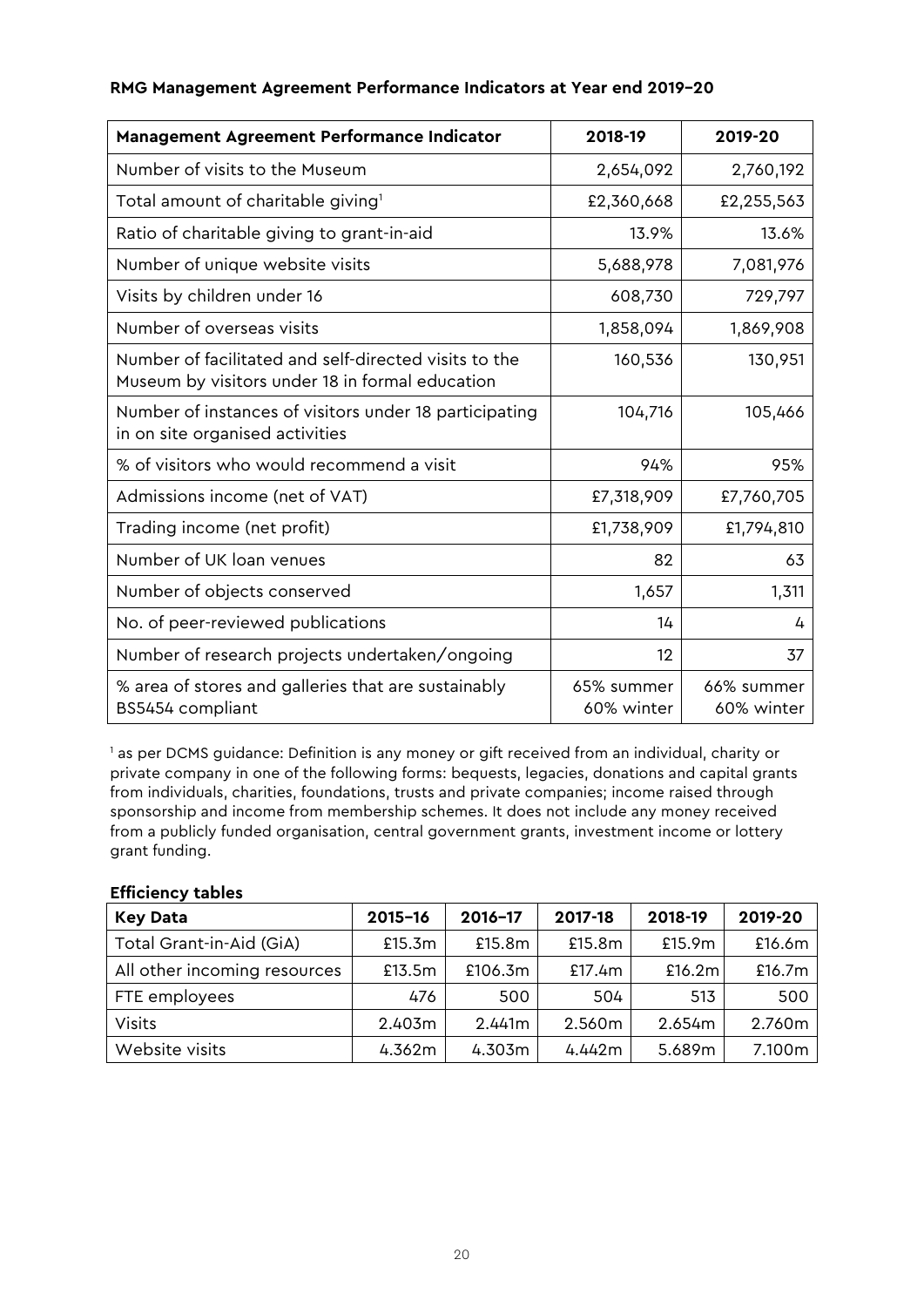# **Efficiency Ratios**

| Total Users <sup>2</sup> | 6.770m | 6.748m | 7.005m | 8.345m | 9.844m |
|--------------------------|--------|--------|--------|--------|--------|
| Total Users per FTE      | 14,193 | 13,496 | 13,899 | 16,267 | 19,688 |
| Total GiA £ per User     | £2.26  | £2.34  | £2.26  | £1.88  | £1.68  |
| Revenue GIA £ per User   | £2.00  | £2.01  | £1.97  | £1.63  | £1.41  |
| Total GiA £ per Visit    | £6.37  | £6.47  | £6.17  | £5.90  | £6.00  |
| Revenue GiA £ per Visit  | £5.65  | £5.56  | £5.39  | £5.12  | £5.01  |

 $2<sup>2</sup>$  comprises visits, website visits, and collections enquiries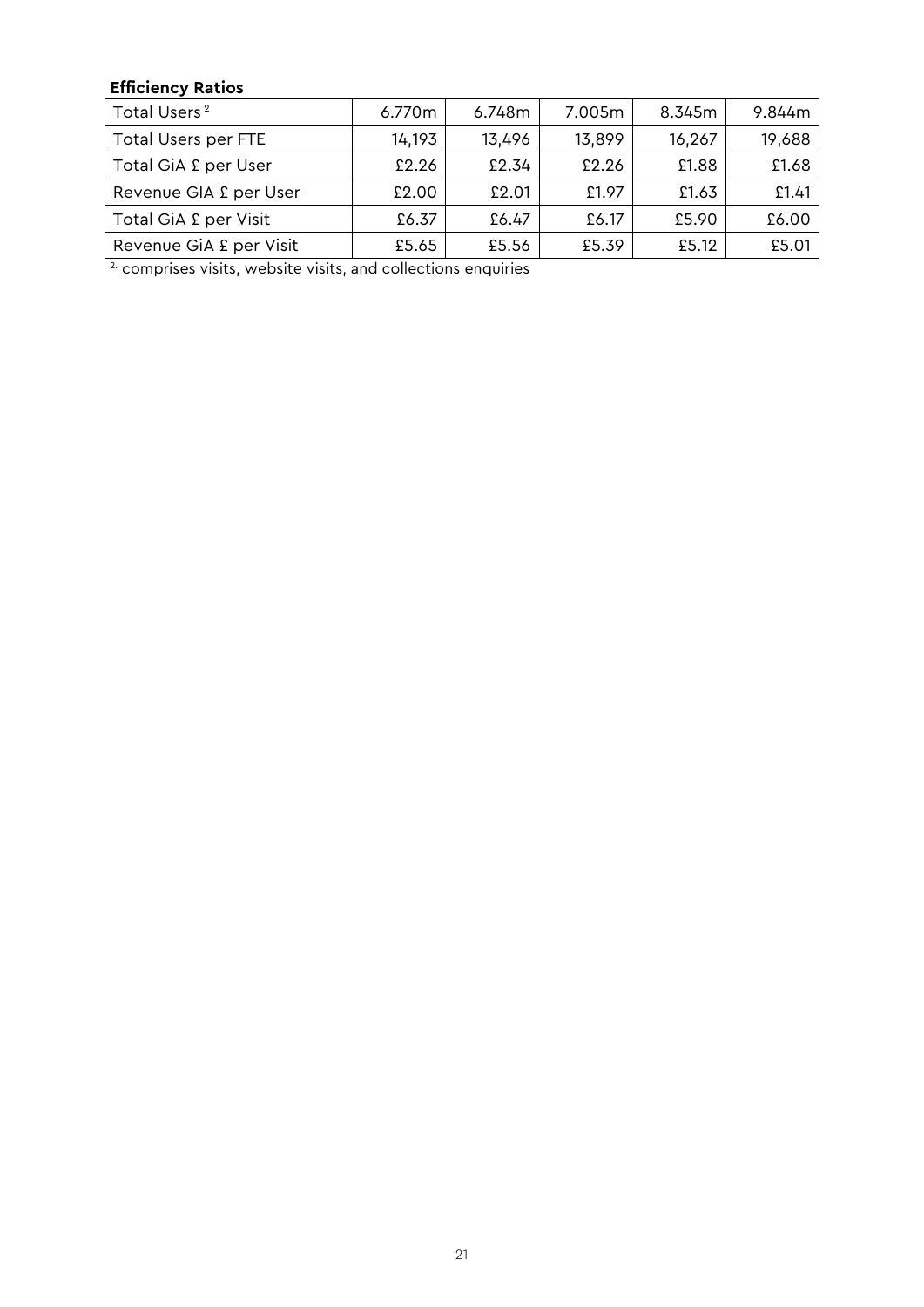#### **4. SUSTAINABILITY REPORT**

## **Commentary on Sustainability Performance**

The Museum, its staff, volunteers and visiting public are very much committed to sustainable development and we have been working on a number of initiatives for many years. We will continue striving to maintain this approach and break new ground in the future. The Museum introduced a Sustainability section in its Annual Report in 2007-08.

From 2011–12 all central Government bodies that fall within the scope of the 'Greening Government Commitments' and which produce Annual Reports and Accounts in accordance with HM Treasury's Government Financial Reporting Manual (FReM) are required to produce a sustainability report. This is the ninth report compiled under that guidance. Further details may be found at [http://www.hm](http://www.hm-treasury.gov.uk/frem_sustainability.htm)[treasury.gov.uk/frem\\_sustainability.htm](http://www.hm-treasury.gov.uk/frem_sustainability.htm)

#### **Summary of Performance**

The Museum has an informal team, the Sustainable Development Group, dedicated to researching, promoting and reporting on a wide range of sustainability issues. The greatest contribution the Museum can make towards sustainability within the environment practically is in energy efficiency and we have been working in this area to improve performance since 1995. This year the Group and its 'green champions' were heavily involved in preparation, workshops and information gathering for an audit and survey carried out by Julie's Bicycle, a recognised sustainability consultancy. This was completed in tandem with an independent audit of energy usage. Both will be considered and acted upon next Financial Year.

We have also raised public awareness via our exhibitions, displays and programmes which have covered environmental matters, including our annual commemoration of World Oceans Day with a focus on activism this year and the display of the *Polly Higgins*, working with local family groups from Extinction Rebellion (XR). This year's artist in residence focuses on environmental issues and a specified curatorial post is based on contemporary maritime matters.

Sustainability is enshrined within the Museum's Corporate Plan and reported on via an established performance management system. The Museum first agreed a sustainable development policy in October 2006. An action plan was first set out in 2009-10. The Museum took account of DCMS's action plan for sustainability in the development of its own. The Policy is reviewed, updated and linked to the Corporate Plan and other related policies. The Museum's corporate plan 2020-24 features strategies and objectives on sustainability.

Activities this year included replacement LEDs in all cannon bollards on the main Museum site, replacement of rill lights with low wattage LED, replacement of hot water calorifier and lagging on *Cutty Sark*, replacement of 58 x 400w light fittings with 28 x 75w LED, chiller replacement for the Queen's House and Park Row Wing, the switching off of air handling units in certain galleries during lockdown (for future reference), lagging of pipework across the estate, installation of LED lighting as part of the emergency lighting upgrade, repurposing of carpet tiles from the Special Exhibitions Gallery to the Bridge, installation of automatic meter readers on the Royal Observatory water supply, installation of LED lighting in the Terrace café, installation of 3 energy efficient booster pumps in the Sammy Ofer Wing water system, investment in lift maintenance which has reduced call-outs, refined lighting controls at PPMCC and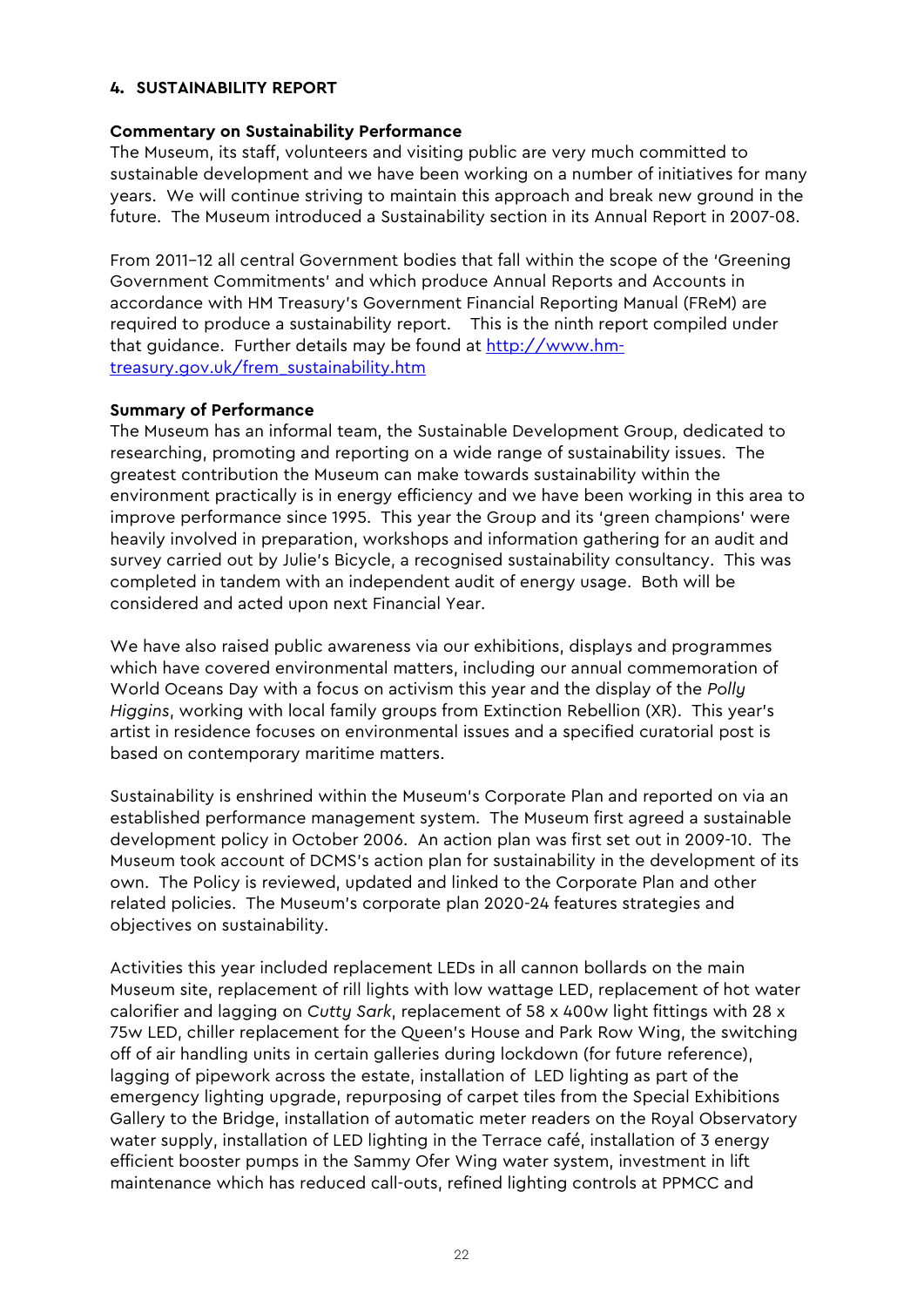sustainability is now included as award criteria within procurements for estates contracts let during the year (including window cleaning, hygiene services, etc.)

During the final month of the Financial Year, the Museum closed to the public and this resulted in modest savings in energy bills and the closure of some plant. This experience can be taken into account in considering future operations.

| Area                                |             | 2019-20 Performance |                            |  |
|-------------------------------------|-------------|---------------------|----------------------------|--|
|                                     |             | Actual              | <b>Target</b>              |  |
| Greenhouse Gas emissions*           |             | 3,136 tonnes of CO2 | <4,500 tonnes of           |  |
| (Scopes 1, 2 and 3 Business Travel  |             | equivalent          | CO <sub>2</sub> equivalent |  |
| excluding international air travel) |             |                     |                            |  |
| <b>Estate Energy</b>                | Consumption | 10.781 million kWh  | <10.0 million kWh          |  |
|                                     | Expenditure | £827,874            | £880,000                   |  |
| Estate Waste**                      | Consumption | 192 tonnes          | <235 tonnes                |  |
|                                     | Expenditure | £69,000             | £58,000                    |  |
| Estate Water***                     | Consumption | 67,958 m3           | <40,000m3                  |  |
|                                     | Expenditure | £165,295            | £49,000                    |  |

Note: Scope 3 Business Travel includes domestic flights only. Figures for other forms of travel are unavailable.

\*significant decrease cannot be determined accurately due to lockdown but in part attributed to decarbonisation programmes by electricity suppliers, more use of electricity compared to gas, balancing of systems since completion of Endeavour, change in method of calculation and in small part this year, impact of Museum closure during lockdown

\*\*increased use of skips during clear out of Feathers Place and Norman Road stores resulted than higher than usual expenditure

\*\*\*there was a major water leak at the Royal Observatory during the year which was repaired although further investigations continue. There was also an issue with retrospective billing also replicated at the *Cutty Sark*. Both remain under investigation.

In addition the ice rink installed over the Christmas period consumed 116,056 kWh resulting in 14 tonnes of CO2 equivalent. This is offset as a matter of policy by the operator, Arena.

## **Summary of Future Strategy**

The opening of the Ship Model store in Chatham in 2010, the completion of the Sammy Ofer Wing Archive and Special Exhibitions Gallery in 2011, the addition of the clipper ship *Cutty Sark* to the collection in 2015, the refurbishment of the Queen's House in 2016, the construction of the Prince Philip Maritime Collections Centre in 2017 and the opening of four new galleries in the National Maritime Museum in 2018 have all greatly increased the Museum's carbon footprint in the past decade. This has allowed a new benchmark to be established and a revitalised approach to the reduction of waste, use of water and finite resources, and continued improvement on energy efficiency.

This latter is the key area where positive impact is possible and the budget dedicated to this activity will be maintained. We ensure that adequate data is collected to improve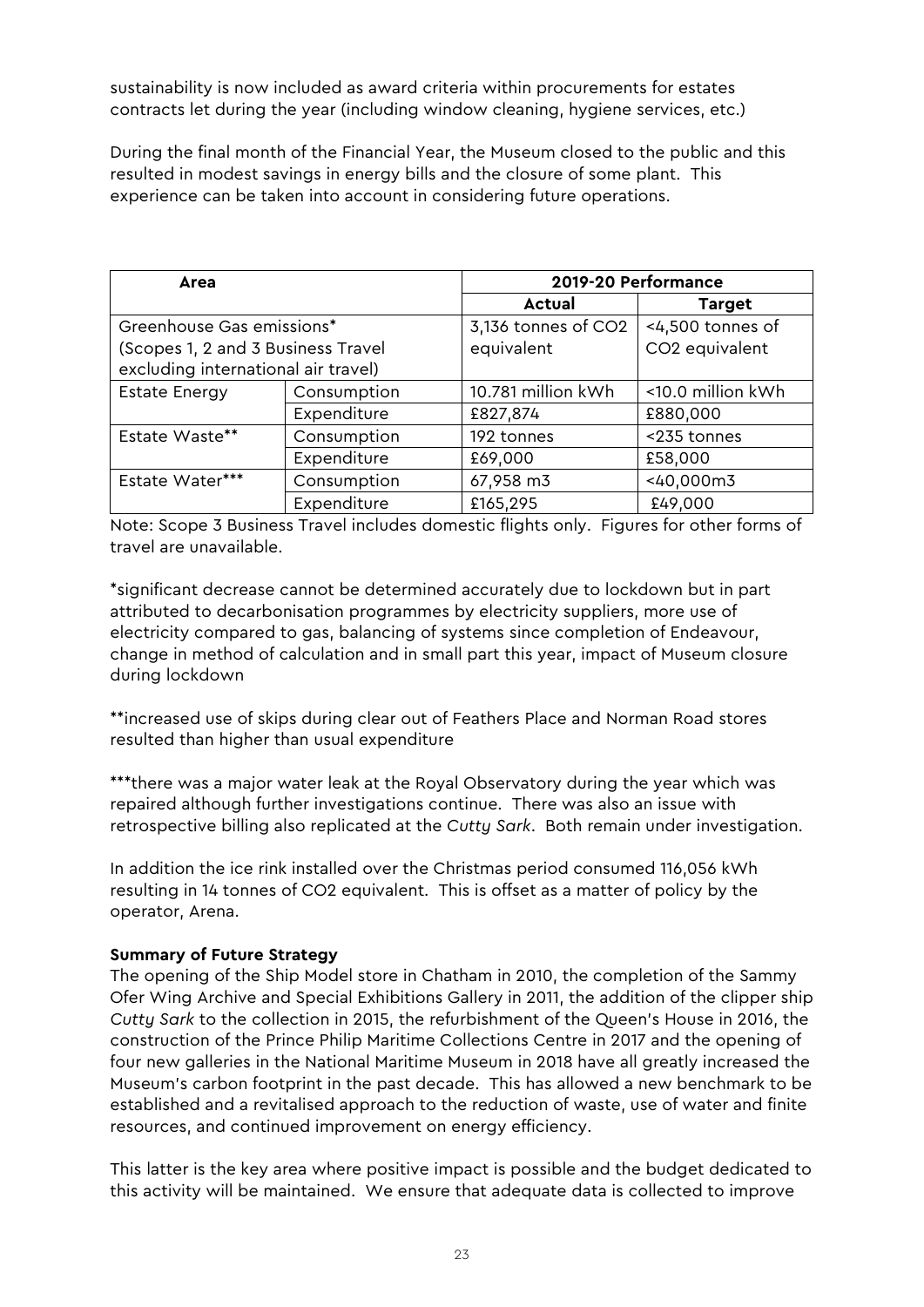upon areas of this report and to enable accurate setting of future targets including acting on recommendations arising from the energy and sustainability and audits. The Museum actively seeks to reduce travel costs and continues to promote cycling, recycling and composting.

## **Greenhouse Gas (GHG) Emissions**

Between 1999 and 2009 the Museum reduced its carbon footprint from 3,842 tonnes CO2 to 3,072 tonnes CO2. On the opening of the Sammy Ofer Wing our carbon footprint increased to 3,422 tonnes CO2. Thereafter the Estate's carbon footprint decreased assisted by abnormally mild winters but has again increased significantly due to the addition of the *Cutty Sark* footprint and extensive building works across the site as well as the new PPMCC storage and conservation facility which will be slightly counter balanced against the departure from two inefficient storage buildings offsite. A new benchmark (4,659 tonnes CO2 in 2018-19) was established and reduction targeted accordingly.

## **Waste**

The Museum's policy as far as possible is to minimise the amount of waste to landfill and to maximise the recycling of waste. In addition, we aim to compost as much of our biodegradable waste as we can. Staff have suggested and therefore greatly co-operated in recycling programmes within offices and catering outlets. The Museum recycled garden waste this year via composting 8 tonnes and it is estimated that around half of all other waste is recycled. No hazardous waste comprising asbestos removal was necessary this year. All strip-out work during projects is monitored to ensure that the majority can be recycled. All redundant furniture and equipment is recycled where possible, especially during the store closures this year.

# **Use of Resources**

The key area where a difference can be made is in energy efficiency where the Museum has accreditation and a self-imposed target to reduce energy consumption by 5% annually. It is worth noting that we have been working towards greater energy efficiency since 1995.

Chargemaster plc installed a free charge point at the Museum in 2017.

Lighting increasingly is energy efficient and in places utilises controlled presence detection ensuring usage only when needed. Lighting is also daylight linked, dimming and brightening naturally. Use of LED lighting has been introduced and steadily increased site-wide.

# **Climate Change Adaption and Mitigation**

The Museum is committed to reducing energy usage, waste and the use of finite resources. The use of public transport is encouraged for both visitors and staff, and cycling and facilities including secure racks, showers, lockers and bike loans are available for staff. Last year the shower and toilet facilities in the Park Row Wing were modernised resulting in expanded staff take up. Use of the car park is managed and discouraged amongst staff and visitors with demonstrably lower take up. The impact of climate change via increased, more sudden and more severe storms is assessed and managed. The threat from flooding via surface water or overflow from the Thames is similarly assessed and managed. Regular emergency planning exercises take place in this regard which cover initial response, salvage and business continuity requirements.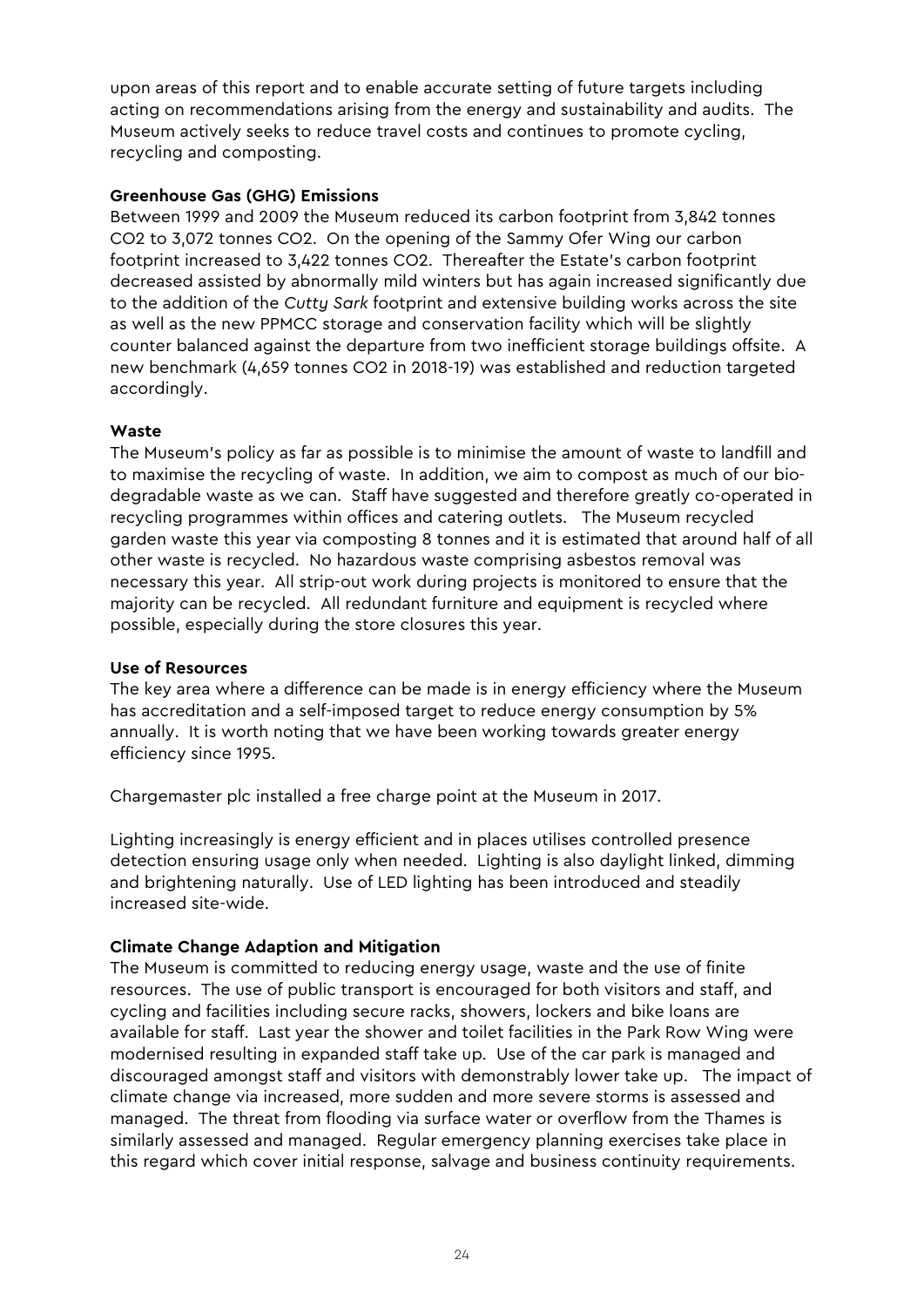## **Biodiversity and Natural Environment**

The local natural environment is an important factor in estate management decisions. The varied existence of trees, grass, formal planting and natural flora is managed to preserve the natural biodiversity.

In July 2017 the Museum was awarded the Green Flag accreditation for our estate and green spaces at the first attempt and we have achieved this accreditation every year since. In September 2017 the Museum together with its contractor Ground Control Ltd received the British Association of Landscape Industries (BALI) award for Grounds Maintenance in the Free Public Access category which holds until 2021.

A water borehole replaces the previous one capped during the development of the Sammy Ofer Wing and this uses 'grey' water to flush WCs, etc. A slight counterpoint to this however is that grey water is untreated and we have discovered corrosion of copper pipework, particularly within the Queen's House where we are looking to replace with plastic piping. Large volumes of rainwater around the Sammy Ofer Wing are drained from hard surfaces and stored within an underground tank. Rainwater is then pumped to the surrounding landscaping for irrigation.

The landscape around the Sammy Ofer Wing is designed to minimise the use of treated water. The majority is covered in drought tolerant grass and turf which will not require irrigation. The Museum as a matter of policy does not irrigate its lawns allowing nature to take its course and save on water consumption.

At Kidbrooke, grant funding was awarded to implement a landscaping scheme, improve the biodiversity of the site and to provide car and cycle parking and compliant access to the new PPMCC. The scheme comprises extensive soft landscaping which adds interest and colour and provides green screening from the A2 road as well as providing pleasant surroundings for local residents, visitors, volunteers and staff. There is an adjacent newt reserve so the Museum maintained a run to this habitat and introduced mitigation measures as required in planning. Special provision of a habitat for the great crested newt, an endangered species in particular, is included in this scheme. Hard landscaping includes a BRE Environmental Assessment Method (BREEAM) 'excellent' rating with a covered cycle park, tarmacked car park and access road providing level access to the loading bay, and paved pathways for visitor access to the new site.

## **Sustainable Procurement including Food**

The Museum aims to procure and manage its current assets in the most efficient way possible. The Museum has introduced network printing for example which reduces the number of printers per member of staff and also reduces paper usage whilst improving information security. The default printing option is double-sided and monochrome again to reduce usage of paper and other resources. All paper used in copying is recycled. 200 members of staff were enabled for homeworking during the Covid-19 outbreak.

Programmes to improve the procurement of sustainable products in retail and catering operations are well-advanced and enthusiastically embraced by staff. Attention is paid to Fair Trade and to the use of local contractors and suppliers where possible and where European procurement rules permit in order to promote local industry and reduce transport and travel costs. Sub-contractors are aware of these policies and contribute towards them, in some cases taking a lead.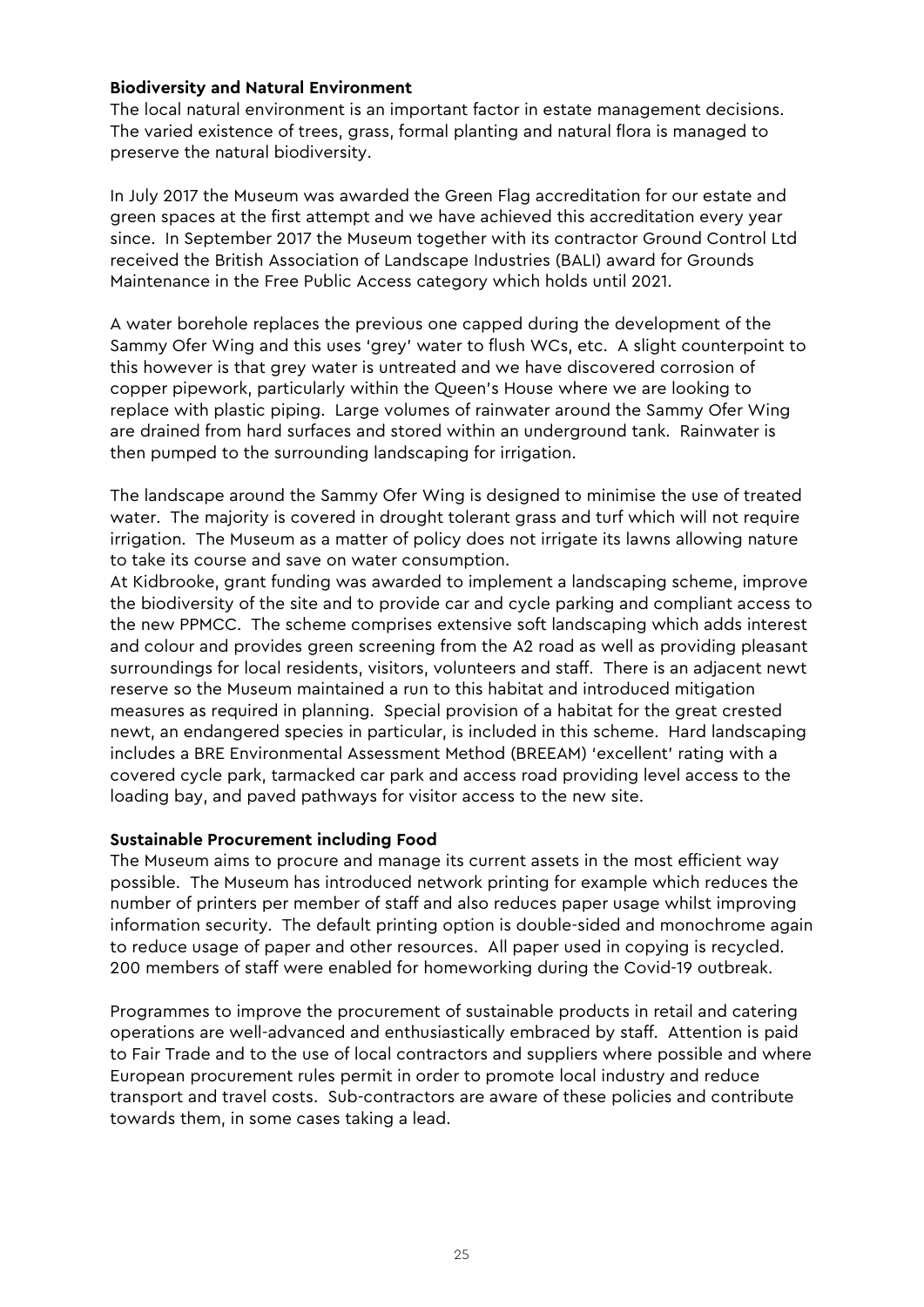#### **Sustainable Construction**

PPMCC has an 'excellent' BREEAM rating. There is an attenuation tank for water, photovoltaic cells on the roof feeding into the electricity grid, ultraviolet blinds on the windows to reduce 90% transmission, exceptional airtightness of the building, the thermal performance of the building lessens M&E environmental conditioning costs and much of the conservation and photography equipment and fixtures were re-used. Use of the same office furniture as the Museum to achieve an economy of scale and easy replacement as well as identical IT, fire and security systems for the same reason; the completion of this building and the removal from the estate of two less energy efficient buildings will have a very positive impact overall in time.

In the Endeavour galleries it was specified that all fit out materials must be from sustainable sources and that lighting must be LED. As regards base build, the design sought to reduce energy use as far as reasonably practicable despite introducing conditioning. This is achieved via new roof insulation, new thermal wall linings, window blocking on the second floor galleries and through efficient choices of air handling units, chillers and plant as well as the installation of a controls system to enable better systems management. Despite these considerable new services, they are linked with current plant and re-using core service routes, ensuring that the new galleries are integrated with the rest of the Museum's estate as well as being more sustainable financially and practically.

## **People**

The existence and activities of the Museum touches the lives of many people worldwide of all backgrounds and ages, through visitors to site who enjoy the displays and varied public programmes to a great number of users interacting with the Museum via publications and the website. A large number of local and national suppliers and contractors depend in whole or in part on the Museum for their living.

See section 6 of the Annual Report for more detail on employment policies.

The Sustainable Development Group consults staff widely on its work and canvasses opinion and ideas. Many of the successful sustainable approaches have been suggested and acted upon by the staff and volunteers. The latest ideas include the progressive use of technology within HR, reducing paperwork, filing and thus storage. As part of World Oceans Day, first observed in the Museum in 2018, the Museum encouraged staff to exchange single-use plastic bottles in favour of reusable ones added to the previous installation of water dispensers and arising from a drive by the Sustainable Development Group all single use plastic use for these dispensers was ceased in 2019.

## **Environmental Management System (EMS)**

The Museum does not have an Environmental policy such as BS 14001 Environmental Management. Although we do have a Sustainability Policy approved by the Executive and Trustees which covers all the main issues and which is reviewed from time to time.

## **Sustainability and Governance**

Progress is reported via the established performance management system, reporting performance against targets monthly and annually as well as quarterly via a balanced scorecard. The results of this process are considered in planning future activity to maintain a useful cycle of business improvement. Separate specific reports are made annually on particular issues, for instance the Annual Utilities Report is compiled by the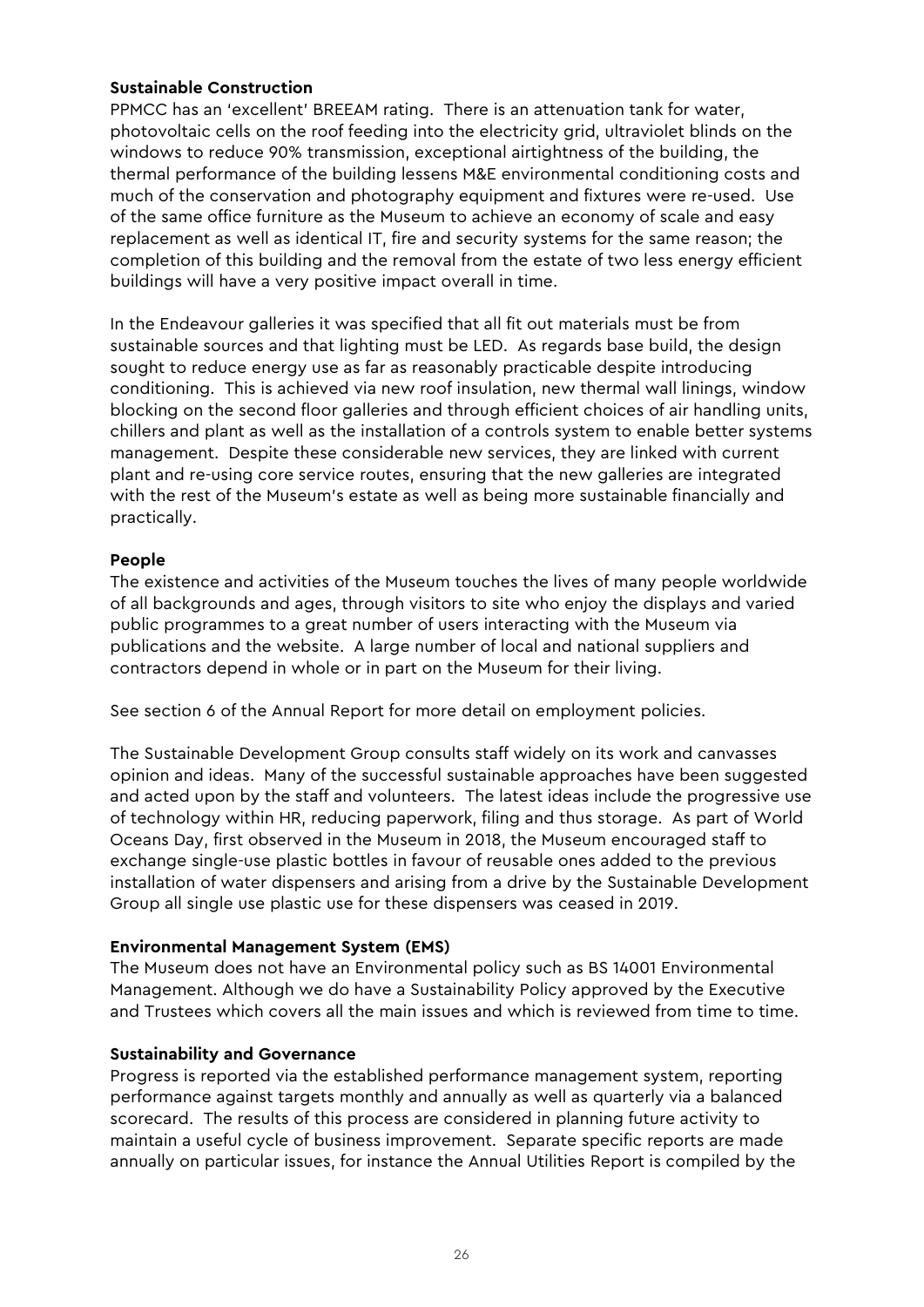Museum's Estates & Facilities Management Department for review by the Executive and if appropriate Trustee Boards.

Data is collected via information held by the Estates & Facilities Management and Finance & IT Departments principally be they budgetary or records of usage. All data collected is auditable and available for inspection and it is presented with reference to the guidance outlined within paragraph 1 of this section.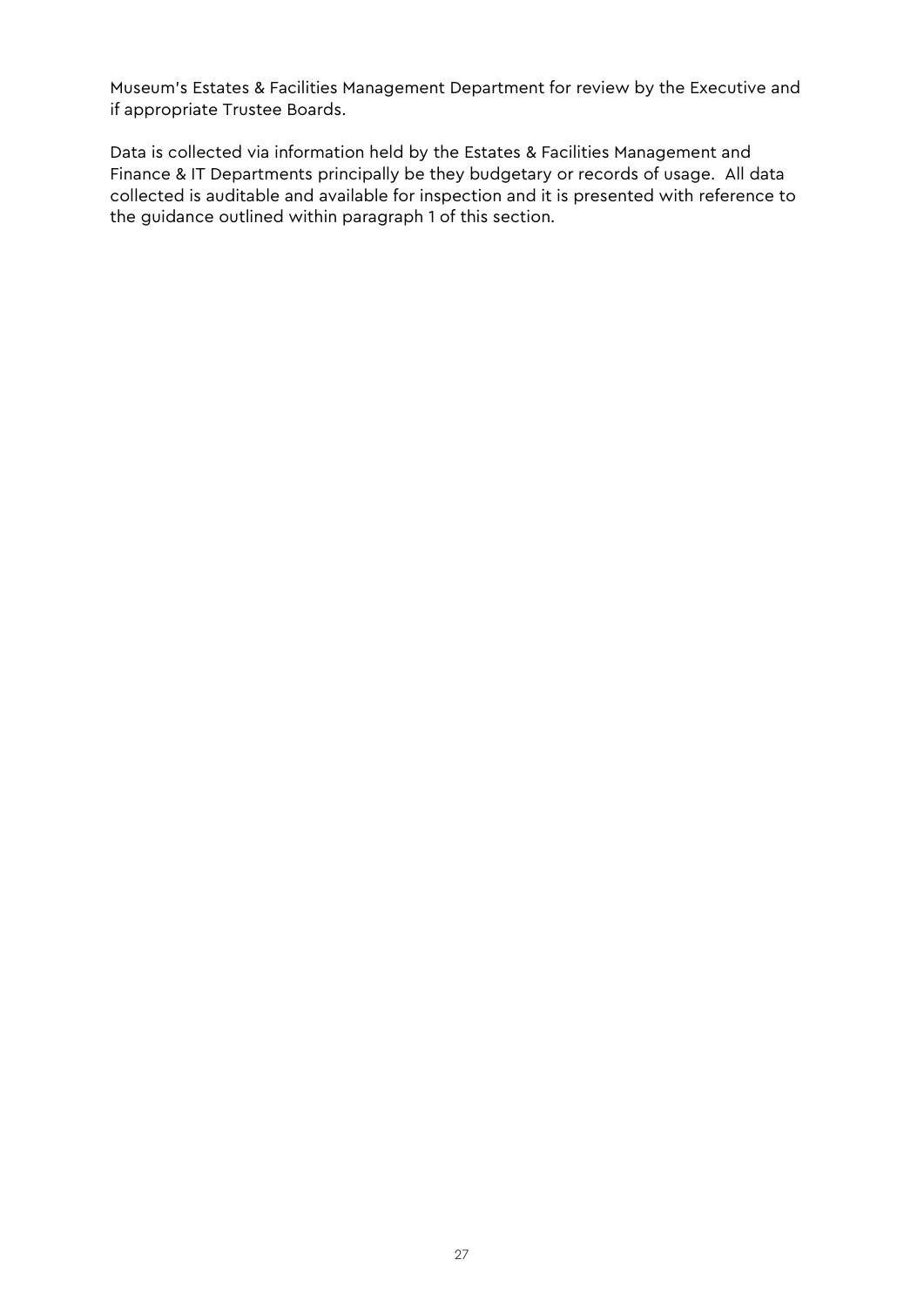#### **5. FUTURE PRIORITIES**

Our existing plans, corporate or otherwise, have been consigned to history through the long pause as the public locked down and public life ceased as part of the measures to limit the impact of Covid 19.

While this pandemic has been truly awful, we must not miss the opportunity to seize on the revitalised sense of community and shared meaning in our lives. We aim to be relevant at RMG; inspiring and welcoming after such difficult months for everyone. We know we have an important role to play in society and we must deliver useful outcomes. We must challenge ourselves to build deeper relationships with communities by recognising their needs and looking to support them.

This is an exceptional time and one that we, as a 'House of Memory', have a particular responsibility to ensure is not forgotten once restrictions to our freedoms come to an end. During this time of exceptional action the public has, with the occasional exception, set aside the agenda of personal objectives in order to focus on communal needs. Whilst that might be individually frustrating the public can glow with pride over what has been achieved communally.

As long as travel is inhibited through national public health restrictions at borders and the decreased availability of affordable travel, the UK will see few international visitors. This is true both now and in the future, for at least as long as restrictions apply. This will affect the way that the Museum has previously structured both its offer and its commercial viability. Our approach must adapt.

To retain a global audience and to reach those who are unlikely or unable to make the physical visit we will extend our presence through our website and social media channels; a process already underway, and indeed enhanced during closure as we put programming and events online. We need to secure funding to enable us to extend and expand this important work so as to allow the development of the Museum in a virtual format. This will ensure reach and access to the Museum, its collection and its expertise even without being able to visit physically.

We re-opened our doors, starting with *Cutty Sark* in July, site by site during the summer, so that by early September we were fully re-open. As anticipated, our visitors are largely from the local area but some from further afield are beginning to return. However, at the time of writing, discussions of future restrictions to normal life are ongoing and we must review how these impact on us as we go through autumn and winter. Uppermost in our minds and actions will be the safety of our staff and the public.

Our learning programmes will continue to be made available online even now that we have re-opened physically to cater for schools who may feel their students are unable to visit Greenwich for whatever reason. Our very successful Events programme went online this year with World Ocean Day celebrated on 8<sup>th</sup> June, followed by Windrush Day.

We will aim to deliver, within our limited means, a stimulating and provoking programme of exhibitions and have focused these on the Ocean (Inhospitable Seas), China and trade (Sunken Treasures of the Sung Dynasty) and the Royal history (Tudors to Windsors). We are developing a programme of art exhibitions for the Queen's House in collaboration with others holding world class collections that speak to and enhance our own art collection. This will see a rehang each year to follow on from The Faces of a Queen (the three Armada portraits together for the first time) and the treasures from the Woburn Collection.

In London we have the advantage in our multi-ethnic metropolis enabling us to access a local global audience in person. This allows us the opportunity to continue a structured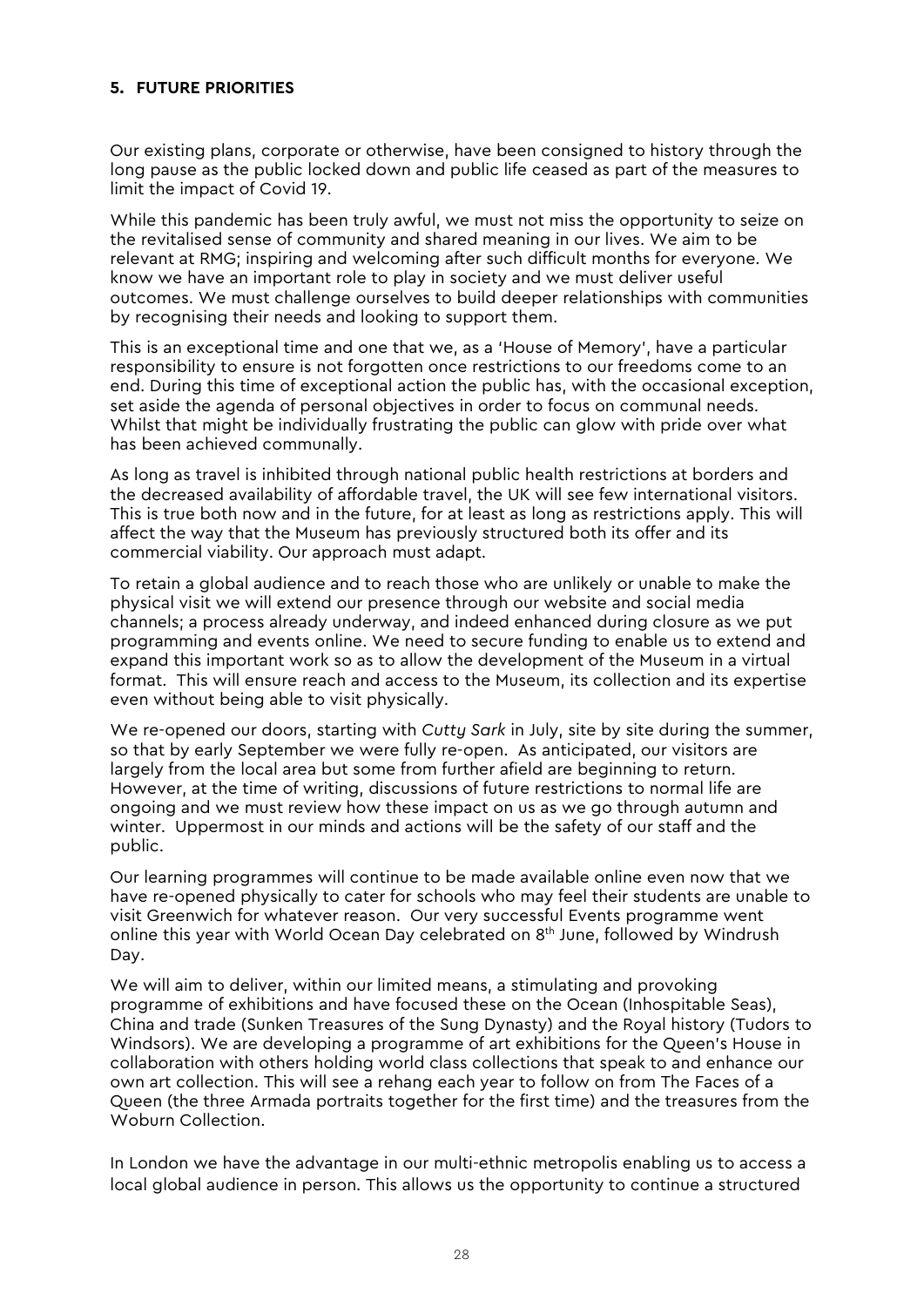dialogue between the collection and the people and places connected with it, in a trusted Museum managed process, drawing out multiple perspectives of connected communities through collaboration and co-curation. We can contribute meaningfully to a local community in a manner that enhances inclusion whilst celebrating diversity, addressing inequalities and focusing our future on sustainability. Through connecting our collection with contemporary relevance we aim to spark curiosity and connection and thus increase access. Although working locally, we will be globally inspiring.

Working digitally has enabled us to reach large numbers across great distances and we hope we have stimulated our digital audiences to learn more and, when able, to visit. As we widen our doors to bring people in, but also go out to reach people in their own settings, we will facilitate debate and discussion of issues that face our society. We are a safe space to challenge assumptions and think creatively.

Global lockdown gave us a moment to pause and evaluate the impact of our modern lifestyle on our environment. To ignore this opportunity would be foolish. The Museum has a significant part to play in wellbeing and people's sense of belonging and identity. This focus on social cohesion and mental health are needed more now than ever, as an antidote to the inevitable consequences of a period of prolonged isolation.

Our aim is to shape and build a strong relationship with our communities of need and interest; one that is mutually beneficial and capable of being resilient to the shocks that we now endure.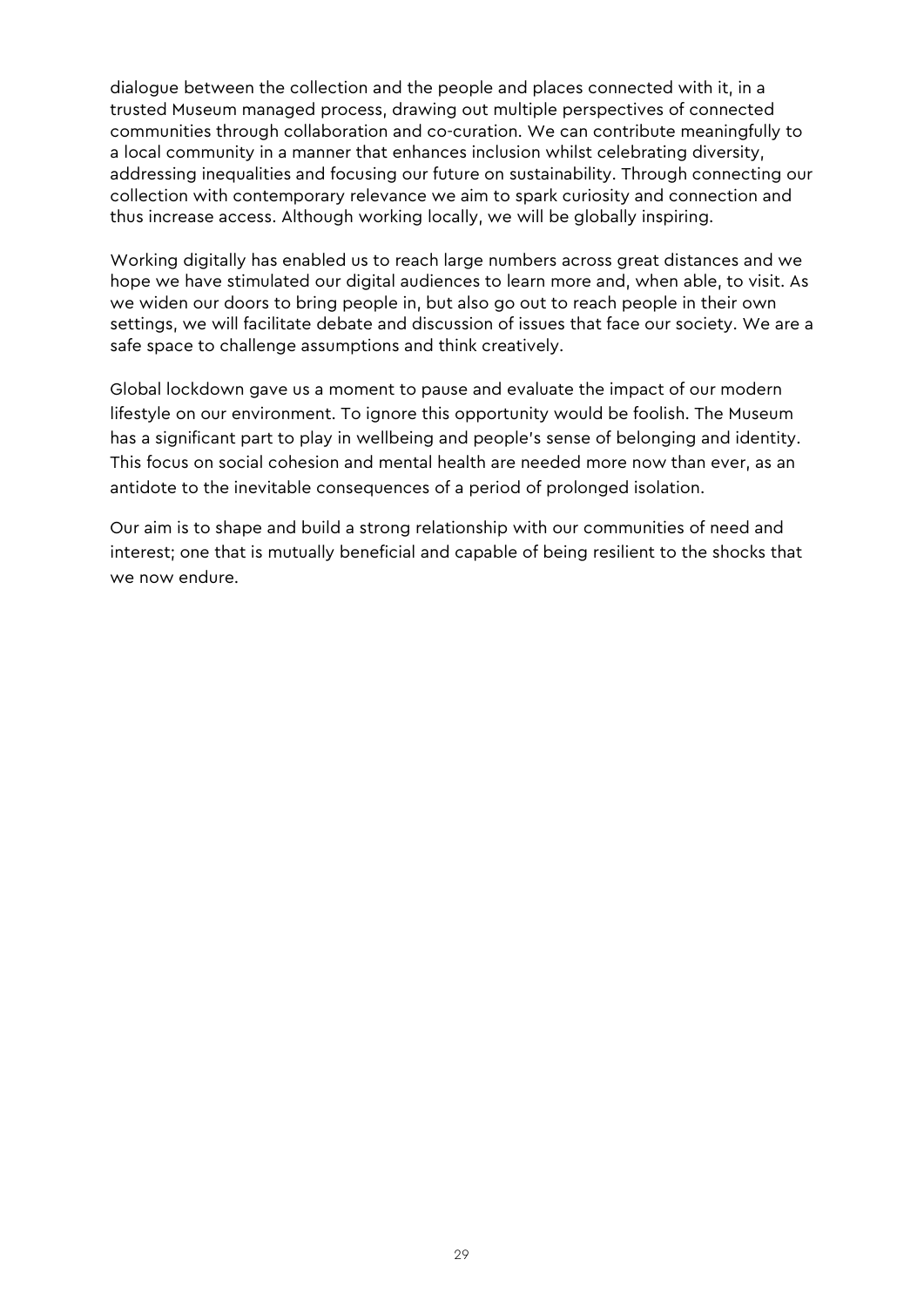## **6. WORKFORCE AND EMPLOYMENT**

## **Employment policies**

The Museum strives to be a good employer. Attention is paid to holistic reward approaches. It has a strong record on improving the work environment, job satisfaction, development opportunities and pension arrangements. We successfully introduced pension auto-enrolment on our staging date on 1 November 2013 and completed our reenrolment exercise three years following implementation on 1 November 2016 and again on 1 November 2019.

The Museum is also very supportive in times of need, providing generous sick absence benefits, return to work policies and procedures, medical retirement assistance, occupational health referrals and Health and Safety assessments. There is a Staff Welfare Officer, employee assistance programmes (including online cognitive behavioural therapy) and trained and supportive management and professional HR back up. In addition, schemes to promote health and wellbeing such as yoga, stress relieving massages, life drawing, walking days, mindfulness and other social activities exist. In March 2013 the Museum was accredited with the first stage of the London Healthy Workplace Charter. Long term no smoking policies are in existence. Sheltered placement, work experience, industrial placements, internships, apprenticeships and volunteering opportunities are promoted throughout the year. There are also charitable and health society benefits plus the provision of employment and job security to 600 people plus, locally, nationally and from overseas. The Museum also undertakes secondments and exchanges both internally and externally.

The Museum values the diversity of its workforce, upholds equal opportunities and has maintained employment policies to ensure that staff or applicants for posts are not discriminated against on the grounds of gender, marital status, sexual orientation, race, colour, nationality, ethnic or national origin, religion, belief, disability or age. 16% of the Museum's employees are Black, Asian and Minority Ethnicity (BAME) (13% in 2018–19). The Museum operates the Employment Service's Disability Confidence scheme. 5.4% of staff employed by the Museum considered themselves to have a disability (6% in 2018– 19).

The percentage of female staff is 59.5% (59% in 2018–19) and the percentage of female Executive Board members is 50% as in 2017–18. The Museum again reported its Gender Pay Gap (GPG) by the due deadline. The mean GPG is +1.59% (+0.84 in 2018) and the median GPG is -3.30 (-2.23% in 2018). 42.6% of staff have declared a religious belief (75% in 2018-19) and 8.6% of staff are self-declared lesbian, gay, bisexual or transgender (LGBT) (7% in 2018–19).

We believe that we are a leader in our human resources approaches, not least in dispensing with any formal retirement age in 2002. Just under a third of employees are aged over 50 and 6% are aged over 65 (both as in 2018–19). At the sector level, the Director of Human Resources chairs the National Museum Directors' Council's (NMDC) HR Forum.

Workforce development is a priority with training and capacity-building a significant part of the reward quadrant (working environment; personal development; job satisfaction; pay and benefits) at the Museum. This was recognised when the Museum achieved the Investor in People standard in November 2001, receiving regular reaccreditation since, the last being in November 2018. Unfortunately, overall budgeting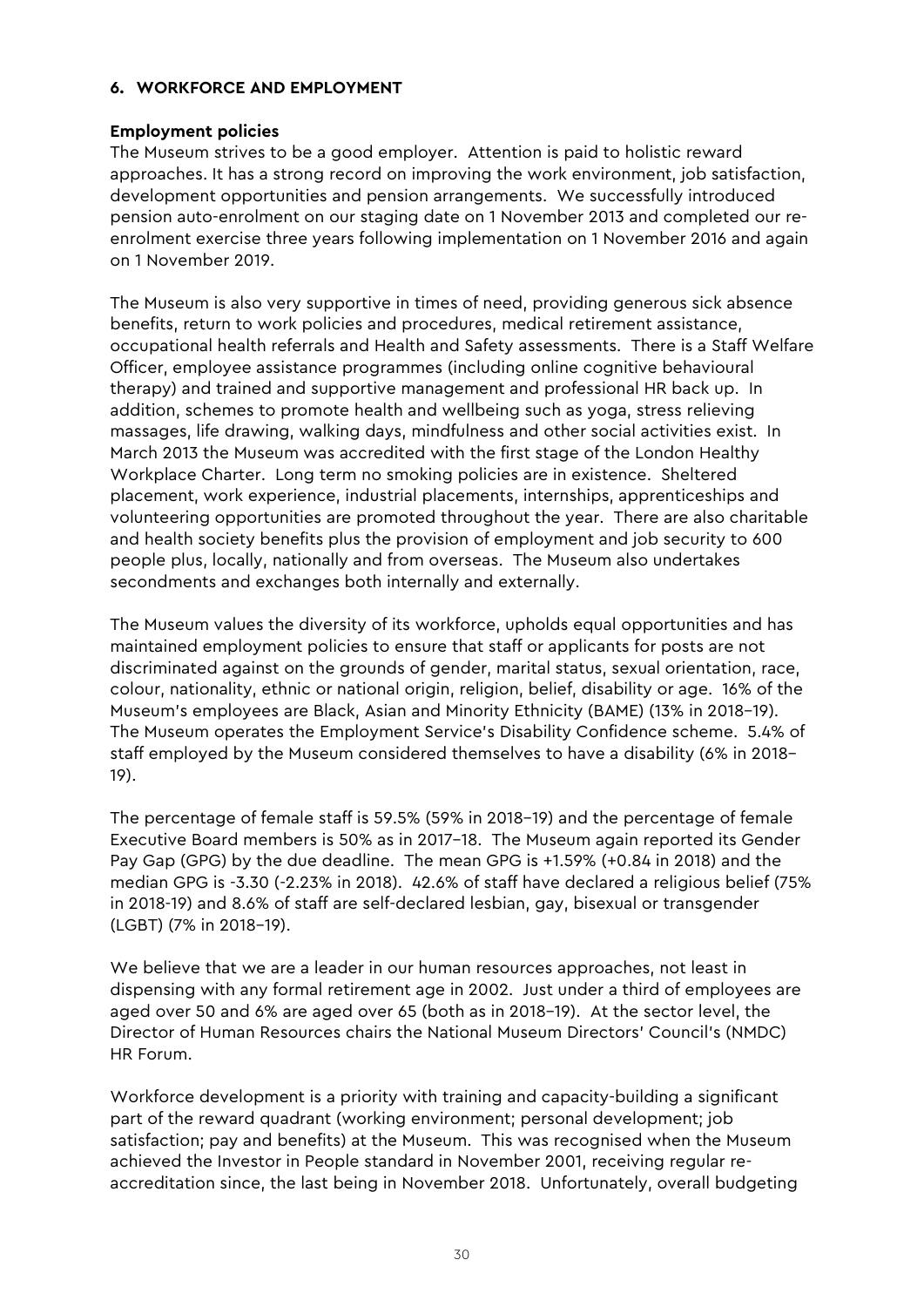constraints have resulted in the reduction of the training and development budget from 2014-15 to 2019–20. It is still maintained at around 1% of the total paybill however and thus far all needs identified via appraisal and training needs analyses have been met.

Based on outturns to 31 March 2020, in 2019–20 the average number of days lost per employee through short term sick absence was 3.56 days (5.09 in 2018–19) whilst the average number of days lost per employee through long term (over 28 days) sick absence was 1.70 days (3.96 in 2018–19). The average number of days lost per employee through total sickness (long and short term combined) was 5.26 days (8.84 in 2018–19).

The Museum has collective bargaining and facilities time agreements dating from December 2013 in respect of pay, hours and holidays with the Prospect Union.

All staff are inducted formally and issued with contracts of employment and staff handbooks, which contain information on benefits, health, safety and welfare and are regularly updated.

In 2017-18 the staff recognition scheme was revamped and a long service recognition scheme was introduced.

## **Volunteers**

The Museum has an active volunteer programme run by 1 FTE employed staff (0.5 FTE in 2018-19) with support from the wider HR team and volunteers themselves. The increase in numbers of volunteers and in volunteer hours has been remarkable since these appointments. Record numbers of volunteers peaked at more than 500 during the year 2013-14 due in large part to an e-volunteer crew list project and decreased thereafter at project's end, these peaks and troughs continuing with each project. During 2019-20 the Museum benefitted from an average number of 279 volunteers (302 at year's end in 2019); in all, volunteers gave 32,036 hours in 2019–20 (33,334 hours in 2018–19) at a value estimated in the region of more than £320,360 (a decrease of £12,980 from 2018–19). This was in part due to the closure of the Museum in mid-March during the Covid-19 outbreak. During 2018-19 The Marsh Christian Trust kindly agreed to support our volunteer awards, the first to be awarded was in summer 2019.

## **Organisational Communication**

The Museum regards effective communication as essential. The objective is to ensure that all staff and volunteers are kept fully informed on all issues that directly affect them. Although everyone in the Museum has a contribution to make it is the particular role of team leaders and line managers to be the main communicators by creating a continuous flow of information through and across the organisation.

*Director's Cross-Museum Briefing* - the Director and staff dealing with selected themes speak to the entire staff and volunteers broadly on a monthly basis to provide a brief on specific areas, progress or projects. This approach was refreshed during 2016–17 and is sent remotely to the Prince Philip Maritime Collections Centre in Kidbrooke and the slides are circulated after the event to reach those who cannot attend in person.

*Volunteer Event* – the Museum holds a special event for volunteers annually to which all are invited. The purpose of this is to express the Museum's sincere thanks for all that the volunteers do and also to brief them and their coordinators on current issues and future plans as well as serve as a networking event.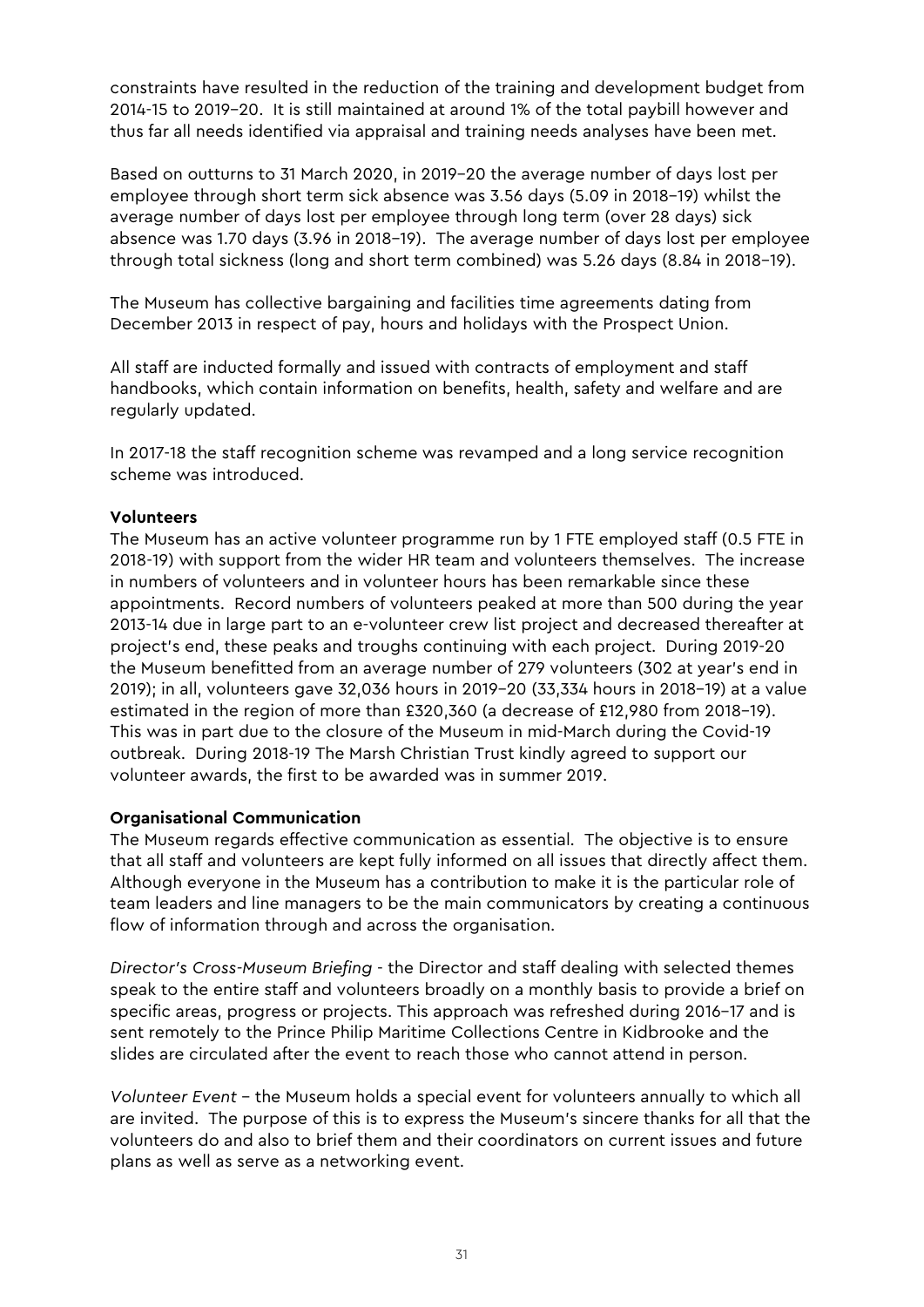*TMs* (temporary memoranda) **–** cover a wide range of issues and are signed by members of the Executive Board and Senior Management Team. All TMs are published on the Intranet and in paper form for noticeboards, although use of this communications medium is reducing as others, especially utilising new technologies, become more widely used.

*Intranet* **–** available to all staff it details policies, management meetings and organisational programmes and information of use to staff and volunteers generally.

*Team Briefing* – the principal method used by the Museum to pass on information to all employees is team briefing. The cycle begins in the first week of every month with the briefing document compiled by the Communications Department having agreed its content with the Executive. The final document is then issued to all senior management electronically for cascading throughout their teams. The briefing document also appears on the Intranet and on notice boards. Front of House staff have their own specific newsletter in addition.

*Notice Boards* **–** are strategically placed in sites or functional areas. They may only be used for official or authorised communication purposes.

*Staff Lunches* **–** are informal meetings for communication in which Directors and senior managers can speak directly with cross-sectional groups of staff over a sandwich lunch. The object of these meetings is to give staff a chance to communicate directly with senior management on a wide range of issues, but on an informal basis.

*New Starters' Coffee -* new staff meet monthly with the Executive before one of their routine meetings.

*Staff Engagement Surveys* – are conducted from time to time to allow confidential feedback to be provided to the Trustees and Executive via a professional third party. These are considered and recommendations are acted on, usually via cross-sectional working groups of staff or sub groups of the Senior Management Team. The Investors in People reaccreditation in 2018 included a questionnaire and action plan. An exercise conducted by an MA student from the University of Greenwich considered the Museum's use of surveys and recommended that in future, more frequent, less intensive approach be adopted focusing on particular issues and using a 'Pulse' approach, which recommendation the Museum agreed.

*Staff Forum –* formed as a consequence of the 2015 staff engagement survey this comprises a cross-section of representatives at varying levels drawn from all departments and is designed to facilitate communication Museum-wide. Representatives of the Forum meet regularly with the Executive and Senior Management Team and have also presented to Trustees.

*Trade Union* – Since December 2013 the Trade Union Prospect has been recognised for the purposes of collective bargaining on pay, hours and holidays. Meetings take place as and when required.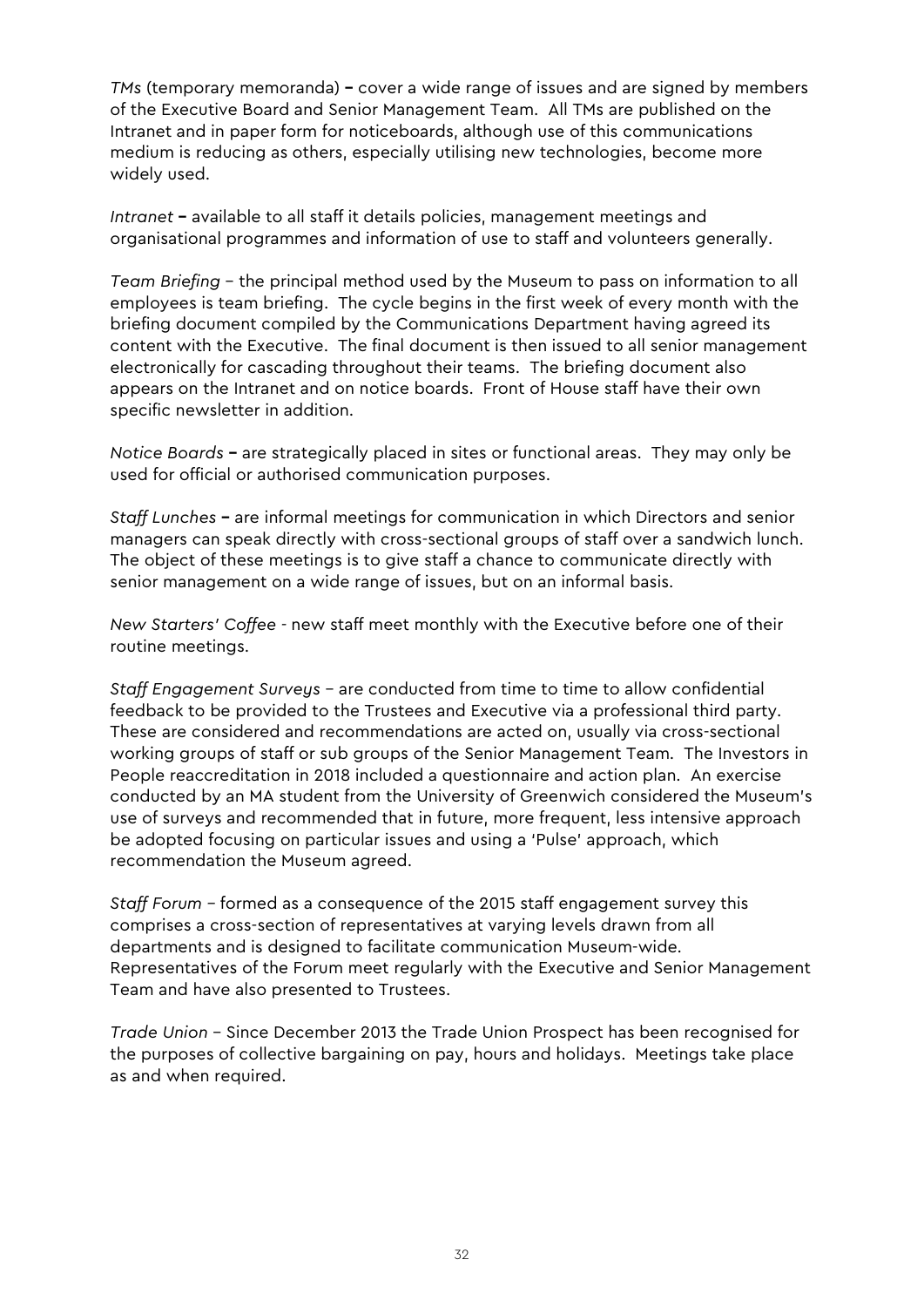# **The Trade Union (Facility Time Publication Requirements) Regulations 2017**

Regulation 8: Information to be published

# **Table 1 relevant union officials**

Total number of employees who were relevant union officials during the relevant period:

| Number of employees who were relevant   Full-time equivalent employee number |                              |
|------------------------------------------------------------------------------|------------------------------|
| union officials during the relevant period                                   |                              |
| $(6 (8 in 2018-19))$                                                         | $\vert$ 7.4 (7.4 in 2018-19) |

# **Table 2 percentage of time spent on facility time**

Of employees who were relevant union officials employed during the relevant period those who spent a) 0%, b) 1%-50%, c) 51%-99% or d) 100% of their working hours on facility time:

| Percentage of time | Number of employees          |
|--------------------|------------------------------|
| 0%                 | 1 (7 in 2018-19)             |
| $1 - 50%$          | $\frac{1}{5}$ (1 in 2018-19) |
| 51%-99%            | $0(0 in 2018-19)$            |
| 100%               | 0 (0 in 2018-19)             |

# **Table 3 percentage of pay bill spent on facility time**

Percentage of total pay bill spent on paying employees who were relevant union officials for facility time during the relevant period:

| First Column                            | <b>Figures</b>                       |
|-----------------------------------------|--------------------------------------|
| Provide the total cost of facility time | £4,131 (£1,295 in 2018-19)           |
| Provide the total pay bill              | £15,501,760 (£15,553,521 in 2018-19) |
| Provide the percentage of the total pay | 0.03% (0.01% in 2018-19)             |
| bill                                    |                                      |

# **Table 4 paid trade union activities**

As a percentage of total paid facility time hours, number of hours were by employees who were relevant union officials during the relevant period on paid trade union activities:

| Time spent on paid trade union activities | 22% (0% in 2018-19)                            |
|-------------------------------------------|------------------------------------------------|
| as a percentage of total paid facility    | (total hours spent on paid trade union         |
| time hours                                | activities by relevant union officials during  |
|                                           | the relevant period $\div$ total paid facility |
|                                           | time hours) x 100                              |

# **Health and Safety**

It is Museum policy to assign great importance to the safety of visitors, employees, volunteers, contractors and others, considering this as a management responsibility equal to that of any other management function.

In the design, construction, operation and maintenance of all plant, equipment and facilities, everything that is reasonably practicable is done to prevent personal injuries and ill health to employees/workers, customers, visitors, contractors and members of the public. To this end the Board of Trustees and Executive Board of Directors provide, so far as is reasonably practicable, such training and equipment as is necessary to enable employees to work safely.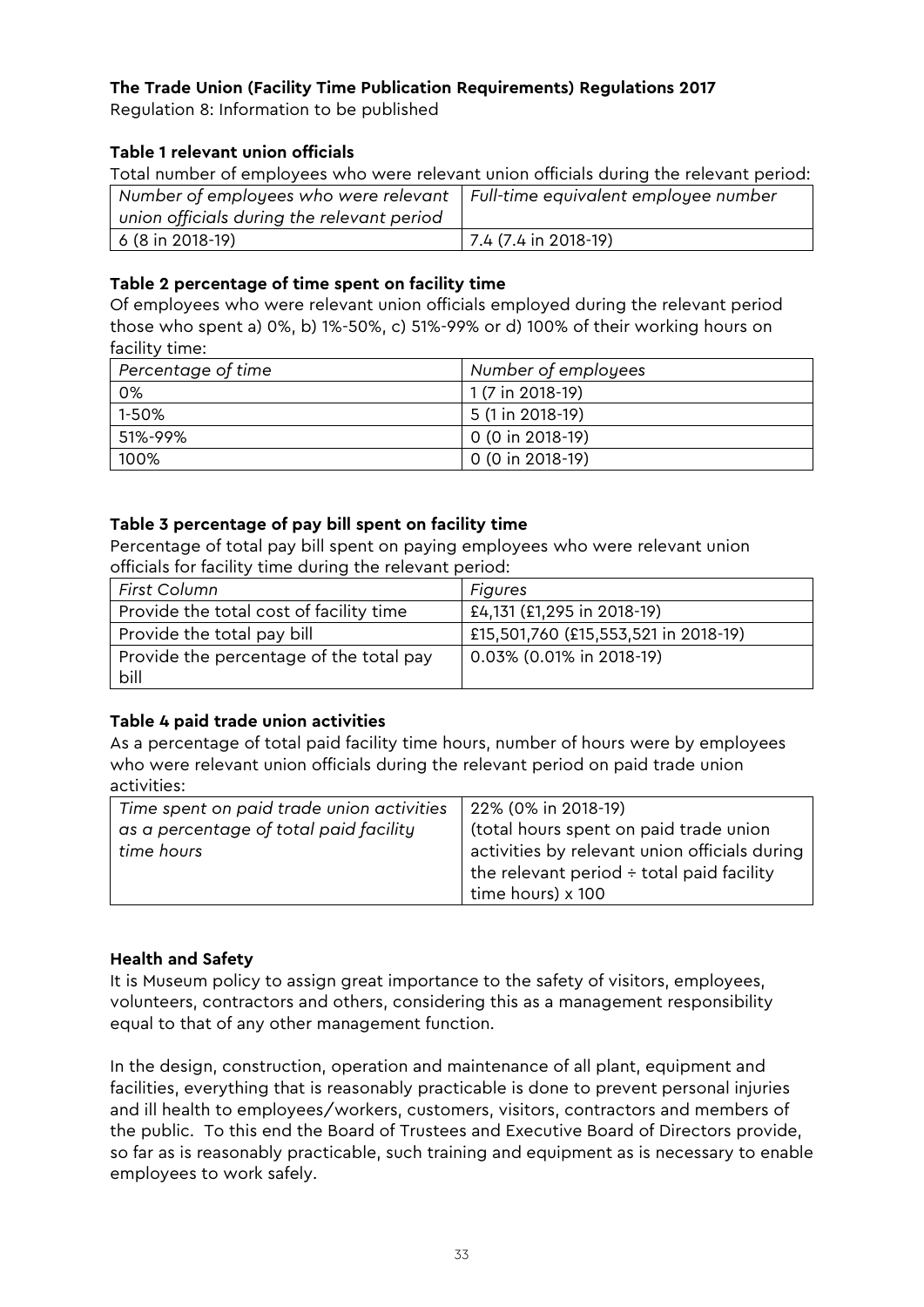The importance of employee involvement in health and safety matters and the importance of the positive role played by safety representatives and the Health and Safety Committee are acknowledged.

All employees are required to co-operate fully in implementing this policy to comply in all respects with the Health and Safety at Work Act 1974, the Management of Health and Safety at Work Regulations 1999 and the accompanying arrangements contained within the Museum's Health and Safety Policy. Everyone throughout the organisation is expected to exercise all reasonable care for their own health and safety and that of others who may be affected by their acts or omissions.

The overall responsibility for the health, safety and welfare of the organisation and employees is vested in the Board of Trustees and Executive Board of Directors. The Executive Board receives a monthly report on Health and Safety matters and analysis of incidents which then goes forward to the Trustee Board for quarterly review.

The Health & Safety function is managed by a NEBOSH-qualified Departmental Head and an experienced NEBOSH-qualified Health & Safety Advisor. The Director of Operations & HR also holds a relevant qualification and chairs the Health & Safety Committee. Specialist members serve on the Committee to represent particular hazards such as radiological protection, laser safety, asbestos and other risks in the Collections together with an employee representative, and representatives for sites and other functions.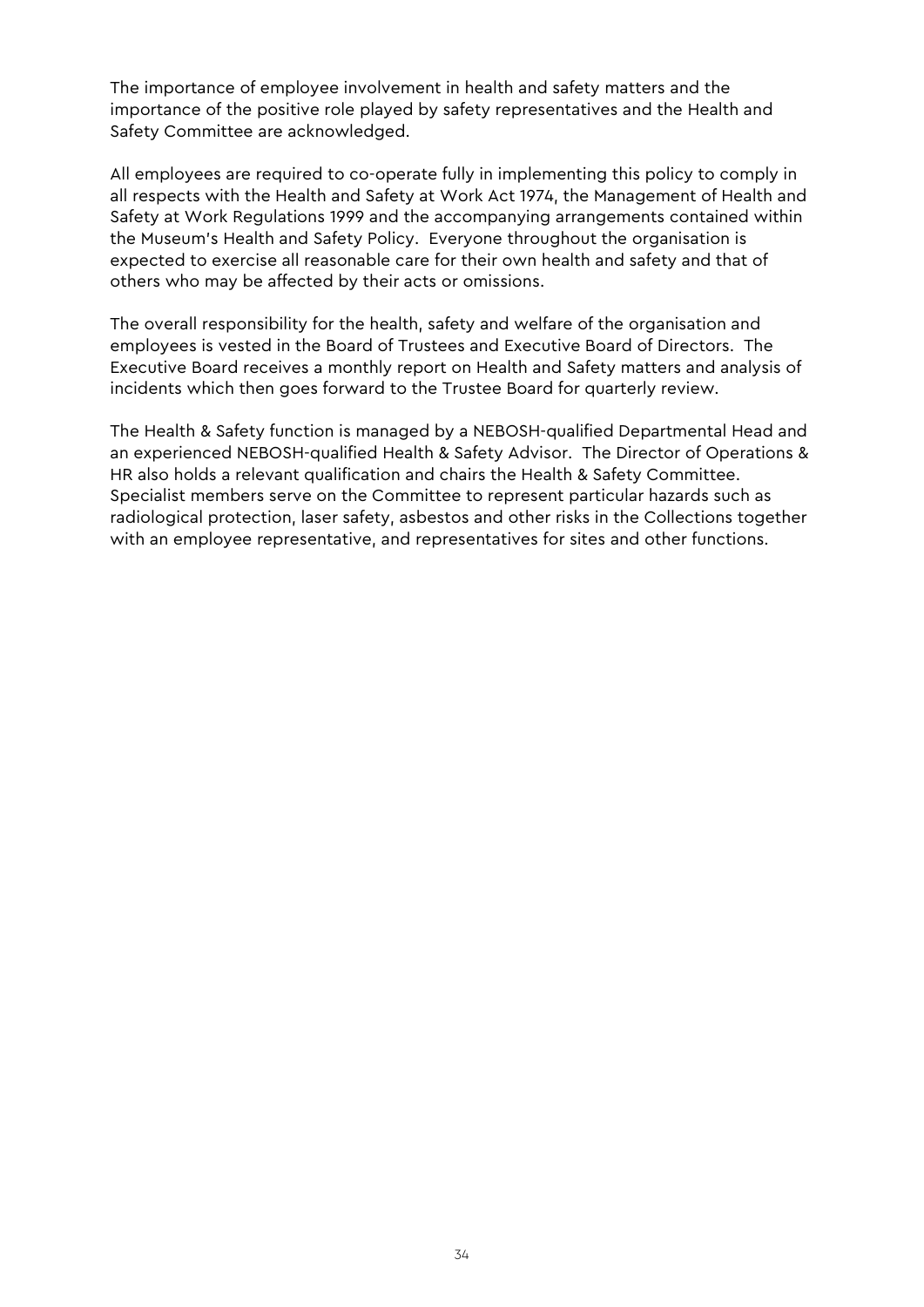# **7. REMUNERATION AND STAFF REPORT**

# **Introduction**

The information in this report relates to the Director (Accounting Officer) and Senior Executives (Directors) of the National Maritime Museum. No remuneration is paid to the Trustees of the Museum.

# **Function of the Remuneration Committee**

The Committee reviews the performance of the Director and the Senior Executives annually against their objectives, receives independent advice on market comparators and other matters and then decides in the case of the Senior Executives the level of pay and performance-related pay they should receive and recommends to the Chairman of Trustees in the case of the Director, Royal Museums Greenwich the appropriate level of pay and performance-related award.

The Committee also considers any matter relating to employees as the Director and Board of Trustees may refer to it.

# **Membership**

|                     | The Committee consists of three Trustees who are appointed by the Trustee Board:<br>Joyce Bridges, CBE<br>Admiral Sir Mark Stanhope, GCB, OBE, DL<br>Gerald Russell, to 11 September 2019<br>Jeremy Penn, from March 2020 |
|---------------------|---------------------------------------------------------------------------------------------------------------------------------------------------------------------------------------------------------------------------|
| Ex officio Officer: | Dr Kevin Fewster, CBE, AM, FRSA (Director) to 31 July 2019                                                                                                                                                                |
| Secretary:          | Paddy Rodgers, (Director) from 1 August 2019<br>Charlotte Cowan, (Head of HR)<br>External Advisers: Brian McEvoy and Alan Hurst                                                                                           |

The Chairman of the Committee is also appointed by the Trustee Board and the quorum of the Committee is two out of three Trustees.

The Director and the Head of Human Resources attend meetings of the Committee.

No individual is present when their remuneration or performance is being discussed.

# **Performance Assessment**

A key element of the Museum's reward system for the Director and the Senior Executives is that base pay is set below market levels but performance-related pay potential allows for competitive reward based on performance and contribution. The aim of the reward system is to create incentives which identify and reward excellent performance fairly rather than assuming that such performance will be inevitable and so allowing little differentiation between exceptional and adequate performance.

The individual performance agreements of Directors and senior management are in turn linked with the operating plans of the Museum (which reflect the mission, objectives and values of the Museum). They thus reflect objectives and targets relating to both individual and corporate components, and the performance-related pay potential reflects the combination of these different elements. The range of performance-related pay available is from 0%-30% of salary and in the case of the Director, Royal Museums Greenwich 0%-20% of salary.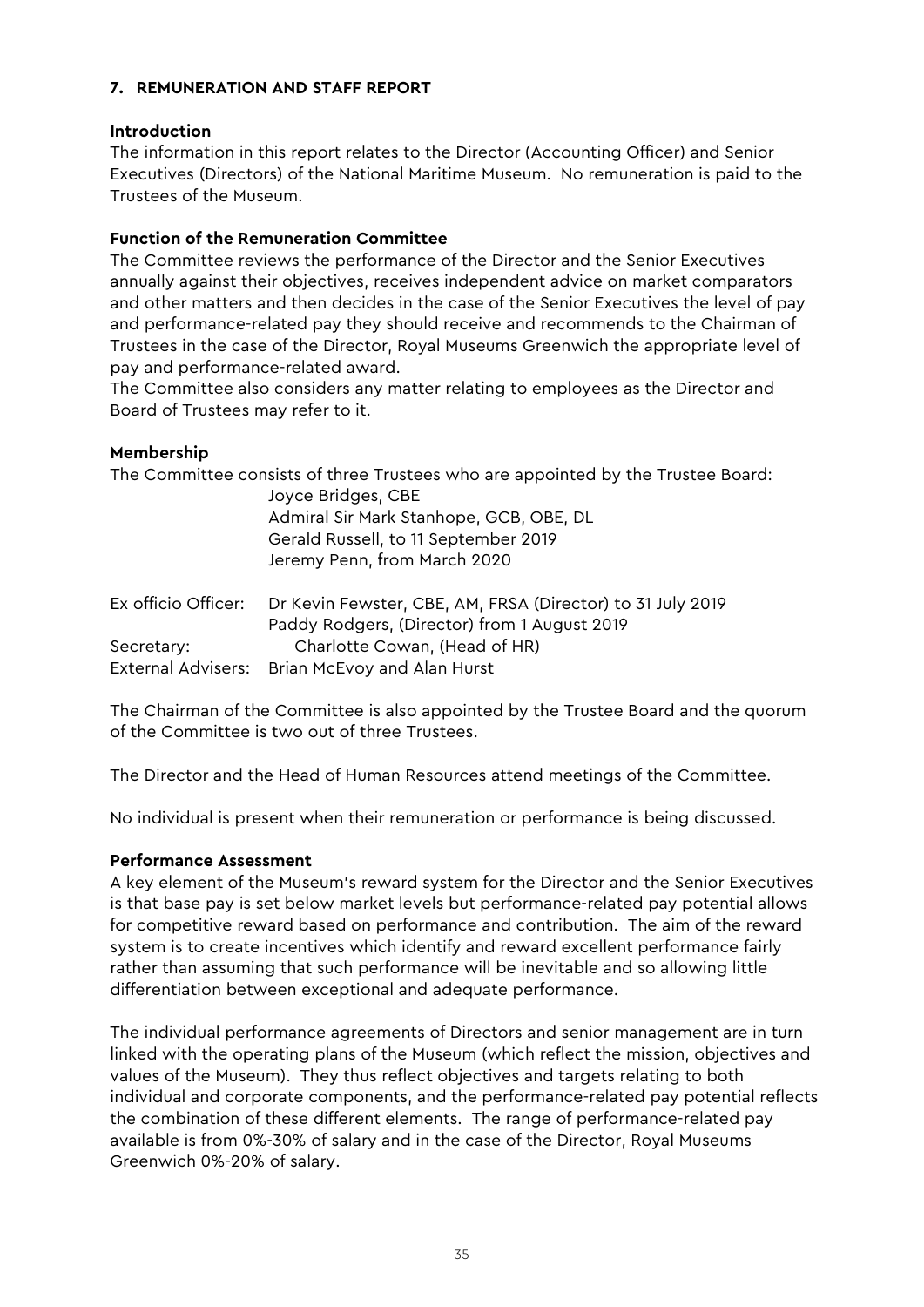Annual pay awards approved by the Museum require HM Treasury approval before they can be made, which must be obtained via the Department for Digital, Culture, Media and Sport (DCMS). Increasingly, Public Sector Pay policy insists that pay awards should be performance driven, whilst urging pay restraint.

# **Service Contracts**

The Director and Senior Executives have open-ended rolling employment contracts: the notice period is six months for the Director, Royal Museums Greenwich, and three months for other Directors. Other than notice periods, there are no contractual termination payments, compensation for loss of office or any provision of compensation for early retirement except for directors within the Civil Service Pension Scheme. Pension contributions on behalf of the directors, other than in the Civil Service Pension Scheme, are made to defined contribution schemes.

The following information is subject to audit.

# **Executives' Remuneration**

The salary and pension entitlements set out below include gross salary, performancerelated pay, benefits in kind and any other allowances to the extent that they are subject to UK taxation. The emoluments were as follows:

|                            |            | 2019-20 all figures £k |                          |           | 2018-19 all figures £k |             |                          |           |  |
|----------------------------|------------|------------------------|--------------------------|-----------|------------------------|-------------|--------------------------|-----------|--|
|                            |            |                        | Pension                  |           |                        |             | Pension                  |           |  |
|                            |            |                        | benefits                 |           |                        |             | benefits                 |           |  |
| Single total figure        |            |                        | (to                      |           |                        |             | (to                      |           |  |
| of remuneration            |            | Performance            | nearest                  |           |                        | Performance | nearest                  |           |  |
|                            | Salary     | payment                | $£1k)*$                  | Total     | Salary                 | payment     | $£1k)*$                  | Total     |  |
| Dr Kevin Fewster, Director | $50 - 55$  |                        |                          | $50 - 55$ | 135-140                | $25 - 30$   |                          | $160 -$   |  |
| & Accounting Officer       | 135-140    |                        |                          |           |                        |             |                          | 165       |  |
| (until 31 July 2019)       | <b>FTE</b> |                        |                          |           |                        |             |                          |           |  |
| Andy Bodle, Director       | 80-85      | $15 - 20$              | 30                       | 130-135   | 80-85                  | $20 - 25$   | 14                       | 115-120   |  |
| Operations and Human       |            |                        |                          |           |                        |             |                          |           |  |
| Resources                  |            |                        |                          |           |                        |             |                          |           |  |
| Mike Sarna, Director,      |            |                        |                          |           | 40-45                  | $5 - 10$    | $\overline{\phantom{0}}$ | 70-75     |  |
| Collections and Public     |            |                        |                          |           | $75 -$                 |             |                          |           |  |
| Engagement                 |            |                        |                          |           | 80FTE                  |             |                          |           |  |
| (until 2 October 2018)     |            |                        |                          |           |                        |             |                          |           |  |
| Anupam Ganguli, Director,  |            |                        | $\sim$                   |           | 25-30                  | $0 - 5$     | $\overline{\phantom{0}}$ | $50 - 55$ |  |
| Finance & IT               |            |                        |                          |           | $95 -$                 |             |                          |           |  |
| (until 6 July 2018)        |            |                        |                          |           | 100FTE                 |             |                          |           |  |
| Kate Seeckts, Director,    | 80-85      | $15 - 20$              | $\blacksquare$           | 95-100    | 75-80                  | $20 - 25$   | $\overline{\phantom{a}}$ | $100 -$   |  |
| Development                |            |                        |                          |           |                        |             |                          | 105       |  |
| Eleanor Harris, Director,  | 80-85      | $15 - 20$              | $\overline{\phantom{a}}$ | $100 -$   | 80-85                  | $20 - 25$   | $\overline{a}$           | $100 -$   |  |
| Enterprises &              |            |                        |                          | 105       |                        |             |                          | 105       |  |
| Visitor Experience         |            |                        |                          |           |                        |             |                          |           |  |
| Chris Walker, Director,    | 95-100     | $15 - 20$              | $\Box$                   | 115-120   | 65-70                  | $15 - 20$   | $\blacksquare$           | 80-85     |  |
| Finance & IT               |            |                        |                          |           | $95 -$                 |             |                          |           |  |
| (from 16 July 2018)        |            |                        |                          |           | 100FTE                 |             |                          |           |  |
| Gail Symington, Director,  | 65-70      | $10 - 15$              | $\overline{\phantom{a}}$ | 80-85     | $55 - 60$              | $5 - 10$    | $\overline{a}$           | 65-70     |  |
| Collections and Public     |            |                        |                          |           | $65 -$                 |             |                          |           |  |
| Engagement                 |            |                        |                          |           | 70FTE                  |             |                          |           |  |
| (from 1 October 2018)      |            |                        |                          |           |                        |             |                          |           |  |
| Paddy Rodgers, Director    | 90-95      | $15 - 20$              | $\blacksquare$           | 110-115   |                        |             |                          |           |  |
| & Accounting Officer       | $135 -$    |                        |                          |           |                        |             |                          |           |  |
| (from 1 August 2019)       | 140FTE     |                        |                          |           |                        |             |                          |           |  |
|                            |            |                        |                          |           |                        |             |                          |           |  |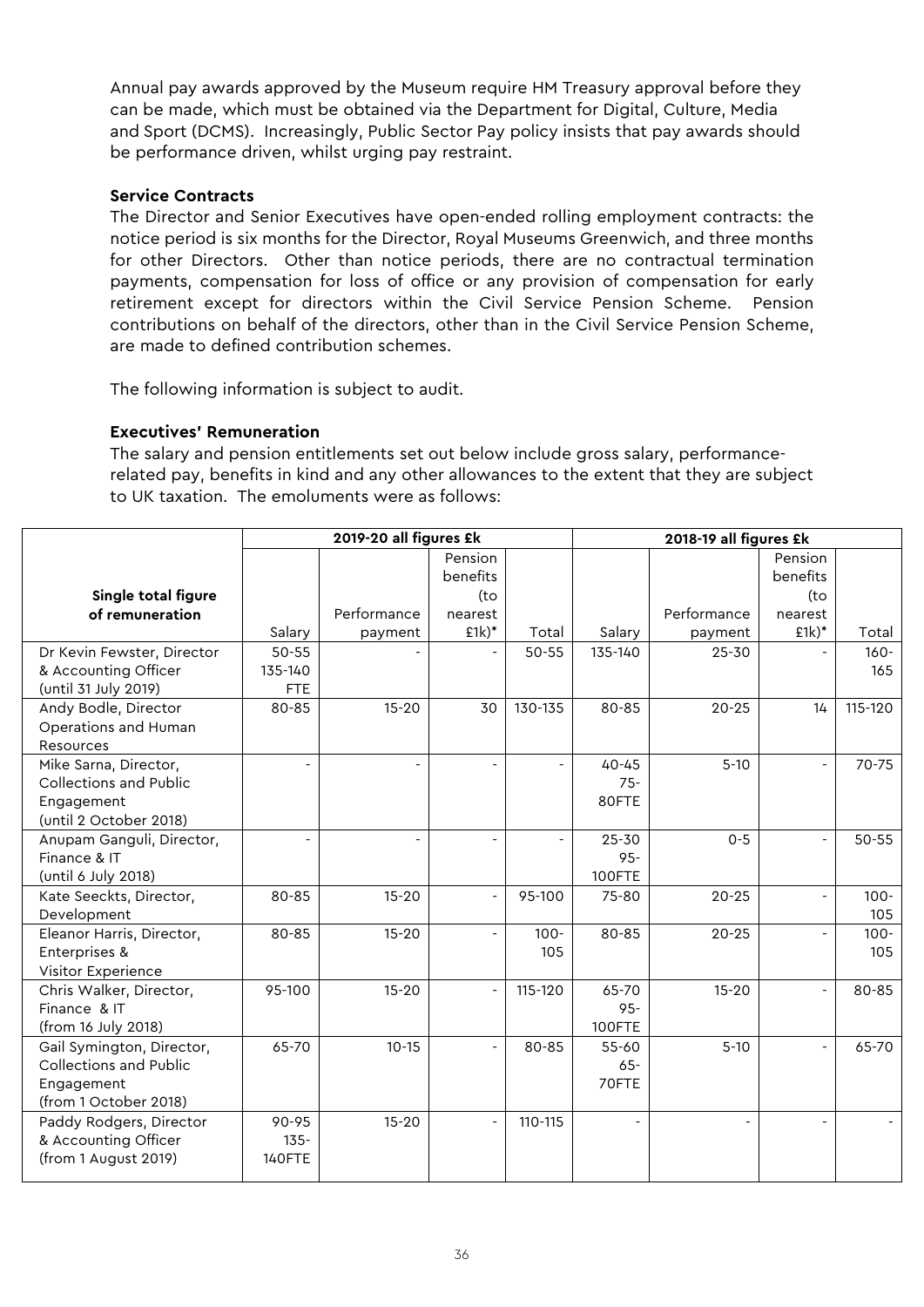\* The value of pension benefits accrued during the year is calculated as (the real increase in pension multiplied by 20) plus (the real increase in any lump sum) less (the contributions made by the individual). The real increases exclude increases due to inflation or any increase or decreases due to a transfer of pension rights.

There were no benefits in kind.

For 2019-20 total payments to Key Management Personnel amounted to £731,242 (£777,926 in 2018-19) including bonuses and other payments.

| 2019-20                           | 2018-19                           |
|-----------------------------------|-----------------------------------|
| Mid-Point of Band of Highest Paid | Mid-Point of Band of Highest Paid |
| Director's Total Remuneration     | Director's Total Remuneration     |
| $(E'000)$ 137.5                   | $(E'000)$ 162.5                   |
| Median Total Remuneration         | <b>Median Total Remuneration</b>  |
| - 20                              | 19                                |
| Remuneration Ratio                | Remuneration Ratio                |
| 1:6.8                             | 1:8.4                             |

Reporting bodies are required to disclose the relationship between the remuneration of the highest-paid director in their organisation and the median remuneration of the organisation's workforce.

The mid-point of the band of remuneration of the highest-paid director in the National Maritime Museum in the financial year 2019–20 was £137,500 (2018–19, £162,500). This was 6.8 times (2018–19, 8.4 times) the median remuneration of the workforce, which was £19,612 (2018–19, £19,300).

In 2019–20, nil (2018–19, nil) employees received remuneration in excess of the highestpaid director. Remuneration ranged from £0 to £116,000 (2018–19, £0 to £164,000).

Total remuneration includes salary, non-consolidated performance-related pay and benefits-in-kind. It does not include severance payments, employer pension contributions and the cash equivalent transfer value of pensions.

# **Pension Benefits**

The National Maritime Museum operates two pension schemes; a group personal pension scheme and the Civil Service Pension Scheme full details of which are given in note 8 to the accounts.

All directors are members of the group personal pension scheme other than Andy Bodle who is a member of the Civil Service Pension Scheme.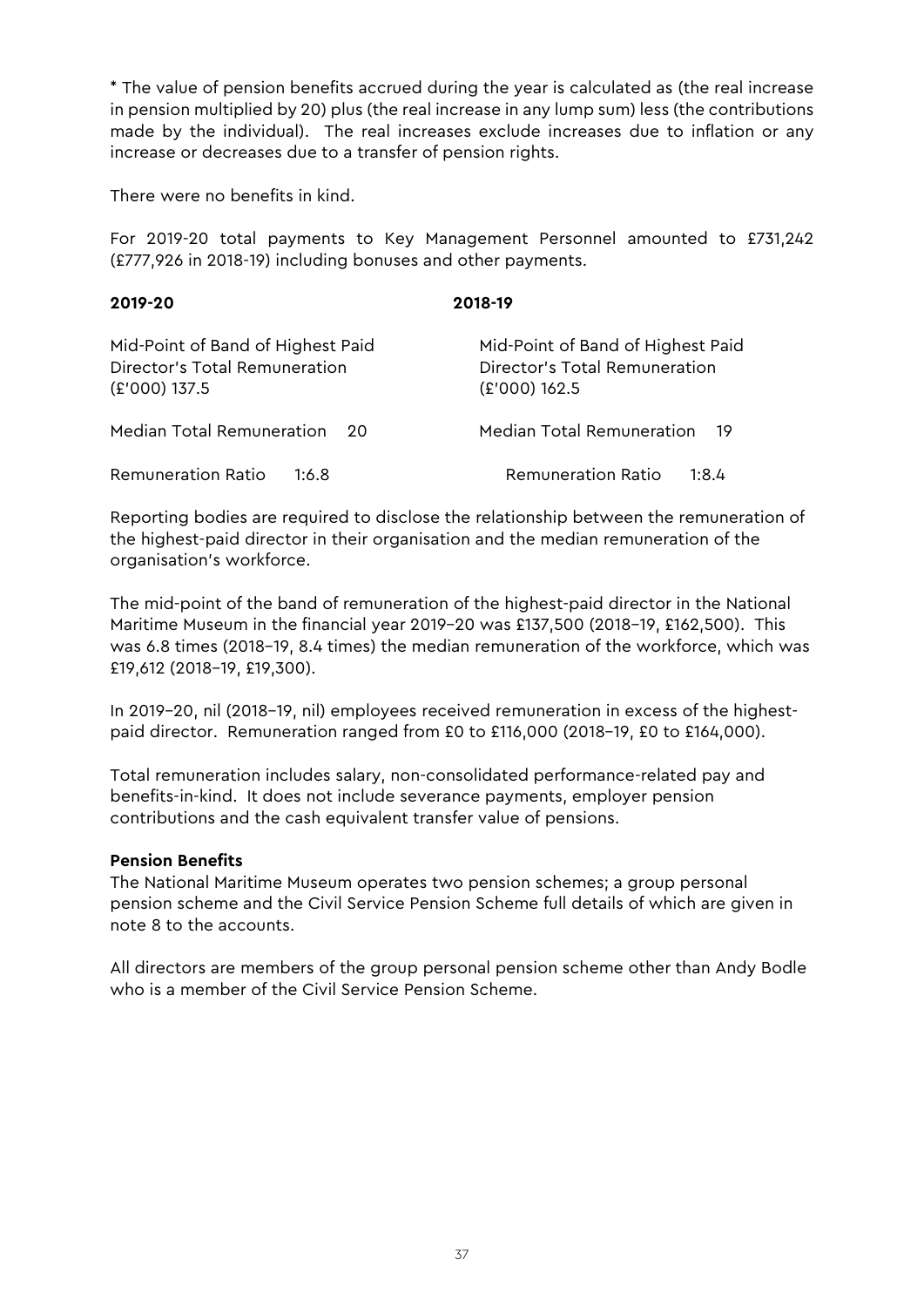|                     | Accrued<br>pension at<br>pension age<br>as at<br>31/3/20 | Real<br>increase in<br>pension<br>and related<br>lump sum<br>at pension<br>age | <b>CETV</b><br>at<br>31/3/2<br>$\Omega$ | <b>CETV</b><br>at<br>31/3/1<br>9 | Real<br>increase<br>in CETV<br>funded<br>by<br>employe<br>r | Employer<br>contribution<br>to group<br>personal<br>pension |
|---------------------|----------------------------------------------------------|--------------------------------------------------------------------------------|-----------------------------------------|----------------------------------|-------------------------------------------------------------|-------------------------------------------------------------|
|                     | £'000                                                    | £'000                                                                          | £'000                                   | £'000                            | £'000                                                       | <b>Nearest</b><br>£1,000                                    |
| Dr Kevin<br>Fewster |                                                          |                                                                                |                                         |                                  |                                                             | 5                                                           |
| Andy Bodle          | 40-45<br>plus lump<br>sum of<br>125-130                  | $0 - 2.5$<br>plus a<br>lump sum<br>of 2.5-5                                    | 1029                                    | 974                              | 31                                                          |                                                             |
| Kate Seeckts        |                                                          |                                                                                |                                         |                                  |                                                             | 8                                                           |
| Eleanor Harris      |                                                          |                                                                                |                                         | -                                |                                                             | 8                                                           |
| Chris Walker        |                                                          |                                                                                |                                         |                                  |                                                             | 10                                                          |
| Gail Symington      |                                                          |                                                                                |                                         |                                  |                                                             | $\overline{7}$                                              |
| Paddy Rodgers       |                                                          |                                                                                |                                         |                                  |                                                             | 5                                                           |

# **Cash Equivalent Transfer Value (CETV)**

A Cash Equivalent Transfer Value (CETV) is the actuarially assessed capitalised value of the pension scheme benefits accrued by a member at a particular point in time. The benefits valued are the member's accrued benefits and any contingent spouse's pension payable from the scheme. A CETV is a payment made by a pension scheme or arrangement to secure pension benefits in another pension scheme or arrangement when the member leaves a scheme and chooses to transfer the benefits accrued in their former scheme. The pension figures shown relate to the benefits that the individual has accrued as a consequence of their total membership of the pension scheme, not just their service in a senior capacity to which disclosure applies.

The figures include the value of any pension benefit in another scheme or arrangement which the member has transferred to the Civil Service pension arrangements. They also include any additional pension benefit accrued to the member as a result of their buying additional pension benefits at their own cost. CETVs are worked out in accordance with The Occupational Pension Schemes (Transfer Values) (Amendment) Regulations 2008 and do not take account of any actual or potential reduction to benefits resulting from Lifetime Allowance Tax which may be due when pension benefits are taken.

# **Real Increase in CETV**

This reflects the increase in CETV that is funded by the employer. It does not include the increase in accrued pension due to inflation, contributions paid by the employee (including the value of any benefits transferred from another pension scheme or arrangement) and uses common market valuation factors for the start and end of the period.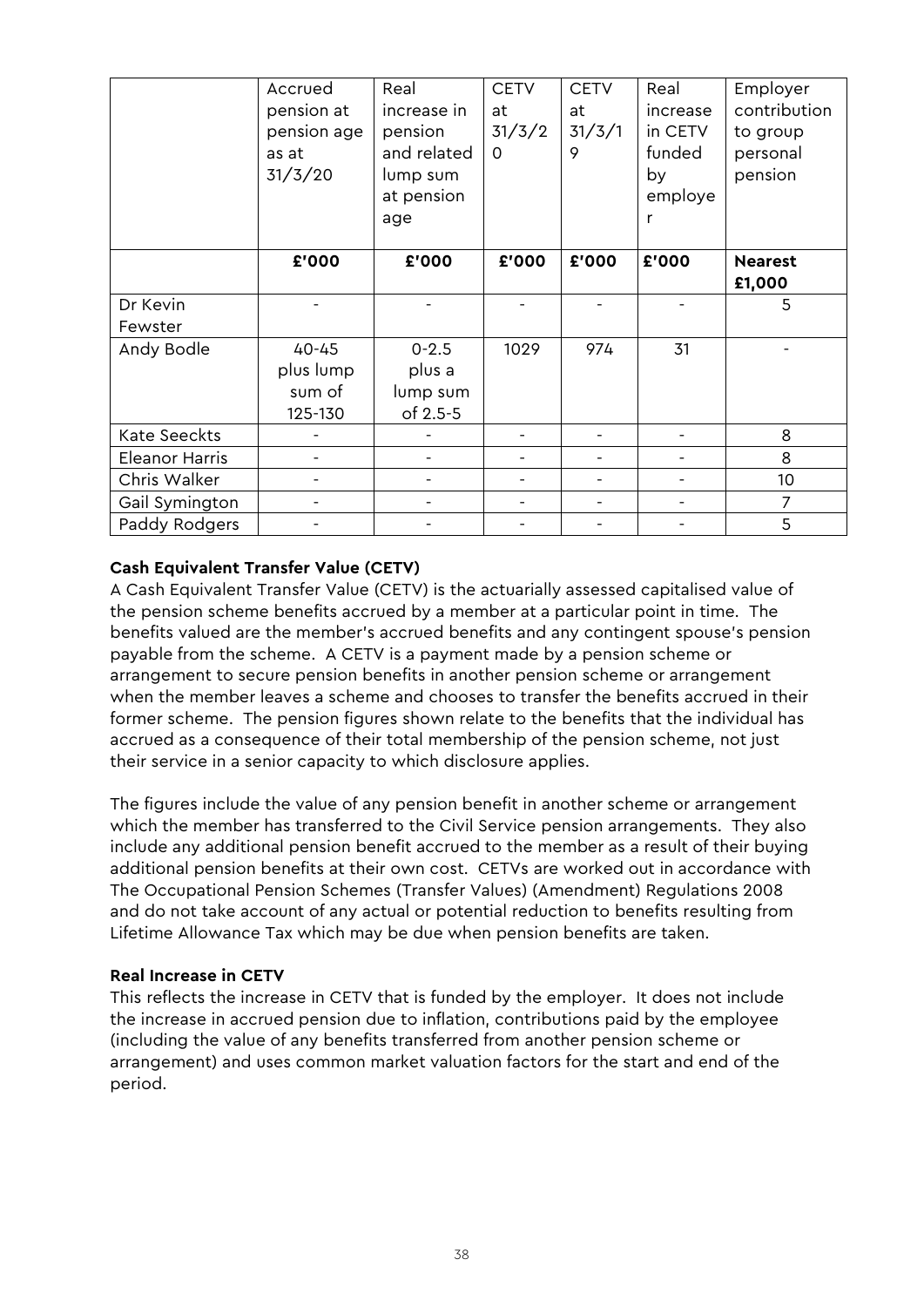# **Compensation for loss of office**

| Exit package<br>cost band (£) | Number of<br>compulsory<br>redundancies | Number of<br>other<br>departures<br>agreed | <b>Total number</b><br>of exit<br>packages for<br>2019/20 | <b>Total number</b><br>of exit<br>packages for<br>2018/19 |
|-------------------------------|-----------------------------------------|--------------------------------------------|-----------------------------------------------------------|-----------------------------------------------------------|
| $0 - 24,999$                  | 3                                       |                                            | 4                                                         |                                                           |
| $25,000 -$<br>49,999          |                                         |                                            |                                                           |                                                           |
| $50,000 -$<br>99,999          |                                         |                                            |                                                           |                                                           |
| Total                         | 3                                       |                                            | 4                                                         | າ                                                         |
| Total resource<br>cost(f)     | 4,602                                   | 12,511                                     | 17,113                                                    | 3,183                                                     |

There were nil departures under the terms of the Civil Service Compensation Scheme in 2019–20. 4 members of staff received a statutory redundancy payment.

Sir Charles Dunstone<br>
Chairman of the Board of Trustees<br>
Pirector and Ace

Director and Accounting Officer 14 December 2020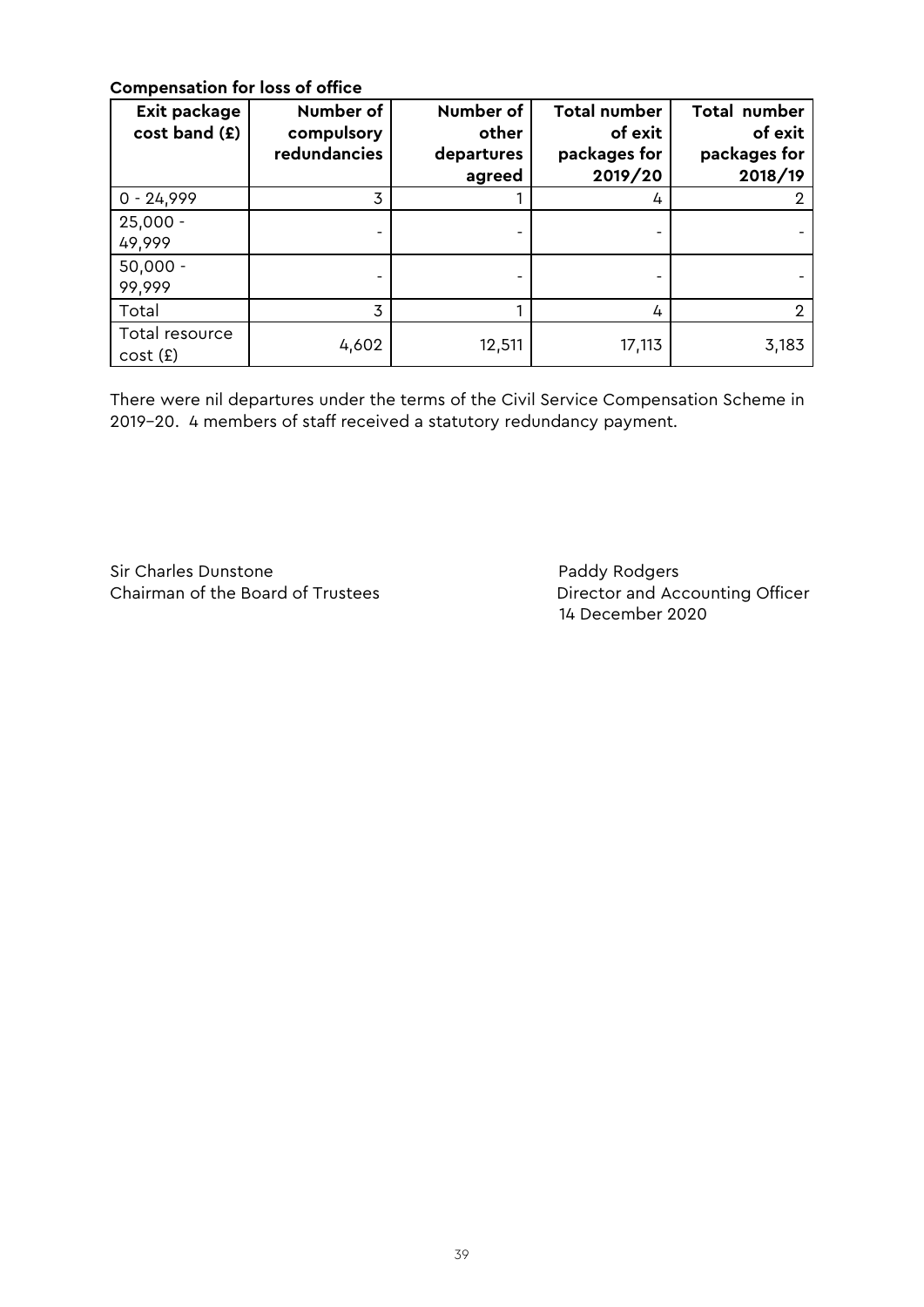# **8. REFERENCE AND ADMINISTRATIVE DETAILS**

Patron of the Museum: HRH The Duke of Edinburgh, KG, KT

Chairman of the Board of Trustees: Sir Charles Dunstone, CVO

Director and Accounting Officer: Paddy Rodgers

| Principal address: National Maritime Museum |
|---------------------------------------------|
| Park Row                                    |
| Greenwich                                   |
| London SE10 9NF                             |
|                                             |

Website: www.rmg.co.uk

#### **The Board of Trustees of the National Maritime Museum**

During 2019–20 the Board of Trustees comprised: Sir Charles Dunstone, CVO, Chairman Dr Fiona Butcher Joyce Bridges, CBE Dr Helen Czerski Professor Julian Dowdeswell Dr Aminul Hoque, MBE Carol Marlow Alastair Marsh Jeremy Penn Eric Reynolds Gerald Russell (to 11 September 2019) Admiral Sir Mark Stanhope, GCB, OBE, DL

Brief biographies of the Trustees are available from www.rmg.co.uk

#### **The Executive**

During 2019–20 members of the Executive were:

| Dr Kevin Fewster, AM | Director and Accounting Officer (until 19 July 2019) |
|----------------------|------------------------------------------------------|
| Paddy Rodgers        | Director and Accounting Officer (from 1 August 2019) |
| Andy Bodle           | Director, Operations and Human Resources             |
| Eleanor Harris       | Director, Visitor Experience and Enterprises         |
| Kate Seeckts         | Director, Development                                |
| Gail Symington       | Director, Collections and Public Engagement          |
| Chris Walker         | Director, Finance and IT                             |

A Register of Interests is maintained and is available for inspection by application to the Governance and Museum Records Manager. The Register of Interests is completed by each Trustee, each Executive and those members of staff who make decisions on significant procurement.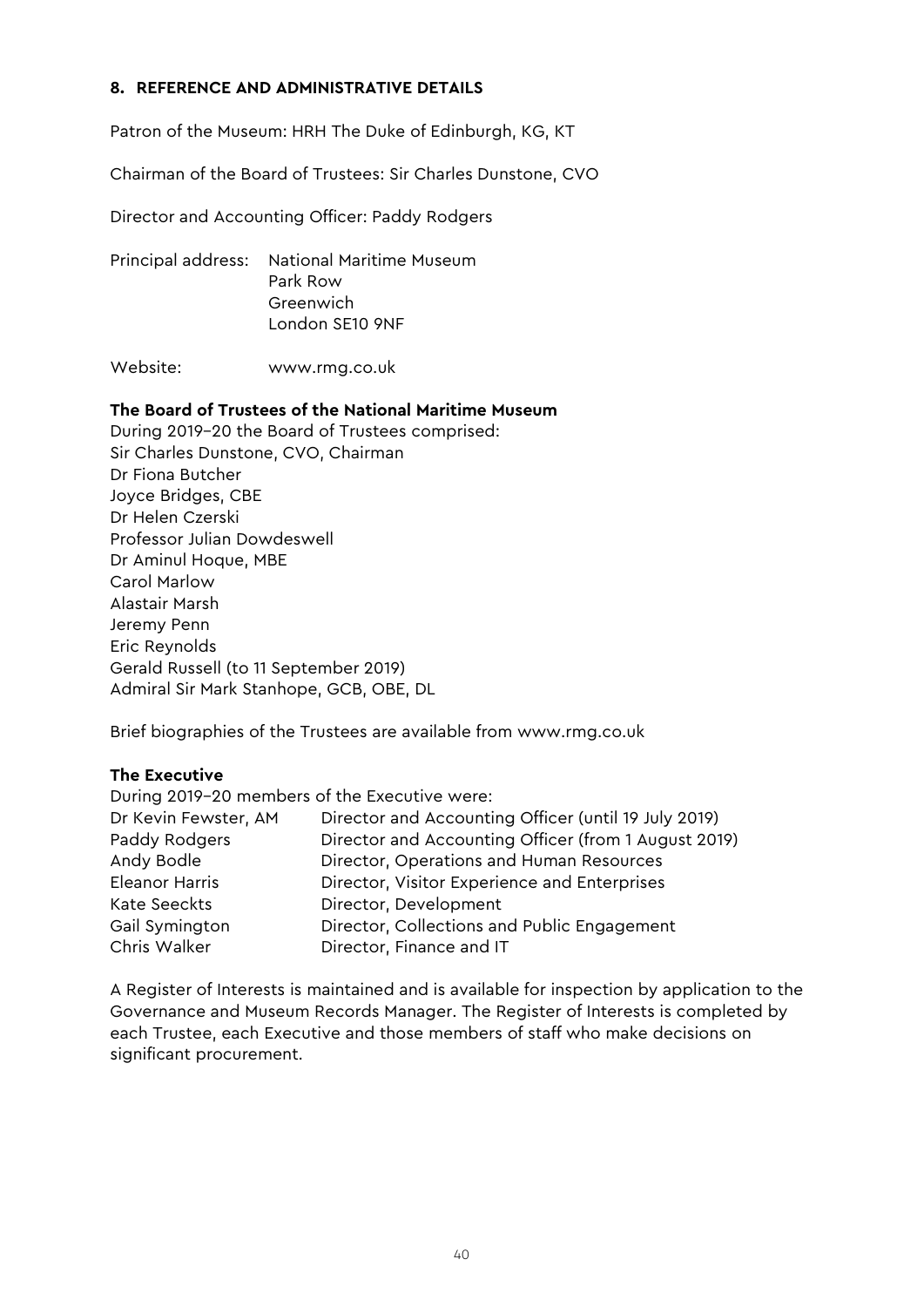#### *Other relevant organisations:*

# **External Auditors of National Maritime Museum**

Comptroller & Auditor General National Audit Office 157-197 Buckingham Palace Road Victoria London, SW1W 9SP

# **External Auditor of National Maritime Museum Enterprises Ltd**

haysmacintyre Chartered Accountants and tax advisors 26 Red Lion Square London, WC1R 4AG

# **Internal Auditors**

BDO LLP 150 Aldersgate Street London, EC1A 4AB

# **Bankers**

Royal Bank of Scotland 62-63 Threadneedle St London, EC2R 8LA

**HSBC** 275 Greenwich High Road Greenwich London, SE10 8NF

# **Legal advisers**

TLT LLP One Redcliff Street Bristol BS1 STP

CMS Cameron McKenna Mitre House 160 Aldersgate London, EC1A 4DD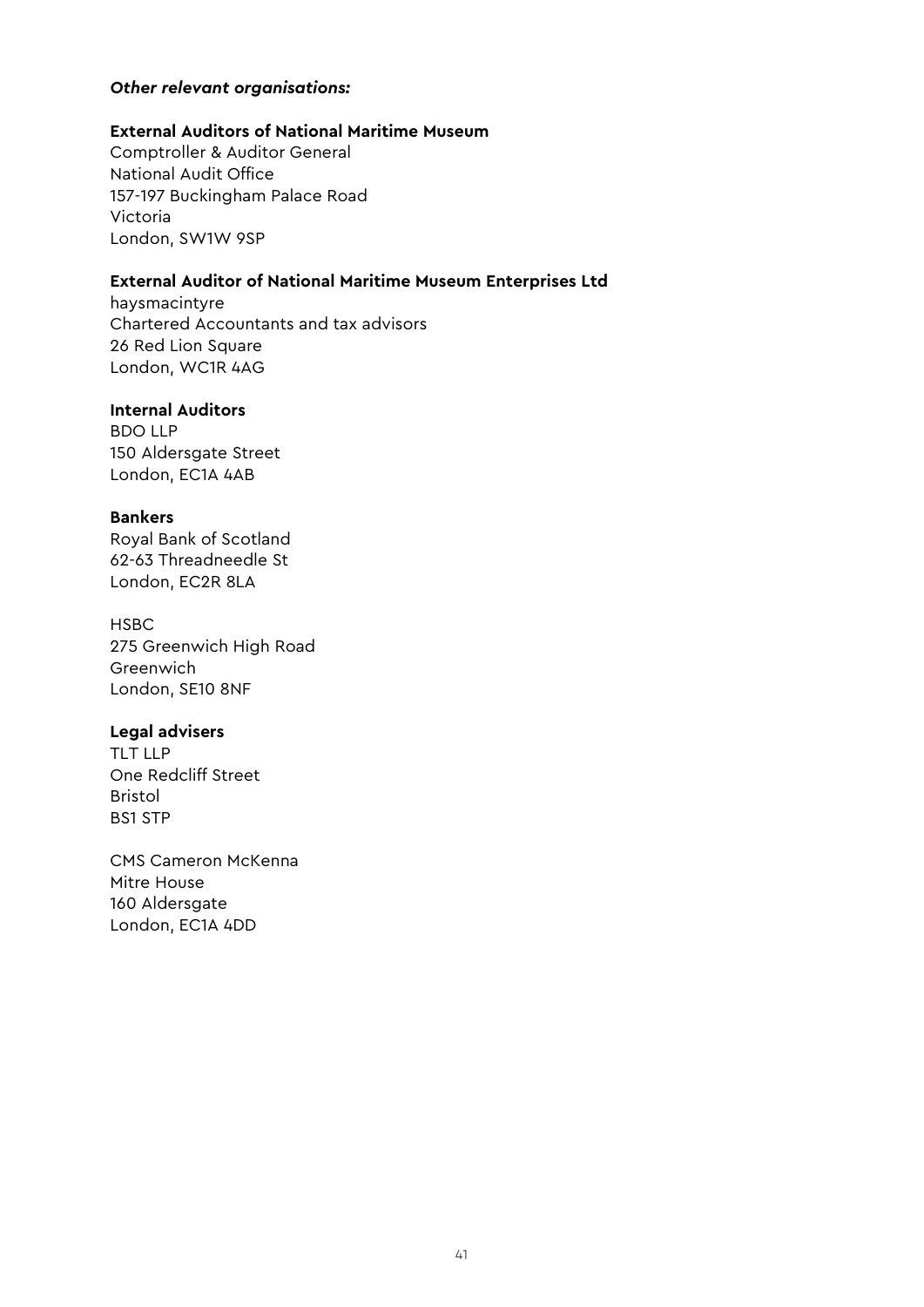#### **9. SUPPORTERS OF ROYAL MUSEUMS GREENWICH 2019-20**

#### **Major Supporters**

American Friends of Royal Museums Greenwich John Armitage Charitable Trust The Art Fund Arts Council England DCMS Wolfson Museums and Galleries Improvement Fund The Deborah Loeb Brice Foundation\* The Department for Digital, Culture, Media and Sport Charles Dunstone Charitable Trust Michael Edwards OBE The Esmée Fairbairn Collections Fund - delivered by the Museums Association The Foyle Foundation The Goldsmiths' Company The Government of the British Antarctic Territory Peter Harrison Foundation The National Lottery Heritage Fund Kristian Gerhard Jebsen Foundation Funded by the Chancellor using LIBOR funds Lloyd's Register Foundation The Eyal and Marilyn Ofer Foundation Mark Pigott KBE, KStJ, FRSA\* The Dr Mortimer and Theresa Sackler Foundation The Sackler Trust Tim and Dede Sanderson The Stelios Philanthropic Foundation Charles Skey Charitable Trust UK Antarctic Heritage Trust Viridor Credits Environmental Company The Wellcome Trust David M. Wells The Wolfson Foundation *And others that wish to remain anonymous*

# **Trusts and Foundations**

The Aurelius Charitable Trust Baltic Charitable Fund The Behrens Foundation The Corporation of Trinity House The Lois Cumbers Charitable Foundation The Edinburgh Trust No. 2 Greenpeace UK The Hartnett Conservation Trust The Heritage of London Trust The Idlewild Trust The Leche Trust Dr Lee MacCormick Edwards Charitable Foundation\* Ministry of Housing, Communities and Local Government The David Minkin Foundation\* The Worshipful Company of Arts Scholars Charitable Trust Young Greenwich, delivered by Charlton Athletic Community Trust on behalf of the Royal Borough of Greenwich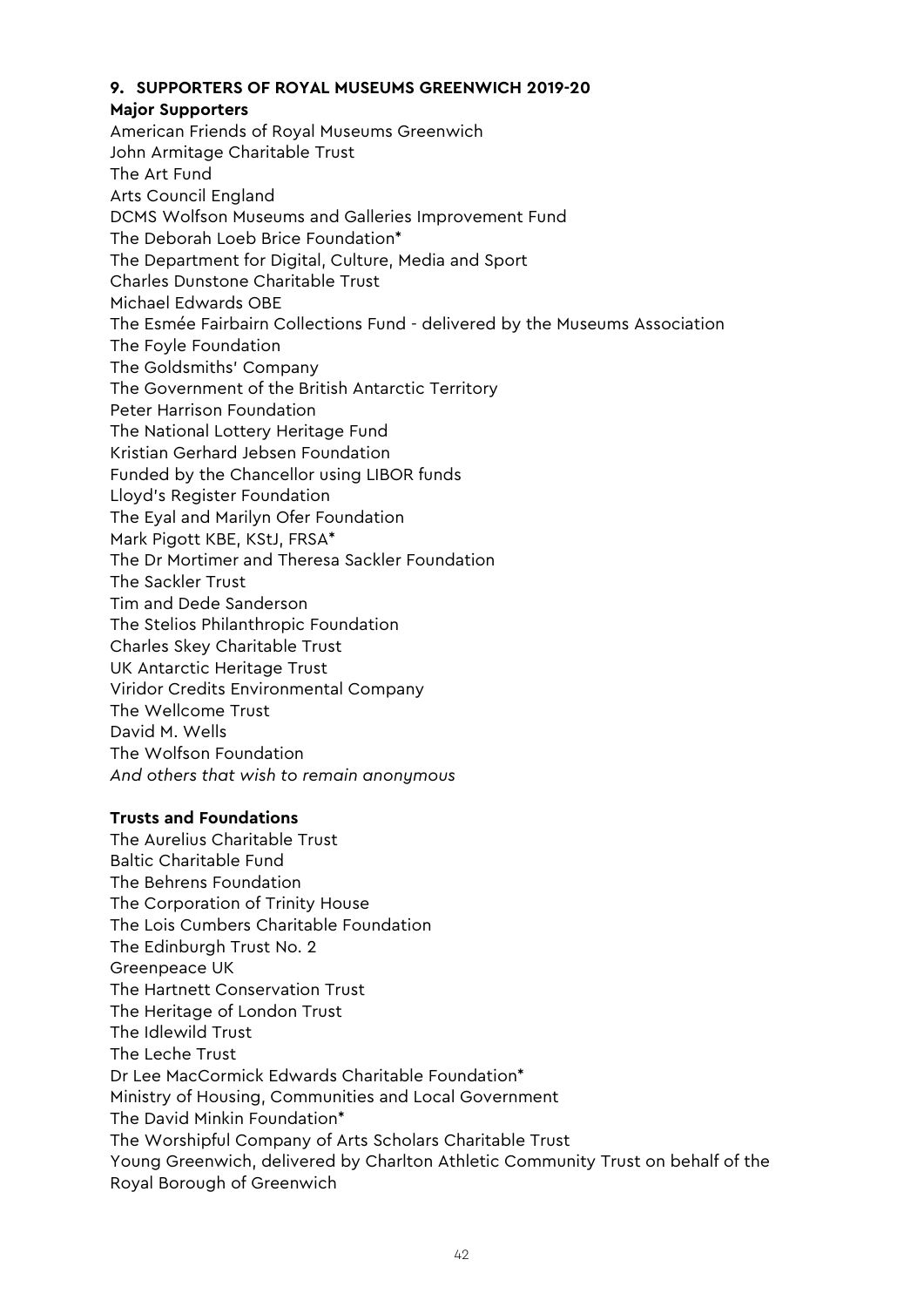# **Sponsors**

Genesis Imaging Google Insight Investment

#### **Corporate Members**

Cayzer Trust Company Limited; HASSRA; How Robinson Partners (UK) Ltd; HSBC Holdings PLC; Hutchison Ports; Ince; ING; Liberty Speciality Markets; Lloyd's Register Foundation; Saga; The Worshipful Company of Shipwrights

# **Benefactor Patrons**

Michael Brown; D. Gregory B. Edwards; Richard Hadida; Rear Admiral Sir Jeremy de Halpert; Charles Hoare Nairne; Anthony Inder Rieden; Carol Marlow; Alan R. W. Marsh, OBE; John W. R. Martin; Jamie Matheson; Ravi K. Mehrotra, CBE; Tim Newling; Mr & Mrs D Petropoulos; Jason M. Pilalas\*; Vaughan Pomeroy and Ann Nussey; Clive Richards, OBE, DL; Ian Ridpath; Paddy Rodgers and Harriet Drake; Dick van Meurs; David M. Wells\*

# **Patrons**

Antonia Bennett; Simon Bennett; Sir Franklin & Lady Berman; Dr Stuart Blackie; Deborah Brice; Alexander Bulazel; Dr Fiona Butcher; C. Richard & Deborah Carlson\*; Dr William Collier; Anthony Cooke; Andrew Crisford; Simon C. Davidson; Mr and Mrs John Denholm; Paul and Virginia Ferrell; Dr Kevin Fewster; Nicholas Fisher; Lieutenant Commander P. Fletcher; The Rt. Hon. David Heathcoat-Amory; Richard Hunting, CBE; Dr Martin Kenig; Christopher Kneale; Michael Kovacs; William Loschert; Mr and Mrs J Mennie; Alison and Glen Milliman\*; John Morrow; Mr and Mrs Richard and Amicia Oldfield; Roy Olsen; Michael Palin; Jeremy Penn; Dick Porter; Esben Poulsson; Merrick Rayner; Eric Reynolds; E F Shawyer, CBE; James Sherwood\*; Chrissy Shipley; Rear-Admiral D. G. Snelson, CB, FNI; Nigel Squibb & Lesley Mansfield; Ramesh Vala; Dr Anthony Watson, CBE; Julia Wykeham-Martin; David M. Wells\*

*And others that wish to remain anonymous*

# **Legacies and Bequests**

Peter Anderson; George Greaves; Elisabeth Hoban; Marilyn L.R. Peterson\*; John Alexander Smith

# **In Memoriam Gift**

The Matthews Family; Lawson Willard\*

**Honorary Commodores** – awarded for outstanding support and commitment to the Museum. The Honorary Commodores are:

John Anderson, OBE; Sir David Attenborough, OM; Victor Benjamin; C. Richard Carlson; Sir Robert Crawford, CBE; Professor Martin Daunton, FBA; Dr Stephen Deuchar, CBE; William Edgerley; Sir David Hardy; Peter Harrison, CBE; Aud Jebsen; Nigel Macdonald; Brian McEvoy; Michael Edwards, OBE; Zvi Meitar M Jur; David Moorhouse, CBE; Sammy Ofer, KBE; Mark Pigott, KBE, KStJ, FRSA; Libby Purves, OBE; Dr David Quarmby, CBE; Lord Rees of Ludlow, OM, FRS; Professor NAM Rodger, FBA; Dr Mortimer Sackler, KBE; Dame Theresa Sackler, DBE; Coral Samuel, CBE; Peter Snow, CBE; Dava Sobel; Lord Sterling of Plaistow, GCVO, CBE; Sir Arthur Weller, CBE; Lord Wolfson of Marylebone; and Susan T Zetkus.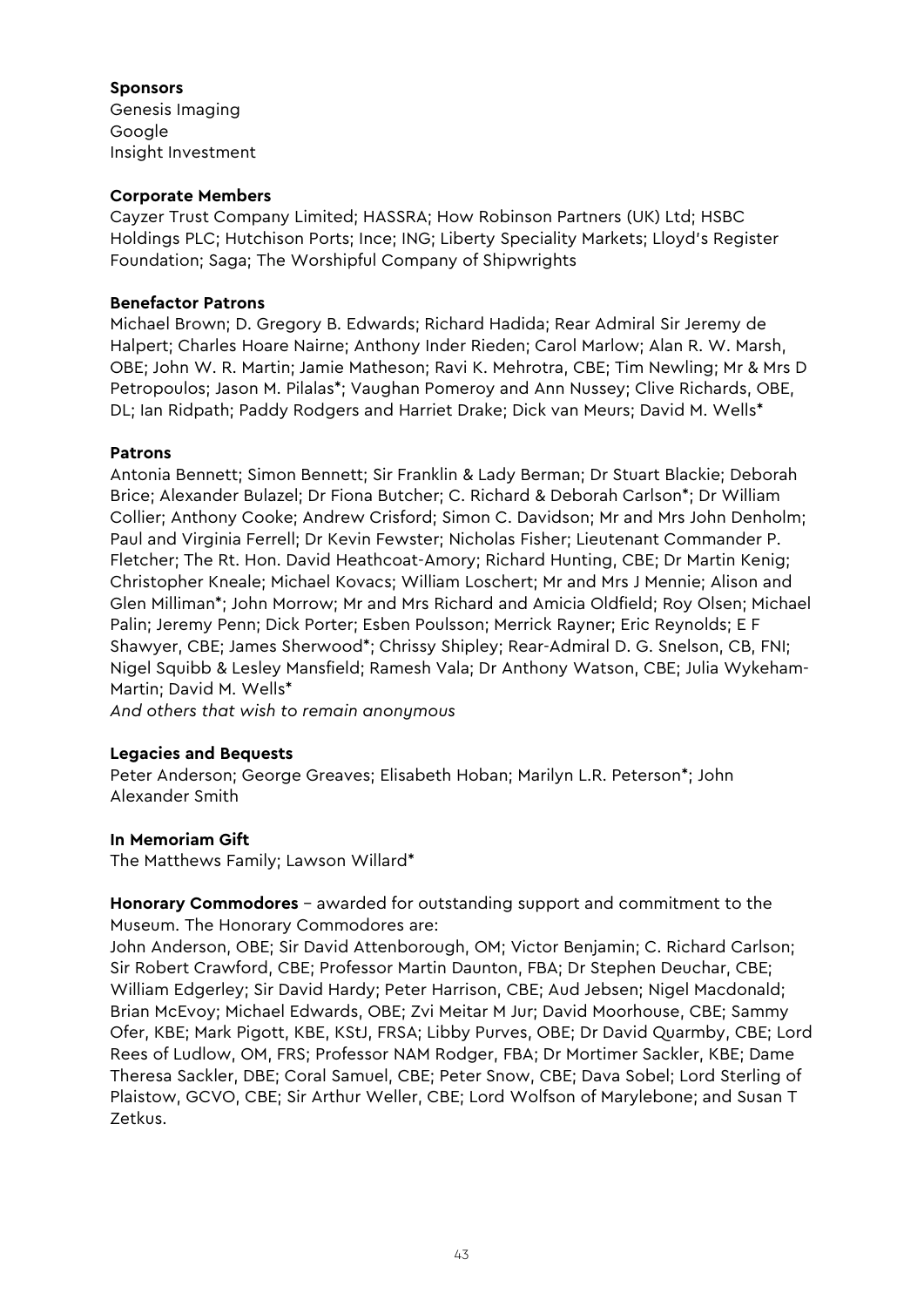#### **Donors to the Collection**

Sheila Gorman; Pamela Grabham; James Hildebrand; Jay and Jean Kislak\*; Clare Parry; Nina Reid; Ruth Seager.

# **To all of whom the Trustees are very grateful.**

\*Donations made to the American Friends of Royal Museums Greenwich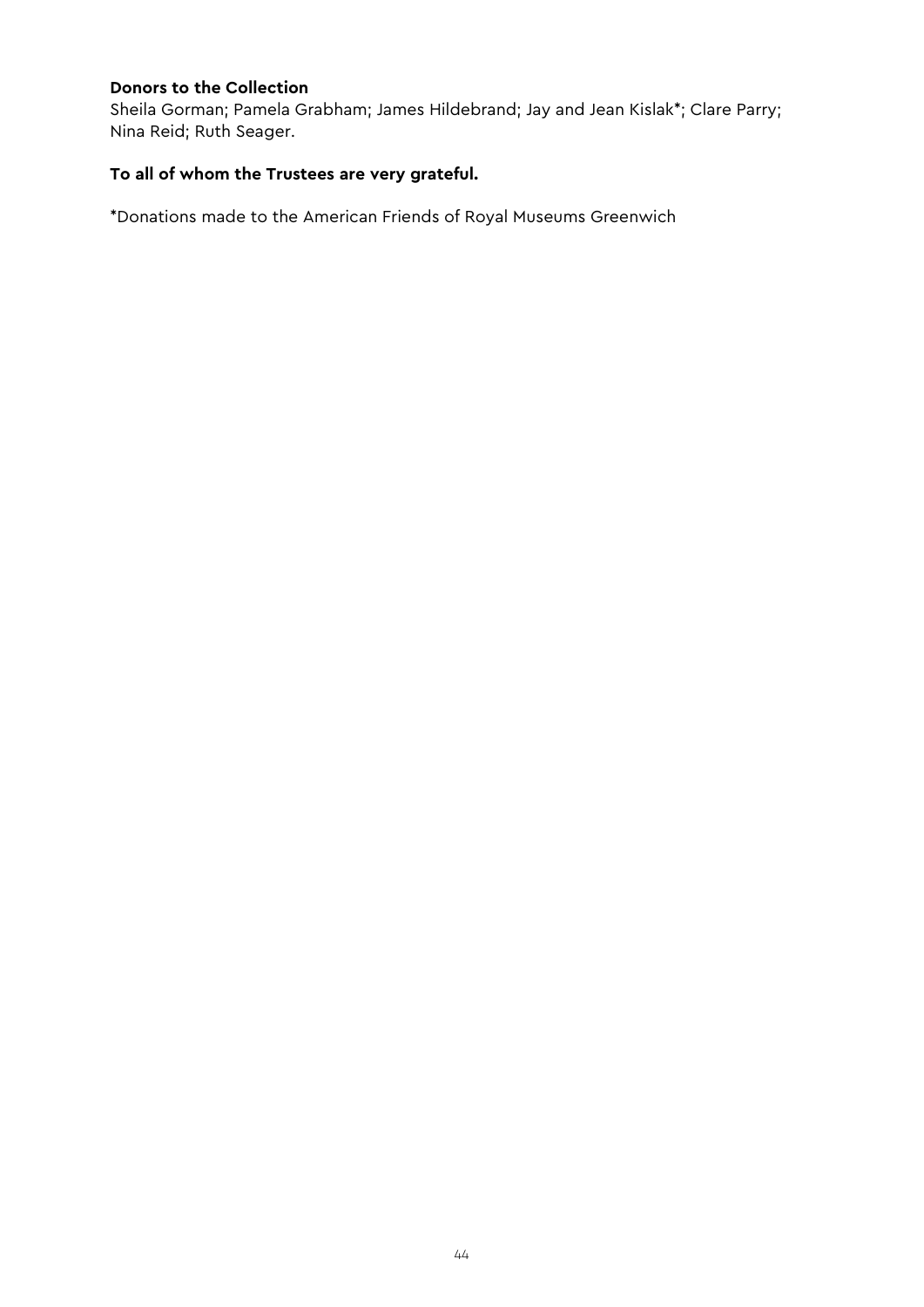#### **10. FINANCIAL REVIEW**

# **Presentation of Accounts**

The Accounts have been prepared in a form directed by the Secretary of State for Digital, Culture, Media and Sport with the consent of the Treasury in accordance with sections 9(4) and 9(5) of the Museums and Galleries Act 1992.

The Annual Report and Accounts are presented in accordance with the reporting requirements of the Statement of Recommended Practice (SORP FRS102), Accounting and Reporting by Charities and the Government Financial Reporting Manual.

The Trustees have complied with the duty in section 17 of the Charities Act 2011 to have due regard to guidance published by the Charity Commission.

#### **Consolidated Accounts**

The consolidated Accounts of the National Maritime Museum comprise the Museum itself and its wholly owned subsidiary National Maritime Museum Enterprises Limited (NMME).

#### **Financial policy**

In accordance with the Charities Statement of Recommended Practice grants and donations receivable are recognised when receipt is probable, values can be measured reliably, and there are no conditions attaching to its receipt that limit its recognition.

In line with Government objectives the Museum seeks to ensure that optimum use is made of all resources during the financial year and, in so far as it is consistent with its objectives, seeks to maximise non-Exchequer resources generated through commercial activities.

# **Overview of Financial performance for the year**

# **Statement of Financial Activities**

Total Income and Endowments increased by £1.1m to £33.3m. The Museum received increased Grant in Aid of £0.7m from the Department for Digital, Culture, Media and Sport ('DCMS') which was invested in the upgrade of the physical estate, in mechanical and electrical plant and in IT hardware to make the Museum more robust against the ever-increasing cyber security threat. At £16.6m, Grant in Aid represented 50% of total income with the balance generated through the Museum's fundraising and commercial activities. Grant in Aid this year also included £58k, being the final tranche of the £1.4m awarded by DCMS for the Endeavour Galleries, which opened in 2018.

Donations and grants received this year totalled £1.9m, an increase of £0.3m over last year, and included amounts from the American Friends of Royal Museums Greenwich, in support of the Endeavour Galleries and the display in the Queen's House of the Woburn Treasures. Donations were also received from Michael Edwards and the Stelios Philanthropic Foundation towards the Cutty Sark's 150<sup>th</sup> anniversary fund for long-term maintenance. Gifts in Kind amounted to £0.3m, an increase of £0.2m compared to last year.

Other Trading Activities amounted to £6.4m, a slight decrease on last year, which included a one off receipt of £1.2m. The main trading activities increased by £0.7m due to increased income from the shops and new revenue generating activities such as the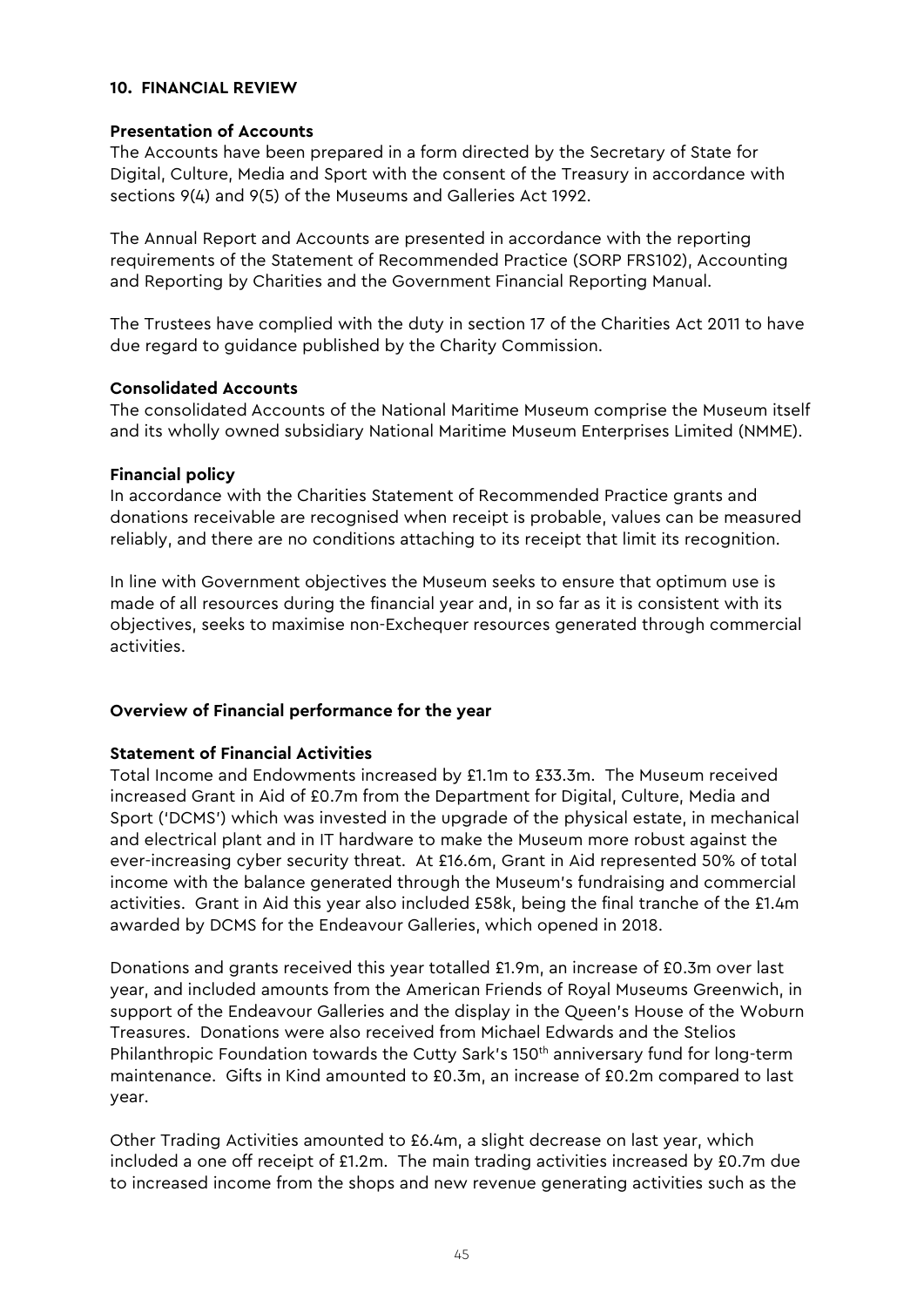Winter ice rink. Insight Investment continued their sponsorship of the photographic exhibition and this year saw new sponsorship for the Annie Maunder telescope from Google.

The Museum staged two temporary exhibitions in the year: *'The Moon'* and the '*Insight Investment Astronomy Photographer of the Year'*. Total admission income, which included these shows, along with the Royal Observatory, the Peter Harrison Planetarium, the *Ahoy*! children's gallery and *Cutty Sark* was £7.8m, an increase of £0.4m. Visitor numbers were unfortunately severely affected by COVID-19 in the final quarter and the museum closed to visitors on 18 March.

The Membership scheme continued to grow due to its exciting programme of events and benefits and generated £0.6m, an increase of £0.1m over the previous year. The Museum now has nearly 10,000 memberships covering 39,000 members.

Expenditure in the year was £35.9m an increase of £2.6m. A large portion of this increase lies in the investment in our current and future temporary exhibitions programme and increased investment in marketing to drive business growth. Also the increased Grant in Aid this year gave us the resources to invest significantly in IT and buildings' maintenance.

Total staff costs were £15.4m, an increase of 0.7% over the previous year and represented 47.5% of total expenditure (2018-19: 46.0%). Staff numbers decreased by 13, due to the implementation of new flexible visitor and sales roles in the Front of House teams and the first full year of no staff working on the Endeavour galleries project.

# **Covid 19**

The financial impact of Covid-19 on the NMM business has been substantial. The Museum was closed for the period 19 March for several months and reopened progressively over a period of weeks from July to September. The Royal Observatory South Site remains closed to Visitors. Covid-19 security measures are now in place, including prescribed routes, additional signage and sanitiser stations and track & trace technology. Visitors to all sites are required to pre book, and capacity is limited to a fraction of recent levels.

The Museum anticipated that self generated income would account for approximately half of revenue in 2020/21, and it is likely that this will now be reduced significantly - in particular that from admissions and secondary spend together with income from commercial events hire.

In response, NMM has sought additional support from public funds and was awarded £3.5m additional Grant in Aid towards continuing operating costs subject to demonstration of need. The Museum has also participated in the Job Retention Scheme and reduced on site activity in order to save cost.

A second National lockdown was announced on 31 October 2020 and the Museum closed to the public on 5 November. Visitor numbers are usually substantially lower in the winter months and the majority of staff agreed to take furlough leave. Consequently, the Museum anticipates that the financial impact will be broadly neutral.

Future visitor numbers remain uncertain, but it seems unlikely that numbers will return to recent levels before 2022/23, if at all. In order to address this longer term uncertainty, NMM has instituted a fundamental review of its business model and operating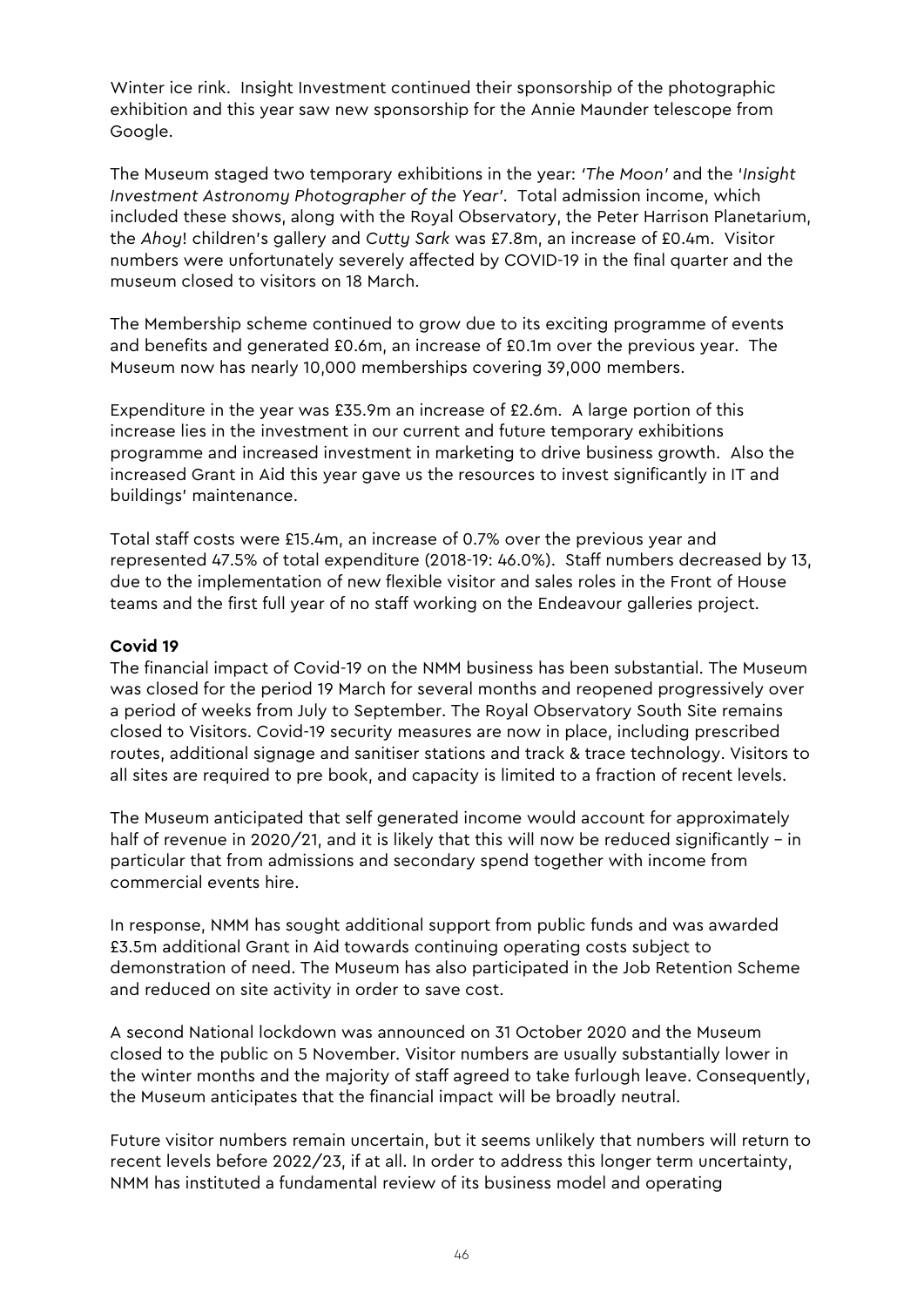procedures to improve efficiency. This will be captured in a business plan during the final quarter of 2020/21, and will be the basis for a sustainable financial future.

# **Trading subsidiary**

The Trustees of the National Maritime Museum own 100% of the share capital of National Maritime Museum Enterprises Limited which carries out trading and other commercial activities on behalf of the Museum.

The net trading profit at £1.8m was in line with the previous year; retail and catering sales were unfortunately affected by the reduced visitors in the final quarter of the year. The ice rink, launched in late November, was a new venture for the trading company and was enjoyed by 39,000 ice skaters.

At the end of the year £1.4m of the net trading profit was donated to the Museum through the gift aid scheme as far as its distributable reserves allow.

# **Balance Sheet**

#### **Reserves Policy**

Of the total funds of £306.8m the Museum has unrestricted reserves of £21.3m, of which £18.2m are designated and £3.1mn are free reserves (ie unrestricted and undesignated). Annually the Trustees review and approve the level of free reserves to ensure that it is appropriate to the scale, complexity and risk profile of the Museum. This review takes into account the fact that almost 50% of the Museum's incoming revenue resources are from Grant in Aid, with the balance being generated from admissions, retail, venue hire, catering and fundraising.

The Trustees have established a reserves policy to hold free reserves of between one and three months' operating expenditure, which they consider an appropriate contingency for a shortfall in self-generated income and cash flow risks on major projects.

Operating expenditure is typically £2m per month and one to three months' expenditure would be between £2m and £6m. The balance of free reserves at 31 March 2020 assumes that Grant in Aid, of approximately £1m per month, continues to be paid. Therefore, the balance of £3m (net of GiA) is the same as last year and is line with the policy.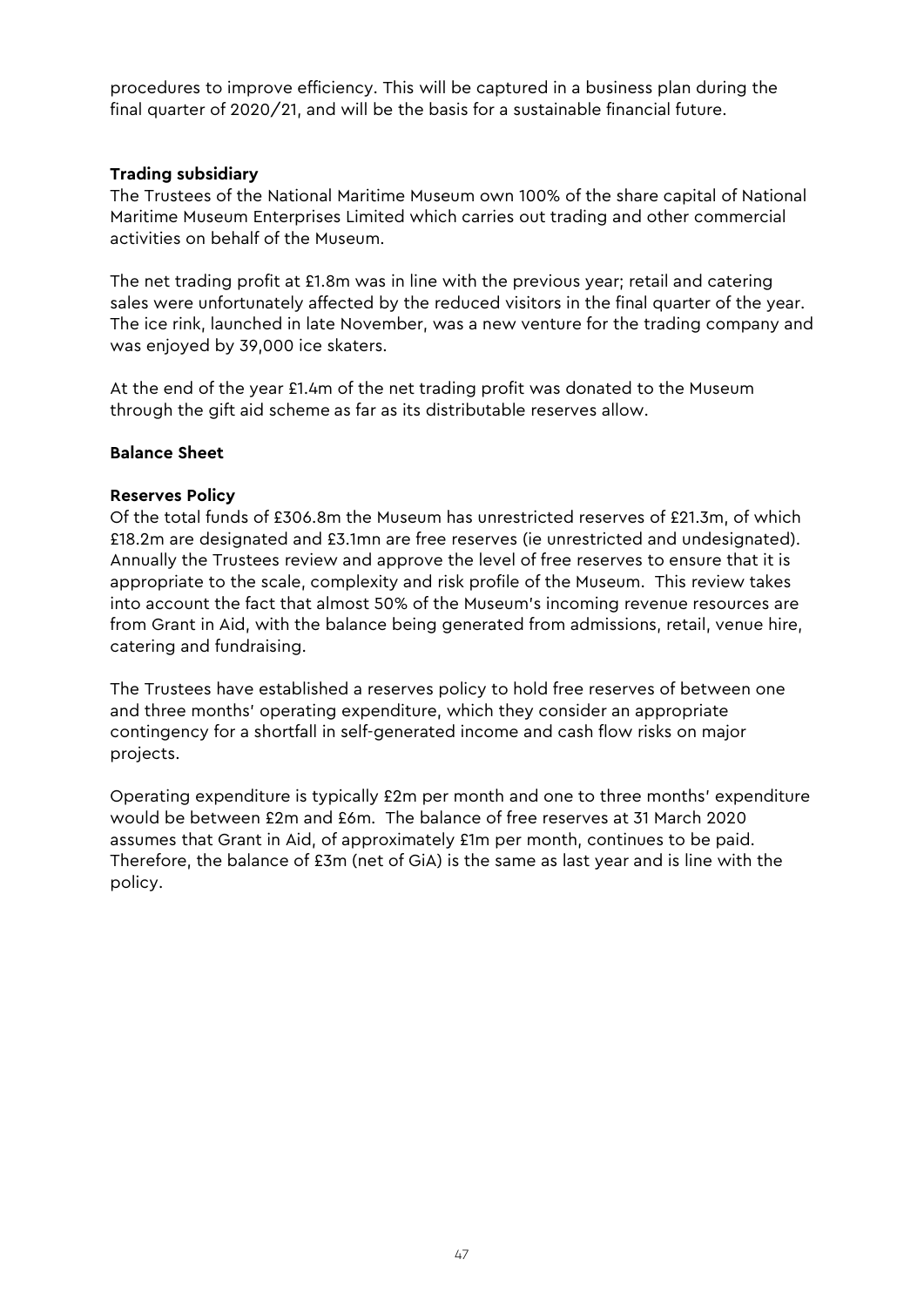# **Reserves at 31 March 2020**

The split of Reserves can be summarised as follows:-

|                                                                                  | £m    |
|----------------------------------------------------------------------------------|-------|
| Fund representing endowments to the Museum, by way of heritage                   | 99.5  |
| assets, gifts, grants, donations and amounts held in the Caird and               |       |
| No.3 Trust Fund                                                                  |       |
| Surplus on revaluation of land and buildings representing the                    | 84.0  |
| difference between cost/valuation and revaluation at 31 <sup>st</sup> March 2020 |       |
| Funds representing assets acquired by way of gifts/donations or use              | 101.5 |
| of the Museum's core grant in aid                                                |       |
| Restricted or Designated funds for a specific project or purpose in              | 16.8  |
| the future                                                                       |       |
|                                                                                  |       |
| Restricted or Designated Funds set aside for the future preservation             | 1.9   |
| of the Cutty Sark                                                                |       |
|                                                                                  |       |
| Unrestricted (free) reserves over which there are no restrictions or             | 3.1   |
| specific future spending intentions                                              |       |
|                                                                                  |       |
| TOT AL                                                                           | 306.8 |

Full details of these funds and their purpose are given in Note 19 of the Accounts.

# **Investment policy**

The Museum holds funds for charitable purposes in the form of:-

- Specific endowments
- Funds representing the accumulated reserves resulting from income from designated and specific purposes and
- Accumulated unrestricted income

The Museum's investment policy is to maintain a balance between capital appreciation and income generation to meet the needs of the Museum whilst taking account of donors' requirements where funds have been donated to the Museum for specific purposes.

The investments are held as units in a variety of funds managed by Rathbone Investment Management Limited.

# **Investment performance**

Investment income at £109k was £24k better than last year. Equity investments totalled £4.0m at year end a reduction of £0.3m due to the volatile trading conditions during the final quarter of the year; additionally the Museum holds £8.6m in cash or short term deposit accounts, accumulated from donations and self-generated income. These amounts, plus the significant contribution from Grant in Aid, considerably reduce the Museum's exposure to liquidity or cash flow problems; credit risk is also deemed to be low.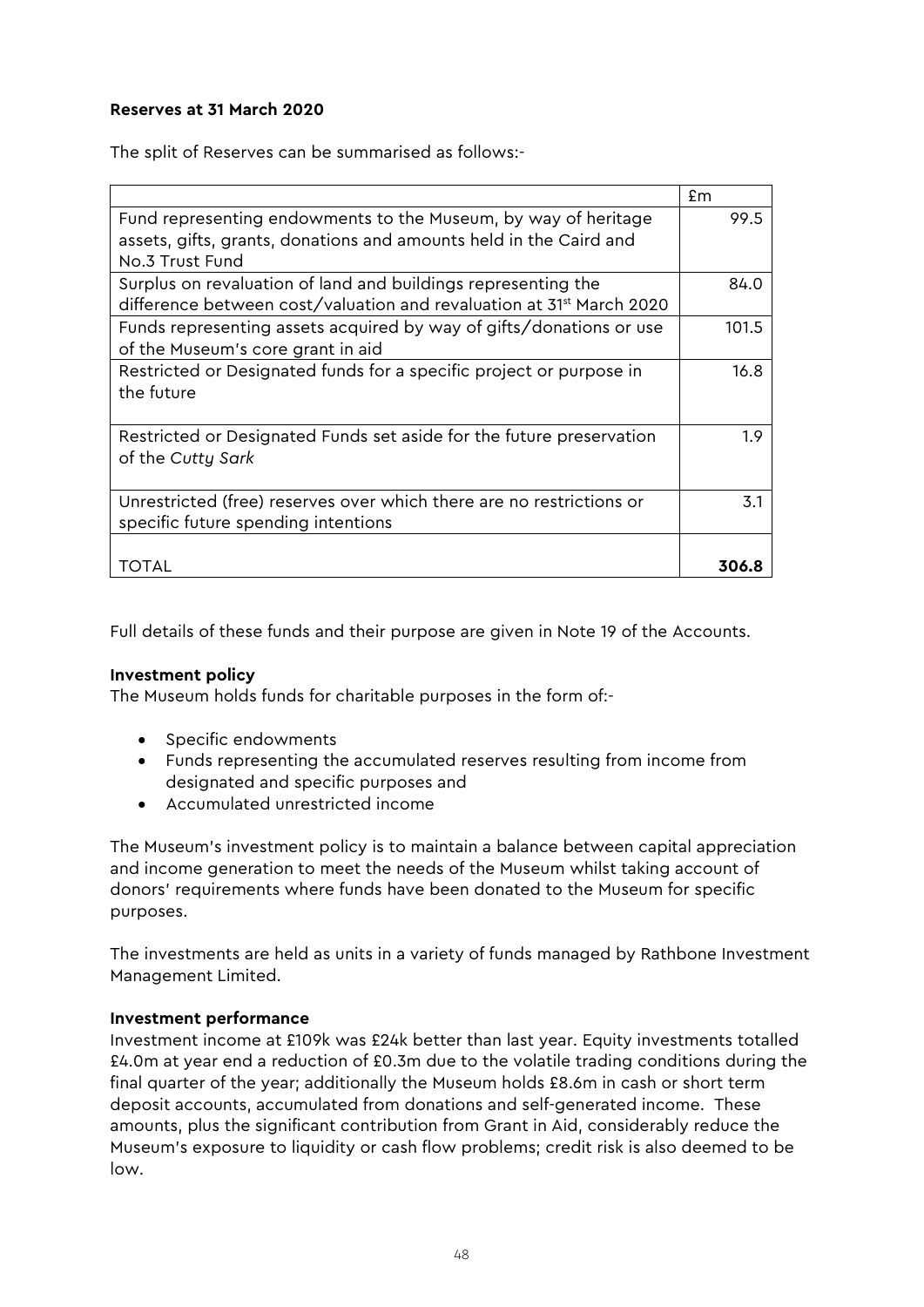# **Tangible Fixed Assets**

A desktop revaluation of the estate was carried out at year end by external valuers, Gerald Eve, Chartered Surveyors. There was an increase in the net book value of the land and buildings of £10.9m (of which the revaluation gain accounted for £10.0m) to £186.3m. The valuation was undertaken in the light of the global pandemic and included a declaration of 'material valuation uncertainty' due to the current extraordinary circumstances. Gerald Eve has confirmed that this clause is to serve as a precaution only and does not invalidate the valuation in any way.

Note 10a gives full details of the Museum's Tangible Fixed Assets which stand at £198.2m at year end.

#### **Heritage Assets**

During the year the Museum purchased Heritage Assets worth £235k and received donations of gifts in kind valued at £297k.

#### **External Audit**

Under statute, the Comptroller & Auditor General is the principal auditor of the Museum's consolidated accounts for the year 2019-20 which are audited by the National Audit Office on behalf of the Comptroller & Auditor General. Total audit fees for the group were £67,550, comprising £54,500 for the consolidated accounts audited by the National Audit Office and £13,050 for NMME audited by haysmacintyre.

#### **Payment of Creditors**

The Museum paid 74% (2018-19: 79%) of its suppliers within 30 days. Suppliers are paid in accordance with their contractual terms unless there is a dispute.

#### **Going Concern**

In response to the severe financial impact of Covid-19, NMM has sought additional support from public funds and was awarded £3.5m additional Grant in Aid towards continuing operating costs subject to demonstration of need. The Museum has also participated in the Job Retention Scheme and reduced on site activity in order to save cost.

A second National lockdown was announced on 31 October 2020 and the Museum closed to the public on 5 November. Visitor numbers are usually substantially lower in the winter months and the majority of staff agreed to take furlough leave. Consequently, the Museum anticipates that the financial impact will be broadly neutral.

Future visitor numbers remain uncertain, but it seems unlikely that numbers will return to recent levels before 2022/23, if at all. In order to address this longer term uncertainty, NMM has instituted a fundamental review of its business model and operating procedures to improve efficiency. This will be captured in a business plan during the final quarter of 2020/21, and will be the basis for a sustainable financial future.

Sir Charles Dunstone Paddy Rodgers Chairman Chairman Director and Accounting Officer 14 December 2020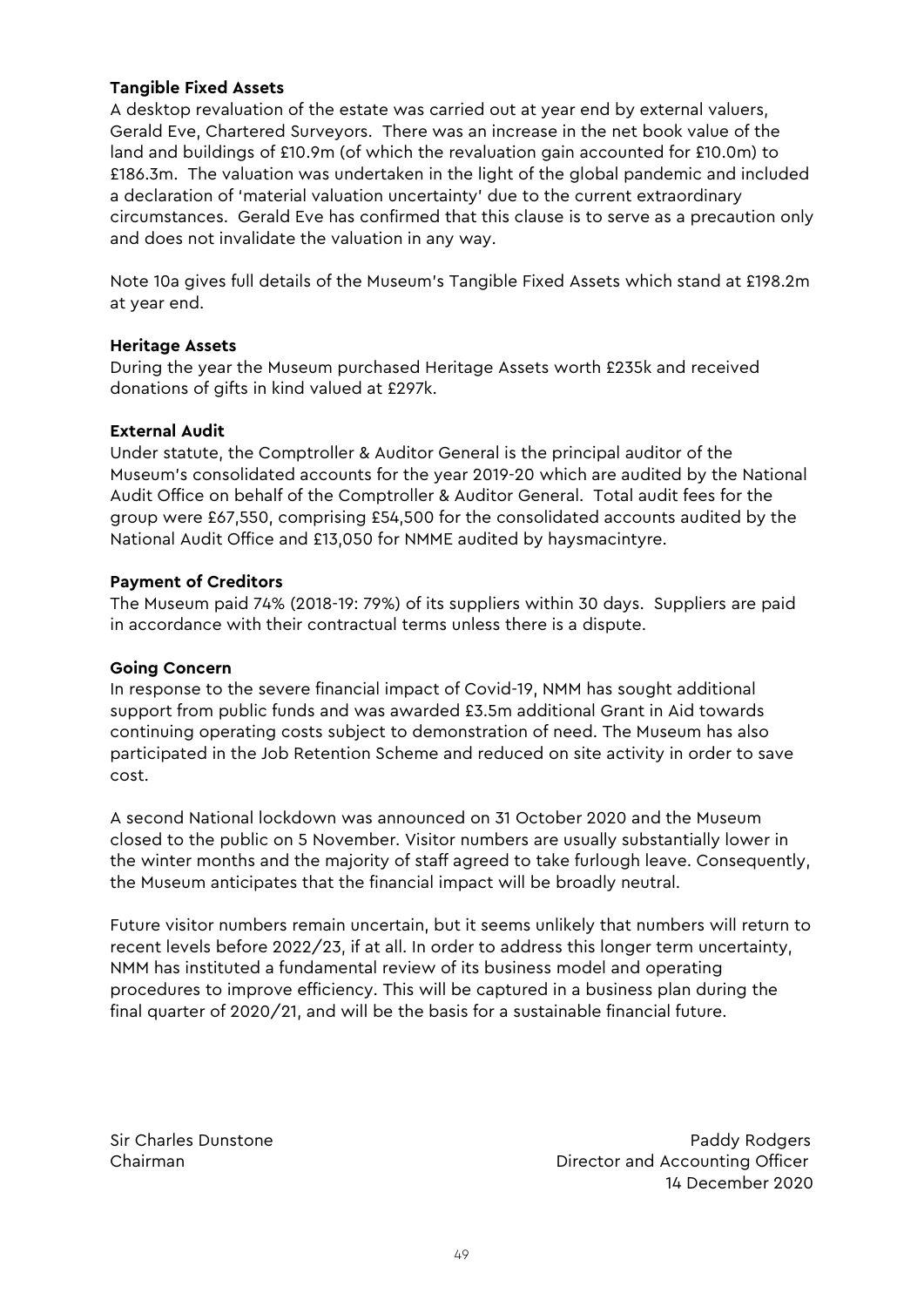# **11. STATEMENT OF THE RESPONSIBILITIES OF THE BOARD OF TRUSTEES AND THE DIRECTOR AS ACCOUNTING OFFICER**

Under Section 9(4) and (5) of the Museums and Galleries Act 1992, the Board of Trustees of the National Maritime Museum is required to prepare a statement of accounts for each financial year in the form and on the basis determined by the Secretary of State for Digital, Culture, Media and Sport with the consent of the Treasury. The accounts are prepared on an accruals basis and must give a true and fair view of the Museum's financial activities during the year and its financial position at the end of the year.

In preparing the Museum's accounts the Trustees are required to comply with the requirements of FReM and in particular to:

- observe the accounts direction\* issued by the Secretary of State for Digital, Culture, Media and Sport including the relevant accounting and disclosure requirements and apply suitable accounting policies on a consistent basis;
- make judgements and estimates on a reasonable basis;
- state whether applicable accounting standards and statements of recommended practice have been followed and disclose and explain any material departures in the financial statements; and
- prepare the financial statements on the going concern basis unless it is inappropriate to presume that the Museum will continue in operation.

The Accounting Officer of the Department for Digital, Culture, Media and Sport has designated the Director as the Accounting Officer for the Museum. The Director's relevant responsibilities as Accounting Officer including his responsibility for the propriety and regularity of the public finances for which he is answerable, for the keeping of proper records, and for safeguarding the Museum's assets, are set out in Chapter 3 of *Managing Public Money* published by HM Treasury.

The Director as Accounting Officer hereby confirms that the annual report and accounts as a whole is fair, balanced and understandable and that he takes personal responsibility for the annual report and accounts and the judgments required for determining that it is fair, balanced and understandable.

So far as the Accounting Officer and the Board are aware, there is no relevant audit information of which the Museum's auditors are unaware, and the Accounting Officer and the Board have taken all the steps that they ought to have taken to make themselves aware of any relevant audit information and to establish that the Museum's auditors are aware of that information.

Road, London SE10 9NF

Sir Charles Dunstone, CVO Paddy Rodgers Chairman of the Board of Trustees **Director and Accounting Officer** 14 December 2020 \* A copy of this is available from the Director, Finance and IT, National Maritime Museum, Romney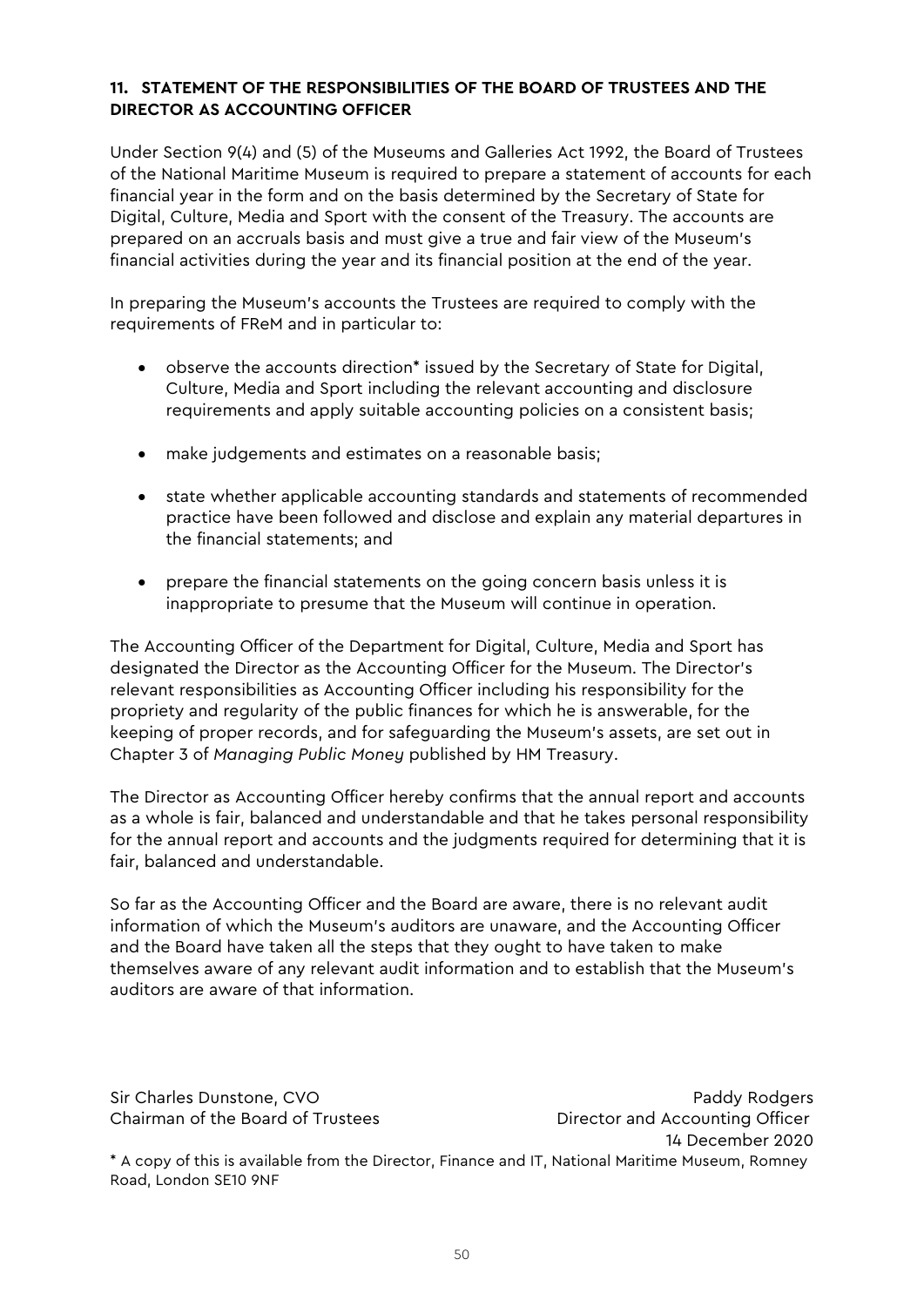# **12. GOVERNANCE STATEMENT**

This Governance Statement, for which the Accounting Officer takes personal responsibility, and the Board of Trustees, represented by the Chairman of the Audit Committee, take corporate responsibility, manifests how their duties have been carried out in the year.

It is designed to give the reader a clear understanding of the dynamics and control structure of the Museum. It records the stewardship of the organisation and encompasses discussion of both corporate governance and risk management. Supplementing the accounts, it provides a sense of the Museum's resilience to challenges and any residual vulnerability.

# **1. The Governance Framework**

# **1.1 Statutory and management background**

The founding legislation is the National Maritime Museum Act 1934 that established the National Maritime Museum and a Board of Trustees, who are a body corporate by the name of the Trustees of the National Maritime Museum. The 1934 Act was supplemented by the National Maritime Museum Act of 1989 and the Museums and Galleries Act of 1992.

Grant-in-Aid is provided by Parliament to enable the Board of Trustees to carry out the objectives set out in the original and amended Acts. The practices and procedures of the Museum comply with the requirements of the Management Agreement which defines and manages its status as an Arm's Length Body, agreed with the Department for Digital, Culture, Media and Sport in June 2014, updated in February 2017, and HM Treasury's 'Managing Public Money' and the conditions therein in relation to the Grantin-Aid and public funds.

The approach to governance that the Board of Trustees of the National Maritime Museum follows is intended to ensure that appropriate principles of Corporate Governance are followed effectively. There are a number of interrelated aspects:

The selection, support and motivation of a suitable management team, coupled with the development and implementation of effective strategies to deliver the objectives of the Museum, reflecting appropriate and agreed priorities, is central to effective governance. So is the maintenance of a creative culture of excellence that is subject to on-going constructive challenge by the Board of Trustees. These elements allow a framework of interlocking personal objectives to be set and monitored, using accurate and timely management information, and allow effective internal and external communication.

All this, including the setting of priorities, reflects on-going processes enabling the Board of Trustees to identify and assess the changing risks that the Museum faces (including its reputation for academic excellence and research) and developing appropriate management responses to those risks including maintaining appropriate security and effective systems of internal control.

# **1.2 Governance Framework**

The Board of Trustees is accountable to Parliament and has corporate responsibility for ensuring the Museum fulfils the aims and objectives set out in legislation and governing documents.

The Board of Trustees, the Board of Directors of the trading company National Maritime Museum Enterprises Ltd, and the Director as Accounting Officer are responsible for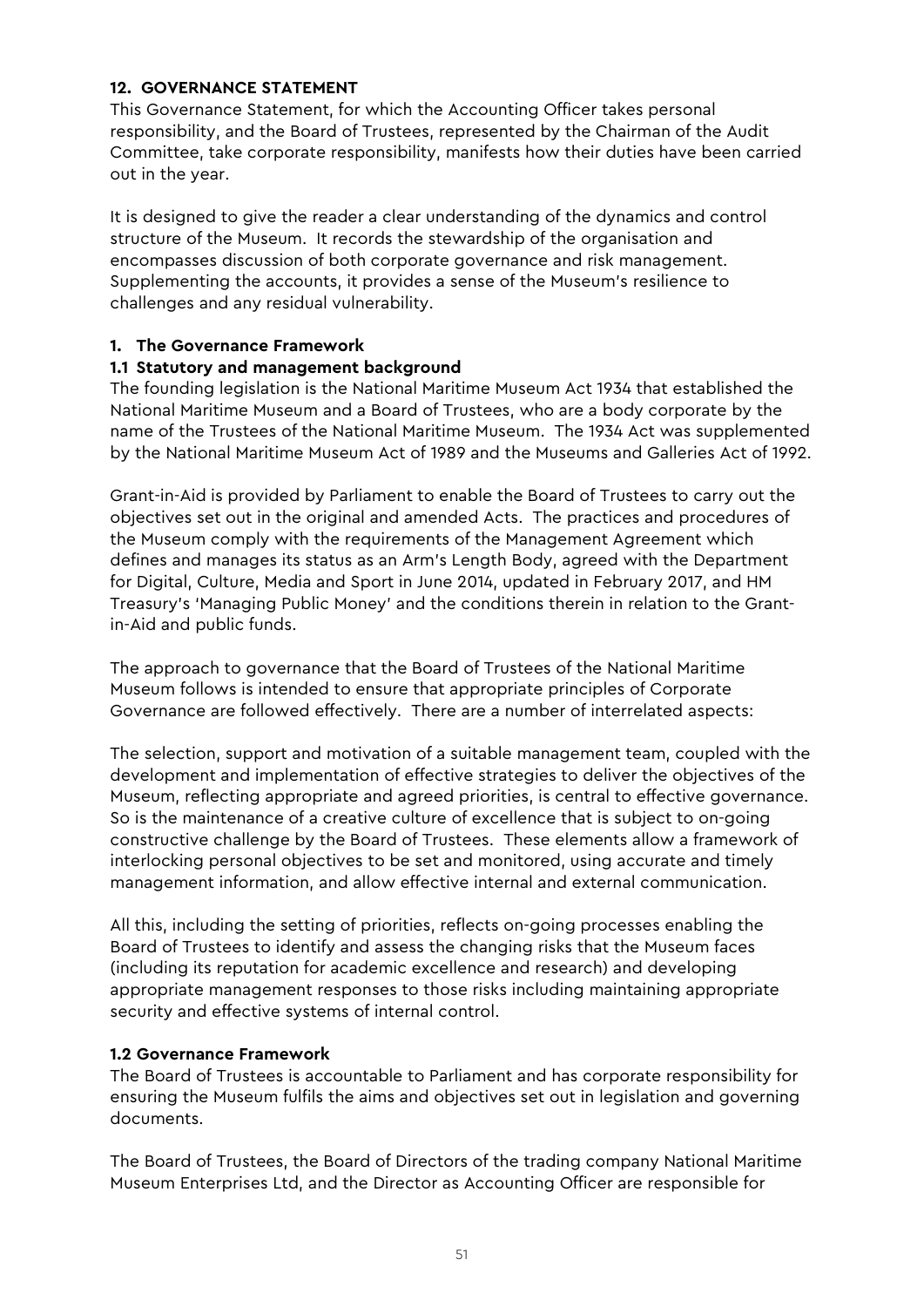establishing and maintaining systems of internal control in line with the *Corporate governance in central government departments: code of good practice* (see also section 10 below). They are committed to public service values, which include integrity, openness, accountability, and securing value for money. The Museum continually reviews and updates the existing systems of internal control that are designed to meet the particular needs of the Museum and the risks to which it is exposed. By their nature, internal control systems can provide reasonable but not absolute assurance of effectiveness.

The Director as Accounting Officer is accountable to Parliament and is personally responsible for safeguarding the public funds for which he has charge, for propriety and regularity in the handling of those public funds and for the day-to-day operations and management of the Museum as set out in Chapter 3 of *Managing Public Money* by HM Treasury.

# **1.3 Structure**

# *National Maritime Museum*

Under the National Maritime Museum Act 1934, the Board of Trustees is a statutory corporation entitled the Trustees of the National Maritime Museum. As listed in Schedule 3 of the Charities Act 2011, the Trustees of the National Maritime Museum is an exempt charity.

# *Trading Company*

The National Maritime Museum established a wholly owned trading company called National Maritime Museum Enterprises Limited (NMME) on 2 April 1985. The principal activities of the company are that of operating retail, catering, events and other associated activities within the National Maritime Museum.

# **1.4 The Board of Trustees in 2019–20**

As a non-executive board, the Trustees are collectively responsible for the management and control of the Museum. In 2019–20, the Trustees contributed their voluntary service to the public's benefit at six formal Board meetings and many other committee meetings. In addition to these, the Trustees also attended advocacy and other events during the year and made frequent contributions of advice and guidance to the Museum within their areas of specialism.

|                                        | Term | From       | To                    | <b>Attendance</b> |       |         |  |
|----------------------------------------|------|------------|-----------------------|-------------------|-------|---------|--|
| Chairman                               |      |            |                       | <b>Board</b>      | Audit | Others* |  |
| Sir Charles Dunstone                   | 2nd  | 21.11.2013 | 20.11.2021            | 6/6               |       |         |  |
| Trustees in order of first appointment |      |            |                       |                   |       |         |  |
| <b>Gerald Russell</b>                  | 2nd  | 12.09.2013 | 11.09.2019            | 1/1               |       |         |  |
| Joyce Bridges                          | 2nd  | 12.09.2013 | 11.09.2021            | 6/6               | 3/3   | 2/2     |  |
| Carol Marlow                           | 2nd  | 12.09.2013 | 11.09.2020            | 5/6               |       | 6/8     |  |
| Eric Reynolds                          | 2nd  | 12.09.2013 | 11.09.2021            | 6/6               |       | 8/8     |  |
| Jeremy Penn                            | 2nd  | 01.02.2015 | 31.01.2023            | 5/6               |       | 3/3     |  |
| Admiral Sir Mark Stanhope              | 2nd  | 01.02.2015 | 31.01.2023            | 5/6               | 3/3   | 6/6     |  |
| Dr Aminul Hoque                        | 1st. |            | 05.09.2016 04.09.2020 | 4/6               |       | 0/1     |  |
| Dr Fiona Butcher                       | 1st. |            | 03.09.2018 02.09.2022 | 4/6               | 3/3   | 0/1     |  |
| Dr Helen Czerski                       | 1st. |            | 03.09.2018 02.09.2022 | 6/6               |       |         |  |
| Prof. Julian Dowdeswell                | 1st. |            | 03.09.2018 02.09.2022 | 3/6               |       | 1/1     |  |
| Alastair Marsh                         | 1st  | 03.12.2018 | 02.12.2022            | 5/6               | 3/3   |         |  |
| * see 1.7 below                        |      |            |                       |                   |       |         |  |
| <b>1.5 Conflicts of interest</b>       |      |            |                       |                   |       |         |  |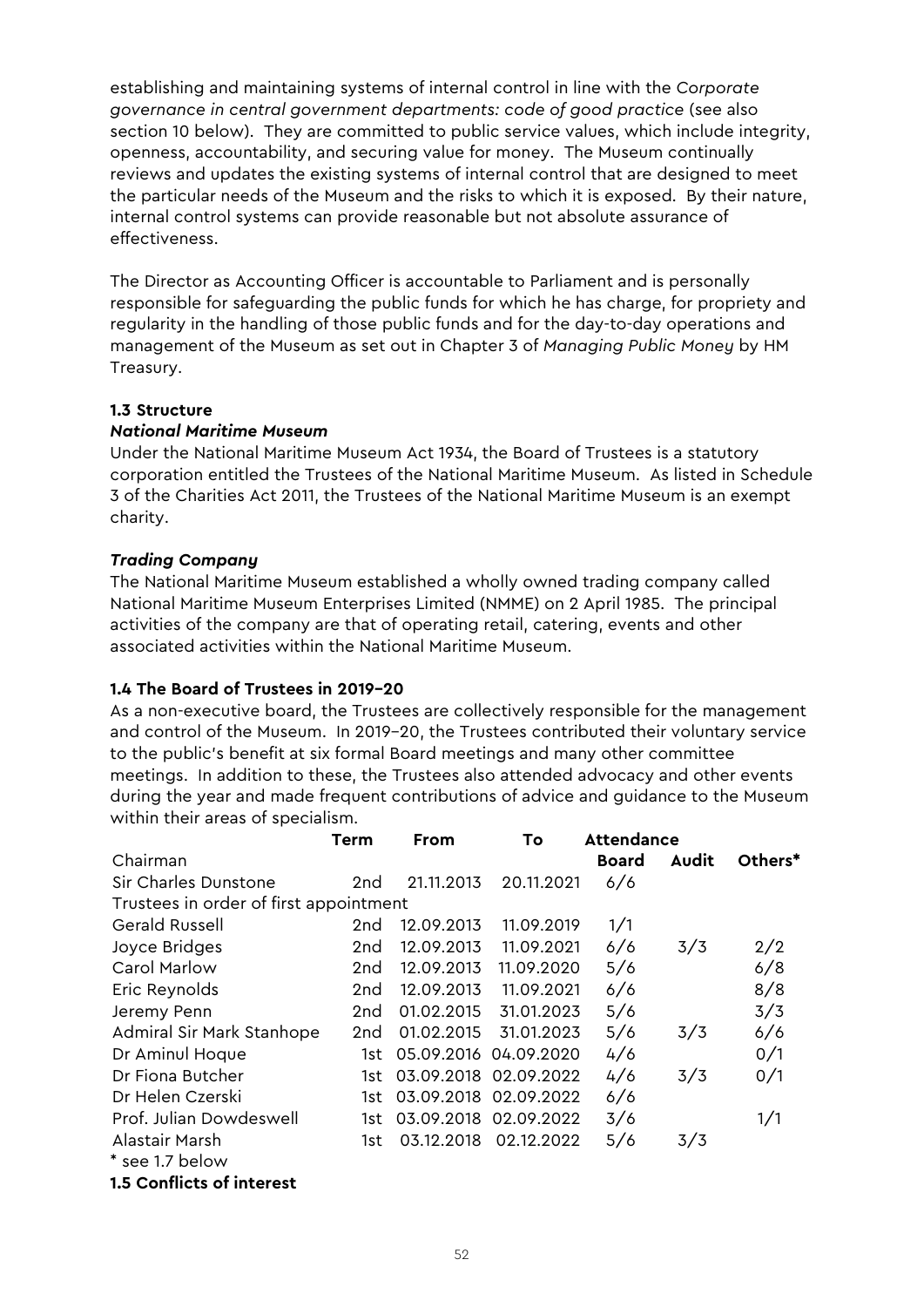In common with other public bodies, the Museum has a policy of arrangements under which potential conflicts of interest can be recognized and managed. The purpose of these arrangements is to avoid any danger of Trustees being influenced, or appearing to be influenced, by their private interests in the exercise of their public duties.

A Register of Interests is maintained and is available for inspection by application to the Governance and Museum Records Manager. The Register of Interests is completed by each Trustee, each Executive and those members of staff who make decisions on significant procurement.

In addition, a standing item of all Board and committee meetings requires Trustees to declare interests if they or close family members have an interest, pecuniary or otherwise, in any matter being considered. The Board or Committee will then decide whether it is appropriate for the Trustee to participate or withdraw from the meeting. There were no such withdrawals required in 2019–20.

Related party transactions are declared and recorded within the Annual Account in note  $24.$ 

# **1.6 Trustee Appointments and Induction**

The Chairman and the Nominations Committee identify the skills and expertise needed to reflect the strategic needs of the Museum. Ministers agree the role specification for the recruitment of new Trustees and are kept informed throughout the process. The appointment process itself is carried out by the Department for Digital, Culture, Media and Sport (DCMS). From 1 January 2017 this is in accordance with the Cabinet Office Governance Code on Public Appointments, the regulation of which is carried out by the Commissioner for Public Appointments.

Advertisements are placed in media deemed appropriate for each case but always include the Museum's own website and the Public Appointments website operated by the Cabinet Office.

A selection panel Chaired by a senior DCMS officer with a DCMS appointed Independent Panel Member and the Chairman of Trustees shortlist, then interview the shortlisted candidates and recommendations are made to Ministers accordingly.

The Prime Minister makes the appointment to the Board and appointments and reappointments are normally for four years.

In 2019–20, Trustee Gerald Russell stood down after six years on the Board and as Chair of the Audit Committee. Alastair Marsh took over as Chair of the Audit Committee from autumn 2019.

The Chairman ensures that all members of the Board, when taking up office, are fully briefed on the terms of their appointment and on their duties and responsibilities. All Trustees receive a Trustee Governance Pack which includes the staff handbook and all relevant governance material and receive a day-long induction course on appointment.

Trustees provide the Board with their specific areas of expertise, knowledge and skills but training is always offered and available. In addition, from time to time, the Board receives specific briefings on matters such as Health and Safety and compliance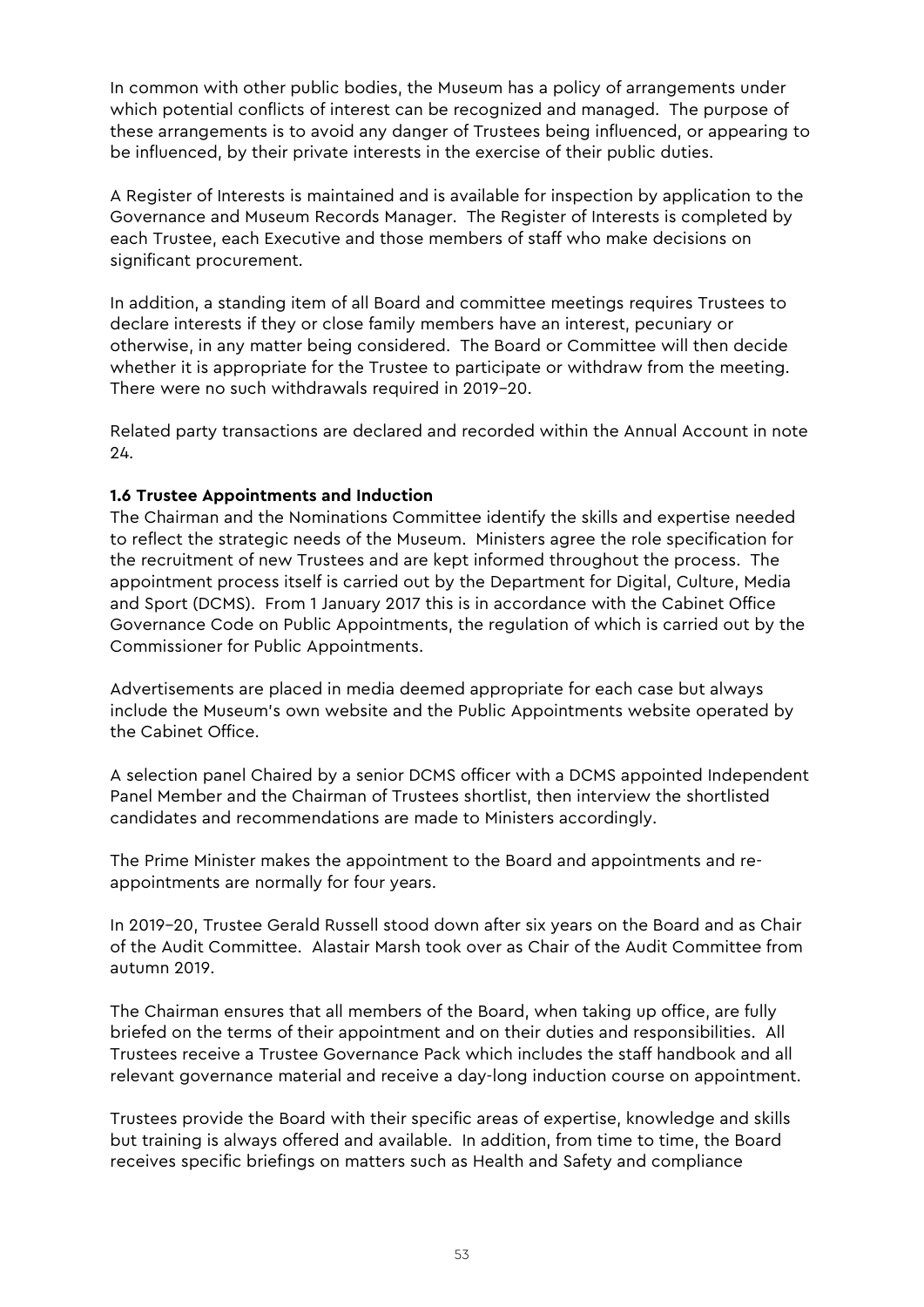procedures and individual Trustees are encouraged to take up departmental visits and meet with members of the Executive, managers, staff and volunteers.

#### **1.7 In 2019–20 the Board's Committee structure was: Audit Committee**

This Committee, which includes an independent non-Trustee member, gave independent advice and guidance to the Board of Trustees and to the Director as Accounting Officer on the adequacy of audit arrangements (internal and external) and on the implications of assurances provided in respect of risk and control in the Museum. The remit of the Committee reflects the standards of HM Treasury's Audit Committee Handbook. The Audit Committee usually meets some two weeks before Trustee Boards so that it can communicate any Board level issues at that point as well as assessing the Museum's strategic risk register before it goes forward to the Board.

In line with best practice, the Audit Committee undertook a self-assessment of its effectiveness by completing a formal questionnaire in January 2020 by the four members of the Audit Committee. The self-assessment indicated an effective and robust Committee. The Committee will return to the exercise in 2023-24.

# **Remuneration Committee**

This Committee determines and recommends to the Chairman the Executive reward and performance packages and advises the Chairman on his assessment of the Director's remuneration. The Committee meets twice a year.

# **Nominations Committee**

The Chairman and the Nominations Committee identify the skills and expertise needed to reflect the strategic needs of the Museum then request recruitment campaigns accordingly from the Department for Digital, Culture, Media and Sport.

# **Collections and Research Committee**

The Committee oversees strategies for the stewardship of collections and the development of research at the Museum in the context of its overall strategic objectives. The Trustees Fellowships & Awards Sub-Committee offers guidance and made decisions on selecting candidates for Museum fellowships and selecting candidates for the Caird Medal.

# **Cutty Sark Advisory Committee**

Oversees strategies and provides advice and guidance for the stewardship of the ship and collections with a particular focus on the conservation, maintenance and upkeep requirements of the Ship.

#### **Enterprises Committee**

The Committee is specifically tasked with exploring and advising the Executive on ways of increasing amounts of self-engendered income.

# **1.8 The work of the Trustee Board in 2019–20**

In 2019–20 the significant work of the Board and its committees included:

- the recruitment of our new Director, Paddy Rodgers, who started on 1 August 2019, just two weeks after the retirement of Dr Kevin Fewster
- the completion of the monitoring of governance and costs of the Endeavour Galleries project on 30 September 2019, ensuring that snagging and reinstatement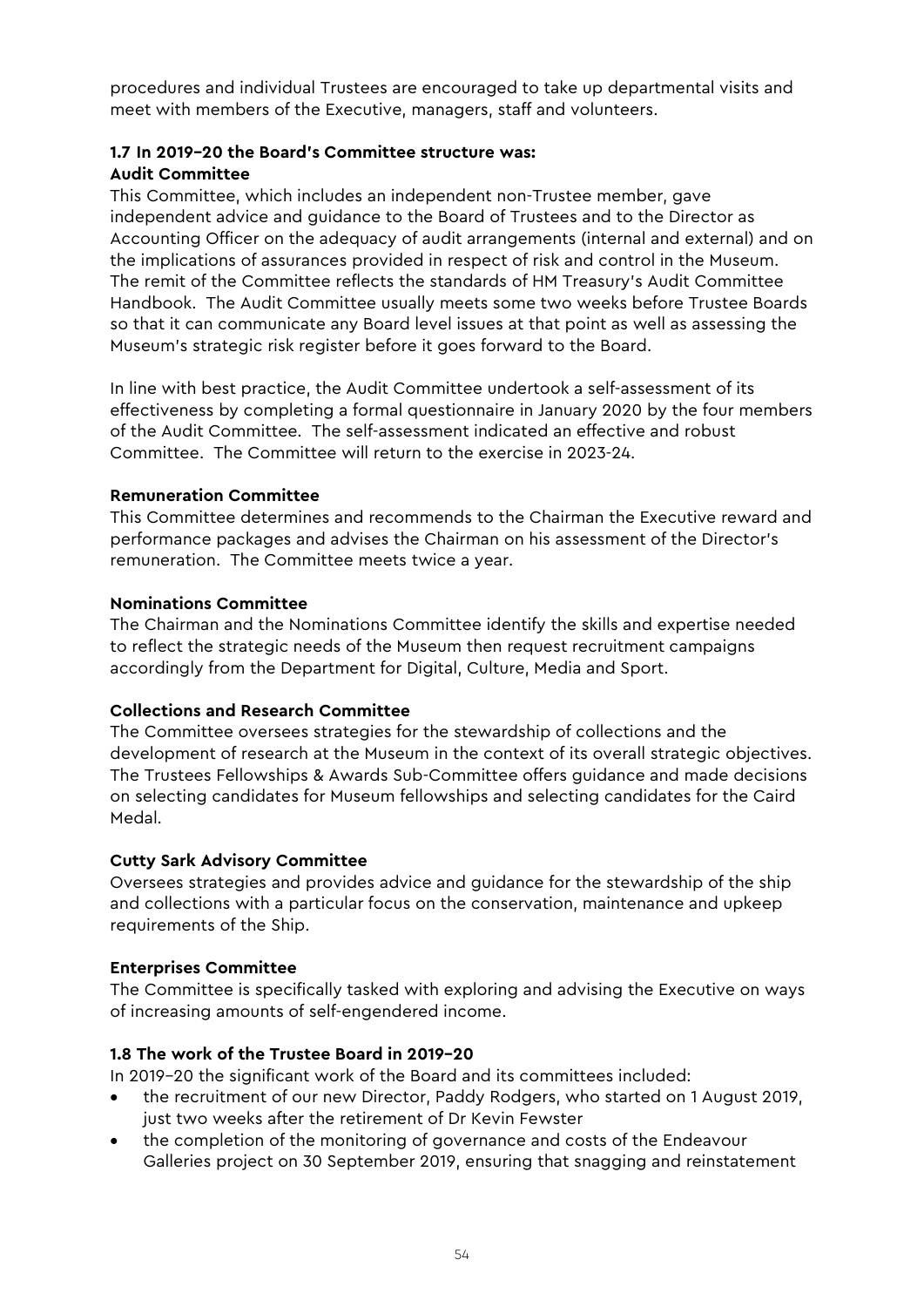works were complete and that a comprehensive evaluation report was submitted to **HLF** 

- the approval, in accordance with the agreed criteria and procedures, of transfers of items out from the collection
- the adoption of the annual report from National Historic Ships UK
- the scrutiny and approval of the budget for 2020-2021
- such planning for Brexit and potential impacts of the Coronavirus as has been possible
- the review of the Museum's pandemic plan (in February 2020); its activities during the period of closure due to the Covid-19 pandemic and the re-appraisal of the 2020-21 budget and financial situation as the international crisis unfolded

The minutes of Trustee Board meetings are available at [www.rmg.co.uk/work](http://www.rmg.co.uk/work-services/what-we-do/policies-procedures/foi/how-we-work/trustee-board-minutes)[services/what-we-do/policies-procedures/foi/how-we-work/trustee-board-minutes.](http://www.rmg.co.uk/work-services/what-we-do/policies-procedures/foi/how-we-work/trustee-board-minutes) The Board has received no ministerial directions.

# **2. The Board's performance, including its assessment of its effectiveness**

The Board's performance in terms of outputs and outcomes is briefly outlined in section 1.8 above and further documented in Section 3 Activities, Achievements and Performance above of the Annual Report.

The Board agreed to review formally its performance at its September 2017 meeting which was two years on from adopting the modified governance arrangements which have been previously reported. The Board reviewed the results of the self-assessment questionnaire at its November 2017 meeting. The Board considered the assessment provided a consistent and collective view that the Board was performing well in its statutory role and its wider Trusteeship of Royal Museums Greenwich – as was being evidenced by the Museum's continuing improvements and resultant reputation. The Board will undertake another self-assessment in 2020-21.

# **3. Matters from the Audit Committee reports**

The minutes from the Audit Committees are circulated to Trustees prior to the Board's meetings.

The Chairman of the Audit Committee makes an annual report to the Board on the previous year's Audit Committee business.

With respect to its 2019–20 Audit Committee work, the Committee had no matters of high risk or significance arising from the internal audit reports to bring forward to the Board of Trustees. There were, however, a number of recommendations as a result of the reports substantially all of which have already been implemented and the remainder are in the course of implementation. There were no matters of Health and Safety to bring specifically to the Board in 2019–20 and no seven-day injuries to report. The Board of Trustees is given the prior quarter's Health and Safety incidents in its Board papers.

At each of its meetings, the Audit Committee reviews the strategic risk register to identify how strategic risks are being mitigated by management and what new risks are emerging. This review also determines the work programme for internal audit the results of which are reported in section 5 below (Internal Audit). The Audit Committee also continually reviews the management's progress in enacting recommendations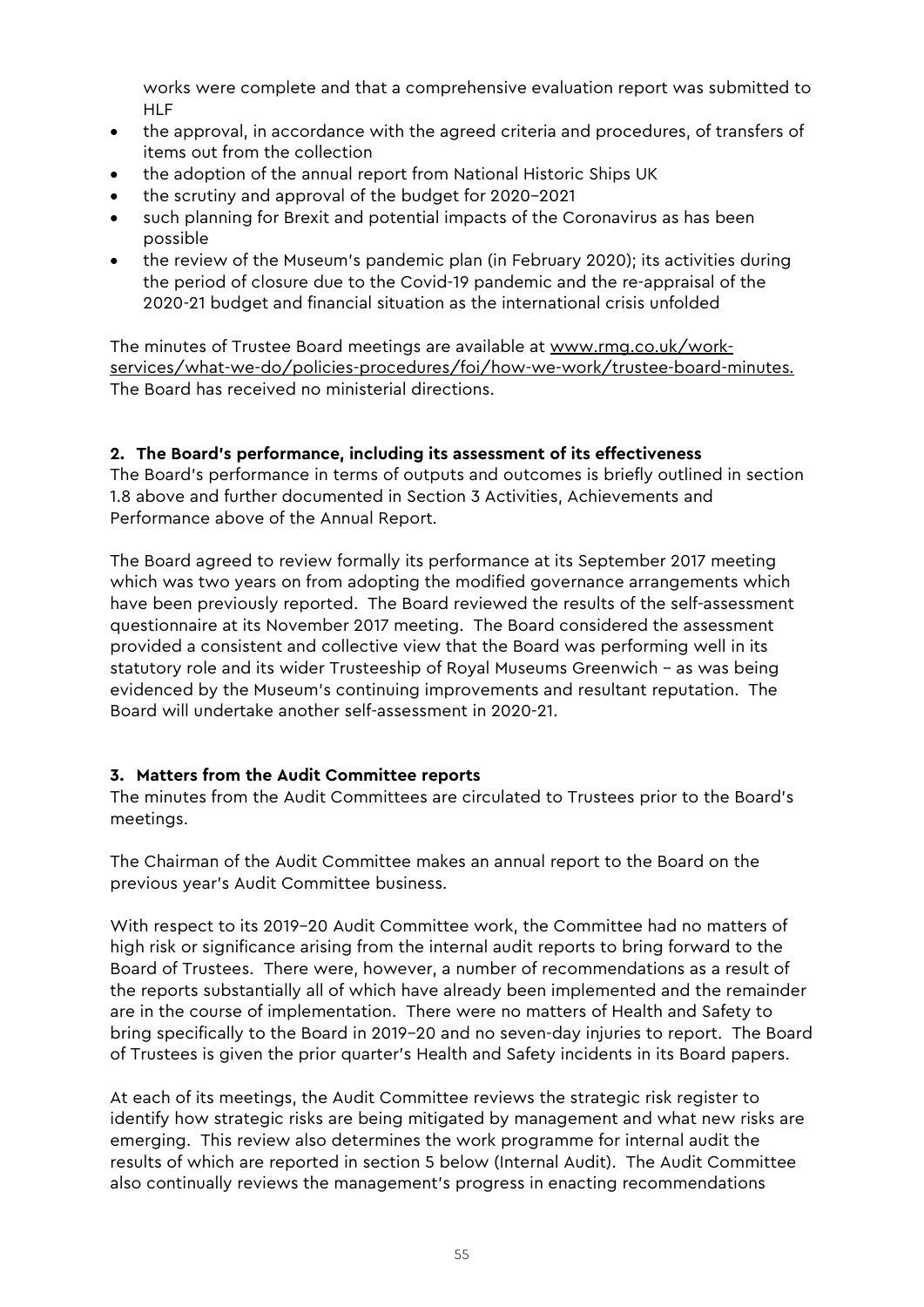made in previous internal audit reports. On an annual basis, the Committee's work includes approving the Annual Report and Accounts for the year as delegated by and on behalf of the Board and any matters arising from the audit of those accounts by the National Audit Office and the Museum's wholly owned trading subsidiary which is audited by haysmacintyre. The Audit Committee also deals with one-off items including emergency planning, anti-fraud matters, and any procurement complexities that may arise.

# *Whistleblowing*

At its meeting in November 2019 the Audit Committee reviewed the Museum's Anti-Fraud/Bribery/Theft Policy and found the effectiveness of the whistleblowing arrangements and procedures therein to be satisfactory. The policy will be reviewed again in November 2022.

#### *The Audit Committee*

Trustee, Gerald Russell, stepped down as Chair of the Audit Committee having completed six years in this role. In November 2019 Alastair Marsh, Trustee, took up the Chair of the Audit Committee.

# **4. The quality of data used by the Board and why the Board finds it acceptable**

Data and information used consists of financial and non-financial performance measures. *Financial data* is provided by the Financial Information System from which is produced the monthly management accounts and comparisons with budgets. These together with a commentary are provided to the Board on a Quarterly basis. Budgets are reviewed quarterly and reset according to the Museum's priorities. Revised forecasts are undertaken at Q2 and Q3 then agreed by the Board as necessary. The Executive reviews financial performance against these targets each month.

*Non-financial performance measures* enable the Board to monitor progress against the milestones set in the corporate plan and the targets set in the divisional business plans. Results of progress against the non-financial targets or performance indicators set in the divisional business plans are provided by data collectors across the Museum then collated into monthly performance reports. The bulk of measures are collected electronically from counting systems and a series of returns made at divisional level.

Notes and commentaries of progress against corporate plan milestones are provided by divisional directors and reviewed at four Trustee Board meetings per year.

*Visitor feedback-* Visitor Insight reports are reviewed on a monthly basis by the Executive and the Trustee Board on a quarterly basis to work on improvement to the visitor experience wherever feasible.

The Board considers the standard of this data and information in terms of quality, accuracy and timeliness commensurate with its responsibilities in maintaining systems of internal control but when necessary the Board requests additional clarification or additional information. This data and information is reinforced by Internal Audit.

# **5. Internal Audit**

Internal Audit is provided by BDO LLP who work to the Public Sector Internal Audit Standards in order to give an independent appraisal function for the review of activities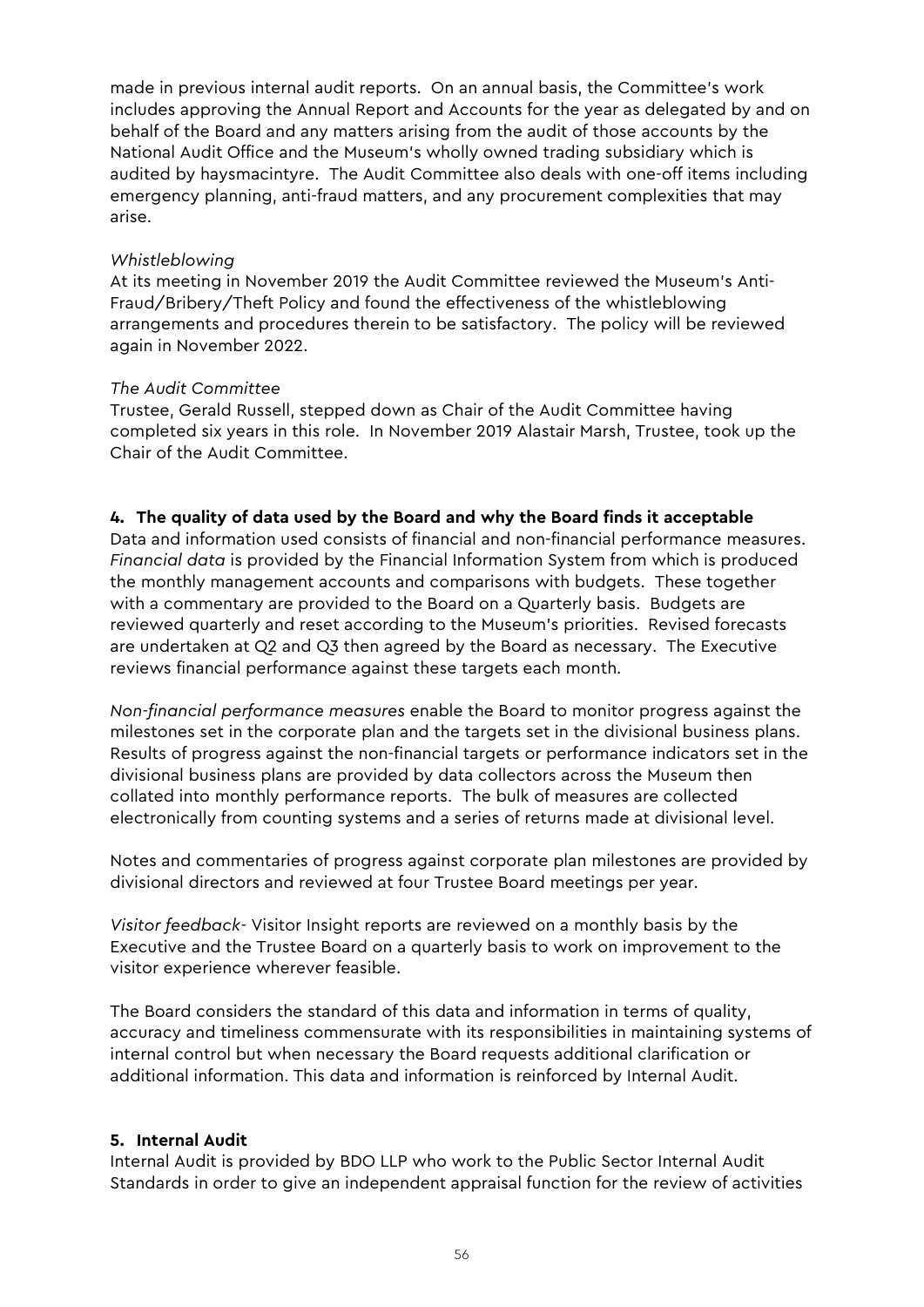within the Museum as a service to Management, the Director as Accounting Officer and the Board via the Audit Committee.

At the beginning of each financial year the internal auditors review with management those activities which are or are likely to be of the highest risk to the Museum achieving its objectives and these form the basis for the internal audit programme which is then presented to the Audit Committee for review and approval.

At Audit Committee meetings the internal auditors present their reports giving their opinion on the adequacy and effectiveness of the system of internal controls, recommendations for improvement and management's responses to those recommendations.

During 2019–20 the internal audit reporting work encompassed:

1. *GDPR* – looking at the preparation for implementation of the General Data Protection **Regulations** 

2. *Site Security* – looking at our preparedness to deal with terrorist or activist threats and security around cash-handling on site

3. *Payroll and HR systems* – following the implementation of a 'self-service' HR software system

4. *Business Continuity Planning* – verifying that Business Continuity Plans are in place and are able to support the business effectively in the event of an emergency

5. N*ew ticketing system* – looking at internal controls and project implementation

6. IT – review of the progress of change to the IT infrastructure, systems, software and controls

Of these six reviews, three were rated amber (Business Continuity Planning, New Ticketing System and IT), one green/amber (GDPR) and two, (Site security and Payroll and HR systems) green.

The results of these reviews form the basis of the internal audit annual assurance statement given below and recommendations made by internal audit are followed up at each meeting of the Committee using management's audit tracker which is itself updated for each meeting.

All recommendations made by the auditors to strengthen internal controls in the 2019– 20 year have been implemented or are in the process of being implemented by management.

During the course of the year the internal audit programme is updated as further or new risks emerge and the amendments to the programme agreed with the Audit Committee.

The internal auditors provide an annual statement of assurance to the Accounting Officer and the Trustee Board on the work performed in the year. In respect of the 2019–20 year, the Head of Internal Audit reported that:

There is some risk that the system of internal control, governance and risk management will fail to meet management's objectives – some areas there are adequate and effective systems of governance, but there are also some specific areas of significant risk. Significant improvements are required in specific areas to improve the adequacy and/or effectiveness of governance, risk management and internal control.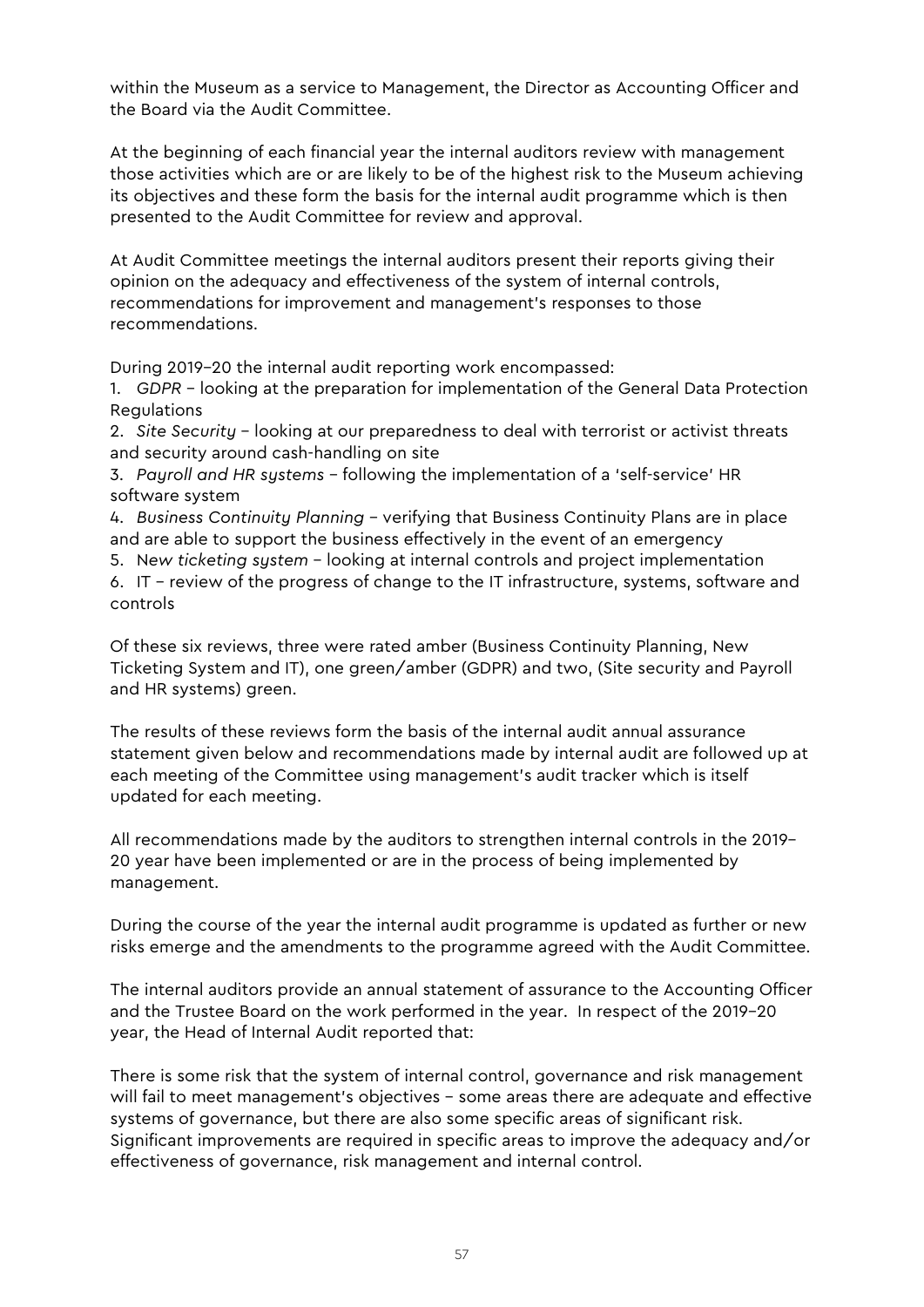This year, the auditors noted that the significant findings affecting the opinion were that the IT controls review identified a number of concerns – particularly around incident management, user education and awareness and security of configuration. The review combined a follow up of management responses to the previous internal audit work conducted in 2016/17 and a re-performance of the IT controls testing. The two parts were necessary because of the time elapsed since the last review and that systems come to their end of life and threats have changed significantly in the last three to four years. The review noted that much work has been done to close off the issues identified in the previous review. However, the magnitude of the shortcomings, combined with a constantly changing threat environment has meant that the Museum has had a great deal of work to catch up and the work is not complete. Moreover, this is the context of the RMG having issues with IT controls for several years.

The areas highlighted by Internal Audit have been considered by Audit Committee who are satisfied that the measures which have either already been put in place by Management or are now underway provide reassurance that the risks are being managed effectively.

# **6. External Audit**

The external audit of the 2019–20 accounts of National Maritime Museum Enterprises Limited was carried out by haysmacintyre.

The consolidated accounts of the Museum are audited and certified by the National Audit Office on behalf of the Comptroller and Auditor General.

The auditors discuss with Management and the Audit Committee areas of risk when compiling their audit planning documents. Following the audits, recommendations made in respect of internal controls and accounting effectiveness are reviewed with management and action taken.

# **7. Matters arising in the year**

We are able to confirm that there have been no significant internal control problems in the National Maritime Museum for the financial year ended 31 March 2020 and up to the date of this report.

# **8. The Museum's corporate governance**

# **8.1 Scope of Responsibility**

The Accounting Officer (the Director) and the Trustees (represented by the Chairman of the Audit Committee) have joint responsibility for maintaining a sound system of internal control which supports the achievement of the Museum's mission, responsibilities, objectives and policies whilst safeguarding public funds and Museum's assets, for which the Accounting Officer is formally responsible, in accordance with the responsibilities assigned to him under "Managing Public Money" and the Management Agreement between the Museum and the Department for Digital, Culture, Media and Sport.

The Museum is led and managed by the Director and the Executive with the support of the Senior Management Team and is structured to ensure delivery of the targets laid down in the Corporate Plan, Management Agreement with DCMS, the Divisional Business Plans and the respective performance agreements of divisional directors and managers.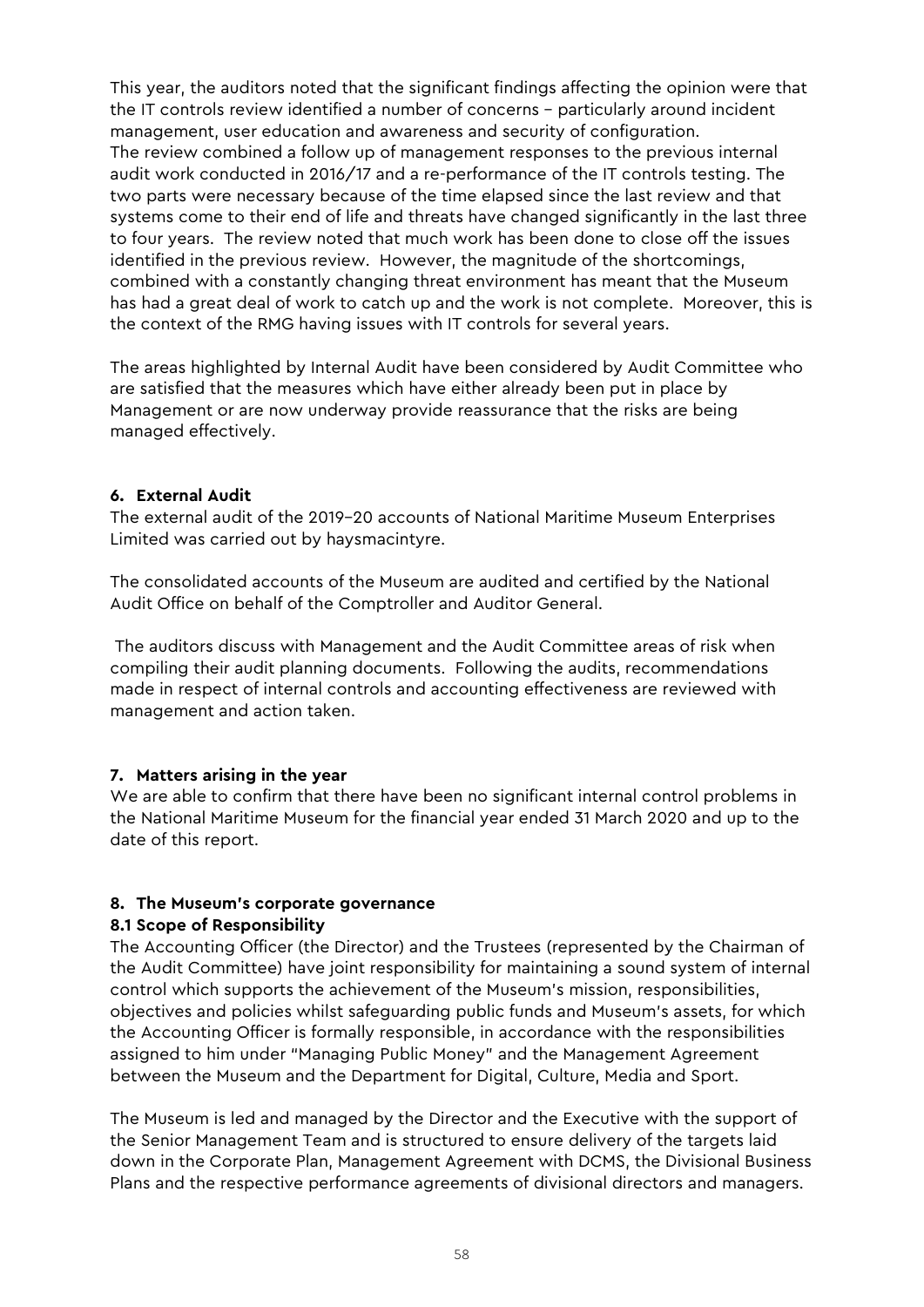These targets cover outputs relating to the public's access to the collections, the themes the Museum explores and the quality of services it provides. The targets also cover financial performance and the efficiency and effectiveness of its operations. The Executive reviews performance against these targets monthly using the performance management system developed for the purpose. In turn, the Trustee Board receives reports on a quarterly basis for interrogation. The Executive monitors the performance of all major projects on a monthly/quarterly basis, or by exception reporting.

Accountability, limits of authority and lines of reporting are clearly defined throughout the Museum's management. Annual performance objectives and targets are set for each member of staff. Well-developed information and reporting systems monitor progress against financial and non-financial targets. The Financial Information System provides networked access to the details of actual and committed expenditure for activity centre managers and summarised results for divisional directors.

The Director and each member of the Executive completed a formal annual Assurance Report, sighted by the Audit Committee, certifying that, during the 2019–20 Financial Year, the systems of internal control used within their areas of responsibility had been sound and had been followed.

# **8.2External engagement**

In line with the Management Agreement, the Director, Finance & IT and Director, Operations and Human Resources conducted periodic Engagement meetings with senior officers from the Department for Digital, Culture, Media and Sport to discuss progress against Key Performance Indicators and significant activities at the Museum.

# **8.3Risk Management**

The Museum views risk management as an active part of its management processes and operates a comprehensive system of risk identification, assessment, addressing, reviewing and reporting.

# *Risk Policy*

The Museum's Risk Management Policy, updated in November 2016, recognises that the Trustees, together with the Executive Board, have overall responsibility for the management of risk in the Museum but a framework of senior level delegation and responsibility is essential if risk management is to be effective.

Trustees both within the Audit Committee, and at plenary Board meetings, review the strategic risk register both as to content and ability for the Museum to mitigate those risks. In addition, any activities of an unusual nature are considered by Trustees before the Museum is exposed to any significant risk.

# *Risk Ownership*

Responsibility is assigned at the relevant and appropriate level. As part of the appraisal, performance management, and objective setting mechanism, executive directors' and managers' performance agreements contain explicit requirements for identifying, assessing and managing the risks in their area of work in order to provide a reasonable assurance that their contribution to the Museum's objectives are met in the most efficient and economical way. These are linked to the Corporate and Divisional Plans.

Specialist risk managers exist within the Museum dealing with Health and Safety, Security and Data Management.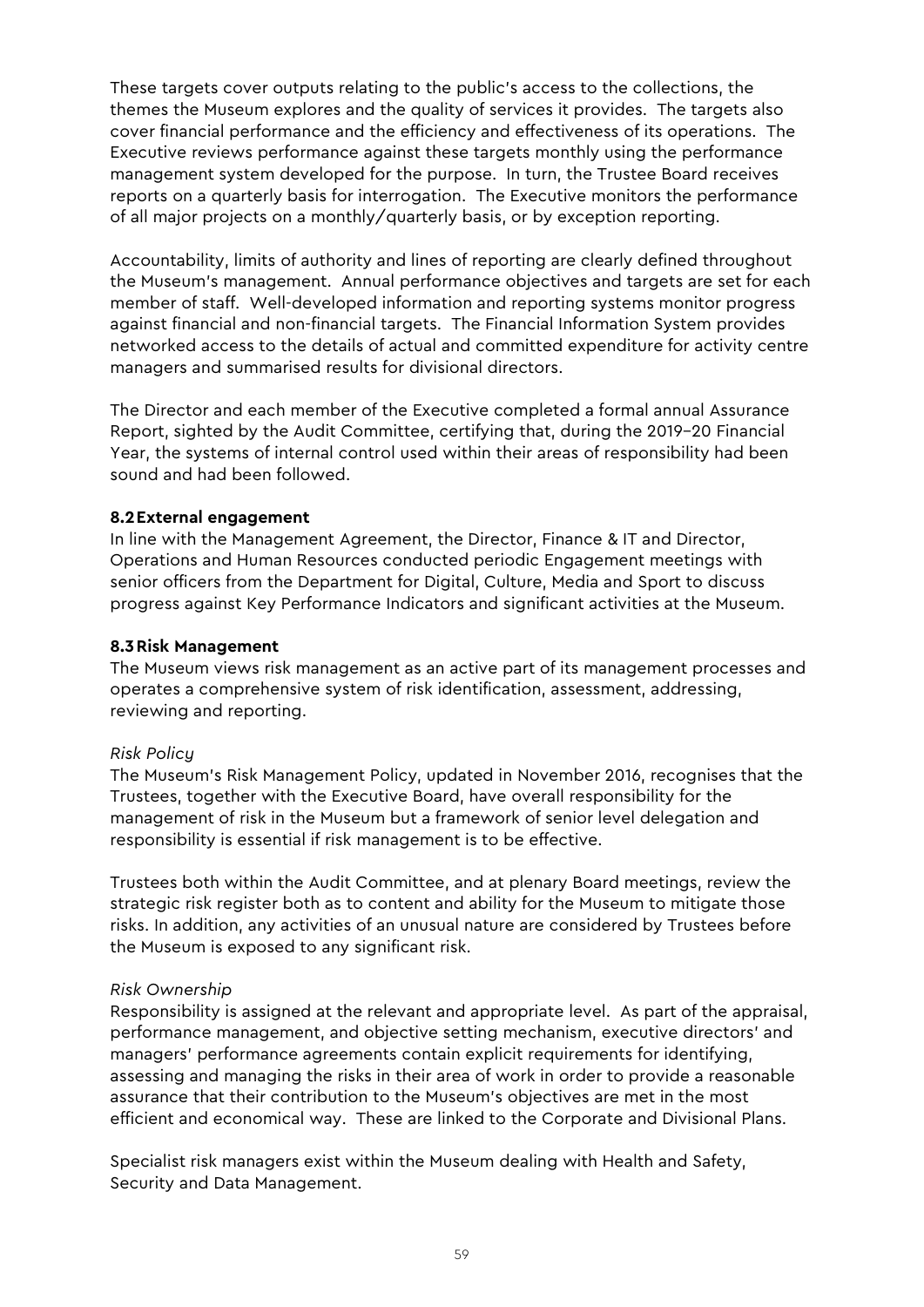# **9. Risk assessment - Current and Future Risks**

At a corporate level strategic risks are identified, evaluated, or re-evaluated by the Executive on a periodic basis. These risks, their management and any current issues are then brought to the Audit Committee for further consideration and then to the Board, again quarterly.

The Board has a risk management strategy which comprises:

i a quarterly review of the risks that the charity and its subsidiary, NMME, face; ii establishment of policies, systems and procedures to mitigate those risks; and iii implementation of procedures designed to minimise or manage any potential impact on the charity should those risks materialise.

In 2019-20 this work identified the following principal risks for both the charity and its subsidiary: the sustainability of the financial operating model, in particular given the impending Spending Review; theft, vandalism or loss of the collections; potential impact of Brexit on visitor numbers and staff recruitment and retention; and, catastrophic business disruption as a consequence of global pandemic, fire, cyber-crime or terrorism.

The financial sustainability risk is managed by maximising income generating opportunities, budgeting for and delivering operating surpluses, overall cost control and identifying and delivering efficiencies, appropriate on-going maintenance, and setting up of a "conservation fund" to cover long term maintenance needs of *Cutty Sark* when they fall due. The Museum has also taken further steps towards long-term, multi-year financial planning and completed a 5 year financial planning cycle in 2019/20, although these plans are now being revised in light of the Covid-19 pandemic.

The risks from fire, cybercrime and terrorism are managed through: clear emergency procedures; constant review and practice of recovery and business continuity plans; a fire safety strategy; first-aid training; and, continued liaison with counter-terrorism police and emergency services.

# *Information risk*

In December 2010 the Museum adopted an Information Security Policy which was updated in 2016 and again in 2020. This policy sets out the guidelines with which all staff must comply in order for the Museum to meet the requirements set out in the HMG Security Policy Framework, 2018 and other data handling and other legislative requirements, for the secure management of information. It applies to all information used, received or created whilst carrying out the business of the Museum. Since 2017-18, the statement of assurance made by all Information Asset Owners encompasses DPA 2018 and GDPR compliance. The Museum is not aware of suffering any lapses of protective security including personal data incidents during 2019-20 and has made no such report to the Information Commissioner's Office.

In 2018-19 the Museum achieved the Basic level of Cyber Essentials Assurance Accreditation and is now working towards achieving the Cyber Essentials Plus level.

# **10. The Board's assessment of compliance with the Corporate Governance Code**

For the reasons given in this Governance Statement, the Board and Accounting Officer are of the opinion that the Museum complies with the *Corporate governance in central*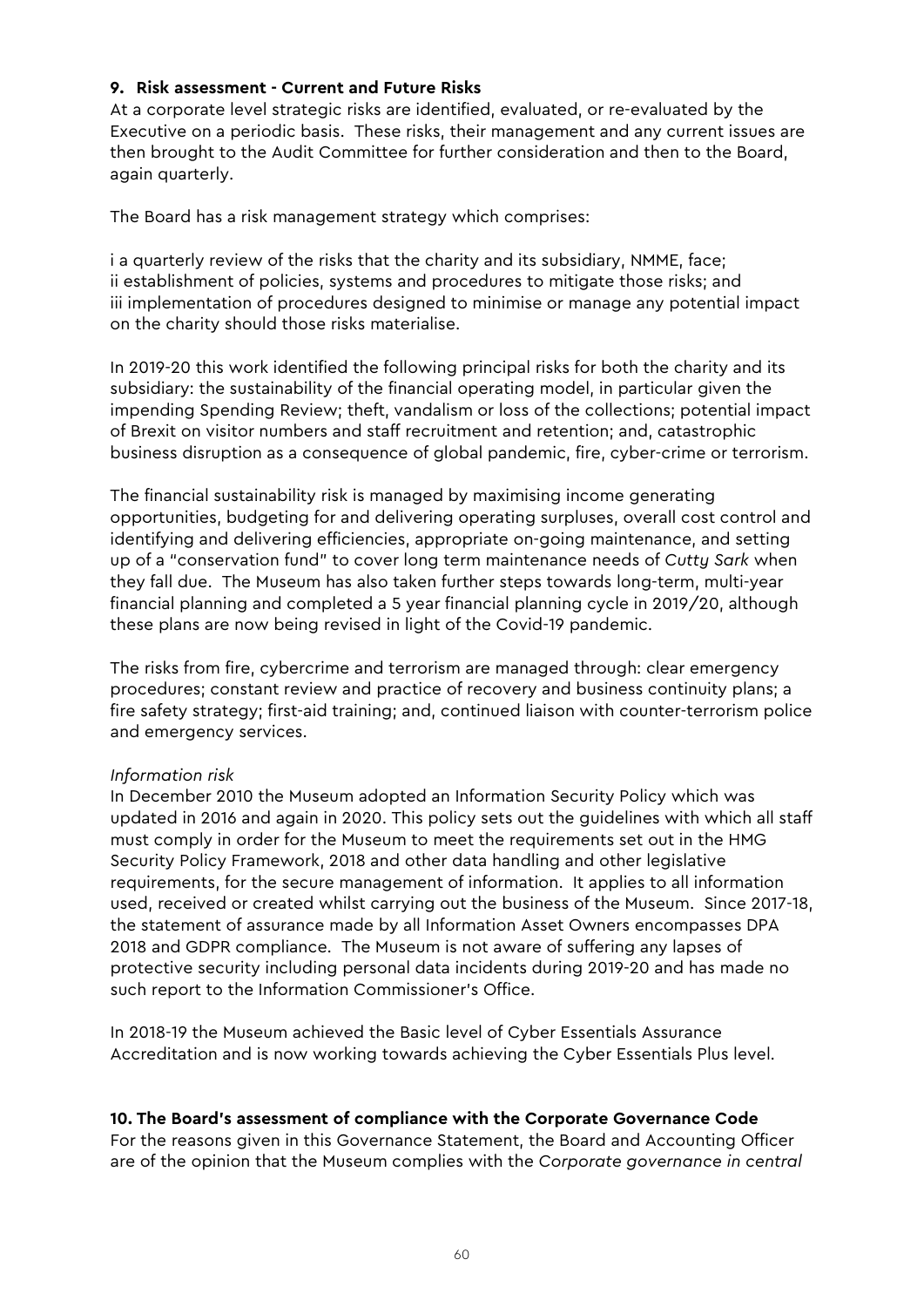*government departments: code of good practice* as appropriate for a public body of the Museum's size, scale and scope of activities.

Alastair Marsh Paddy Rodgers<br>Trustee and Chair of the Audit Committee Philophee Cirector and Accounting Officer Trustee and Chair of the Audit Committee

14 December 2020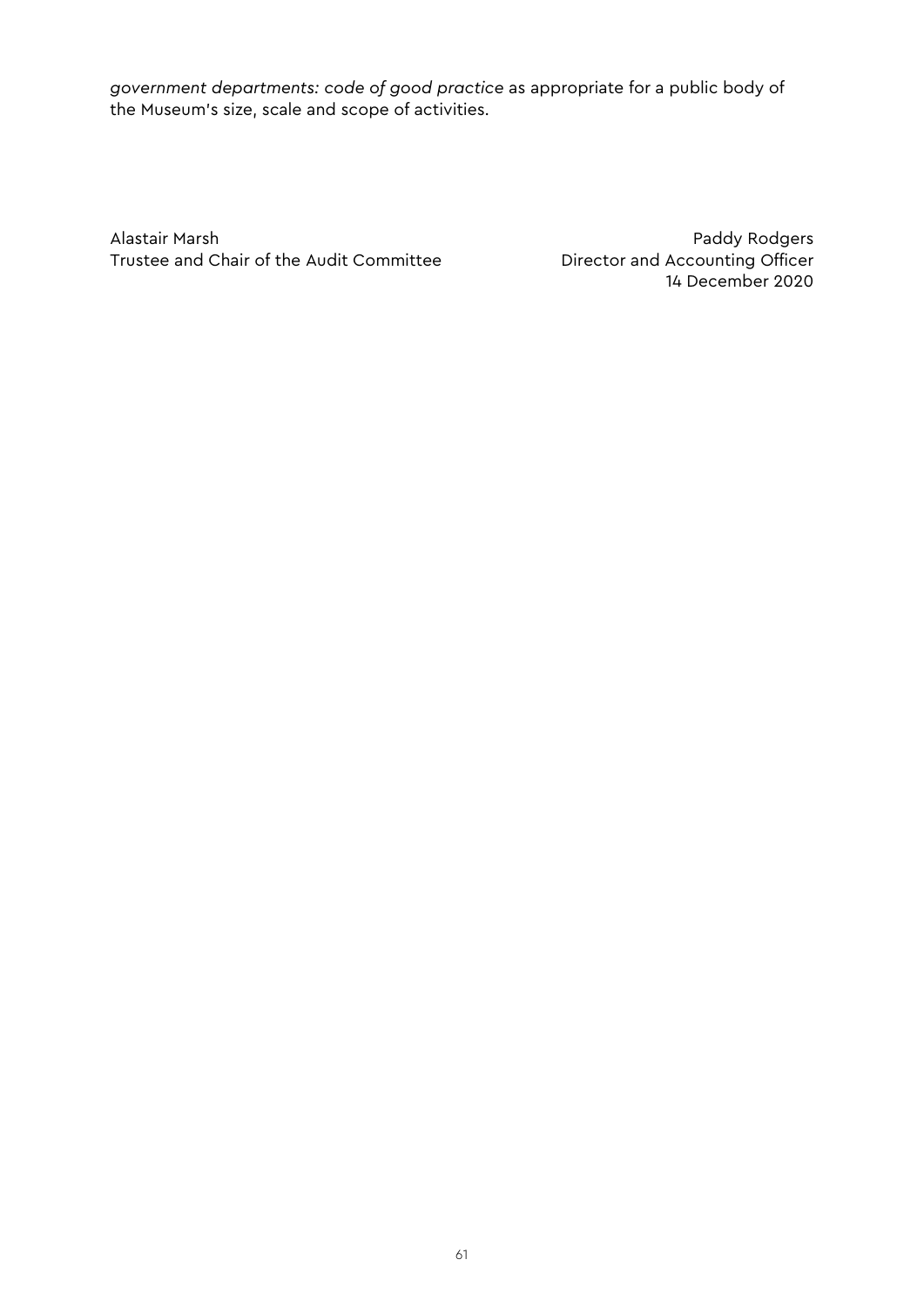# **THE CERTIFICATE AND REPORT OF THE COMPTROLLER AND AUDITOR GENERAL TO THE HOUSES OF PARLIAMENT**

# **Opinion on financial statements**

I certify that I have audited the financial statements of the National Maritime Museum for the year ended 31 March 2020 under the Museums and Galleries Act 1992. The financial statements comprise: the Consolidated and Charity Statements of Financial Activities, the Consolidated and Museum Balance Sheets, the Consolidated Cash Flow Statement and the related notes, including the significant accounting policies. The financial reporting framework that has been applied in their preparation is applicable law and United Kingdom Accounting Standards (United Kingdom Generally Accepted Accounting Practice) as adopted by the European Union. I have also audited the information in the Remuneration and Staff Report that is described in that report as having been audited.

In my opinion:

- the financial statements give a true and fair view of the state of the group's and of the National Maritime Museum's affairs as at 31 March 2020 and of its net expenditure for the year then ended; and
- the financial statements have been properly prepared in accordance with the Museums and Galleries Act 1992 and Secretary of State directions issued thereunder.

# **Emphasis of Matter**

I draw attention to Notes 1e and 10 to the financial statements, which describe the basis for valuing the Museum's land and buildings. Management consider that, due to the impact of COVID-19, there is a 'material valuation uncertainty' associated with these balances. Consequently, less certainty and a higher degree of caution should be attached to management's valuation than would normally be the case. My opinion is not modified in respect of this matter.

# **Opinion on regularity**

In my opinion, in all material respects the income and expenditure recorded in the financial statements have been applied to the purposes intended by Parliament and the financial transactions recorded in the financial statements conform to the authorities which govern them.

# **Basis of opinions**

I conducted my audit in accordance with International Standards on Auditing (ISAs) (UK) and Practice Note 10 'Audit of Financial Statements of Public Sector Entities in the United Kingdom'. My responsibilities under those standards are further described in the Auditor's responsibilities for the audit of the financial statements section of my certificate. Those standards require me and my staff to comply with the Financial Reporting Council's Revised Ethical Standard 2016. I am independent of the National Maritime Museum in accordance with the ethical requirements that are relevant to my audit and the financial statements in the UK. My staff and I have fulfilled our other ethical responsibilities in accordance with these requirements. I believe that the audit evidence I have obtained is sufficient and appropriate to provide a basis for my opinion.

# **Conclusions relating to going concern**

I have nothing to report in respect of the following matters in relation to which the ISAs (UK) require me to report to you where: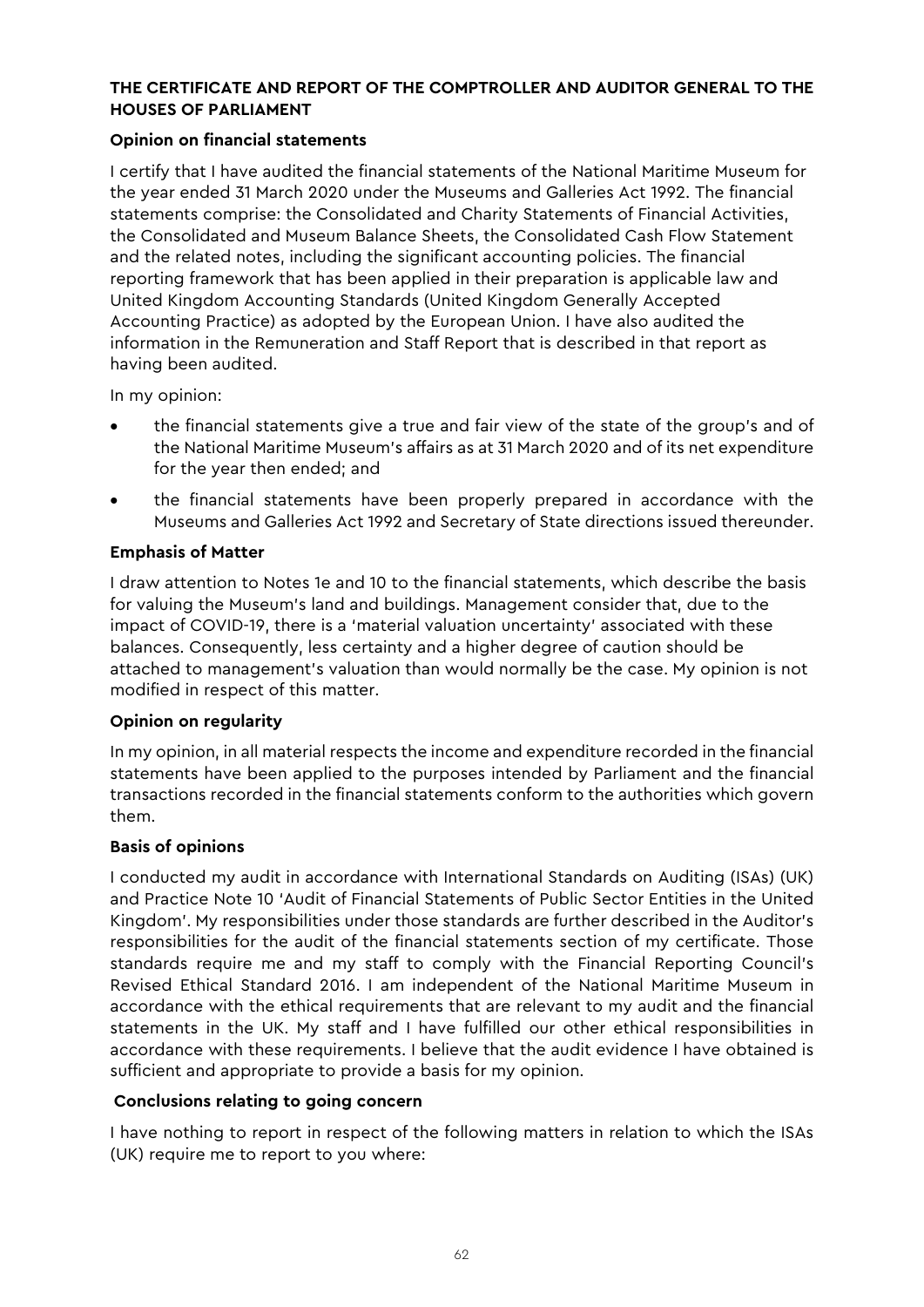- The National Maritime Museum's use of the going concern basis of accounting in the preparation of the financial statements is not appropriate; or
- the National Maritime Museum have not disclosed in the financial statements any identified material uncertainties that may cast significant doubt about the Museum's ability to continue to adopt the going concern basis of accounting for a period of at least twelve months from the date when the financial statements are authorised for issue.

# **Responsibilities of the Board of Trustees and the Director as Accounting Officer**

As explained more fully in the Statement of the Responsibilities of the Board of Trustees and the Director as Accounting Officer, the Board of Trustees and the Accounting Officer are responsible for the preparation of the financial statements and for being satisfied that they give a true and fair view.

# **Auditor's responsibilities for the audit of the financial statements**

My responsibility is to audit, certify and report on the financial statements in accordance with the Museums and Galleries Act 1992.

An audit involves obtaining evidence about the amounts and disclosures in the financial statements sufficient to give reasonable assurance that the financial statements are free from material misstatement, whether caused by fraud or error. Reasonable assurance is a high level of assurance, but is not a guarantee that an audit conducted in accordance with ISAs (UK) will always detect a material misstatement when it exists. Misstatements can arise from fraud or error and are considered material if, individually or in the aggregate, they could reasonably be expected to influence the economic decisions of users taken on the basis of these financial statements.

As part of an audit in accordance with ISAs (UK), I exercise professional judgment and maintain professional scepticism throughout the audit. I also:

- identify and assess the risks of material misstatement of the financial statements, whether due to fraud or error, design and perform audit procedures responsive to those risks, and obtain audit evidence that is sufficient and appropriate to provide a basis for my opinion. The risk of not detecting a material misstatement resulting from fraud is higher than for one resulting from error, as fraud may involve collusion, forgery, intentional omissions, misrepresentations, or the override of internal control.
- obtain an understanding of internal control relevant to the audit in order to design audit procedures that are appropriate in the circumstances, but not for the purpose of expressing an opinion on the effectiveness of the group's and the Museum's internal control.
- evaluate the appropriateness of accounting policies used and the reasonableness of accounting estimates and related disclosures made by management.
- evaluate the overall presentation, structure and content of the financial statements, including the disclosures, and whether the consolidated financial statements represent the underlying transactions and events in a manner that achieves fair presentation.
- obtain sufficient appropriate audit evidence regarding the financial information of the entities or business activities within the Group to express an opinion on the consolidated financial statements. I am responsible for the direction, supervision and performance of the group audit. I remain solely responsible for my audit opinion.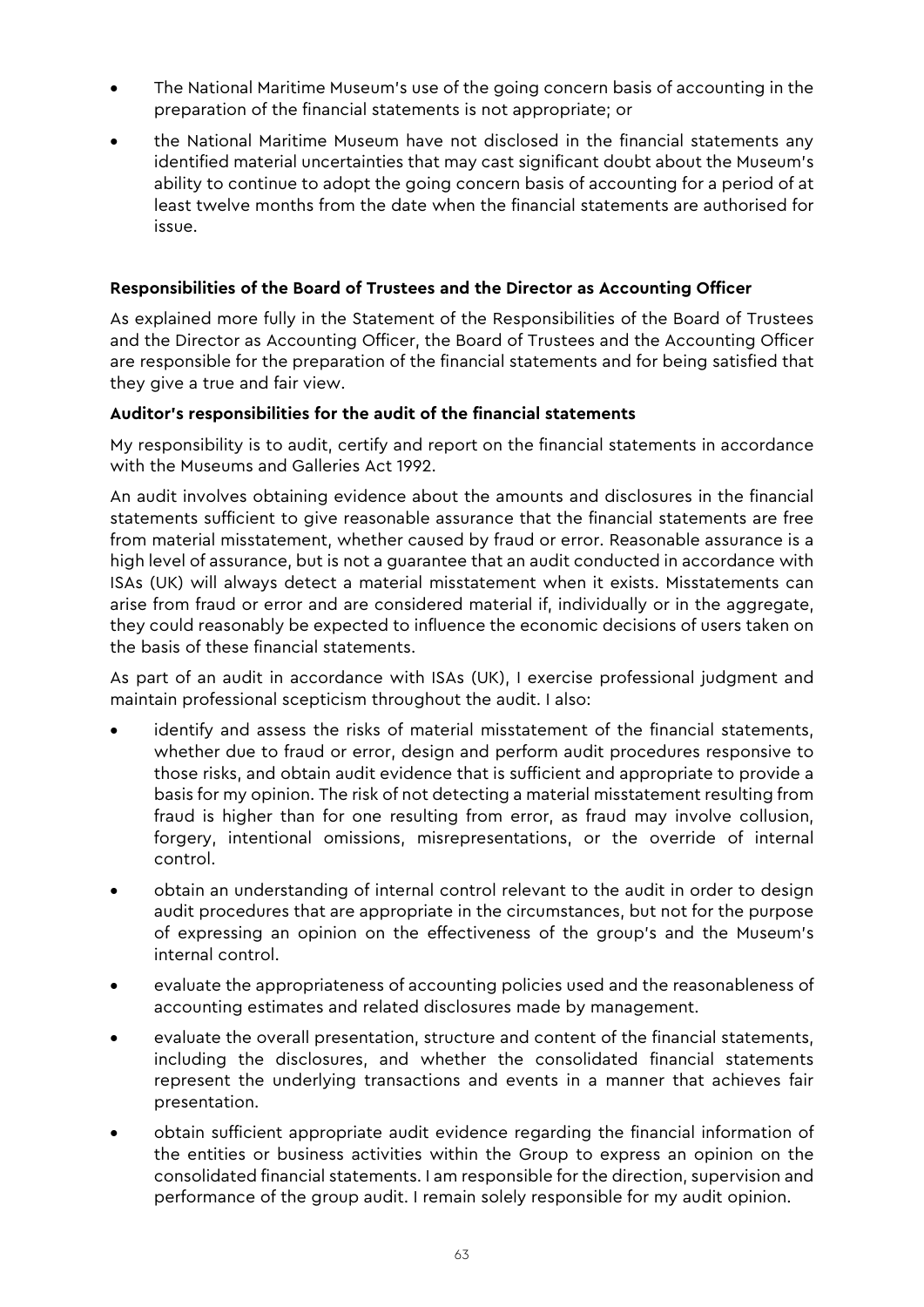• Conclude on the appropriateness of the National Maritime Museum's use of the going concern basis of accounting and, based on the audit evidence obtained, whether a material uncertainty exists related to events or conditions that may cast significant doubt on the National Maritime Museum's (or group's) ability to continue as a going concern. If I conclude that a material uncertainty exists, I am required to draw attention in my report to the related disclosures in the financial statements or, if such disclosures are inadequate, to modify my opinion. My conclusions are based on the audit evidence obtained up to the date of my report. However, future events or conditions may cause the National Maritime Museum (or the group) to cease to continue as a going concern.

I communicate with those charged with governance regarding, among other matters, the planned scope and timing of the audit and significant audit findings, including any significant deficiencies in internal control that I identify during my audit.

In addition, I am required to obtain evidence sufficient to give reasonable assurance that the income and expenditure reported in the financial statements have been applied to the purposes intended by Parliament and the financial transactions conform to the authorities which govern them.

# **Other Information**

The Board Trustees and the Director as Accounting Officer are responsible for the other information. The other information comprises information included in the Trustees' and Accounting Officer's Annual Report, but does not include the financial statements and my auditor's report thereon. My opinion on the financial statements does not cover the other information and I do not express any form of assurance conclusion thereon. In connection with my audit of the financial statements, my responsibility is to read the other information and, in doing so, consider whether the other information is materially inconsistent with the financial statements or my knowledge obtained in the audit or otherwise appears to be materially misstated. If, based on the work I have performed, I conclude that there is a material misstatement of this other information, I am required to report that fact. I have nothing to report in this regard.

# **Opinion on other matters**

In my opinion:

- the parts of the Remuneration and Staff Report to be audited have been properly prepared in accordance with Secretary of State directions made under the Museums and Galleries Act 1992;
- in the light of the knowledge and understanding of the group and the parent and its environment obtained in the course of the audit, I have not identified any material misstatements in the Trustees' and Accounting Officer's Annual Report; and
- the information given in the Trustees' and Accounting Officer's Annual Report which I provide a positive consistency opinion on for the financial year for which the financial statements are prepared is consistent with the financial statements.

# **Matters on which I report by exception**

I have nothing to report in respect of the following matters which I report to you if, in my opinion:

adequate accounting records have not been kept or returns adequate for my audit have not been received from branches not visited by my staff; or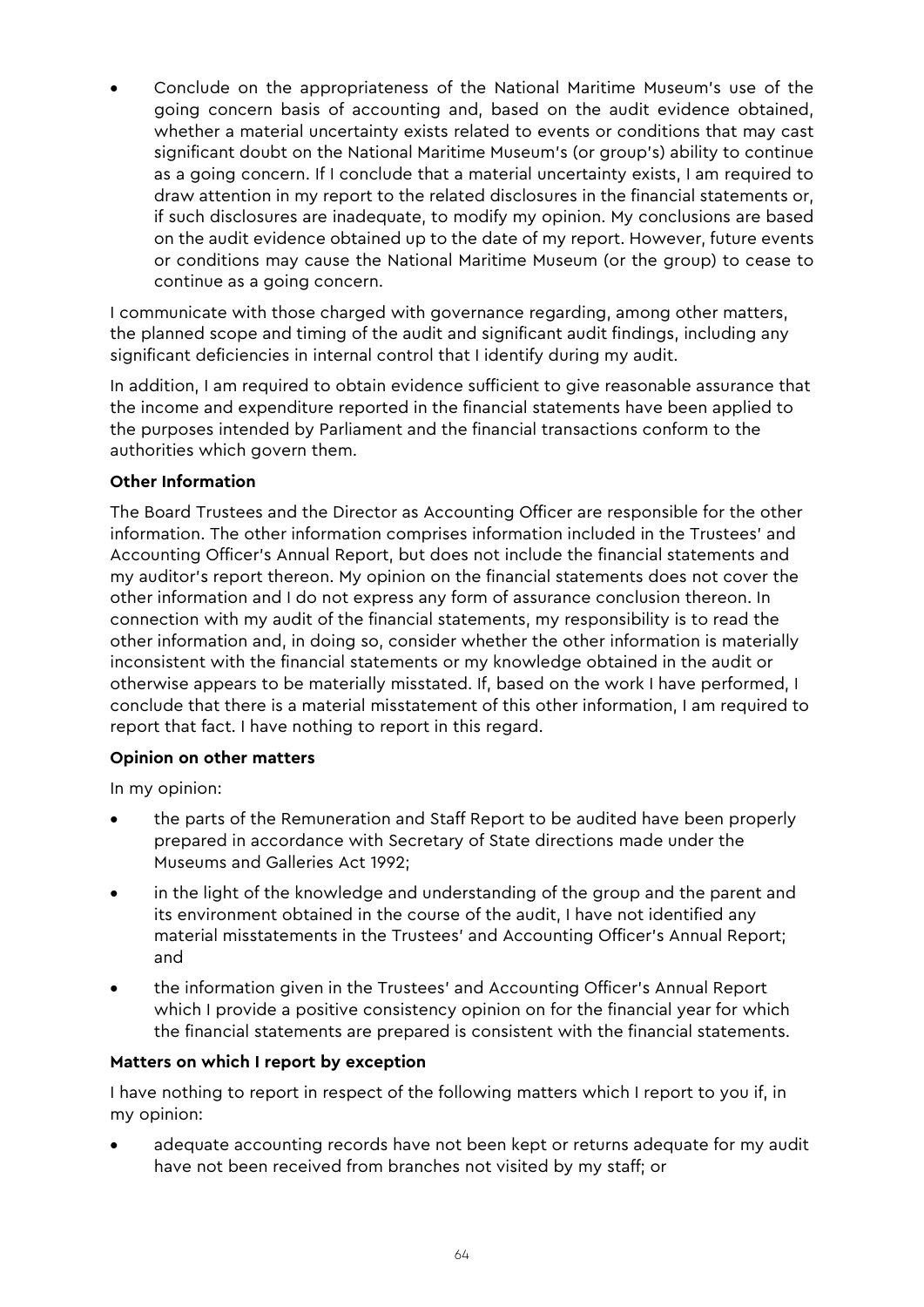- the financial statements and the parts of the Remuneration and Staff Report to be audited are not in agreement with the accounting records and returns; or
- I have not received all of the information and explanations I require for my audit; or
- the Governance Statement does not reflect compliance with HM Treasury's guidance.

# **Report**

I have no observations to make on these financial statements.

#### **Gareth Davies Date 15 December 2020**

# **Comptroller and Auditor General**

National Audit Office 157-197 Buckingham Palace Road Victoria London SW1W 9SP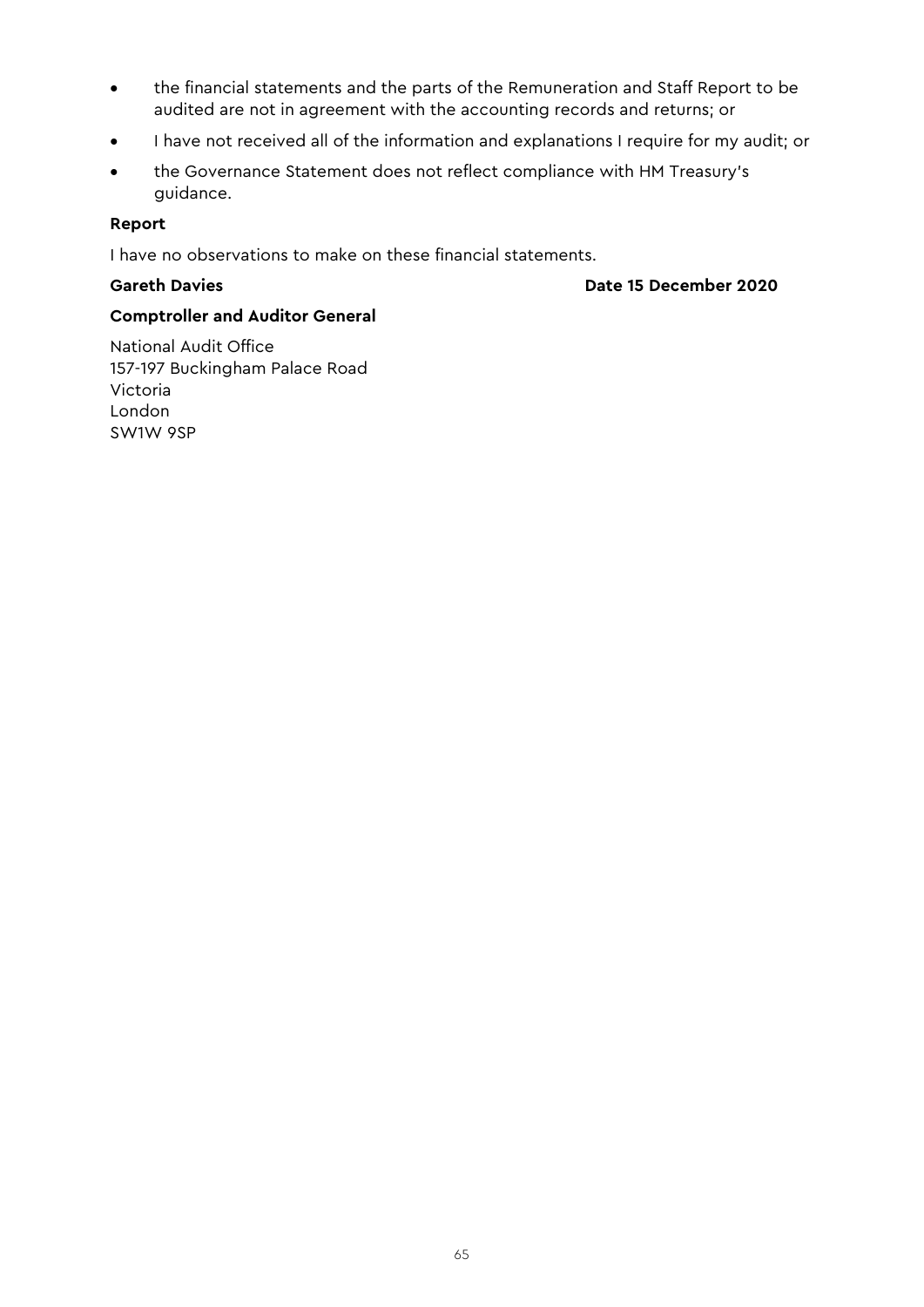| <b>Consolidated Statement of Financial Activities</b><br>For the year ended 31 March 2020 |                         | <b>Unrestricted</b><br><b>Funds</b> | <b>Restricted</b><br><b>Funds</b> | <b>Endow-</b><br>ment<br><b>Funds</b> | <b>Total</b><br>2020 | * Total<br>2019 |
|-------------------------------------------------------------------------------------------|-------------------------|-------------------------------------|-----------------------------------|---------------------------------------|----------------------|-----------------|
| <b>Income and Endowments</b>                                                              | <b>Note</b>             | £'000                               | £'000                             | £'000                                 | £'000                | £'000           |
| <b>Donations and Legacies</b>                                                             |                         |                                     |                                   |                                       |                      |                 |
| - Grant in Aid                                                                            |                         | 16,540                              | 58                                |                                       | 16,598               | 15,870          |
| - Other                                                                                   |                         | 308                                 | 1,551                             |                                       | 1,859                | 1,614           |
| <b>Total Donations and Legacies</b>                                                       | 2.a                     | 16,848                              | 1,609                             | $\blacksquare$                        | 18,457               | 17,484          |
| <b>Other Trading Activities</b>                                                           |                         |                                     |                                   |                                       |                      |                 |
| - Trading Income                                                                          | 3                       | 5,217                               | 202                               |                                       | 5,419                | 4,671           |
| - Other                                                                                   | 4                       | 938                                 |                                   |                                       | 938                  | 1,960           |
| <b>Total Other Trading Activities</b>                                                     |                         | 6,155                               | 202                               | $\blacksquare$                        | 6,357                | 6,631           |
| <b>Income from Investments</b>                                                            | 5                       | 101                                 | $\mathbf{1}$                      | 7                                     | 109                  | 85              |
| <b>Income from Charitable Activities</b>                                                  |                         |                                     |                                   |                                       |                      |                 |
| Putting Visitors First and creating inspiring experiences                                 |                         | 7,761                               |                                   |                                       | 7,761                | 7,318           |
| Valuing our Heritage, caring for and developing our unique collection                     |                         | 273                                 |                                   |                                       | 273                  | 272             |
| Extending our Reputation, reach and impact                                                |                         | 316                                 |                                   |                                       | 316                  | 336             |
| <b>Total Income from Charitable Activities</b>                                            | 6                       | 8,350                               |                                   |                                       | 8,350                | 7,926           |
| <b>Total Income and Endowments</b>                                                        |                         | 31,454                              | 1,812                             | $\overline{7}$                        | 33,273               | 32,126          |
| <b>Expenditure</b>                                                                        |                         |                                     |                                   |                                       |                      |                 |
| <b>Expenditure on Raising Funds</b>                                                       |                         |                                     |                                   |                                       |                      |                 |
| Costs of Raising Donations and Legacies                                                   |                         | 498                                 |                                   |                                       | 498                  | 398             |
| Costs of Other Trading Activities                                                         |                         |                                     |                                   |                                       |                      |                 |
| - Trading Costs                                                                           | 3                       | 3,497                               |                                   |                                       | 3,497                | 2,770           |
| - Cost of Activities for Generating Funds, other                                          |                         | 4,440                               | 231                               |                                       | 4,671                | 5,044           |
| <b>Total Cost of Other Trading Activities</b>                                             | $\overline{\mathbf{z}}$ | 7,937                               | 231                               | $\blacksquare$                        | 8,168                | 7,814           |
| <b>Total Expenditure on Raising Funds</b>                                                 |                         | 8,435                               | 231                               | $\blacksquare$                        | 8,666                | 8,212           |
| <b>Investment Management Costs</b>                                                        |                         | 59                                  |                                   | $\overline{2}$                        | 61                   | 54              |
| <b>Expenditure on Charitable Activities</b>                                               |                         |                                     |                                   |                                       |                      |                 |
| Putting Visitors First and creating inspiring experiences                                 |                         | 6,683                               | 201                               |                                       | 6,884                | 5,230           |
| Valuing our Heritage, caring for and developing our unique collection                     |                         | 13,266                              | 4,307                             |                                       | 17,573               | 17,289          |
| Extending our Reputation, reach and impact                                                |                         | 2,227                               | 213                               | 18                                    | 2,458                | 2,548           |
| <b>Total Expenditure</b>                                                                  | $\overline{\mathbf{z}}$ | 30,670                              | 4,952                             | 20                                    | 35,642               | 33,333          |
| Net Gains/(Losses) on Investments                                                         | 13                      | (352)                               | (4)                               | (33)                                  | (389)                | 149             |
| <b>Net Income/(Expenditure)</b>                                                           |                         | 432                                 | (3, 144)                          | (46)                                  | (2,758)              | (1,058)         |
| <b>Transfers</b>                                                                          |                         |                                     |                                   |                                       |                      |                 |
| Transfers between funds                                                                   | 19.a                    | 89                                  | 74                                | (163)                                 |                      |                 |
|                                                                                           |                         |                                     |                                   |                                       |                      |                 |
| Net Income/(Expenditure) before other Recognised Gains and<br><b>Losses</b>               |                         | 521                                 | (3,070)                           | (209)                                 | (2,758)              | (1,058)         |
| <b>Other Recognised Gains and Losses</b>                                                  |                         |                                     |                                   |                                       |                      |                 |
| Gains/(Losses) on Revaluation of Fixed Assets                                             | 10.a                    | ۰                                   | 13,521                            |                                       | 13,521               | 2,740           |

| <b>Total Net Movement in Funds</b>            | g    | 521    | 10,451  | (209) | 10,763  | 1,682   |
|-----------------------------------------------|------|--------|---------|-------|---------|---------|
| <b>Reconciliation of Funds</b>                |      |        |         |       |         |         |
| Funds balance brought forward at 1 April 2019 |      | 20,816 | 274,510 | 679   | 296,005 | 294,323 |
| <b>Funds balance at 31 March 2020</b>         | 19.a | 21,337 | 284,961 | 470   | 306,768 | 296,005 |

All recognised gains and losses have been included in the accounts.

\* The Statement of Financial Activities includes a re-classification of management and IT costs as per note 7 Analysis of total expenditure

The notes on pages 70 to 88 form part of these accounts.

All operations of the Museum continued throughout both periods and no operations were acquired or discontinued in either period. There are no recognised gains or losses other than those shown above.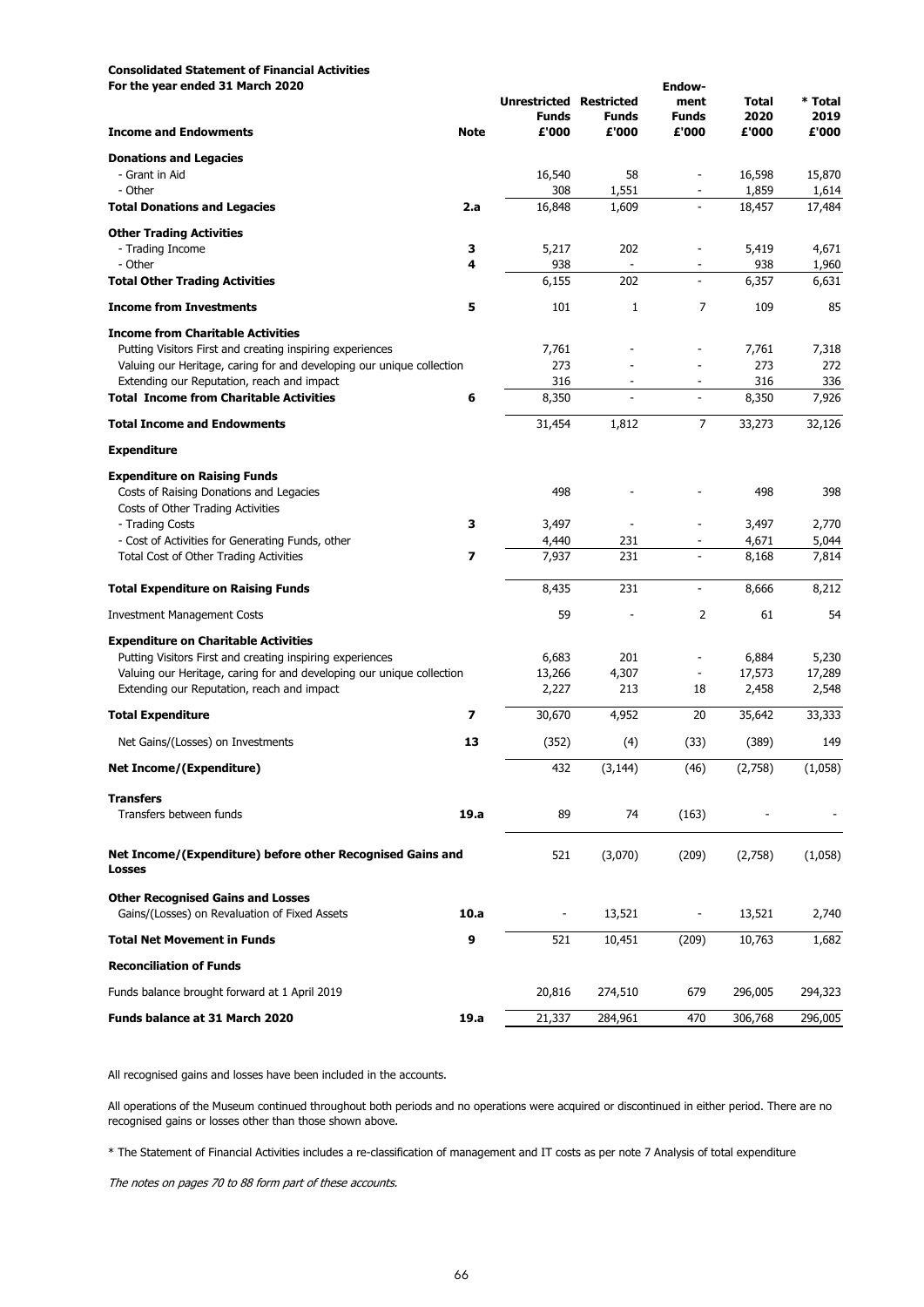# **Charity Statement of Financial Activities**

**For the year ended 31 March 2020**

|                                                                       |             |                                                |                | Endow-                   |                      |                 |
|-----------------------------------------------------------------------|-------------|------------------------------------------------|----------------|--------------------------|----------------------|-----------------|
|                                                                       |             | <b>Unrestricted Restricted</b><br><b>Funds</b> | <b>Funds</b>   | ment<br><b>Funds</b>     | <b>Total</b><br>2020 | * Total<br>2019 |
| <b>Income and Endowments</b>                                          | <b>Note</b> | £'000                                          | £'000          | £'000                    | £'000                | £'000           |
| <b>Donations and Legacies</b>                                         |             |                                                |                |                          |                      |                 |
| - Grant in Aid                                                        | 2.a         | 16,540                                         | 58             | -                        | 16,598               | 15,870          |
| - Other                                                               | 2.a         | 308                                            | 1,551          |                          | 1,859                | 1,614           |
| - Gift Aid donation from NMME                                         | 3           | 1,438                                          |                |                          | 1,438                | 1,739           |
| - Recharges NMME                                                      |             | 189                                            |                | $\blacksquare$           | 189                  | 166             |
| <b>Total Donations and Legacies</b>                                   |             | 18,475                                         | 1,609          | ۰                        | 20,084               | 19,389          |
| <b>Other Trading Activities</b>                                       |             |                                                |                |                          |                      |                 |
| - Trading Income                                                      |             |                                                |                |                          |                      |                 |
| - Other                                                               |             | 992                                            |                |                          | 992                  | 2,002           |
| <b>Total Other Trading Activities</b>                                 |             | 992                                            | $\blacksquare$ | $\overline{\phantom{0}}$ | 992                  | 2,002           |
| <b>Income from Investments</b>                                        |             | 96                                             | $\mathbf{1}$   | $\overline{7}$           | 104                  | 81              |
| <b>Income from Charitable Activities</b>                              |             |                                                |                |                          |                      |                 |
| Putting Visitors First and creating inspiring experiences             |             | 7,761                                          |                |                          | 7,761                | 7,318           |
| Valuing our Heritage, caring for and developing our unique collection |             | 273                                            |                |                          | 273                  | 272             |
| Extending our Reputation, reach and impact                            |             | 316                                            |                | $\overline{\phantom{a}}$ | 316                  | 336             |
| <b>Total Income from Charitable Activities</b>                        | 6           | 8,350                                          | $\blacksquare$ | $\blacksquare$           | 8,350                | 7,926           |
| <b>Total Income and Endowments</b>                                    |             | 27,913                                         | 1,610          | $\overline{7}$           | 29,530               | 29,398          |
| <b>Expenditure</b>                                                    |             |                                                |                |                          |                      |                 |
| <b>Expenditure on Raising Funds</b>                                   |             |                                                |                |                          |                      |                 |
| Costs of Raising Donations and Legacies                               |             | 498                                            |                |                          | 498                  | 398             |
| Costs of Other Trading Activities                                     |             |                                                |                |                          |                      |                 |
| - Trading Costs                                                       |             |                                                |                |                          |                      |                 |
| - Cost of Activities for Generating Funds, other                      |             | 4,494                                          | 231            |                          | 4,725                | 5,085           |
| <b>Total Cost of Other Trading Activities</b>                         |             | 4,494                                          | 231            | ۰.                       | 4,725                | 5,085           |
| <b>Total Expenditure on Raising Funds</b>                             |             | 4,992                                          | 231            |                          | 5,223                | 5,483           |
| <b>Investment Management Costs</b>                                    |             | 59                                             |                | $\overline{2}$           | 61                   | 54              |
| <b>Expenditure on Charitable Activities</b>                           |             |                                                |                |                          |                      |                 |
| Putting Visitors First and creating inspiring experiences             |             | 6,683                                          | 201            |                          | 6,884                | 5,230           |
| Valuing our Heritage, caring for and developing our unique collection |             | 13,266                                         | 4,307          |                          | 17,573               | 17,289          |
| Extending our Reputation, reach and impact                            |             | 2,227                                          | 213            | 18                       | 2,458                | 2,548           |
| <b>Total Expenditure</b>                                              |             | 27,227                                         | 4,952          | 20                       | 32,199               | 30,605          |
| Net Gains/(Losses) on Investments                                     | 13          | (352)                                          | (4)            | (33)                     | (389)                | 149             |
| <b>Net Income/(Expenditure)</b>                                       |             | 334                                            | (3, 346)       | (46)                     | (3,058)              | (1,058)         |
| <b>Transfers</b>                                                      |             |                                                |                |                          |                      |                 |
| Transfers between funds                                               | 19.b        | 89                                             | 74             | (163)                    |                      |                 |
| Net Income/(Expenditure) before other Recognised Gains and            |             | 423                                            | (3, 272)       | (209)                    | (3,058)              | (1,058)         |
| <b>Losses</b>                                                         |             |                                                |                |                          |                      |                 |

| <b>Other Recognised Gains and Losses</b><br>Gains/(Losses) on Revaluation of Fixed Assets | 10.a | $\overline{\phantom{a}}$ | 13,521  | $\overline{\phantom{a}}$ | 13,521  | 2,740   |
|-------------------------------------------------------------------------------------------|------|--------------------------|---------|--------------------------|---------|---------|
| <b>Total Net Movement in Funds</b>                                                        | 9    | 423                      | 10,249  | (209)                    | 10,463  | 1,682   |
| <b>Reconciliation of Funds</b>                                                            |      |                          |         |                          |         |         |
| Funds balance brought forward at 1 April 2019                                             |      | 20,757                   | 274,510 | 679                      | 295,946 | 294,264 |
| <b>Funds balance at 31 March 2020</b>                                                     | 19.b | 21,180                   | 284,759 | 470                      | 306,409 | 295,946 |

Prior year comparatives are shown in note 28

\* The Statement of Financial Activities includes a re-classification of management and IT costs as per note 7 Analysis of total expenditure

The notes on pages 70 to 88 form part of these accounts.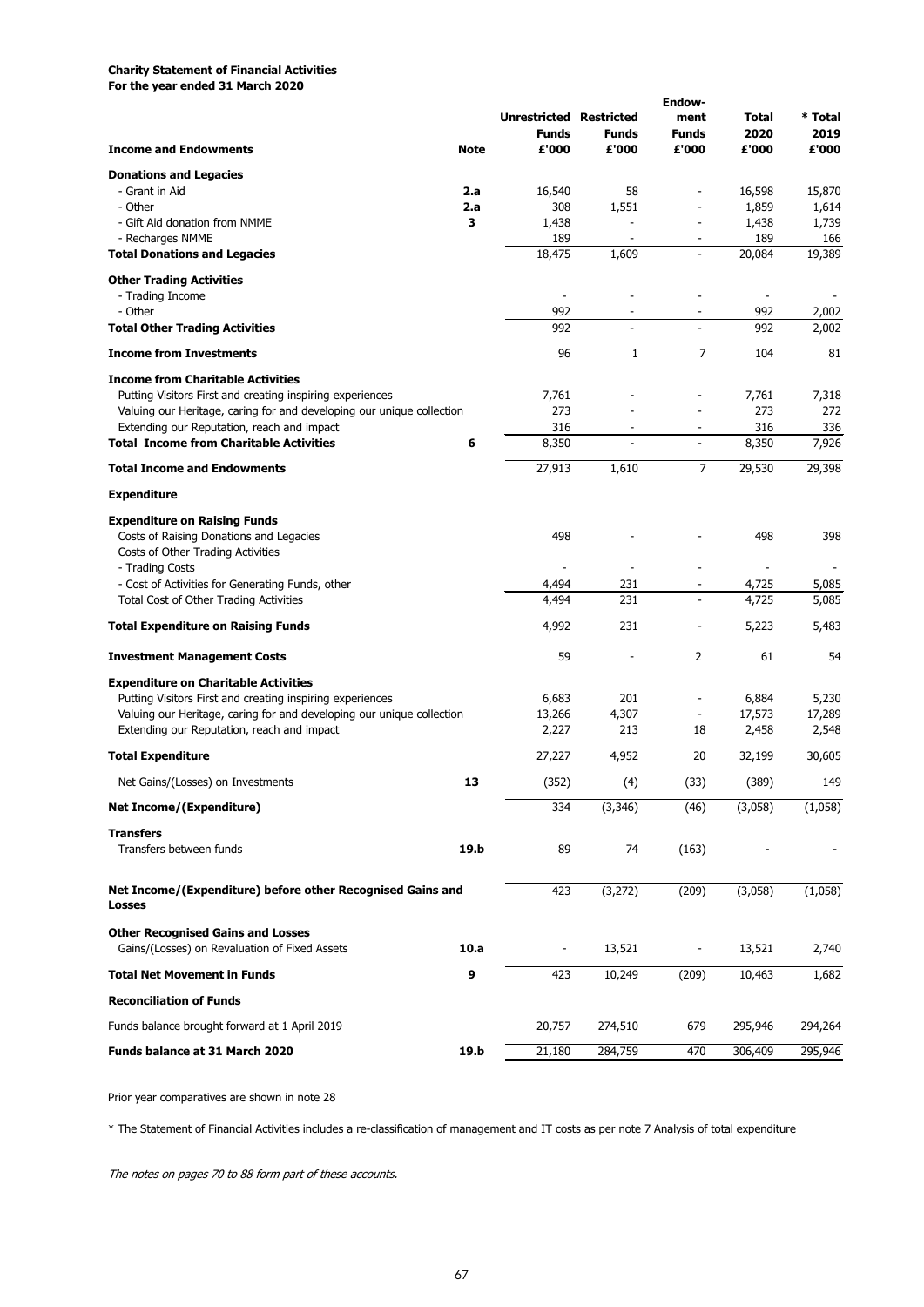#### **Consolidated and Museum Balance Sheets as at 31 March 2020**

|                                                |             | <b>Group</b> |         | <b>Charity</b> |          |
|------------------------------------------------|-------------|--------------|---------|----------------|----------|
|                                                |             | 2020         | 2019    | 2020           | 2019     |
|                                                | <b>Note</b> | £'000        | £'000   | £'000          | £'000    |
| <b>Fixed Assets</b>                            |             |              |         |                |          |
| <b>Tangible Fixed Assets</b>                   | 10.a        | 198,193      | 188,510 | 198,193        | 188,510  |
| <b>Intangible Fixed Assets</b>                 | 10.b        | 300          | 346     | 300            | 346      |
| Heritage Assets                                | 12          | 101,523      | 100,991 | 101,523        | 100,991  |
| <b>Investments</b>                             | 13          | 4,015        | 4,350   | 4,515          | 4,850    |
|                                                |             | 304,031      | 294,197 | 304,531        | 294,697  |
| <b>Current assets</b>                          |             |              |         |                |          |
| <b>Stock</b>                                   | 15          | 418          | 435     | 84             | 76       |
| Debtors: Amounts falling due within one year   | 16          | 2,220        | 2,489   | 3,412          | 3,962    |
| Short-Term Deposit                             | 23          |              |         |                |          |
| Cash at bank and in hand                       | 23          | 8,641        | 7,530   | 6,321          | 5,390    |
|                                                |             | 11,279       | 10,454  | 9,817          | 9,428    |
| <b>Current liabilities</b>                     |             |              |         |                |          |
| Creditors: Amounts falling due within one year | 17          | (3,636)      | (3,604) | (3,033)        | (3, 137) |
| <b>Net current assets</b>                      |             | 7,643        | 6,849   | 6,784          | 6,291    |
| Debtors: Amounts falling due after one year    | 16          | 218          | 326     | 218            | 326      |
| Creditors: Amounts falling due after one year  | 17          | (5, 124)     | (5,368) | (5, 124)       | (5,368)  |
| <b>Net Assets</b>                              |             | 306,768      | 296,005 | 306,409        | 295,946  |
|                                                |             |              |         |                |          |
|                                                |             | <b>Group</b> |         | <b>Charity</b> |          |
|                                                |             | 2020         | 2019    | 2020           | 2019     |
| <b>Income Funds</b>                            |             | £'000        | £'000   | £'000          | £'000    |
| <b>Restricted funds:</b>                       | 19          |              |         |                |          |
| <b>Revaluation Reserve</b>                     |             | 83,992       | 70,471  | 83,992         | 70,471   |
| <b>Other Restricted Funds</b>                  |             | 200,969      | 204,039 | 200,767        | 204,039  |
| <b>Total Restricted Funds</b>                  |             | 284,961      | 274,510 | 284,759        | 274,510  |
| <b>Unrestricted funds:</b>                     | 19          |              |         |                |          |
| <b>Designated Funds</b>                        |             | 18,231       | 17,775  | 18,074         | 17,716   |
| <b>General Funds</b>                           |             | 3,106        | 3,041   | 3,106          | 3,041    |
| <b>Total Unrestricted Funds</b>                |             | 21,337       | 20,816  | 21,180         | 20,757   |
| <b>Capital Funds</b>                           | 19          |              |         |                |          |
| <b>Endowment Funds</b>                         |             | 470          | 679     | 470            | 679      |
| <b>Total Endowment Funds</b>                   |             | 470          | 679     | 470            | 679      |
| <b>Total Funds</b>                             |             | 306,768      | 296,005 | 306,409        | 295,946  |

The financial statements on pages 66 to 88 were approved by the Director and the Chairman.

Sir Charles Dunstone, Chairman of the Trustees 14 December 2020

Paddy Rodgers, Director and Accounting Officer 14 December 2020

The financial statements were authorised for issue by the Accounting Officer and Board of Trustees on the date shown on the audit certificate.

The notes on pages 70 to 88 form part of these accounts.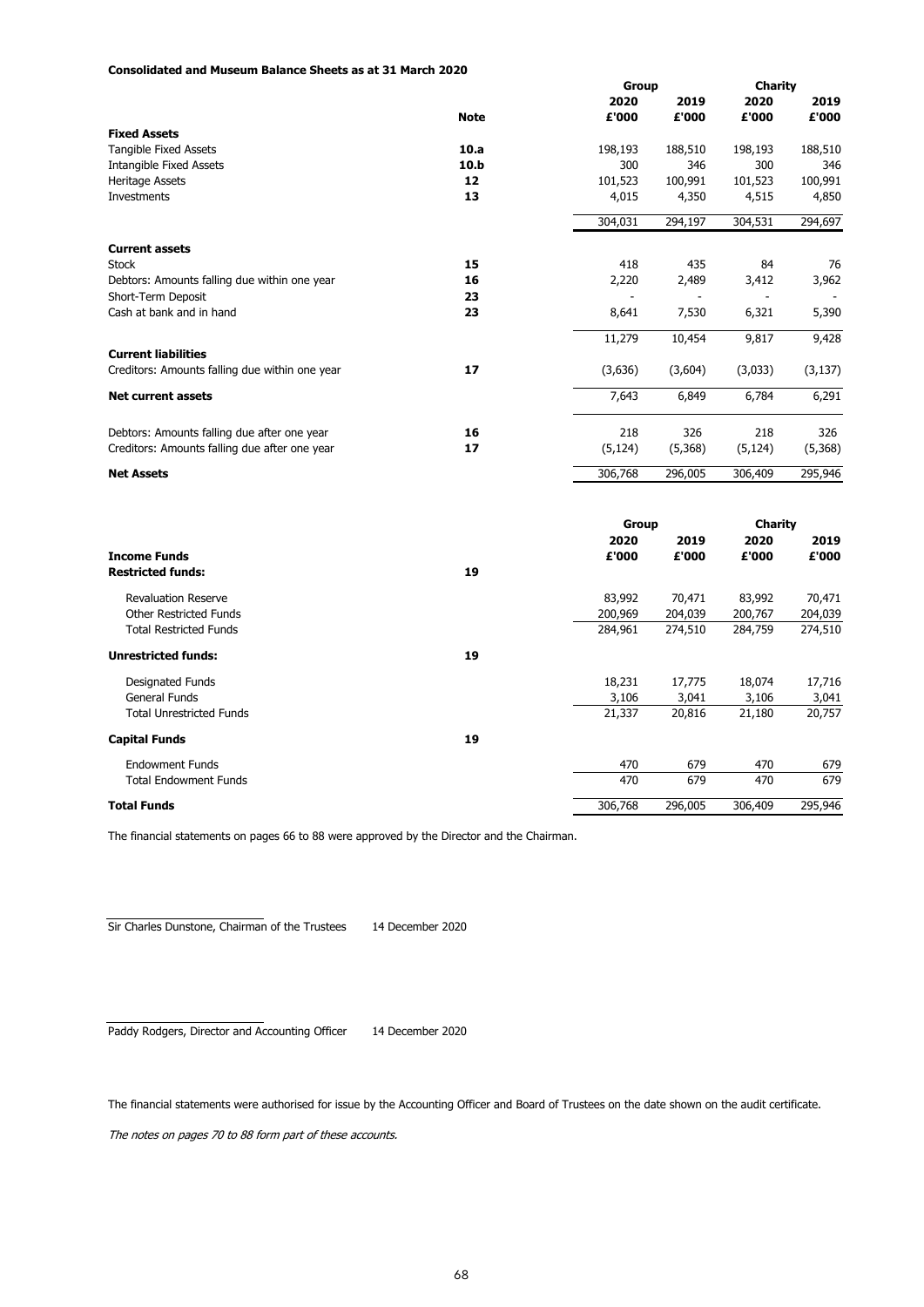**Consolidated Cash Flow Statement For the year ended 31 March 2020**

| <b>Statement of Cash Flows</b>                                        | <b>Note</b> | 2020<br>£'000 | 2019<br>£'000 |
|-----------------------------------------------------------------------|-------------|---------------|---------------|
| <b>Cash flows from operating activities:</b>                          |             |               |               |
| Net cash provided by operating activities                             | 22          | 4,222         | 8,482         |
| <b>Cash flows from investing activities:</b>                          |             |               |               |
| Dividends, interest and rents from investments                        | 5           | 109           | 85            |
| (Decrease)/Increase in short term deposits                            | 23          |               | 512           |
| Purchase of property, plant and equipment                             |             |               |               |
| <b>Total Asset Additions</b>                                          | 10          | (2,602)       | (5, 459)      |
| <b>Total Purchased Heritage Assets</b>                                | 12          | (235)         | (240)         |
| Proceeds from sale of investments                                     | 13          | 1,169         | 1,176         |
| Purchase of investments                                               | 13          | (1,223)       | (330)         |
|                                                                       |             |               |               |
| <b>Increase in cash</b>                                               |             | 1,440         | 4,226         |
| <b>Cash flows from financing activities:</b>                          |             |               |               |
| Repayments of borrowing                                               | 17          | (329)         | (332)         |
|                                                                       |             |               |               |
| Net cash used in financing activities                                 |             | (329)         | (332)         |
|                                                                       |             |               |               |
| Reconciliation of increase in cash to movement in net funds           |             |               |               |
| Increase in cash in the period                                        | 22          | 1,111         | 3,895         |
| Increase/(Decrease) in liquid resources in the period                 | 22          |               | (512)         |
| Change in cash and cash equivalents in the reporting period           |             | 1,111         | 3,383         |
| Cash and cash equivalents at the beginning of the reporting<br>period | 22          | 7,530         | 4,147         |
| Cash and cash equivalents at the end of the reporting                 | 23          | 8,641         | 7,530         |
| period                                                                |             |               |               |

| <b>Analysis in Changes in Net Debt</b>                                          |          | <b>Balance</b><br>2019<br>£'000 | Cash<br><b>Flows</b> | <b>Balance</b><br>2020<br>£'000 |
|---------------------------------------------------------------------------------|----------|---------------------------------|----------------------|---------------------------------|
| Cash                                                                            | 23       | 7,530                           | 1,111                | 8,641                           |
| Loans falling due within one year<br>Loans falling due after more than one year | 17<br>17 | (244)<br>(5,368)                | $\sim$<br>244        | (244)<br>(5, 124)               |
| <b>Total</b>                                                                    |          | 1,918                           | 1,355                | 3,273                           |

The notes on pages 70 to 88 form part of these accounts.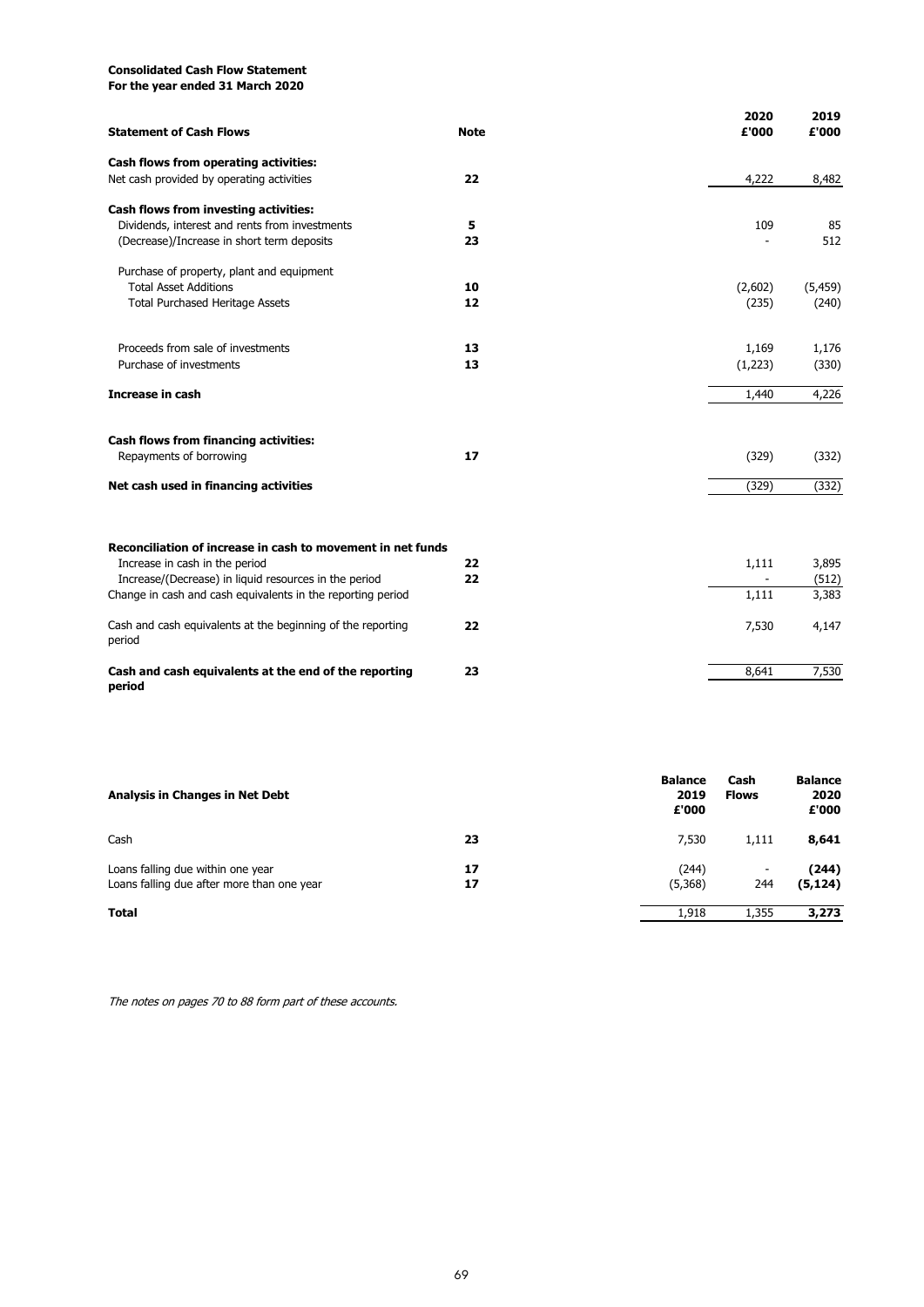## **Notes to the Consolidated Accounts For the year ended 31 March 2020**

## **1 Accounting Policies**

### **Going concern status**

## **(a) Basis of accounting**

#### **(b) Income**

## **(c) Expenditure**

All expenditure has been accounted for on an accruals basis.

This allocation includes an apportionment for the following expenditure:

Salaries - including Pensions and Social Security Staff Recruitment Staff Training and Development Professional Consultancy Fees Professional Legal Fees

## **(d) Collection acquisitions (Heritage Assets)**

An overview of the collection is given in Note 12.

Costs for the Directorate, Finance Department, Human Resources Department and the IT department which are not directly attributable are allocated across Expenditure on Raising Funds and Expenditure on Charitable Activities calculated as a percentage of the total income and expenditure.

The accounts comply with the Statement of Recommended Practice: Accounting and Reporting by Charities (SORP FRS102), applicable accounting standards, the requirements of the HM Treasury's Financial Reporting Manual, Charities Act 2011, Accounts Direction issued by the Department for Digital, Culture, Media and Sport (DCMS) and in the case of the subsidiary the Companies Act 2006. The charity is a public benefit entity. The particular accounting policies adopted by the Museum are described below. The Functional currency is Sterling  $(E)$ .

In accordance with HM Treasury's Financial Reporting Manual and SORP, additions to the collections (that is, heritage assets), acquired since 1 April 2001 are capitalised and recognised in the balance sheet at the cost or value of the acquisition, where such cost or value is reasonably obtainable and reliable. Objects that are donated to the Museum are valued by curators based on their knowledge and market value where available. Heritage assets are not depreciated or revalued as a matter of routine as depreciation is not required on heritage assets which have indefinite lives.

In respect of the collections that existed at 31 March 2001, reliable information on cost or valuation is not available and cannot be obtained at a cost commensurate with the benefits to the users of the financial statements. Therefore such assets are not recognised in the balance sheet.

The accounts have been prepared under the historical cost convention as modified by the revaluation of tangible fixed assets and the required valuation methods for financial instruments. The Museum (Group) accounts includes the three Trusts (The Caird Fund, The Development Fund and The No. 3 Trust Fund) and the trading subsidiary, National Maritime Museum Enterprises Limited (NMME). All figures shown as Charity are comprised of the Group results excluding NMME. The accounts are consolidated on a line-by-line basis.

Income is classified under the headings of Donations and Legacies, Income from Charitable Activities and Trading Income. Grant-in-aid from the DCMS is recognised in the Statement of Financial Activities in the year that it is received. Lottery, Grant, Donations and legacies are recognised in the SOFA when there is evidence of entitlement to the gift, receipt is probable and its amount can be measured reliably. Grants and other income that are awarded subject to specific performance conditions and non capital income from the Heritage Lottery Fund, are recognised when the performance conditions for their receipt have been met. Commercial and trading income including sponsorship is recognised upon performance of services rendered in accordance with the contractual terms. Admissions and Membership income is recognised as the Museum becomes entitled to the income. All other income is recognised where there is probability of receipt and the amount is quantifiable.

Expenditure is matched to the income classifications under the headings of Expenditure on Raising Funds and Expenditure on Charitable Activities rather than the type of expense in order to provide more useful information to users of the accounts.

Expenditure on Raising Funds and Expenditure on Charitable Activities comprise direct expenditure including direct staff costs attributable to the activity.

Where costs are unable to be directly attributed they are allocated to activities on a basis consistent with use of the resources in accordance with SORP FRS102. The use of resources for costs not directly attributable to an activity are allocated in accordance with resource use (based on activity income and direct expenditure divided by total income and direct expenditure).

The financial statements have been prepared to give a 'true and fair' view and have departed from the Charities (Accounts and Reports) Regulations 2008 only to the extent required to provide a 'true and fair view'. This departure has involved following Accounting and Reporting by Charities in accordance with the Financial Reporting Standard applicable to the UK and Republic of Ireland (FRS102) issued on 3 January 2019 in preparing its accounts, rather than the Accounting and Reporting by Charities; Statement of Recommended Practice effective from 1 April 2005 which has since been withdrawn.

The accounts have been prepared on the going concern basis. Under Section 2 and Section 6 of the National Maritime Museum Act 1934, the Museum has a statutory responsibility for keeping its collections and making them available for inspection by the public, and the Trustees and Accounting Officer have assumed in making the going concern assessment that sufficient Government funding support will continue to be made available to fulfil this responsibility.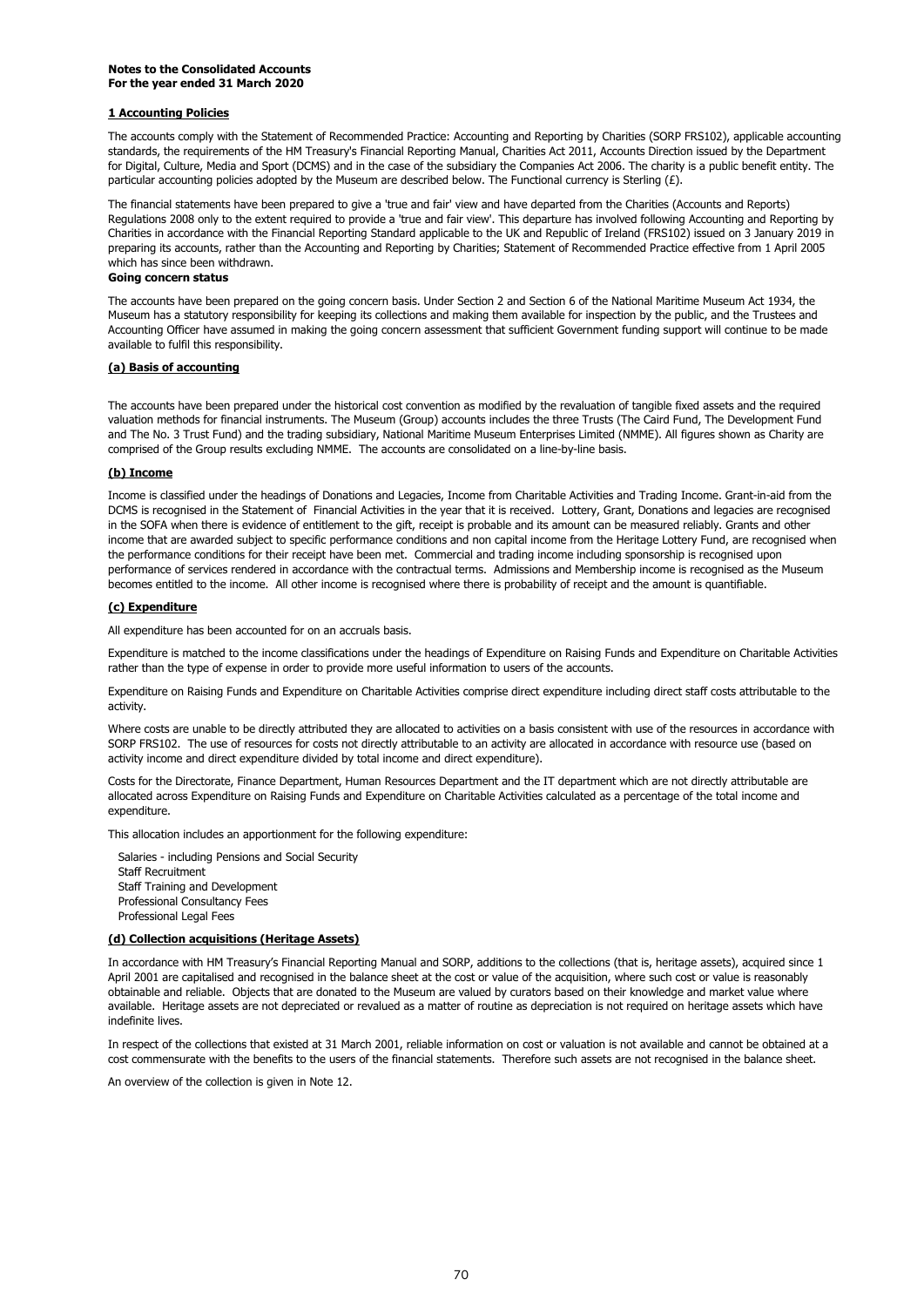## **(e) Tangible & Intangible fixed assets**

All fixed assets are reported at cost less accumulated depreciation, except in the following instance:

No revaluation is undertaken for other tangible and intangible fixed assets as it is considered that depreciated cost value is appropriate.

Indicative asset lives are as follows:

| <b>Buildings - Structure</b>  | 50 years or 100 years        |
|-------------------------------|------------------------------|
| Buildings - Plant & Machinery | 20 years                     |
| Buildings - Fit out           | 20 years                     |
| <b>Fixtures and fittings</b>  | 2 years, 4 years or 10 years |
| Equipment                     | 4 years                      |
| Computers                     | 4 years                      |
| <b>Vehicles</b>               | 4 years                      |
| Software and Website          | 4 years                      |
|                               |                              |

#### **Impairment of fixed assets**

#### **(f) Significant judgements and estimates**

## **(g) Financial instruments**

#### **Financial assets**

## **i. Receivables**

#### **ii. Available for sale financial assets**

Available for sale ("AFS") financial assets are mainly investments that the Museum does not plan to hold until maturity.

#### **Impairment of financial assets**

The significant judgements and estimates made in preparing these accounts are disclosed throughout the document, and include those with respect to depreciation (note 1(e)) and the valuation of fixed assets (note 10) and heritage assets (note 12).

The Museum capitalises the purchase of assets which cost more than  $£1,000$  and which have lives beyond the financial year in which they are bought.

The Museum only has financial assets and financial liabilities of a kind that qualify as basic financial instruments. Basic financial instruments are initially recognised at transaction value and subsequently measured at their settlement value with the exception of DCMS loans which are subsequently measured at amortised cost using the effective interest method.

The Museum classifies its financial assets in the following categories: receivables and available-for-sale. The classification depends on the purpose for which the financial asset was acquired.

Receivables are financial assets with fixed or determinable payments that are not quoted in an active market. The Museum has no intention of trading these receivables. Receivables consist of trade and other debtors and are recorded at their carrying values, in recognition that these assets fall due within 1 year.

Land and buildings are professionally fully valued every five years; a full valuation was undertaken as at 31 March 2017. In the years between full valuations of land and buildings a desktop based revaluation is undertaken. The next full valuation is due to be undertaken for the year ended 31 March 2022.

Due to the outbreak of COVID-19, and the unprecedented set of circumstances it presents, the the valuation of property, plant and equipment is reported as subject to 'material valuation uncertainty'. Further information on valuation can be found in Note 10.

Depreciation is provided on all tangible and intangible assets, except freehold land and heritage assets, at rates calculated to write off the cost less estimated residual value of each asset on a straight line basis. For assets under construction, depreciation is not charged until the asset has come into use. Heritage assets are considered to have indefinite lives and are therefore not depreciated. Land is not depreciated because land is assumed to have an unlimited useful life.

Investments that are treated as AFS financial assets are stated at fair value (market value). Given that these investments are small in relation to the Museum's overall reserves, it is the Museum's policy to keep valuations up to date. As a result, the Statement of Financial Activities only includes those unrealised gains or losses arising from the revaluation of the portfolio throughout the year. Disclosure is made in Note 13 of the difference between historical cost and the sale proceeds of the investments sold during the year.

Investments that are intended to produce a return, but are available to be spent within a 12 month period are treated as Current Asset investments. All other investments, which are intended to produce a long term return, and are not intended to be spent within the next 12 months, are treated as Fixed Asset investments.

An assessment of whether there is objective evidence of impairment is carried out for all financial assets or groups of financial assets at the balance sheet date. A financial asset, or group of financial assets, is considered to be impaired if there is objective evidence of impairment as a result of one or more events that occurred after the initial recognition of the asset (a 'loss event') and that loss event has an impact on the estimated future cash flows of the asset or group of assets that can be reliably estimated.

Where there is objective evidence that an impairment loss exists on receivables carried at amortised cost, impairment provisions are made to reduce the carrying value to the present value of estimated future cash flows, discounted at the financial asset's original effective interest rate. The charge to the Statement of Financial Activities represents the movement in the level of provisions, together with any amounts written off, net of recoveries in the year.

Fixed assets are depreciated from the date of acquisition to the date of disposal, Intangible assets are amortised from date of acquisition to the date of disposal.

An assessment of whether there is objective evidence of impairment is carried out for all fixed assets at the balance sheet date. A fixed asset is considered to be impaired if there is objective evidence of impairment as a result of one or more events that occurred after the initial recognition of the asset (a 'loss event') and that loss event has an impact on the estimated future recoverable value of the asset that can be reliably estimated. Where there is objective evidence that an impairment loss exists, impairment provisions are made to reduce the carrying value to the present estimated recoverable value.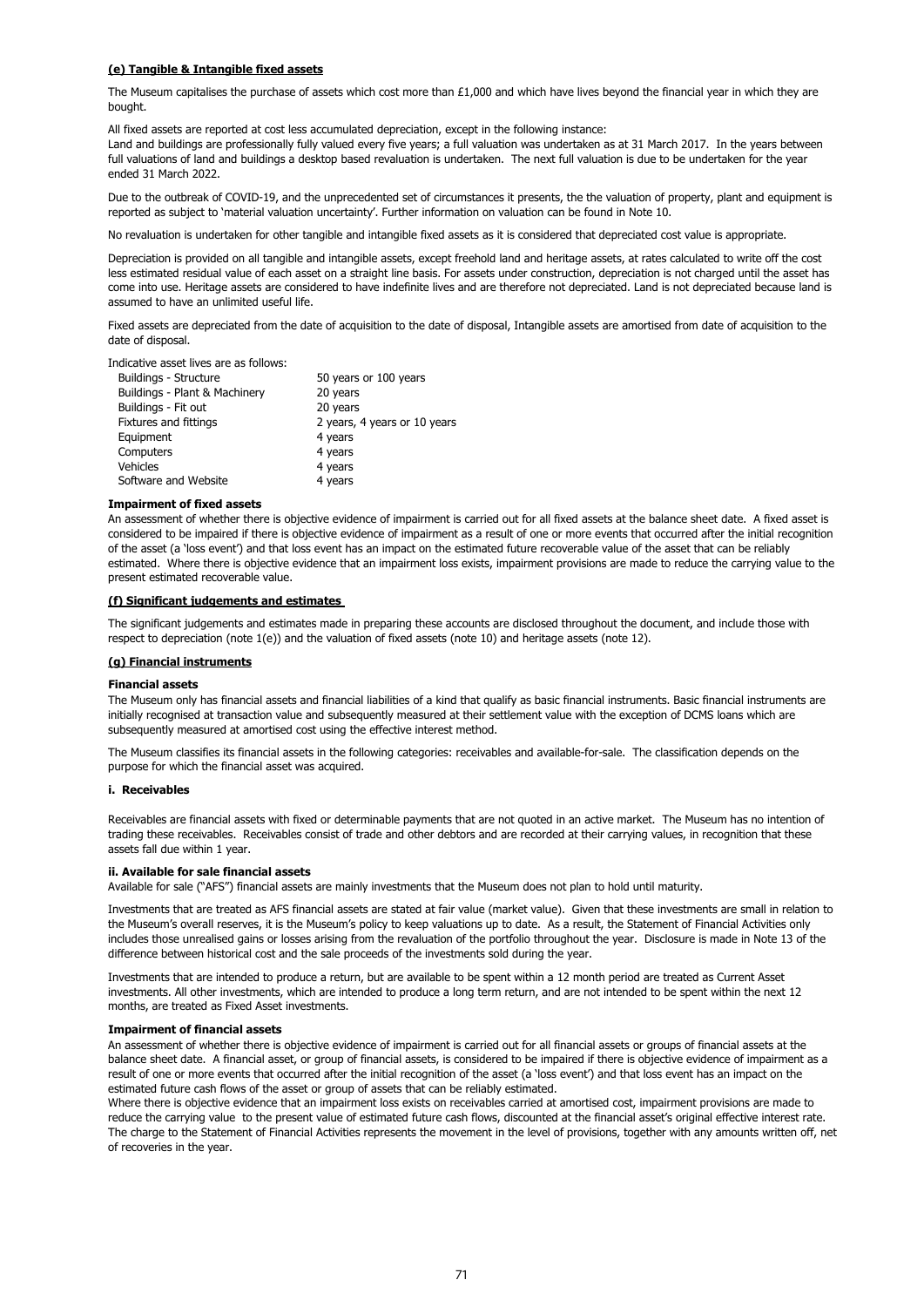## **Financial liabilities**

### **Cash and cash equivalents**

Cash and cash equivalents include cash in hand and deposits held on call with banks.

## **(h) Stock**

Stock is valued at the lower of cost and net realisable value.

### **(i) Pension Schemes**

#### **(j) Early retirement costs**

### **Principal Civil Service Pension Scheme (PCSPS)**

#### **Group Personal Pension Scheme**

### **(k) Foreign currencies**

#### **(l) Fund accounting**

## **(m) Leases**

## **(n) Taxation**

#### **Notes to the Consolidated Accounts**

#### **2.a Donations and Legacies - Charity & Group**

£16,598,000 (£15,870,000 - 2019) of Grant-in-Aid has been received from the Department for Digital, Culture, Media and Sport during the year.

|                       |                                | <b>Endow-</b> |                |              |              |  |  |  |
|-----------------------|--------------------------------|---------------|----------------|--------------|--------------|--|--|--|
|                       | <b>Unrestricted Restricted</b> |               | ment           | <b>Total</b> | <b>Total</b> |  |  |  |
|                       | <b>Funds</b>                   | <b>Funds</b>  | <b>Funds</b>   | 2020         | 2019         |  |  |  |
| <b>DCMS</b>           | £'000                          | £'000         | £'000          | £'000        | £'000        |  |  |  |
| Resource Grant-in-Aid | 13,815                         | $\sim$        | $\sim$         | 13,815       | 13,795       |  |  |  |
| Capital Grant-in-Aid  | 2,725                          | 58            | $\blacksquare$ | 2,783        | 2,075        |  |  |  |

| <b>Total Grant in Aid</b>           | Note 24.a | 16,540                   | 58                       | ۰. | 16,598 | 15,870 |
|-------------------------------------|-----------|--------------------------|--------------------------|----|--------|--------|
| Donations                           |           | 308                      | 371                      | -  | 679    | 298    |
| Donations - Capital Projects        |           | $\overline{\phantom{a}}$ | 883                      | -  | 883    | 1,209  |
| Donated Objects                     | Note 12   | $\sim$                   | 297                      | -  | 297    | 107    |
| Heritage Lottery Fund               | Note 24.b | $\overline{\phantom{0}}$ | $\overline{\phantom{0}}$ | -  |        |        |
| <b>Total Donations and Legacies</b> |           | 16,848                   | 1,609                    |    | 18,457 | 17,484 |

Under the rules of the PCSPS the early retirement of officers is permitted with the agreement of the Museum. In these circumstances certain benefits arise for the employee. The Museum bears the cost of these retirement benefits for the period from the officer's retirement up to their normal retirement age under the Scheme's rules.

There are no early retirement benefit costs incurred by the Museum under the Group Personal Pension Scheme.

Unless material, foreign currency transactions are converted to or from Sterling at the Bank Rate available on the day of the transaction. For material transactions and where a movement in currency would present a risk to the Museum, this is minimised by securing the currency in advance of payment.

General funds are available for use at the discretion of the Trustees in furtherance of the general objectives of the Museum. Designated funds comprise unrestricted funds which have been set aside at the discretion of the Trustees for specific purposes. Restricted funds are funds subject to specific conditions imposed by donors or by the purpose of the appeal. Permanent endowment funds are funds which the donor has stated are to be held as capital.

Rentals applicable to operating leases are charged to the Statement of Financial Activities of the period in which the cost is incurred. The Museum holds no finance leases.

The Museum is a Non Departmental Public Body Exempt Charity and under Section 505 ICTA 1988 is exempt from income taxation on charitable activities.

Donated objects are artefacts given to the Museum with a value of £296,937 (£107,290 - 2019). Objects are valued by curators based on their expert knowledge and market value, including previous auction results for comparable items.

During the year the Museum received donations for Capital Projects with a value of £883,220 (£1,209,008 - 2019).

This note discloses the totality of the donated resources receivable by the museum during the year and their disposition. The museum provides enhanced disclosure in the Statement of Financial Activities beyond the requirements of the SORP in order to allow readers of the accounts to distinguish between the ongoing revenue income and costs of operating the museum, and the impact of donations in support of capital expenditure and collection acquisitions. The value of such donations is often material, and can vary significantly from year to year. Donations and grants in support of capital expenditure and collections acquisitions are recognised in the SOFA when there is evidence of entitlement to the gift, receipt is probable and its amount can be measured reliably. But the associated capital expenditure is depreciated over the expected useful life of the asset, and heritage assets are not depreciated at all.

Trade, other creditors and accruals are recorded at their carrying value, in recognition that these liabilities fall due within 1 year. The museum has no exposure to interest rate risk on its financial liabilities as the interest rate on the DCMS loan is fixed for the entire repayment period.

Pensions costs are accounted for as they are incurred. The Museum operates a defined contribution pension scheme and the assets of the scheme are held separately from those of the company in an independently administered fund with Scottish Widows plc. Some past and present employees of the Museum are covered by the provisions of the Principal Civil Service Pension Scheme (PCSPS) which are described at note 7a. The Museum recognises the expected cost of these elements on a systematic and rational basis over the period during which it benefits from employees' services by payment to the PCSPS of amounts calculated on an accruing basis. Liability for payment of future benefits is a charge on the PCSPS. In respect of the defined contribution elements of the schemes, the Museum recognises the contributions payable for the year.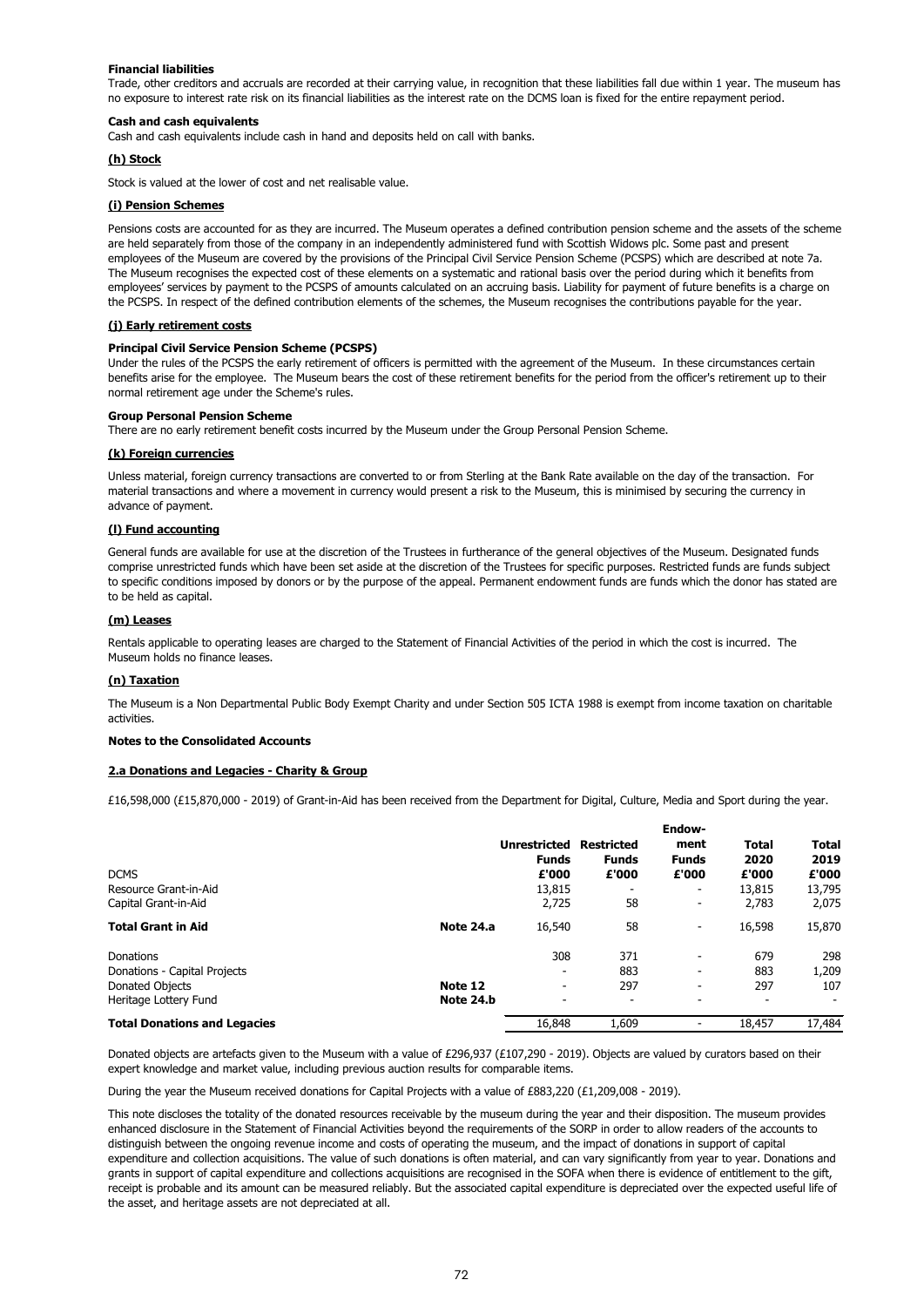### **3 Results of Trading Subsidiary**

| <b>Profit and Loss Account</b>                | 2020<br>£'000 | 2019<br>£'000 |
|-----------------------------------------------|---------------|---------------|
| Trading income                                | 2,976         | 2,912         |
| Cost of sales                                 | (1,280)       | (1,303)       |
| Gross profit                                  | 1,696         | 1,609         |
| Income from other commercial activities       | 2,443         | 1,759         |
| Administrative expenses                       | (2,349)       | (1,633)       |
| Operating profit                              | 1,790         | 1,735         |
| Interest receivable and similar income        |               | 4             |
| Profit on ordinary activities before taxation | 1,795         | 1,739         |
| Tax on profit on ordinary activities          | (57)          | $\mathbf{0}$  |
| Profit on ordinary activities after taxation  | 1,738         | 1,739         |

Other commercial activities include venue hire, sponsorship, corporate membership and the catering franchise commission.

Administrative expenses include charges of £188,840 (£166,253 - 2019) from the Museum.

Profits on ordinary activities after taxation of £1,437,810 (£1,738,909 - 2019) will be distributed as Gift Aid to the Charity. The company donates, by Gift Aid, its entire taxable profit on an annual basis, where distributable reserves allow.

| <b>Balance Sheet</b>                                                                                  | 2020<br>£'000        | 2019<br>£'000        |
|-------------------------------------------------------------------------------------------------------|----------------------|----------------------|
| Current assets<br><b>Current liabilities</b>                                                          | 3,055<br>(2, 196)    | 2,765<br>(2,206)     |
| Total current assets less current liabilities                                                         | 859                  | 559                  |
| <b>Capital and Reserves</b><br>Called-up equity share capital                                         | 2020<br>£'000<br>500 | 2019<br>£'000<br>500 |
| Profit and loss account                                                                               | 359                  | 59                   |
|                                                                                                       | 859                  | 559                  |
| Reconciliation of results of trading subsidiary to the consolidated Statement of Financial Activities |                      |                      |
|                                                                                                       | 2020<br>£'000        | 2019<br>£'000        |
| Trading income<br>Income from other commercial activities                                             | 2,976<br>2,443       | 2,912<br>1,759       |
| Trading income per SOFA                                                                               | 5,419                | 4,671                |
| Administrative expenses & cost of sales<br>Intercompany transactions                                  | 3,686<br>(189)       | 2,936<br>(166)       |
| Trading costs per SOFA                                                                                | 3,497                | 2,770                |
| Investment income<br>Intercompany transactions                                                        | 5                    | $\overline{4}$       |
| Investment income included within SOFA                                                                | 5                    | $\overline{4}$       |

#### **4 Activities for Generating Funds, Other - Charity & Group**

| Income from Other Trading Activities - Other is made up as follows: |  |
|---------------------------------------------------------------------|--|
|---------------------------------------------------------------------|--|

| Income from Other Trading Activities - Other is made up as follows: |                                     |                                   | <b>Endow-</b>            |                          |       |
|---------------------------------------------------------------------|-------------------------------------|-----------------------------------|--------------------------|--------------------------|-------|
|                                                                     | <b>Unrestricted</b><br><b>Funds</b> | <b>Restricted</b><br><b>Funds</b> | ment<br><b>Funds</b>     | 2020                     | 2019  |
|                                                                     | £'000                               | £'000                             | £'000                    | £'000                    | £'000 |
| Conferences & Event Attendance                                      | 150                                 | ۰                                 | $\overline{\phantom{0}}$ | 150                      | 105   |
| Membership                                                          | 586                                 | ۰                                 | $\overline{\phantom{0}}$ | 586                      | 453   |
| <b>Publications</b>                                                 | 64                                  | ۰                                 | $\overline{\phantom{0}}$ | 64                       | 49    |
| Licence Fee                                                         |                                     |                                   |                          | $\overline{\phantom{a}}$ | 1,250 |
| Miscellaneous Other                                                 | 138                                 | ۰                                 | $\overline{\phantom{a}}$ | 138                      | 103   |
|                                                                     | 938                                 |                                   |                          | 938                      | 1,960 |

The Museum has a trading subsidiary National Maritime Museum Enterprises Limited whose principal activities are merchandising through the Museum shops and the organisation of commercial activities and events. The company donates its profit to the Museum through Gift Aid. A summary of its trading results is shown below. Audited accounts are filed with the Registrar of Companies.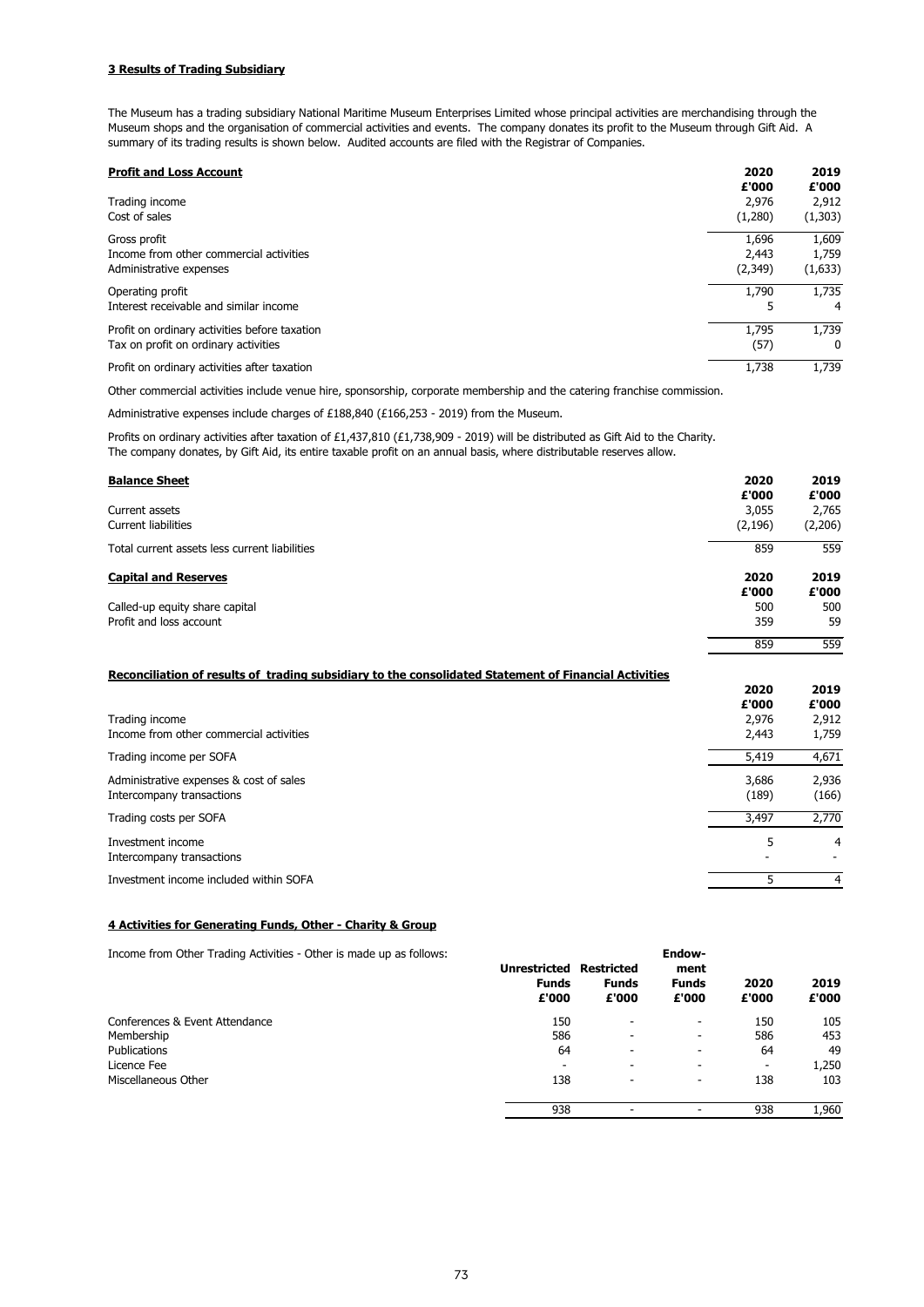## **7 Analysis of Total Expenditure**

|                                                                       | Managemen     | <b>ICT</b>    | Managemen     | ICT           |
|-----------------------------------------------------------------------|---------------|---------------|---------------|---------------|
|                                                                       | 2020          | 2020          | 2019          | 2019          |
|                                                                       | $\frac{0}{0}$ | $\frac{0}{0}$ | $\frac{0}{0}$ | $\frac{1}{2}$ |
| Costs of Raising Donations and Legacies                               | 1.9           | 2.6           | 1.4           | 2.1           |
| Costs of Other Trading Activities                                     | 18.6          | 25.6          | 18.4          | 20.9          |
| <b>Investment Management Costs</b>                                    | 0.6           | 0.6           | 0.5           | 0.5           |
| Putting Visitors First and creating inspiring experiences             | 34.7          | 27.3          | 36.6          | 30.7          |
| Valuing our Heritage, caring for and developing our unique collection | 35.0          | 34.3          | 34.1          | 35.8          |
| Extending our Reputation, reach and impact                            | 9.2           | 9.6           | 9.0           | 10.0          |

| <b>6 Income from Charitable Activities - Charity &amp; Group</b> |                          |                 | <b>Extend</b> |              |       |
|------------------------------------------------------------------|--------------------------|-----------------|---------------|--------------|-------|
|                                                                  | <b>Value</b>             | Put             | Our           | <b>Total</b> |       |
|                                                                  | Our                      | <b>Visitors</b> | Reputa-       | <b>Funds</b> |       |
| Income from Charitable Activities include the following:         | <b>Heritage</b>          | <b>First</b>    | tion          | 2020         | 2019  |
|                                                                  | £'000                    | £'000           | £'000         | £'000        | £'000 |
| <b>Admissions</b>                                                |                          | 7,761           | ۰             | 7,761        | 7,318 |
| Licensing                                                        | 194                      |                 | ۰             | 194          | 201   |
| <b>Education and Public Programmes</b>                           |                          |                 | 304           | 304          | 314   |
| Recharges                                                        | 38                       |                 | ۰             | 38           | 43    |
| Reproductions, Plans & Print Sales                               | 16                       |                 |               | 16           | 19    |
| Research                                                         |                          |                 | ۰             |              | 2     |
| <b>Touring Income</b>                                            | $\overline{\phantom{0}}$ |                 | 12            | 12           | 22    |
| Other                                                            | 24                       |                 | ۰             | 24           | 7     |
|                                                                  | 273                      | 7,761           | 316           | 8,350        | 7,926 |

#### **Expenditure on Charitable Activities**

| <b>Putting Visitors First</b>   |  |
|---------------------------------|--|
| Valuing our Heritage            |  |
| <b>Extending our Reputation</b> |  |

| <b>Putting Visitors First</b>   | 4,996  | 386   | 27 | 862   | 315 | 298   | 6,884  |
|---------------------------------|--------|-------|----|-------|-----|-------|--------|
| Valuing our Heritage            | 15,596 | 390   | 27 | 869   | 317 | 374   | I7,573 |
| <b>Extending our Reputation</b> | 1,932  | 102   |    | 228   | 84  | 105   | 2,458  |
| <b>Total Resources Expended</b> | 29,970 | 1,113 | 78 | 2,483 | 907 | 1,091 | 35,642 |
|                                 |        |       |    |       |     |       |        |

| <b>5 Investment Income</b>               |                                              |                                     | <b>Endow-</b>                 |               |               |
|------------------------------------------|----------------------------------------------|-------------------------------------|-------------------------------|---------------|---------------|
| Investment income is made up as follows: | <b>Unrestricted</b><br><b>Funds</b><br>£'000 | Restricted<br><b>Funds</b><br>£'000 | ment<br><b>Funds</b><br>£'000 | 2020<br>£'000 | 2019<br>£'000 |
| Dividends receivable                     | 76                                           |                                     |                               | 84            | 71            |
| Interest receivable - Bank interest      | 25                                           | $\overline{\phantom{a}}$            | ۰.                            | 25            | 14            |
|                                          | 101                                          |                                     |                               | 109           | 85            |

|                                         |                   | Direct Support Cost Allocation / Strengthening our Organisation |         |                |       |       | <b>Total</b> |
|-----------------------------------------|-------------------|-----------------------------------------------------------------|---------|----------------|-------|-------|--------------|
| 2020                                    |                   | Director-                                                       | Govern- |                |       |       |              |
|                                         | <b>Activities</b> | ate                                                             | ance    | <b>Finance</b> | HR    |       | 2020         |
| <b>Expenditure on Raising Funds</b>     | £'000             | £'000                                                           | £'000   | £'000          | £'000 | £'000 | £'000        |
| Costs of Raising Donations and Legacies | 383               | 21                                                              |         | 47             | 17    | 28    | 498          |
| Costs of Other Trading Activities       | 7,036             | 207                                                             | 15      | 462            | 169   | 279   | 8,168        |
| <b>Investment Management Costs</b>      | 27                |                                                                 |         | 15             |       |       | 61           |

Investment income received by the Museum's three Trust accounts is allocated to the funds proportionately based on the prior year's closing fund balances.

|                                             |                   | Direct Support Cost Allocation / Strengthening our Organisation |         |                |           |           | <b>Total</b> |
|---------------------------------------------|-------------------|-----------------------------------------------------------------|---------|----------------|-----------|-----------|--------------|
| 2019 Reanalysis                             |                   | <b>Director-</b>                                                | Govern- |                |           |           |              |
|                                             | <b>Activities</b> | ate                                                             | ance    | <b>Finance</b> | <b>HR</b> | <b>IT</b> | 2019         |
| <b>Expenditure on Raising Funds</b>         | £'000             | £'000                                                           | £'000   | £'000          | £'000     | £'000     | £'000        |
| Costs of Raising Donations and Legacies     | 329               | 17                                                              |         | 18             | 11        | 22        | 398          |
| Costs of Other Trading Activities           | 6,975             | 216                                                             | 14      | 246            | 140       | 223       | 7,814        |
| <b>Investment Management Costs</b>          | 32                | 6                                                               | 0       |                | 4         |           | 54           |
| <b>Expenditure on Charitable Activities</b> |                   |                                                                 |         |                |           |           |              |
| <b>Putting Visitors First</b>               | 3,678             | 430                                                             | 28      | 489            | 276       | 329       | 5,230        |
| Valuing our Heritage                        | 15,765            | 400                                                             | 28      | 456            | 257       | 383       | 17,289       |
| <b>Extending our Reputation</b>             | 2,142             | 105                                                             |         | 120            | 67        | 107       | 2,548        |
| <b>Total Resources Expended</b>             | 28,921            | 1,174                                                           | 78      | 1,336          | 755       | 1,069     | 33,333       |

All investment income is treated as unrestricted or restricted according to the fund in which it is received.

Income received from Car Parking, Filming & Photography is shown in Note 4 Activities for Generating Funds: Miscellaneous Other.

The use of resources for costs not directly attributable to an activity have been allocated in accordance with resource use, with Management/Strengthening Our Organisation costs including directorate, governance, finance and HR costs allocated in proportion to the number of full time equivalent staff in each area, ICT costs are allocated in proportion to the number of PCs/terminals used by each area.

Cost allocation includes an element of judgement and the Museum has had to consider the cost benefit of detailed calculations and record keeping. To ensure accurate costs are kept the Museum adopts a policy of allocating costs to the respective cost headings throughout the year for projects or where the activity is self contained (for example, activities undertaken by the subsidiary), which means the that the Activities include support costs where they are directly attributable.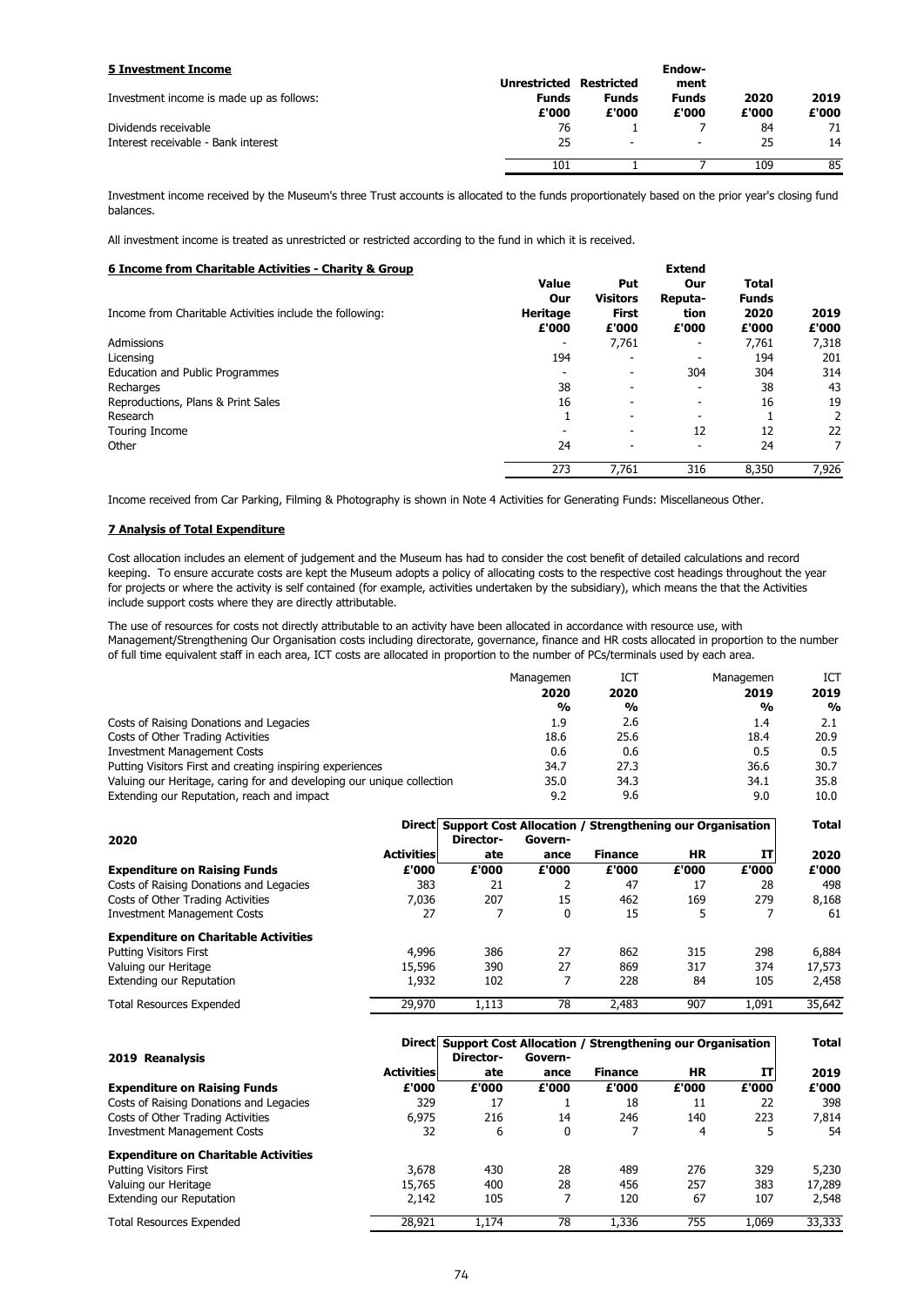|                                                 |              | <b>Staff on</b>          |        |        |
|-------------------------------------------------|--------------|--------------------------|--------|--------|
| (a) Staff Costs                                 |              | <b>Capital</b>           | 2020   | 2019   |
|                                                 | <b>Staff</b> | <b>Projects</b>          | £'000  | £'000  |
| Wages and salaries - Permanent Staff            | 12,835       |                          | 12,835 | 12,775 |
| Wages and salaries - Agency and Temporary Staff | 226          | -                        | 226    | 153    |
| Social security costs                           | 1,167        |                          | 1,167  | 1,186  |
| Pension costs                                   | 1,201        |                          | 1,201  | 1,210  |
| Early retirement and termination costs          | 17           | $\overline{\phantom{a}}$ |        | 17     |
|                                                 | 15,446       | $\overline{\phantom{a}}$ | 15,446 | 15,341 |

The average number of employees (i.e. full-time equivalents) analysed by function and category of employment was:

|                                             |              | <b>Temporary</b>                       | <b>Staff on</b>            |              |                             | <b>Total</b>         |
|---------------------------------------------|--------------|----------------------------------------|----------------------------|--------------|-----------------------------|----------------------|
|                                             | <b>Staff</b> | <b>Contract &amp;</b><br><b>Agency</b> | Capital<br><b>Projects</b> | <b>Total</b> | <b>Reanalyse</b><br>d Total | before<br>reanalysis |
| <b>Expenditure on Raising Funds</b>         |              |                                        |                            | 2020         | 2019                        | 2019                 |
| Costs of Raising Donations and Legacies     | 8            |                                        |                            | 8            |                             | 11                   |
| Costs of Other Trading Activities           | 84           |                                        | $\overline{\phantom{0}}$   | 85           | 87                          | 230                  |
| <b>Expenditure on Charitable Activities</b> |              |                                        |                            |              |                             |                      |
| <b>Putting Visitors First</b>               | 160          |                                        |                            | 160          | 174                         | 28                   |
| Valuing our Heritage                        | 157          | 5                                      | $\overline{\phantom{0}}$   | 162          | 162                         | 168                  |
| <b>Extending our Reputation</b>             | 36           | 6                                      | $\overline{\phantom{a}}$   | 42           | 42                          | 38                   |
| <b>Administration/Support Costs</b>         | 41           | $\overline{2}$                         |                            | 43           | 41                          | 38                   |
|                                             | 486          | 14                                     |                            | 500          | 513                         | 513                  |

|                                             | <b>Direct</b>     | <b>Support Cost Allocation / Strengthening our Organisation</b> |         |                |           |           | <b>Total</b> |
|---------------------------------------------|-------------------|-----------------------------------------------------------------|---------|----------------|-----------|-----------|--------------|
| 2019 before reanalysis                      |                   | <b>Director-</b>                                                | Govern- |                |           |           |              |
|                                             | <b>Activities</b> | ate                                                             | ance    | <b>Finance</b> | <b>HR</b> | <b>IT</b> | 2019         |
| <b>Expenditure on Raising Funds</b>         | £'000             | £'000                                                           | £'000   | £'000          | £'000     | £'000     | £'000        |
| Costs of Raising Donations and Legacies     | 329               | 370                                                             | 25      | 421            | 238       | 337       | 1,720        |
| Costs of Other Trading Activities           | 9,207             | 189                                                             | 12      | 215            | 122       | 172       | 9,917        |
| <b>Investment Management Costs</b>          | 32                | 12                                                              |         | 13             | 7         | 11        | 76           |
| <b>Expenditure on Charitable Activities</b> |                   |                                                                 |         |                |           |           |              |
| <b>Putting Visitors First</b>               | 1,446             | 189                                                             | 13      | 215            | 122       | 172       | 2,157        |
| Valuing our Heritage                        | 15,765            | 361                                                             | 24      | 411            | 232       | 329       | 17,122       |
| <b>Extending our Reputation</b>             | 2,142             | 53                                                              | 3       | 61             | 34        | 48        | 2,341        |
| <b>Total Resources Expended</b>             | 28,921            | 1,174                                                           | 78      | 1,336          | 755       | 1,069     | 33,333       |
|                                             |                   |                                                                 |         |                | $C+CE$    |           |              |

|                     | 2020 | 2019           |
|---------------------|------|----------------|
| £60,000 - £70,000   |      | 5              |
| £70,001 - £80,000   |      |                |
| £80,001 - £90,000   |      |                |
| £90,001 - £100,000  |      | 3 <sup>1</sup> |
| £100,001 - £110,000 |      |                |
| £110,001 - £120,000 |      | $2^{\circ}$    |
| £120,001 - £130,000 |      |                |
| £130,001 - £140,000 |      |                |
| £140,001 - £150,000 |      |                |
| £150,001 - £160,000 |      |                |
| £160,001 - £170,000 |      |                |
|                     | 12   | 12             |

Staff allocations by function and category have been reanalysed for the 2019 financial year, based on actual function with the largest movement between Putting Visitors First and Activities for Generating Funds. Prior allocation had admissions staff allocated to Activities for generating Funds when Admissions income is shown in Note 6 as Putting Visitors First. The reanalysis aligns the Admissions staff with the income.

The number of senior employees, including the Director, whose emoluments for the year (including taxable benefits in kind) amounted to £60,000 or over in the year was as follows:

Of the twelve employees with earnings over £60,000 per annum there is one for whom benefits are accruing under the defined benefits scheme (PCSPS), with the remainder accruing benefits under the defined contribution scheme. The total employer's contribution for this individual to the PCSPS at Period 12 was £25,230 (£19,807 - 2018-19) and to the NMM Group Personal Pension Plan was £125,717 (£157,072 - 2018-19).

For 2019-20 total payments to Key Management Personnel amounted to £731,242 (£777,926 in 2018-19) including bonuses and other payments. No Consultancy Staff were used during the year, therefore no tax assurances were required.

Volunteers gave the Museum 32,036 hours in 2019-20. The voluntary effort equates to around £10 per hour given, which on this basis equates to a valued contribution equivalent to £320,360.

Expenditure includes a re-classification of the use of resources for costs not directly attributable to an activity (Management and ICT costs). Allocation of these costs were previously calculated as a percentage of income, but have now been allocated in accordance with resource use, with Management/Strengthening Our Organisation costs including directorate, governance, finance and HR costs allocated in proportion to the number of full time equivalent staff in each area, ICT costs are allocated in proportion to the number of PCs/terminals used by each area. Expenditure before reanalysis of support costs shown below.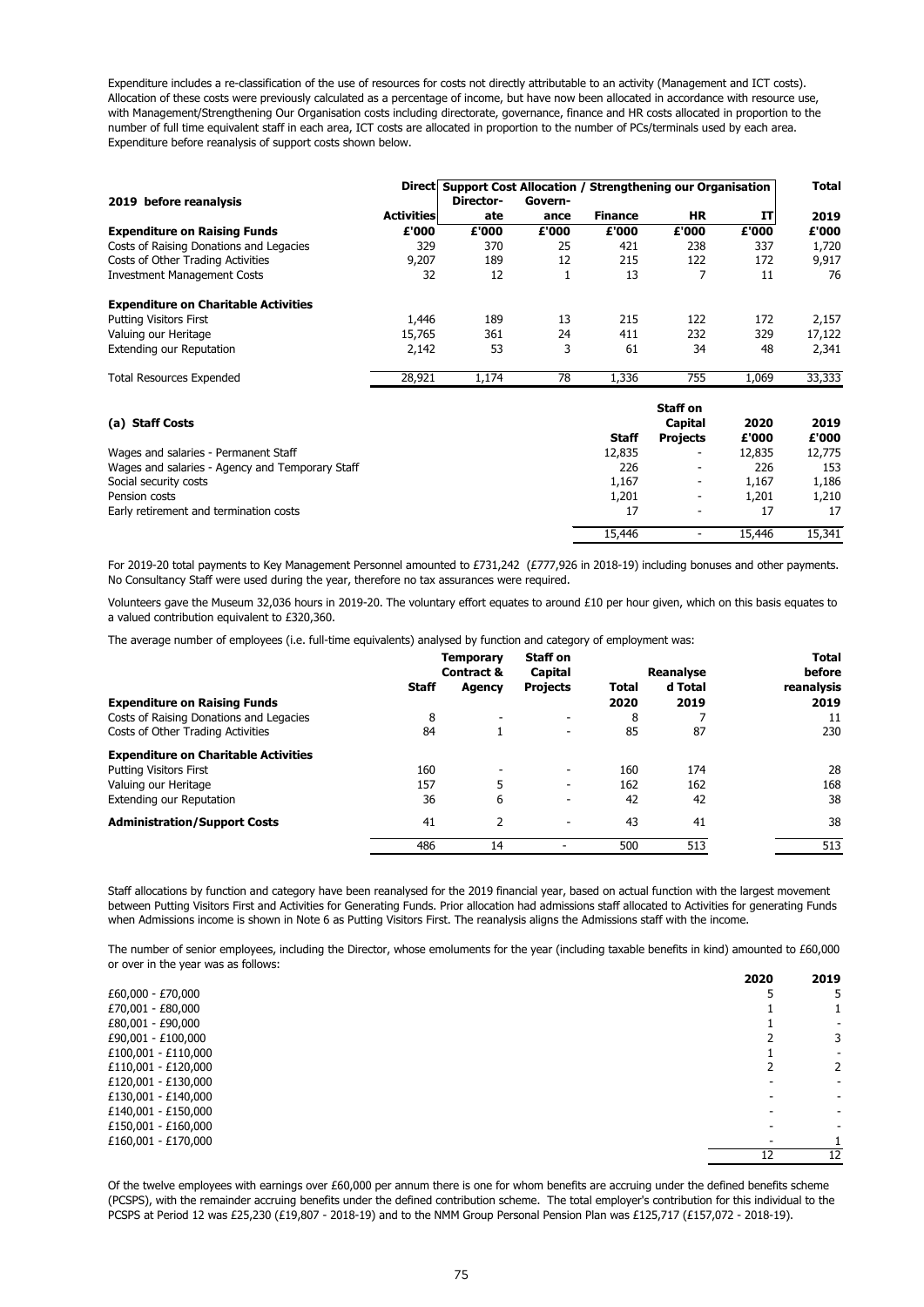## **The Principal Civil Service Pension Scheme (PCSPS)**

The Museum ceased offering membership to the PCSPS to new non-member employees on 1 April 1994.

#### **Group Personal Pension Scheme**

#### **Other Personal Pension Scheme**

Nil contributions were paid to other private pension schemes on behalf of individuals.

The Museum also provides, centrally, an insurance based cover for death in service and ill health benefits.

Additional information on staff costs is provided in the Remuneration Report on page 35.

#### **b) Trustees**

#### **8 Governance**

The Charity external audit fee of £54,500 (£45,000 - 2018-19) does not include any fees for non-audit work.

| 9 Total Net Movement in Funds                                                                       | 2020<br>£'000                                   | 2019<br>£'000 |
|-----------------------------------------------------------------------------------------------------|-------------------------------------------------|---------------|
| Net movement in funds                                                                               | 10,763                                          | 1,682         |
| Net movement in funds includes the following charges:                                               |                                                 |               |
| External Auditors' remuneration - for Museum and Trusts                                             | 55                                              | 45            |
| External Auditors' remuneration - for NMME (within Activities for Generating Funds - Trading Costs) | 13                                              | 13            |
| Lease rental payments on land and buildings                                                         | 80                                              | 147           |
| Lease rental payment - other                                                                        | 8                                               | 10            |
| Loss/(Gain) on Disposal of Assets                                                                   | 12                                              | 19            |
| Depreciation                                                                                        | 6,312                                           | 6,142         |
| Amortisation                                                                                        | 162                                             | 189           |
| 10.a Tangible Fixed Assets - Charity & Group<br><b>Freehold</b>                                     | <b>Assets</b><br><b>Computer &amp;</b><br>under |               |

**Land and Fixtures & Metwork** 

**Motor Construc-**

| Governance costs represent part of the meeting of the Strengthen our Organisation<br>objective and include: | <b>Group</b><br>2020<br>£'000 | <b>Charity</b><br>2020<br>£'000 | <b>Group</b><br>2019<br>£'000 | <b>Charity</b><br>2019<br>£'000 |
|-------------------------------------------------------------------------------------------------------------|-------------------------------|---------------------------------|-------------------------------|---------------------------------|
| <b>External Audit</b>                                                                                       | 55                            | 55                              | 45                            | 45                              |
| <b>Internal Audit</b>                                                                                       | 33                            | 33                              | 33                            | 33                              |
|                                                                                                             | 88                            | 88                              | 78                            | 78                              |

| Cost or valuation:                                   | <b>Buildings</b><br>£'000 | £'000  | £'000 | <b>Fittings Equipment Equipment</b><br>£'000 | <b>Vehicles</b><br>£'000 | tion<br>£'000 | Total<br>£'000 |
|------------------------------------------------------|---------------------------|--------|-------|----------------------------------------------|--------------------------|---------------|----------------|
| Balance at 1 April 2019                              | 175,458                   | 30,150 | 6,160 | 2,983                                        | 158                      | 743           | 215,652        |
| <b>Additions</b>                                     | 789                       | 381    | 184   | 537                                          | 33                       | 562           | 2,486          |
| <b>Disposals</b>                                     |                           |        | (36)  |                                              |                          |               | (36)           |
| <b>Transfers Between Asset Class</b>                 | 135                       | 195    | 361   | 52                                           | $\sim$                   | (743)         |                |
| Revaluation gain/impairment                          | 9,953                     |        | ٠     | ۰                                            | ۰                        |               | 9,953          |
| At 31 March 2020                                     | 186,335                   | 30,726 | 6,669 | 3,572                                        | 191                      | 562           | 228,055        |
| Accumulated depreciation:<br>Balance at 1 April 2019 |                           | 18,847 | 5,382 | 2,767                                        | 146                      |               | 27,142         |
| Depreciation Charge for the year                     | 3,568                     | 2,174  | 448   | 113                                          | 9                        |               | 6,312          |
| <b>Disposals</b>                                     |                           |        | (24)  |                                              |                          |               | (24)           |
| Revaluation gain                                     | (3, 568)                  |        |       | ۰                                            |                          |               | (3, 568)       |
| At 31 March 2020                                     |                           | 21,021 | 5,806 | 2,880                                        | 155                      |               | 29,862         |
| Net Book Value at 31 March 2020                      | 186,335                   | 9,705  | 863   | 692                                          | 36                       | 562           | 198,193        |
| Net Book Value at 31 March 2019                      | 175,458                   | 11,303 | 778   | 216                                          | 12                       | 743           | 188,510        |

The Museum offers membership of a group personal pension scheme into which the employer contributes between 8.5% and 10% of pensionable salary. The employee contributes a minimum of 1.5% or 3% of pensionable salary.

Employer's contributions at Period 12 of £1,119,997 were paid in 2019-20 (£1,137,216 - 2018-19) into the Group Personal Pension scheme. This is a defined contribution scheme.

The Trustees neither received nor waived any emoluments during the year (£nil - 2019). Expenses reimbursed (for travel and subsistence) to five Trustees amounted to £4,671 (£2,701 - four Trustees 2019).

External and internal audit fees for the audit of the Museum and Trusts are included in Governance. External audit fees for the audit of NMME of £13,050 have been included within Activities for Generating Funds - Trading Costs.

The PCSPS is an unfunded multi-employer defined benefit scheme. The National Maritime Museum is unable to identify its share of the underlying assets and liabilities. The Scheme Actuary valued the scheme as at 31 March 2012. Details can be found in the resource accounts of the Cabinet Office: Civil Superannuation (www.civilservice.gov.uk/pensions).

For 2019-20, employer's contributions at Period 12 of £88,383 were payable to the PCSPS (£74,404 - 2018-19) at one of four rates in the range 26.6% to 30.3% per cent of pensionable pay, based on salary bands. The Scheme Actuary reviews employer contributions usually every four years following a full scheme valuation.

The contribution rates are set to meet the cost of the benefits accruing during 2019-20 to be paid when the member retires, and not the benefits paid during this period to existing pensioners.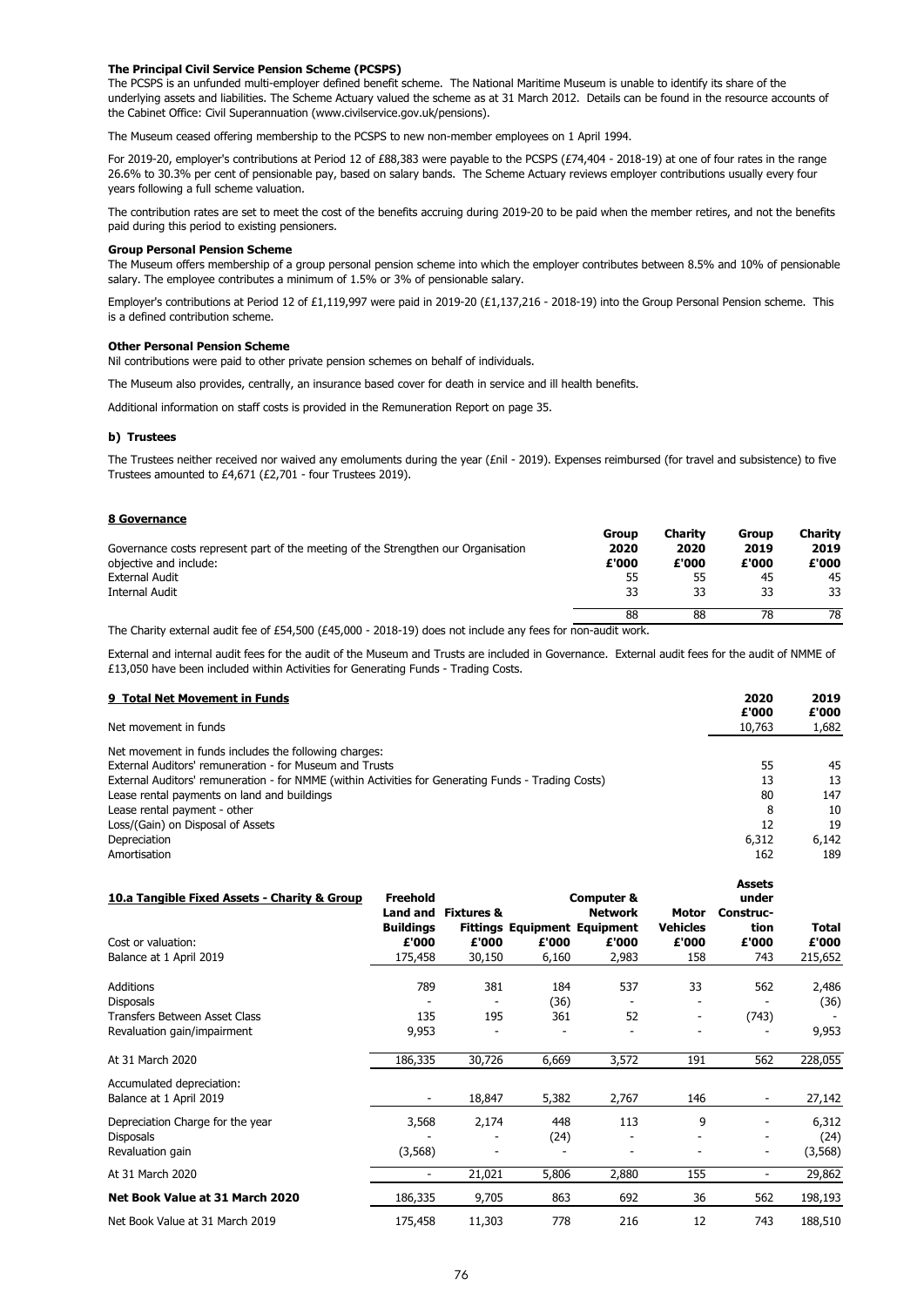#### **Legal and Statutory Constraints**

#### **Revaluation**

| A valuation was carried out on the following assets for 2019-20: | <b>Revaluation</b> |
|------------------------------------------------------------------|--------------------|
|                                                                  | £'000              |
| Main site - Land and Buildings                                   | 123,669            |
| Royal Observatory - Land and Buildings                           | 22,221             |
| The Brass Foundry - Land and Buildings                           | 1,370              |
| Prince Philip Maritime Collection Centre - Land and Buildings    | 22,828             |
| Cutty Sark Canopy - Land and Buildings                           | 16,247             |
|                                                                  | 186,335            |

The closing revaluation figure is the sum of cost and the cumulative total of annual revaluations.

The historic cost of the land and buildings and certain plant and machinery is not known.

No revaluation has been undertaken for other tangible fixed assets as it is considered that depreciated cost value is appropriate.

| 10.b Intangible Fixed Assets - Charity & Group |                                             |                          |                                              | <b>Assets</b><br>under            |                |
|------------------------------------------------|---------------------------------------------|--------------------------|----------------------------------------------|-----------------------------------|----------------|
| Cost or valuation:                             | <b>Software</b><br><b>Licences</b><br>£'000 | <b>Website</b><br>£'000  | <b>Developed</b><br><b>Software</b><br>£'000 | <b>Construc-</b><br>tion<br>£'000 | Total<br>£'000 |
| At 1 April 2019                                | 414                                         | 500                      | 70                                           | 2                                 | 986            |
| <b>Additions</b>                               | 92                                          | $\overline{\phantom{a}}$ | 2                                            | 22                                | 116            |
| <b>Disposals</b>                               | $\bf{0}$                                    | $\blacksquare$           | $\mathbf 0$                                  | $\mathbf 0$                       | $\bf{0}$       |
| <b>Transfers Between Asset Class</b>           |                                             |                          |                                              |                                   |                |
| At 31 March 2020                               | 506                                         | 500                      | 72                                           | 24                                | 1,102          |
| Amortisation:                                  |                                             |                          |                                              |                                   |                |
| At 1 April 2019                                | 236                                         | 372                      | 32                                           |                                   | 640            |
| Provided during the year                       | 60                                          | 87                       | 15                                           | ۰                                 | 162            |
| <b>Disposals</b>                               | $\bf{0}$                                    |                          | $\boldsymbol{0}$                             |                                   | $\bf{0}$       |
| At 31 March 2020                               | 296                                         | 459                      | 47                                           | $\blacksquare$                    | 802            |
| Net Book Value at 31 March 2020                | 210                                         | 41                       | 25                                           | 24                                | 300            |
| Net Book Value at 31 March 2019                | 178                                         | 128                      | 38                                           |                                   | 346            |

| 11 Capital Expenditure Commitments              | 2020  | 2019  |
|-------------------------------------------------|-------|-------|
|                                                 | £'000 | £'000 |
| Contracted for but not provided in the accounts |       | 837   |

Historic expenditure on some in-use assets have not been reclassified as these assets are of insignificant net book value. All new Intangible Assets are considered to have a useful life of 4 years.

The commitments relate to the ship enrichment programme and estates capital works.

The freehold title to the main Museum site at Greenwich was transferred from the Secretary of State for the Environment to the Museum Trustees in July 1989. The Museum was granted rights to occupy and use part of the site of the Royal Observatory, Greenwich in a Royal Warrant dated 1953. On 23 March 2004 a new Royal Warrant was signed which granted rights to occupy and use the entire site of the Royal Observatory, Greenwich.

The Land and Buildings have been professionally valued at 31 March 2020 by external valuers, Gerald Eve LLP, Chartered Surveyors in accordance with the Appraisal and Valuation Standards as published by the Royal Institution of Chartered Surveyors and FRS102 - The Financial Reporting Standards for Tangible Fixed Assets. There was a full valuation of the Prince Philip Maritime Collections Centre (PPMCC) at Kidbrooke and the Endeavour Galleries Basebuild which were both completed in year, for all other buildings this was a desktop review based interim valuation. The next full valuation is due to take place for the year ending 31 March 2022.

All depreciable fixed assets are depreciated from the date of acquisition to the date of disposal or to the end of their useful economic life.

By the National Maritime Museum Acts 1934 and 1989, should the specialised buildings at Greenwich (not including the Royal Observatory, Greenwich) cease to be used for the purposes of the Museum, they shall be held in trust for the benefit of Greenwich Hospital. The Royal Warrant, by which the Royal Observatory, Greenwich is occupied, does not confer ownership rights to the property and so should the Royal Observatory Greenwich cease to be used for Museum purposes it would revert to the Crown. In consequence, the entire site and buildings at Greenwich have no realisable value to the Museum.

The Land and Buildings of the main Museum, the Royal Observatory, Greenwich, Prince Philip Maritime Collections Centre and the Kidbrooke Stores have been revalued using the Depreciated Replacement Cost basis applicable to specialised buildings and on the basis that the Museum is a going concern. The revaluation of the Royal Observatory, Greenwich reflects the valuation of the entire site following the grant of the new Royal Warrant. The Brass Foundry has been revalued using the Existing Use Value basis applicable to non-specialised buildings.

Due to the outbreak of COVID-19, Gerald Eve LLP considered that at the indexation date of 31 March 2020, less weight can be attached to previous market evidence for comparison purposes, to inform opinions on the indexation of property, plant and equipment.

Due to the unprecedented set of circumstances on which the indexation judgement is based the valuation is being reported as subject to 'material valuation uncertainty' as set out in VPS 3 and VPGA 10 of the RICS Valuation – Global Standards. Consequently, less certainty – and a higher degree of caution – should be attached to the valuation than would normally be the case.

For the avoidance of doubt, the inclusion of the 'material valuation uncertainty' disclosure above does not mean that the valuation cannot be relied upon. Rather, the disclosure has been included to ensure transparency of the fact that – in the current extraordinary circumstances – less certainty can be attached to the valuation than would otherwise be the case. This material uncertainty disclosure is to serve as a precaution and does not invalidate the valuation.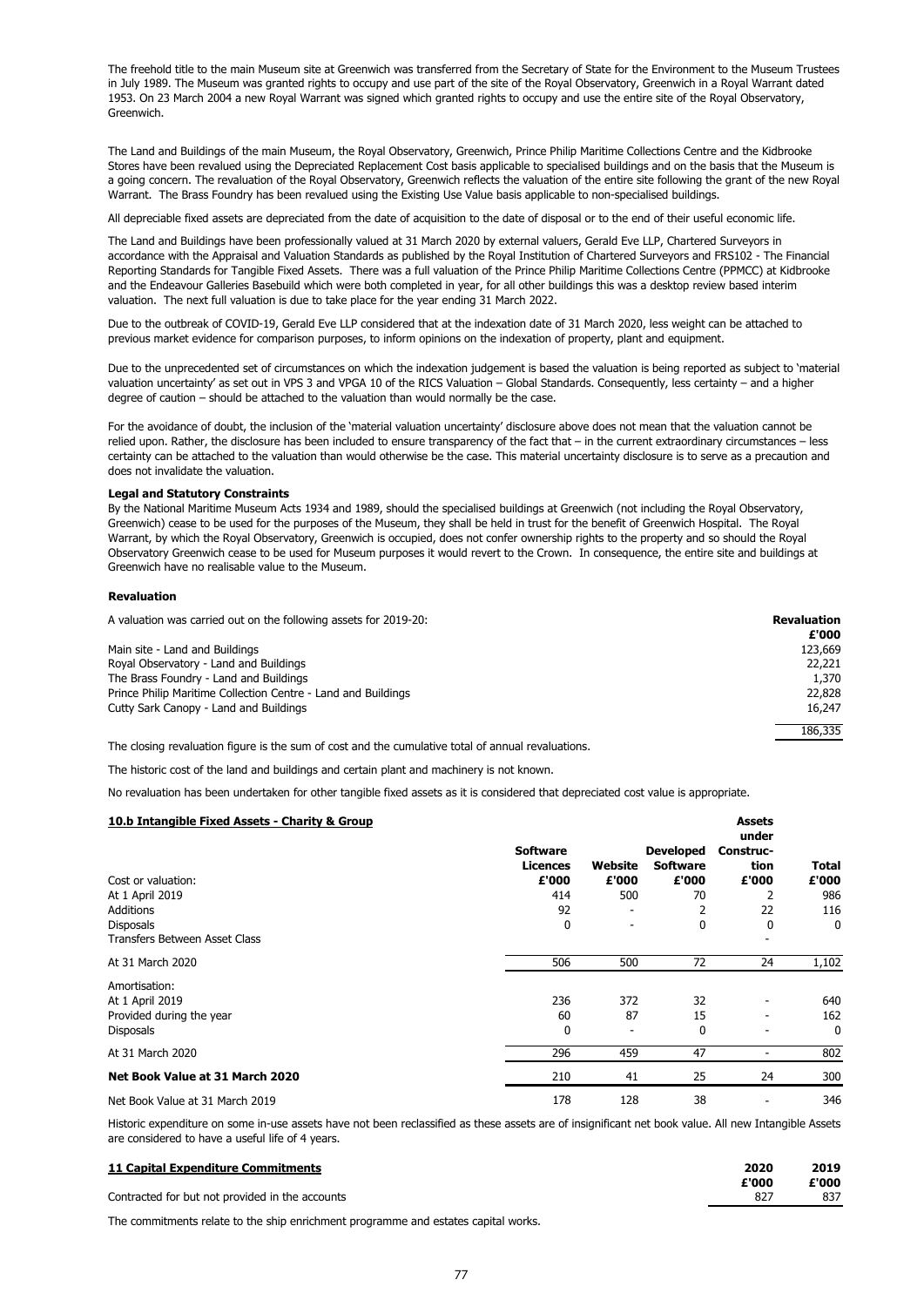## **12 Heritage Assets**

## **The NMM Collections**

- 100,000 books
- 397,500 items in the Manuscripts Collection
- 90,000 sea charts
- 4,000 oil paintings
- 70,000 prints and drawings
- 1 million Ship Plans
- Up to 1 million Historic Photographs
- 280,000 negatives

The main purpose of the Conservation and Preservation Department is to care for the collections, ensure they are suitable for display and that they can be handled safely. Most of their work is related to reducing the risk of damage to objects, extending their life expectancy whilst ensuring they can be accessed and enjoyed.

Acquisitions and disposals are made in accordance with the principles detailed in the NMM's Collections Development Policy which can be accessed via the link www.rmg.co.uk/sites/default/files/Collection\_Development\_Policy\_2012-2017.pdf.

#### Policies governing the management and collections care activities

The NMM maintains a suite of policies which combine to create a Collections Management Manual in order to ensure continuity of practice and standardisation of procedure and policies, and ensure we have a centralised location for all policies and procedures relating to collections management and documentation.

The Registration section is responsible for managing processes, risk and logistics for loans and the acquisition of collection objects and other cultural artefacts, upholding standards and public accountability and advising on relevant applicable law and the regulatory environment.

The Documentation and Audit section is responsible for the inventory and audit activities across collections, leading on collection disposal, management of the collections databases, provision of documentation advice, guidelines and provision of documentation management and support for key Museum projects.

The Storage and Movement section is responsible for planning, scheduling and managing the movement of collections across sites and to other organisations and for installing exhibitions and displays across the Museum. It is also responsible for managing the Museum's offsite and on-site storage facilities and for the planning and implementation of stores' projects.

The Department underpins the Museum's core remit to look after its collections and provide responsible stewardship, through acquisitions, documentation and audit programmes, management of collections information, management of collections stores and collections security programmes.

The department also provides expertise in support of the Museum's key capital projects.

#### Conservation and Preservation Department

## **Structure for the Management and Care of the Collections**

The NMM has in place a comprehensive framework of policies and procedures for the management and care of its collections assets.

The primary requirements of managing the collections are undertaken by the three departments: Collections Management; Conservation & Preservation, Research & Information.

The day-to-day activities of these departments are shaped by the NMM's statutory responsibilities, strategic priorities and Government initiatives that underpin these.

## Collections Management Department; comprising Registration, Documentation & Audit and Storage & Movement.

The department is responsible for managing loans in and out of the Museum and transporting, installing and decanting collections on display and in temporary exhibitions.

Its portraits' collection is only exceeded in size by the National Portrait Gallery's and its holdings related to Nelson and Cook, among many other individuals, are unrivalled. It has the world's largest maritime historical reference library (100,000 volumes) including books dating back to the 15th century.

Overall the total collection comprises some 3 million items (this figure includes material not catalogued in Mimsy XG database such as the Library working collection, manuscripts, post 1900 charts and historic photographic prints) sub-divided into 25 collection categories: Archaeology, Applied and Decorative Arts, Coins, Medals and Heraldry, Ethnography, Relics and Antiquities, Tools and Ship Equipment, Cartography, Fine Arts, Science and Technology, Weapons and Ordnance, Photographs and Film, Ship Plans and Technical Records, Boats and Ship Models, Caird Library and archive.

The following provides an approximation of the spread and extent of collections:-

 • 44,500 3D objects: Including small craft, ship models, coins and medals, decorative art, figureheads, relics, horological instruments, uniforms, weapons etc.

The Museum's collections are used to illustrate for everyone the importance of the sea, ships, time and the stars and their relationship to people, which is interpreted through four major research areas: maritime and decorative art; maritime science and technology, maritime and world history, and the history of maritime Greenwich.

The FRS102 Standard requires that where information on cost or value is available, heritage assets should be reported in the balance sheet separately from other tangible assets. However where this information is not available, and cannot be obtained at a cost which is commensurate with the benefit to users of the financial statements, the assets will not be recognised in the balance sheet.

In the opinion of the Trustees, reliable information on cost or valuation of the collection held at 31 March 2020 is not available for the Museum's collections owing to lack of information on purchase cost, the lack of comparable market value, the diverse nature of the collections and the volume of items held. As the costs of carrying out such a valuation far exceeds the benefits to the users of the accounts, the collections pre March 2001, are not reported in the balance sheet.

The Museum has the most important holdings in the world related to the history of Britain at sea, including maritime art (both British and 17thcentury Dutch), cartography, manuscripts including official public records, ship models and plans, scientific and navigational instruments, instruments for time-keeping and astronomy (based at the Observatory).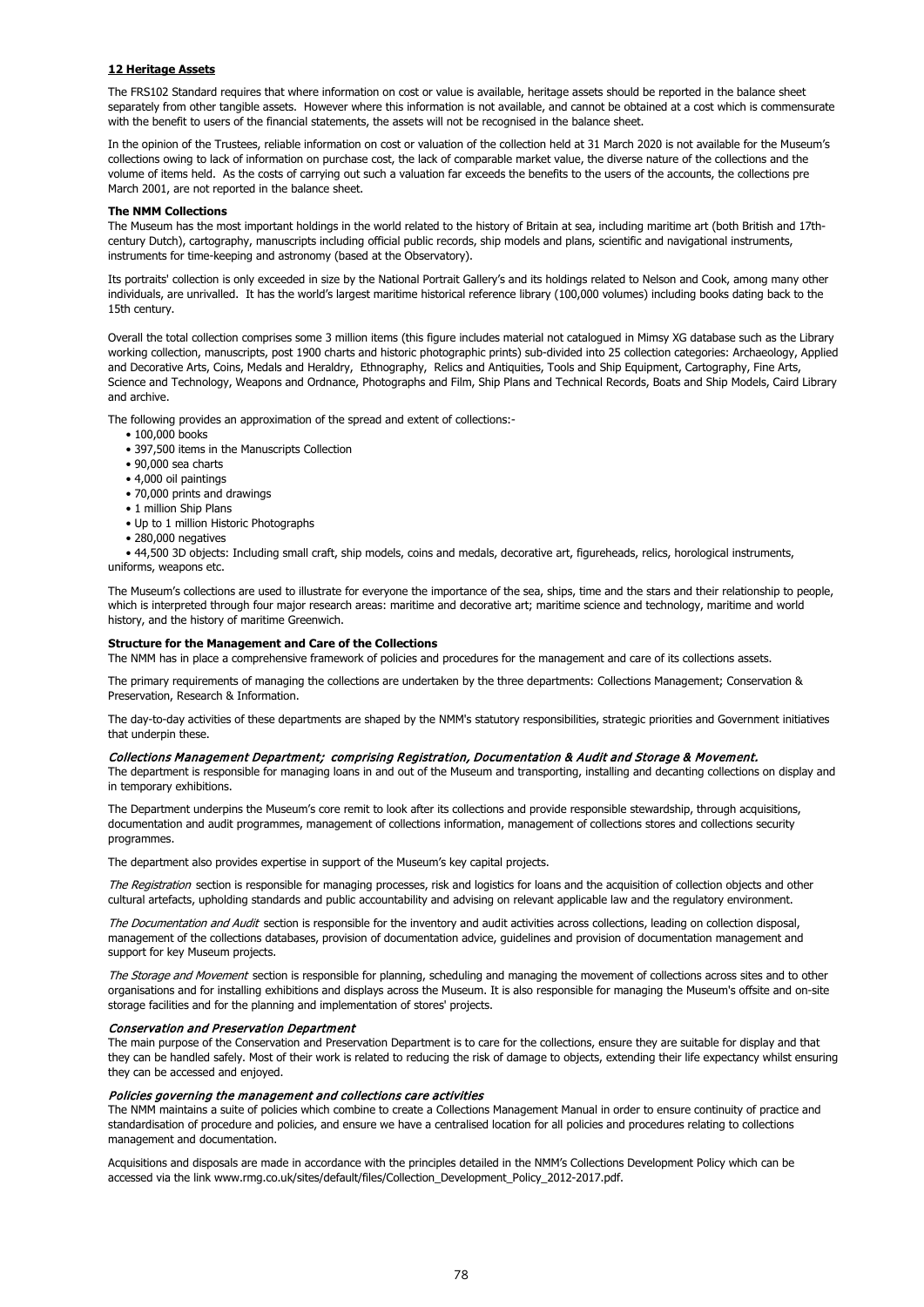## Collections Auditing

#### Storage Estate:

## **Loans**

## Loans Out Policy

| Cost or Valuation:                   | 2016   | 2017    | 2018    | 2019    | 2020    |
|--------------------------------------|--------|---------|---------|---------|---------|
|                                      | £'000  | £'000   | £'000   | £'000   | £'000   |
| As at 1 April                        | 16,128 | 17,426  | 100,485 | 100,644 | 100,991 |
| Collection Addition -                | 295    | 9,530   | 14      | 240     | 235     |
| <b>Collection Addition - Donated</b> | 1,003  | 73,529  | 145     | 107     | 297     |
| As at 31 March                       | 17,426 | 100,485 | 100,644 | 100,991 | 101,523 |

Collection additions (donated) of £107,290 included rare books, diaries and papers, ship models, marine chronometers and watches.

#### Cutty Sark

Cutty Sark was acquired for the National Maritime Museum Collection at nil value from the Trustees of the Cutty Sark Trust in 2015. The cost of carrying out a valuation far exceeds the benefit to the users of the accounts and the asset is therefore not recognised in the Accounts.

The Museum's various buildings and grounds are managed by the in-house Estates Department. The annual planned maintenance programme is informed by the quadrennial condition survey carried out by independent Mechanical & Electrical Engineering (M&E) and Building & Civil Engineering (B&CE) consultants.

An ongoing maintenance plan is prepared and with this overview the next year's budget is determined. This allows annual flexibility which may be necessary due to changed priorities or a changed financial climate informed by a longer term strategy.

Day-to-day maintenance issues are dealt with on an ongoing basis to ensure the buildings do not fall into disrepair or require more major and costly intervention.

Although the Museum is only able to display a small proportion of its collections at Greenwich at any one time, it is committed to making it accessible to the widest audience. Every year the NMM contributes high-quality objects to exhibitions and displays in Britain and abroad through its extensive loans programme. The Museum lends material to an increasing variety of borrowers such as museums and galleries, government and public buildings, corporate institutions.

Loan requests are assessed by the Registration Section and by the Loans Committee. The factors that are taken into consideration are timeliness, internal use for requested objects, conflicting loan requests, condition of objects and suitability for travel, availability of resources to prepare the loan and how the loan improves access to the collection.

#### **Financial Information on Acquisition of Heritage Assets - Charity & Group**

The operations of the stores are managed by the Collections Management team in collaboration with Conservation, Curatorial and Estates colleagues and through the quarterly Stores Management meetings. No.1 Smithery Quarterly Management Board meetings are held, chaired by the Head of Collections Management.

#### Prioritised Approach to Collections Care:

The NMM conducts a biannual collections store survey to identify and prioritise areas for improvement. This is coupled with weekly gallery inspections and one collection survey per year in a particular area. The data from these surveys informs strategies for collections care.

In addition to the three survey/inspection programmes outlined above the NMM has an active programme for identifying and monitoring vulnerable objects; many of these contain hazardous materials. Quarterly Hazards Group Meetings are held chaired by the Head of Conservation

Provision of suitable building conditions:

The Museum's buildings provide adequate protection in terms of their condition and design to ensure the safe keeping of the collection.

The rolling NMM Collections Auditing Programme forms an important part of the Museum's ongoing risk management programme with results informing a range of other management strategies including knowledge management, security and staff training.

Staff undertake a physical inspection of objects against their locations and match these results to those on our Museum databases, and through this monitor the location controls in place within the Museum sites. This process also allows staff to check the basic catalogue information on these objects or add record photographs.

Audits are prioritised according to known risks and business needs.

The NMM also has a suite of policies governing the conservation and preservation of collections including a Conservation Policy, Lighting Policy, Environmental Preservation Policy and an integrated approach to managing insects and pests (IPM).

## Collections Care and Storage

The National Maritime Museum has a large and varied collections storage estate which includes a number of offsite facilities; the Prince Philip Maritime Collections Centre, Kidbrooke and the Brass Foundry. In addition we have collections held at the No.1 Smithery, Chatham Historic Dockyard Trust (a partnership with CHDT and the Imperial War Museum), and large objects in commercial storage at the Science Museum Store at Wroughton, Gander & White and Cadogan Tate. Onsite stores include the SOW Archive and

The NMM has rigorous acquisition and disposal processes in accordance with the legal and ethical framework required to meet recognised professional standards. Recommendations for acquisition are made by the Collections Development Committee to the Museum Director, and where appropriate, to the Board of Trustees, depending on the financial value, sensitivity or significance of the potential acquisition. Disposals follow the same process with the difference that all are considered by the Board of Trustees and all disposals other than duplicates require consent from the Secretary of State for Digital, Culture, Media and Sport.

The NMM undertakes to catalogue Object, Archive and Library collections in accordance with National and International standards. These are outlined in the Museum's Collections Management Manual.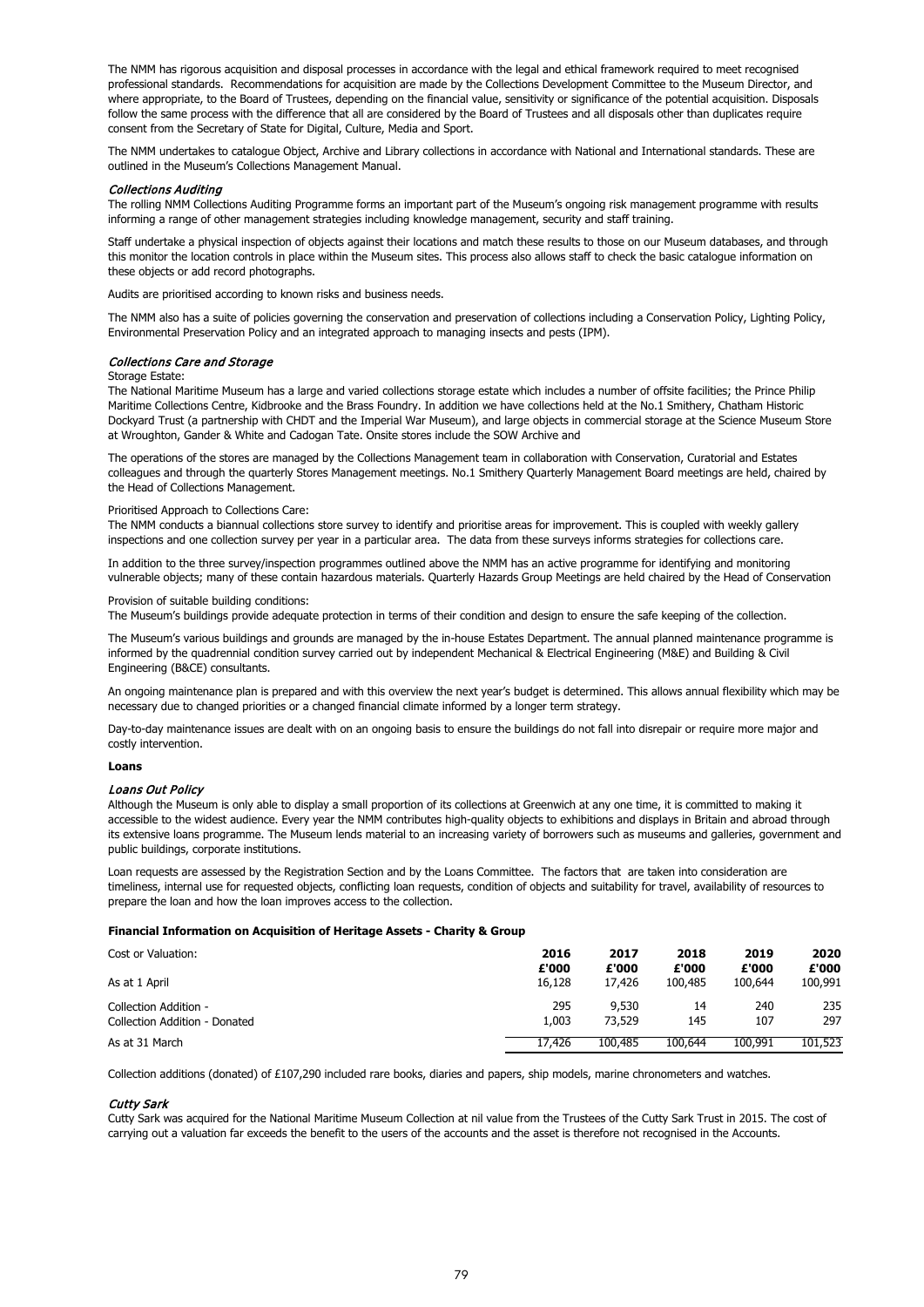### **14 Financial Risk Management**

| <b>Financial Assets</b>             | <b>Total</b> | <b>Floating</b><br><b>Financial</b><br><b>Assets</b> | <b>Fixed</b><br><b>Financial</b><br><b>Assets</b> | <b>Assets</b><br><b>Earning</b><br><b>Equity</b><br><b>Return</b> | Weighted<br><b>Average</b><br><b>Fixed Int</b><br>Rate | Weighted<br>Average<br><b>Period for</b><br><b>Which Rate</b> |
|-------------------------------------|--------------|------------------------------------------------------|---------------------------------------------------|-------------------------------------------------------------------|--------------------------------------------------------|---------------------------------------------------------------|
|                                     | £000         | £000                                                 | £000                                              | £000                                                              |                                                        | <b>Is Fixed</b>                                               |
| Year ended 31 March 2020 - Sterling | 12,656       | 8,641                                                | $\overline{\phantom{0}}$                          | 4,015                                                             | $0.0\%$                                                | 3 Months                                                      |
| Year ended 31 March 2019 - Sterling | 11,880       | 7,530                                                | $\sim$                                            | 4,350                                                             | $0.0\%$                                                | 3 Months                                                      |

The interest rate on floating financial assets is determined by the bank and market conditions.

| <b>Reconciliation to the Balance Sheet</b> |                                     | 2020<br>£'000 | 2019<br>£'000 |
|--------------------------------------------|-------------------------------------|---------------|---------------|
| Cash                                       | <b>Floating Financial Assets</b>    | 8,641         | 7,530         |
| Investments (Current Assets)               | <b>Fixed Financial Assets</b>       |               |               |
| Investments (Fixed Assets)                 | <b>Assets Earning Equity Return</b> | 4,015         | 4,350         |
| Total                                      |                                     | 12,656        | 11,880        |

The unquoted investment is in the trading subsidiary, National Maritime Museum Enterprises Limited - a company registered in England and Wales. The authorised, issued share capital consists of 500,000 £1 ordinary shares of which the Museum owns 100%.

#### **Liquidity Risk**

The Museum has sufficient investments, designated funds and unrestricted funds to cover its current liabilities.

#### **Credit Risk**

Cash is held by the Museum's bankers. The Museum has not suffered any loss in relation to cash held by bankers.

#### **Foreign Currency Risk**

#### **Investment Income Risk**

The National Maritime Museum has low material exposure to foreign currency risk because no material transactions are carried out in foreign currencies.

The National Maritime Museum has a Loan from DCMS repayable over 25 years and all cash deposits are for terms of up to four months.

| 15 Stock         | Group |      | <b>Charity</b> |      |
|------------------|-------|------|----------------|------|
|                  | 2020  | 2019 | 2020           | 2019 |
|                  | £000  | £000 | £000           | £000 |
| Goods for resale | 418   | 435  | 84             | 76   |

| 13 Investments                                           | <b>Group</b> |          | <b>Charity</b> |          |
|----------------------------------------------------------|--------------|----------|----------------|----------|
|                                                          | 2020         | 2019     | 2020           | 2019     |
| <b>Quoted Investments</b>                                | £'000        | £'000    | £'000          | £'000    |
| Market value at 1 April 2019                             | 4,350        | 5,048    | 4,350          | 5,048    |
| <b>Additions</b>                                         | 1,223        | 330      | 1,223          | 330      |
| <b>Disposal Proceeds</b>                                 | (1, 169)     | (1, 176) | (1, 169)       | (1, 176) |
| Gain/(Loss) on Disposal                                  |              | 63       |                | 63       |
| Net Gain/(Loss) on revaluation                           | (389)        | 85       | (389)          | 85       |
| Market value at 31 March 2020                            | 4,015        | 4,350    | 4,015          | 4,350    |
| Historical cost as at 31 March 2020                      | 1,972        | 1,918    | 1,972          | 1,918    |
| <b>Unquoted Investments:</b><br>Cost as at 31 March 2020 |              | ۰        | 500            | 500      |
| <b>Total Investments</b>                                 | 4,015        | 4,350    | 4,515          | 4,850    |

The museum has no exposure to interest rate risk on its financial liabilities as the interest rate on the DCMS loan is fixed for the entire repayment period. Its financial assets are held in fixed term deposit accounts with maturity of one month or less, or in funds or assets that can be readily traded, and so have no fixed interest rate.

FRS102, Financial Instruments, requires disclosure of the role which financial instruments have had during the year, in creating or changing the risks the Museum faces in undertaking its activities.

The majority of financial instruments relate to contracts to buy non-financial items in line with the Museum's expected purchase and usage requirements and the Museum is therefore exposed to little credit, liquidity or market risk.

The National Maritime Museum receives a large proportion of its operating income by way of Grant in Aid and as a result there is little exposure to liquidity risk. This is managed through the reserves policies as established by the Trustees.

The Museum is exposed to credit risk of £557,168 of trade debtors. This risk is not considered significant as major customers are familiar to the Museum. Bad and doubtful debts are provided for on an individual basis. Write offs in the year for bad debts amounted to £2,111 (£2,709 - 2018-19).

The Museum is exposed to credit risk of £1,164,560 of Accrued Grant Income. The risk is not considered significant as the donors are all established foundations, charities and public bodies. The remainder of the Museum's activity is funded by self-generated income and funds given for restricted purposes such as capital projects. Projects are only progressed when income is certain.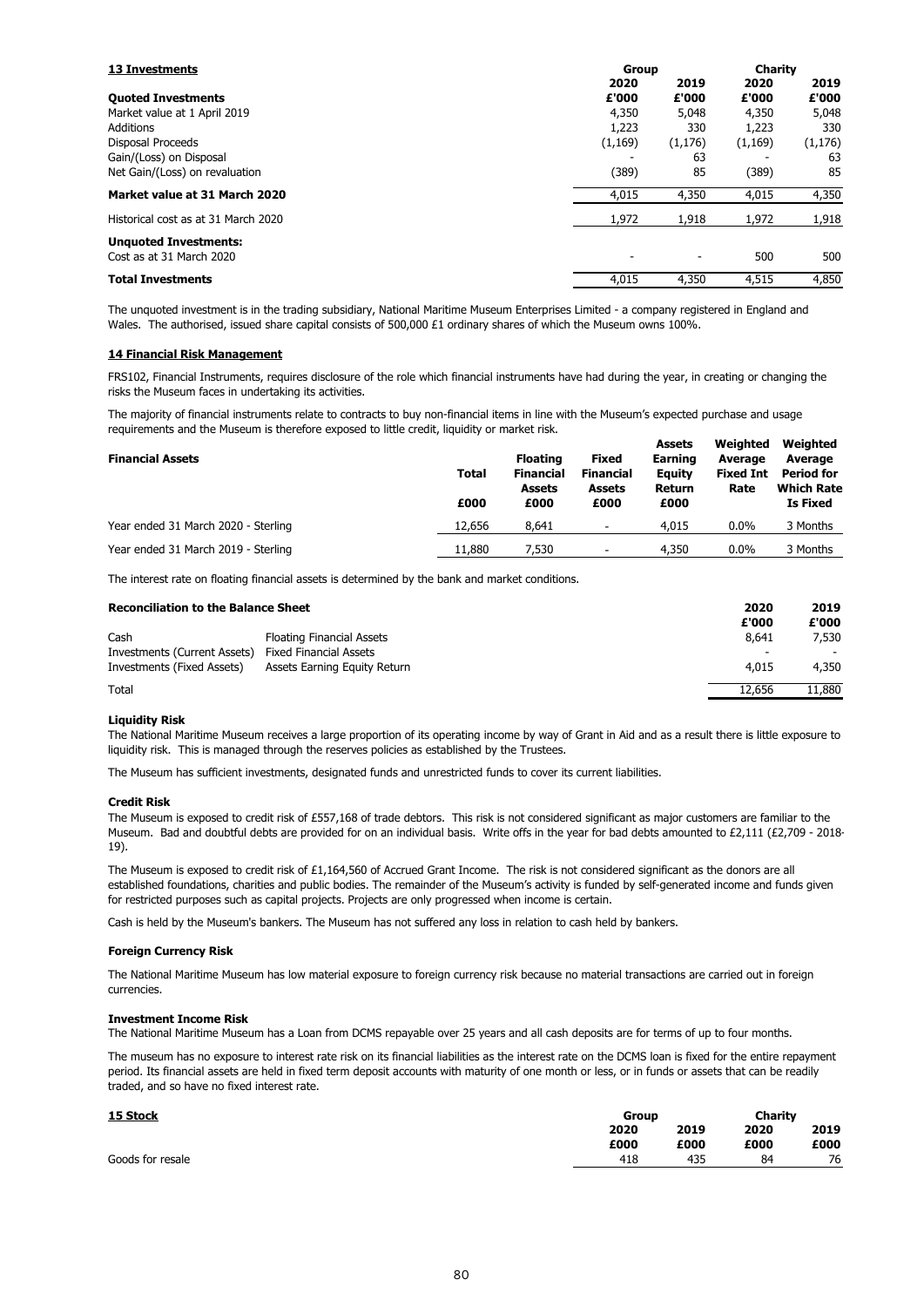Other debtors includes £1,000 of unpresented credit card income (£18,355 - 2018-19).

| 16 Debtors                          | <b>Group</b> |       | <b>Charity</b> |       |
|-------------------------------------|--------------|-------|----------------|-------|
|                                     | 2020         | 2019  | 2020           | 2019  |
| Amounts falling due within one year | £'000        | £'000 | £'000          | £'000 |
| Trade debtors                       | 557          | 412   | 343            | 156   |
| Amount owed by subsidiary           |              |       | 1,438          | 1,739 |
| Prepayments                         | 186          | 315   | 186            | 315   |
| Taxation (VAT)                      | 453          | 119   | 453            | 118   |
| Accrued income                      | 17           | 14    | 17             | 14    |
| <b>Accrued Grant income</b>         | 947          | 1,577 | 947            | 1,577 |
| Other debtors                       | 60           | 52    | 28             | 43    |
| Balance falling due within one year | 2,220        | 2,489 | 3,412          | 3,962 |
| Amounts falling due after one year  |              |       |                |       |
| <b>Accrued Grant Income</b>         | 218          | 326   | 218            | 326   |
| Balance falling due after one year  | 218          | 326   | 218            | 326   |
| <b>Total</b>                        | 2,438        | 2,815 | 3,630          | 4,288 |

## **18 Operating Leases**

As at 31 March 2020 the Museum had obligations under non-cancellable operating leases which are due as follows:

| <b>17 Creditors</b>                 | <b>Group</b> |       |       | <b>Charity</b> |  |  |
|-------------------------------------|--------------|-------|-------|----------------|--|--|
|                                     | 2020         | 2019  | 2020  | 2019           |  |  |
| Amounts falling due within one year | £'000        | £'000 | £'000 | £'000          |  |  |
| Trade creditors                     | 251          | 179   | 249   | 179            |  |  |
| Other creditors                     | 172          | 142   | 44    | 37             |  |  |
| <b>DCMS</b> Loan and Interest       | 329          | 332   | 329   | 332            |  |  |
| Taxation and social security        | 337          | 284   | 280   | 284            |  |  |
| <b>Accruals</b>                     | 2,160        | 2,308 | 2,113 | 2,240          |  |  |
| Deferred income                     | 387          | 359   | 18    | 65             |  |  |
| Balance falling due within one year | 3,636        | 3,604 | 3,033 | 3,137          |  |  |
| Balance falling due after one year  |              |       |       |                |  |  |
| <b>DCMS</b> Loan and Interest       | 5,124        | 5,368 | 5,124 | 5,368          |  |  |
| Balance falling due after one year  | 5,124        | 5,368 | 5,124 | 5,368          |  |  |
| <b>Total</b>                        | 8,760        | 8,972 | 8,157 | 8,505          |  |  |

| The movement on the deferred income account is as follows: |       | Group | <b>Charity</b> |       |
|------------------------------------------------------------|-------|-------|----------------|-------|
|                                                            | 2020  | 2019  | 2020           | 2019  |
|                                                            | £'000 | £'000 | £'000          | £'000 |
| Deferred income at 1 April                                 | 359   | 322   | 65             | 73    |
| Released in year                                           | (359) | (322) | (65)           | (73)  |
| Deferred in year                                           | 387   | 359   | 18             | 65    |
| Deferred income at 31 March                                | 387   | 359   | 18             | 65    |

|                               | <b>Group</b> |       | <b>Charity</b>           |       |
|-------------------------------|--------------|-------|--------------------------|-------|
|                               | 2020         | 2019  | 2020                     | 2019  |
| <b>Buildings</b>              | £'000        | £'000 | £'000                    | £'000 |
| - Within one year             | 80           | 117   | 80                       | 117   |
| - In the second to fifth year | 307          | 315   | 307                      | 315   |
| - After five years            | 740          | 820   | 740                      | 820   |
| Total                         | 1,127        | 1,252 | 1,127                    | 1,252 |
| <b>Other</b>                  |              |       |                          |       |
| - Within one year             | 8            | 8     | 8                        | 8     |
| - In the second to fifth year | $\sim$       | 5     | $\overline{\phantom{0}}$ | 5     |
| - After five years            | $\sim$       |       |                          |       |
| <b>Total</b>                  | 8            | 13    | 8                        | 13    |

During 2015-16 DCMS approved a loan to the Museum totalling £6,100,000 towards the development of the Prince Philip Maritime Collections Centre. The first repayment on the loan was due and paid in April 2017 and regular payments are made each year. Interest is being accrued at an indicative rate of 1.02%.

Accrued Grant income includes £747,060 of income due from restricted grant funding for specific projects to be undertaken by the Museum in 2020-21 and future years.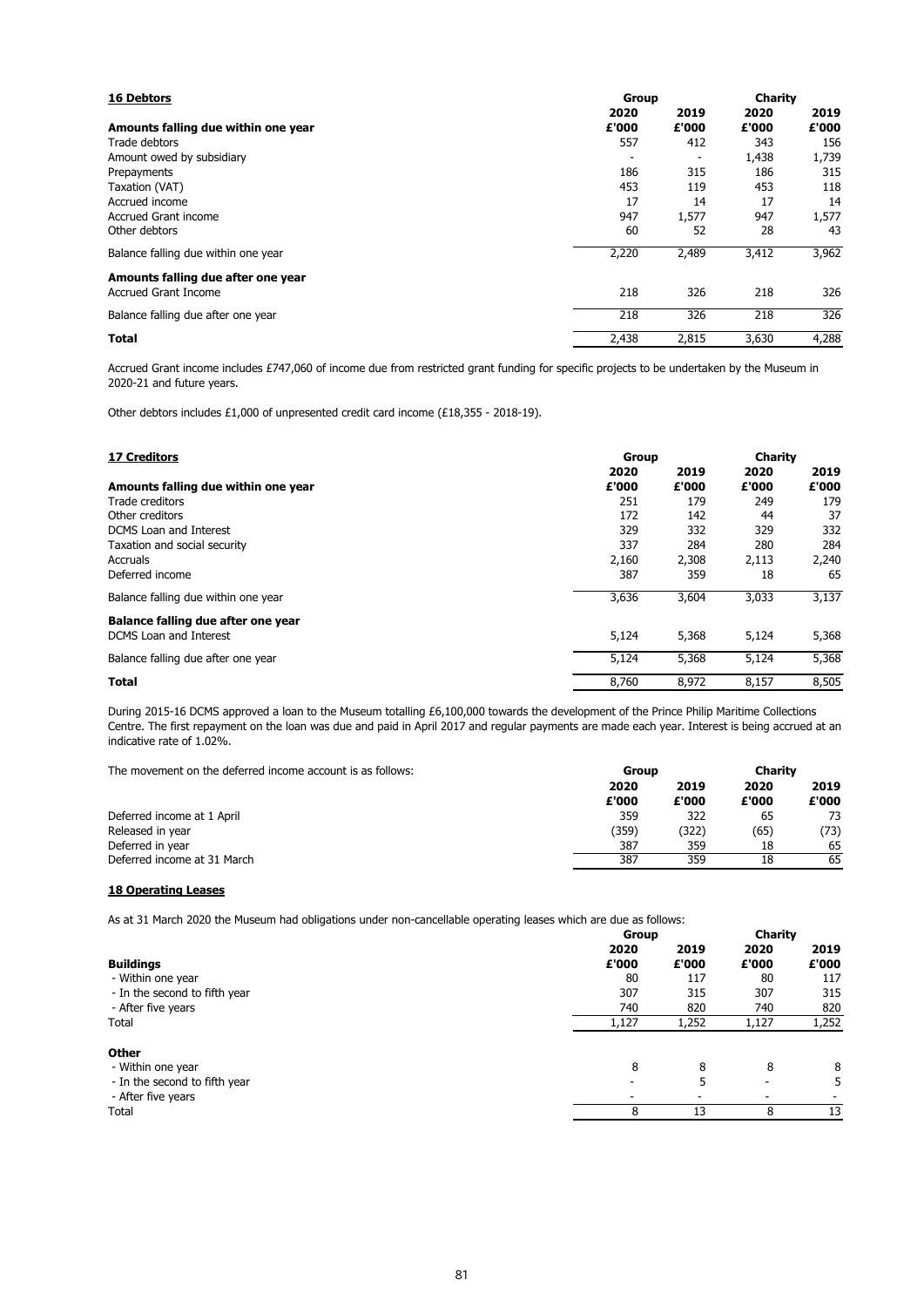| 19.a Statement of Funds - Group                             | <b>Balance</b><br>2019<br>£'000 | <b>Income</b><br>£'000 | <b>Expendi-</b><br>ture<br>£'000 | Gains/<br>(Losses)<br>£'000 | <b>Transfers</b><br>£'000 | <b>Balance</b><br>31 March<br>2020<br>£'000 |
|-------------------------------------------------------------|---------------------------------|------------------------|----------------------------------|-----------------------------|---------------------------|---------------------------------------------|
| <b>General Funds</b>                                        | 3,041                           | 23,228                 | (23, 995)                        |                             | 832                       | 3,106                                       |
| <b>Designated Funds</b><br>Tangible & Intangible Asset Fund | 13,387                          |                        | (2, 919)                         |                             | 1,689                     | 12,157                                      |
| <b>Designated Capital</b>                                   |                                 | 2,725                  |                                  |                             | (2,725)                   |                                             |
| Designated Acquisitions Fund                                | 103                             |                        |                                  |                             | (19)                      | 84                                          |
| Cutty Sark Preservation Fund No. 2                          | 466                             |                        |                                  |                             | 150                       | 616                                         |
| Caird Fund                                                  | 1,261                           | 17                     | (46)                             | (80)                        |                           | 1,152                                       |
| Development Fund                                            | 1,875                           | 57                     | (18)                             | (257)                       | 1,600                     | 3,257                                       |
| No. 3 Trust Fund                                            | 624                             | 3                      | (6)                              | (15)                        |                           | 606                                         |
| <b>Trading Funds</b>                                        | 59                              | 5,424                  | (3,686)                          |                             | (1, 438)                  | 359                                         |
| <b>Total Designated Funds</b>                               | 17,775                          | 8,226                  | (6, 675)                         | (352)                       | (743)                     | 18,231                                      |
| <b>Total Unrestricted Funds</b>                             | 20,816                          | 31,454                 | (30, 670)                        | (352)                       | 89                        | 21,337                                      |
| <b>Restricted Funds</b><br><b>Restricted Income Funds</b>   |                                 |                        |                                  |                             |                           |                                             |
| <b>Acquisitions Fund</b>                                    | 27                              |                        |                                  |                             |                           | 27                                          |
| Special Purpose Funds                                       |                                 | 441                    | (349)                            |                             | (92)                      |                                             |
| <b>Cutty Sark Preservation Fund</b>                         | 667                             | 604                    | 0                                |                             | (5)                       | 1,266                                       |
| <b>Endeavour Galleries Fund</b>                             | 1,640                           | 241                    | (283)                            |                             | (1, 598)                  |                                             |
| National Historic Ships UK Fund                             | 350                             | 9                      | (415)                            |                             | 215                       | 159                                         |
| <b>Activities Fund</b>                                      | 871                             | 219                    | (336)                            |                             | (12)                      | 742                                         |
| No. 3 Trust Fund - Sackler Research Fellowships             |                                 |                        |                                  |                             | 163                       | 163                                         |
| No. 3 Trust Fund - Sackler Caird Fund                       | 39                              | 1                      | (1)                              | (4)                         |                           | 35                                          |
| No. 3 Trust Fund - Anderson Fund                            | 74                              |                        |                                  |                             |                           | 74                                          |
| No. 3 Trust Fund - Bosanquet Fund                           | 5                               |                        |                                  |                             |                           | 5                                           |
|                                                             | 3,673                           | 1,515                  | (1, 384)                         | $\overline{(4)}$            | (1, 329)                  | 2,471                                       |
| <b>Restricted Asset Funds</b>                               |                                 |                        |                                  |                             |                           |                                             |
| Land and Buildings Fund (Incl. Cutty Sark Canopy)           | 99,375                          |                        | (3, 568)                         |                             | 1,168                     | 96,975                                      |
| <b>Revaluation Reserve</b>                                  | 70,471                          |                        |                                  | 13,521                      |                           | 83,992                                      |
| Collections Capital Fund, Heritage Assets                   | 100,991                         | 297                    |                                  |                             | 235                       | 101,523                                     |
|                                                             | 270,837                         | 297                    | (3, 568)                         | 13,521                      | 1,403                     | 282,490                                     |
| <b>Total Restricted Funds including Revaluation Reserve</b> | 274,510                         | 1,812                  | (4, 952)                         | 13,517                      | 74                        | 284,961                                     |
| <b>Endowment Funds</b>                                      |                                 |                        |                                  |                             |                           |                                             |
| The Caird Fund                                              | 516                             | 7                      | (20)                             | (33)                        |                           | 470                                         |
| The Sackler Fund                                            | 163                             |                        | $\overline{a}$                   |                             | (163)                     |                                             |
| <b>Total Endowment Funds</b>                                | 679                             | $\overline{7}$         | (20)                             | (33)                        | (163)                     | 470                                         |
| <b>Total Funds</b>                                          | 296,005                         | 33,273                 | (35, 642)                        | 13,132                      |                           | 306,768                                     |
| <b>19.b Statement of Funds - Charity</b>                    | <b>Balance</b>                  |                        | <b>Expendi-</b>                  | Gains/                      |                           | <b>Balance</b><br>31 March                  |

Funds of £1,598k have been transfer from the Endeavour Galleries Fund to Tangible Assets Funds in respect of assets aquired on completion og f the Endeavour Galleries project.

| <b>Total Funds</b>                                           | 295,946 | 29,530   | (32,199) | 13,132 |       | 306,409 |
|--------------------------------------------------------------|---------|----------|----------|--------|-------|---------|
| <b>Total Endowment Funds</b>                                 | 679     |          | (20)     | (33)   | (163) | 470     |
| <b>Total Restricted Funds Revaluation Reserve (Charity)</b>  | 274,510 | 1,610    | (4,952)  | 13,517 | 74    | 284,759 |
| Less: Trading Funds                                          |         | (202)    |          |        |       | (202)   |
| Total Restricted Funds including Revaluation Reserve (Group) | 274,510 | 1,812    | (4, 952) | 13,517 | 74    | 284,961 |
| <b>Total Designated Funds (Charity)</b>                      | 17,716  | 4,685    | (3,232)  | (352)  | (743) | 18,074  |
| Less: Trading Funds                                          | (59)    | (3, 541) | 3,443    |        |       | (157)   |
| Total Designated Funds (Group)                               | 17,775  | 8,226    | (6, 675) | (352)  | (743) | 18,231  |
| General Funds (Group)                                        | 3,041   | 23,228   | (23,995) |        | 832   | 3,106   |

| nds - Charity | <b>Balance</b> |        | <b>Expendi-</b> | Gains/                  |       | 31 March |
|---------------|----------------|--------|-----------------|-------------------------|-------|----------|
|               | 2019           | Income |                 | ture (Losses) Transfers |       | 2020     |
|               | £'000          | £'000  | £'000           | £'000                   | £'000 | £'000    |

Funds of £163k were transferred from Endowments to Restricted as agreed with the origial donors of the Sackler Fund.

Transfers are made each year from Designated Capital funds to the Land & Building Fund and Tangible Assets Fund in respect of certain capital assets acquired.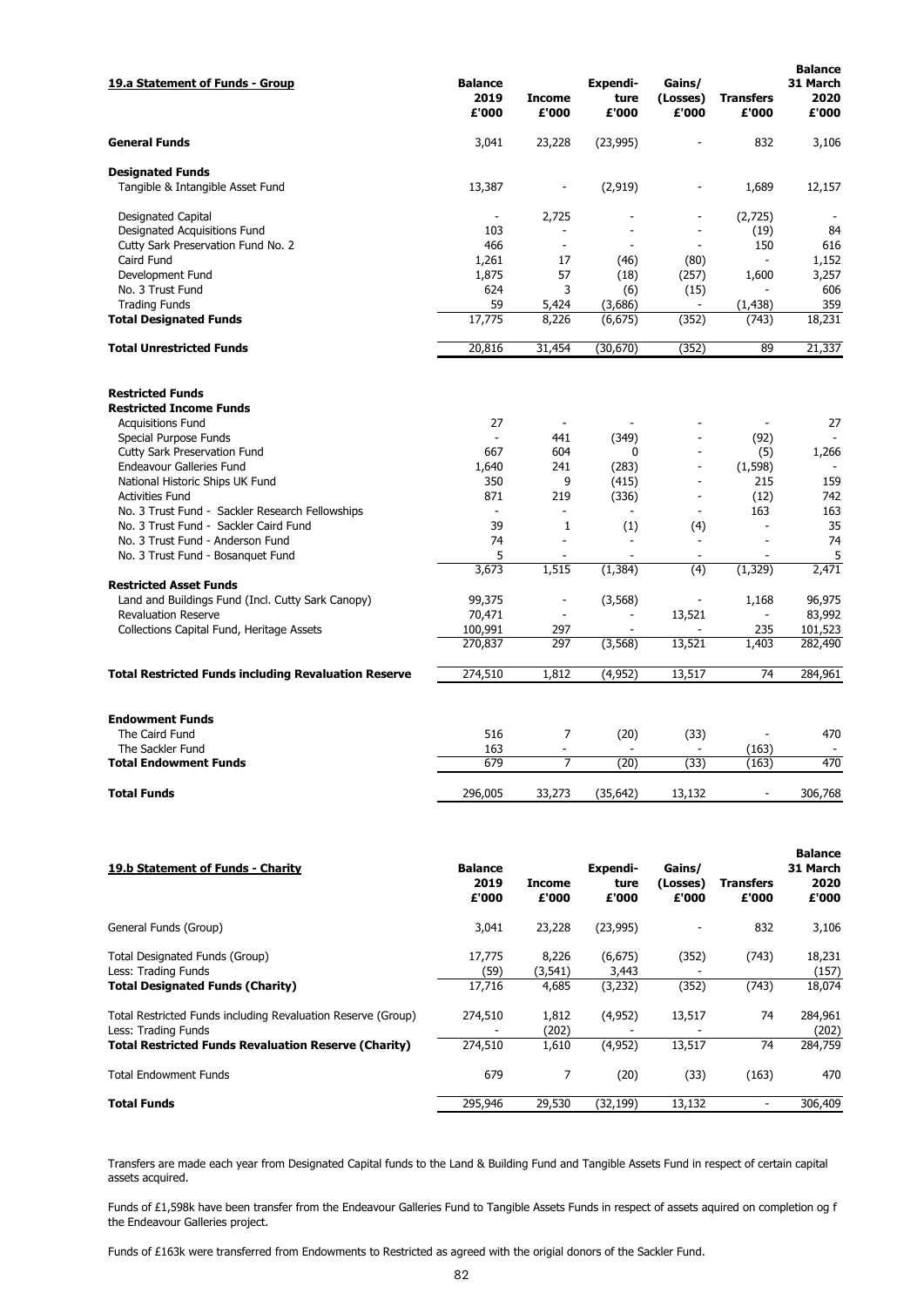Funds of £1,438k have been transferred from trading funds to General Funds and the development funds as giftaid profits.

**Designated Funds** - a collection of Funds which have been set aside at the discretion of the Trustees for specific purposes:

The Caird Fund is available for use at the discretion of the Trustees for the purpose and benefit of the Museum.

The Development Fund is designated for development projects at the Museum.

The Acquisitions Fund represents grants and donations received by the museum for specific future heritage asset purchases.

Special Purpose Funds represent grants and donations received by the Museum for specific purposes.

The Endeavour Galleries Fund represents donations and grants raised for the Endeavour Galleries capital works project.

The Altazimuth Conservation Fund represents donations and grants raised for the Altazimuth Pavilion capital works project.

The Anderson Fund (part of the No.3 Trust Fund) supports a fellowship in naval and maritime history.

Cutty Sark Preservation Fund includes the transfer of cash funds from the Cutty Sark Trust, the Cutty Sark 150 and Nannie restoration appeals of which is held as a restricted fund for the conservation of the ship Cutty Sark.

The Bosanquet Fund (part of the No.3 Trust Fund) provides funding for the purchase of library books.

The Caird Fund is a capital sum the income of which is to be used for the purpose and benefit of the Museum and is a permanent endowment.

The Collections Capital Fund represents assets either donated or purchased for the Museum's collection and is the value of capitalised heritage assets at the point of accession. The Collections Capital Fund movement provides for the relocation of the purchase of Heritage Assets from the General Fund.

**Endowment Funds** - These comprise funds donated on condition that the capital value of the donation is held in perpetuity, or in the case of expendable endowment, for the long term.

The Sackler Fund (part of the No.3 Trust Fund) is a capital sum which is used to support a research fellowship in areas directly relating to the history of astronomy and navigational sciences. This has now been transferred to Restricted Funds in agreement with the original donors.

The National Historic Ships UK Fund supports research, publications, training, recording and similar activities relating to the preservation of historic vessels. This fund includes a grant from HLF for a two year Shipshape Heritage Training Partnership programme.

The Activities Fund represents grants raised for activities based around the Endeavour Galleries, both the Armada and Stubbs acquisitions, Maritime Impacts project, Royal Visit to The Fleet Concservation, MA Collect Project and the Cutty Sark Theatre.

The Sackler Caird Fund (part of the No.3 Trust Fund) was established to support a research fellowship in areas directly related to the Museum's collections or in particular related subjects.

The Land and Buildings Fund represents the value of the land and buildings on transfer from the Secretary of State for the Environment to the Trustees of the Museum, the incorporation of the Royal Observatory, Greenwich partly in 1999 and fully in 2004, plus subsequent additions at cost, less depreciation for the year and net of the outstanding loan balance owed to DCMS. The Land and Buildings Fund movement provides for a transfer for additions of land and buildings paid for from the Designated General Fund.

The Revaluation Reserve represents the difference between the original cost and valuation of the land and buildings at year end.

The Designated Capital Fund represents funding received from DCMS for Capital Expenditure. The fund movement provides for the transfer of the capital Grant in Aid received which has been used for the purchase of tangible assets during the year.

The Designated Acquisitions Fund, the Trustees recognise that the availability of potential new acquisitions for the collection is unpredictable. Accordingly, funds allocated to acquisitions but unspent in the year are credited to a designated fund for future purchases of collection objects when they become available.

Cutty Sark Preservation Fund No. 2, the Trustees have decided to designate £150,000 in the year to put towards the long term conservation of the ship less costs charged to the fund in year.

The No.3 Trust Fund (except to the extent that funds are endowment or restricted) is for the purpose and benefit of the Museum at the discretion of the Trustees.

Trading Funds represent the value of reserves held in the Museum's trading subsidiary. The transfer of the trading funds represent the transfer of the profit as Gift Aid to the Charity.

**Restricted Funds** - These funds are subject to specific restrictions imposed by the donor, by the purpose of an appeal or are received for a specific purpose. They consist mainly of the following:

**General Funds -** the general funds consist of the accumulated surplus or deficit on the Statement of Financial Activities. The amount available for use at the discretion of the Trustees in the furtherance of the general objectives of the museum is detailed in Note 20.

The Tangible & Intangible Asset Fund represents the value of the fixed assets (excluding land and buildings) plus subsequent additions at cost. The Tangible Assets Fund movement mainly provides designated Capital reserves for spend on Fixed assets for the year.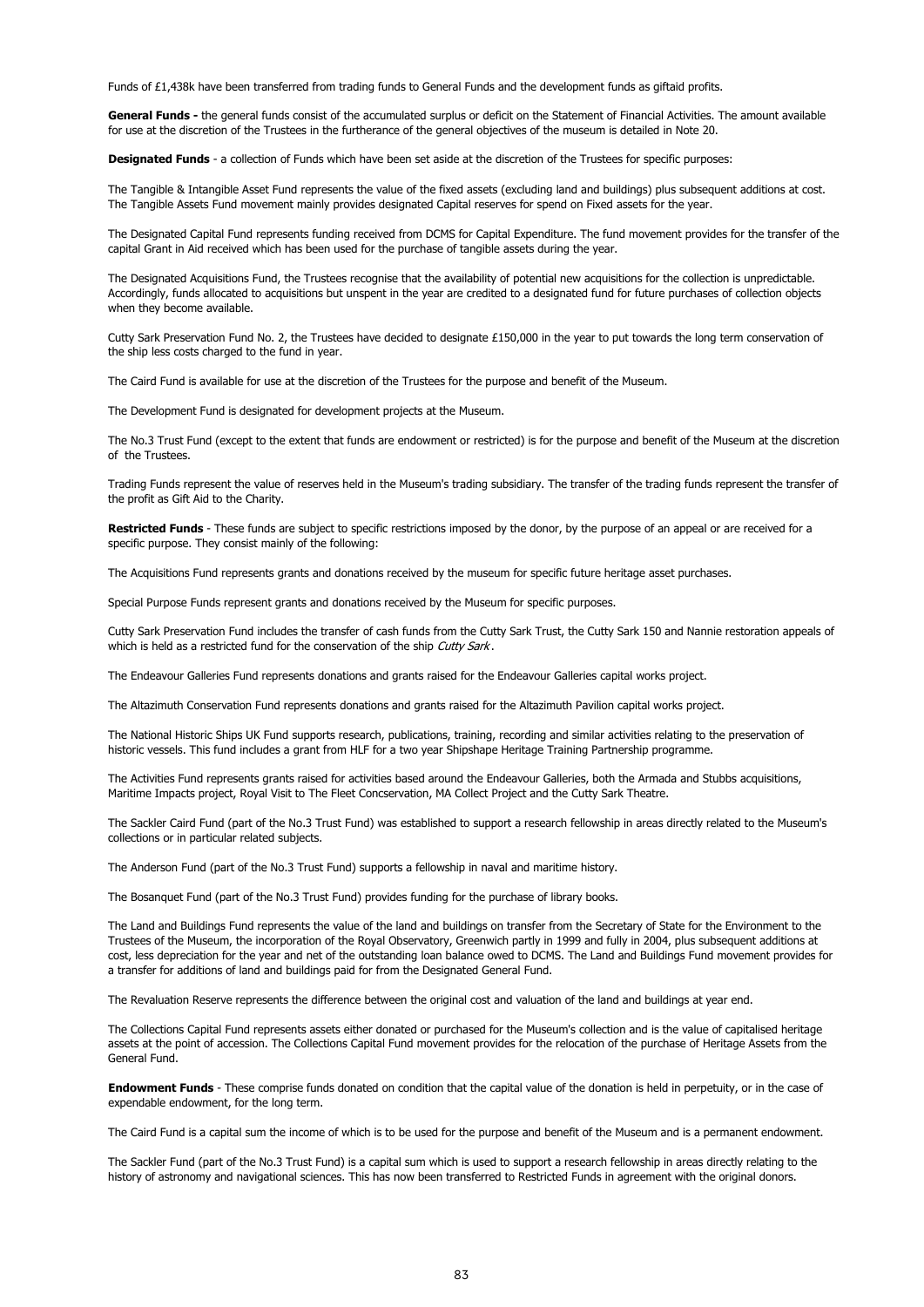| 20 Statement of fund commitments as at 31 March 2020           | <b>Group</b> |         | <b>Charity</b> |         |
|----------------------------------------------------------------|--------------|---------|----------------|---------|
|                                                                | 2020         | 2019    | 2020           | 2019    |
|                                                                | £'000        | £'000   | £'000          | £'000   |
| <b>Funds available for spending at Trustee's discretion:</b>   |              |         |                |         |
| General Income Funds                                           | 3,106        | 3,041   | 3,106          | 3,041   |
| Designated funds (excluding NMM Enterprises Ltd & Asset Funds) | 5,715        | 4,329   | 5,715          | 4,329   |
|                                                                | 8,821        | 7,370   | 8,821          | 7,370   |
| Funds raised for specific purposes:                            |              |         |                |         |
| <b>Restricted Income Funds</b>                                 | 2,471        | 3,673   | 2,471          | 3,673   |
| <b>Total Funds available for spending</b>                      | 11,292       | 11,043  | 11,292         | 11,043  |
| <b>Funds not available for Trustee's spending</b>              |              |         |                |         |
| Designated funds - share capital of NMM Enterprises Ltd        | 359          | 59      |                |         |
| <b>Endowment Funds</b>                                         | 470          | 679     | 470            | 679     |
| Land and Buildings Fund (Incl. Cutty Sark Canopy)              | 96,975       | 99,375  | 96,975         | 99,375  |
| <b>Revaluation Reserve</b>                                     | 83,992       | 70,471  | 83,992         | 70,471  |
| Collections Capital Fund, Heritage Assets                      | 101,523      | 100,991 | 101,523        | 100,991 |
| Tangible & Intangible Asset Fund                               | 12,157       | 13,387  | 12,157         | 13,387  |
| <b>Total Funds not available for spending</b>                  | 295,476      | 284,962 | 295,117        | 284,903 |
| <b>Total Funds in Balance Sheet</b>                            | 306,768      | 296,005 | 306,409        | 295,946 |

Unrealised gains and losses detailed below have been included in the fund balances.

|                                                    | <b>Unrestric-</b>   |                          |                            |               |              |
|----------------------------------------------------|---------------------|--------------------------|----------------------------|---------------|--------------|
| 21.a Analysis of Group Net Assets between Funds    | <b>Unrestricted</b> | ted                      |                            | <b>Endow-</b> |              |
|                                                    | <b>Designated</b>   |                          | <b>General Restric-ted</b> | ment          | <b>Total</b> |
|                                                    | <b>Funds</b>        | <b>Funds</b>             | <b>Funds</b>               | <b>Funds</b>  | 2020         |
| Fund balances at 31 March 2020 are represented by: | £'000               | £'000                    | £'000                      | £'000         | £'000        |
| Heritage Assets                                    |                     | ۰.                       | 101,523                    | ۰.            | 101,523      |
| Tangible Fixed assets                              | 11,858              | ۰                        | 186,335                    | ۰.            | 198,193      |
| Intangible Assets                                  | 300                 | $\overline{\phantom{0}}$ |                            |               | 300          |
| <b>Investments</b>                                 | 3,146               | 285                      | 114                        | 470           | 4,015        |
| Current assets                                     | 6,563               | 2,821                    | 1,895                      |               | 11,279       |
| Debtors: Amounts falling due after one year        |                     |                          | 218                        |               | 218          |
| Creditors: Amounts falling due within one year     | (3,636)             | $\sim$                   |                            | $\sim$        | (3,636)      |
| Creditors: Amounts falling due after one year      |                     | ۰                        | (5, 124)                   | ۰.            | (5, 124)     |
| <b>Group Net Assets</b>                            | 18,231              | 3,106                    | 284,961                    | 470           | 306,768      |

| 21.b Analysis of Charity Net Assets between Funds  | <b>Unrestricted</b><br><b>Designated</b><br><b>Funds</b> |
|----------------------------------------------------|----------------------------------------------------------|
| Fund balances at 31 March 2020 are represented by: | £'000                                                    |
| <b>Heritage Assets</b>                             |                                                          |
| Tangible Fixed assets                              | 11,858                                                   |
| <b>Intangible Assets</b>                           | 300                                                      |
| Investments                                        | 3,646                                                    |
| Current assets                                     | 5,101                                                    |
| Debtors: Amounts falling due after one year        |                                                          |
| Creditors: Amounts falling due within one year     | (3,033)                                                  |
| Creditors: Amounts falling due after one year      |                                                          |

## **Charity Net Assets**

|                                            | Unrestric-               |                       | Endow-                |               |
|--------------------------------------------|--------------------------|-----------------------|-----------------------|---------------|
| <b>Reconciliation of movements</b>         |                          | ted Restric-ted       | ment                  | <b>Total</b>  |
| in unrealised gains on land and buildings: | <b>Funds</b><br>£'000    | <b>Funds</b><br>£'000 | <b>Funds</b><br>£'000 | 2020<br>£'000 |
| Unrealised gains at 1 April 2019           | $\overline{\phantom{a}}$ | 70,471                | $\blacksquare$        | 70,471        |
| Net gain arising on revaluation            | $\overline{\phantom{a}}$ | 13,521                | Ξ.                    | 13,521        |
| Unrealised gains at 31 March 2020          |                          | 83,992                |                       | 83,992        |
|                                            | <b>Unrestric-</b>        |                       | <b>Endow-</b>         |               |
| <b>Reconciliation of movements</b>         |                          | ted Restric-ted       | ment                  | <b>Total</b>  |
| in unrealised gains on investments:        | <b>Funds</b>             | <b>Funds</b>          | <b>Funds</b>          | 2020          |
|                                            | £'000                    | £'000                 | £'000                 | £'000         |
| Unrealised gains at 1 April 2019           | 2,075                    | 24                    | 142                   | 2,241         |
| Net gains arising on revaluations          | (352)                    | (4)                   | (33)                  | (389)         |

| .<br>$\overline{\phantom{0}}$<br>$- -$ | $\sim$<br>--- | - |
|----------------------------------------|---------------|---|
|----------------------------------------|---------------|---|

| <b>Unrestricted</b><br>ted |              |                   | <b>Endow-</b>              |              |  |
|----------------------------|--------------|-------------------|----------------------------|--------------|--|
| <b>Designated</b>          |              |                   | ment                       | <b>Total</b> |  |
| <b>Funds</b>               | <b>Funds</b> | <b>Funds</b>      | <b>Funds</b>               | 2020         |  |
| £'000                      | £'000        | £'000             | £'000                      | £'000        |  |
|                            | ۰            | 101,523           | ۰                          | 101,523      |  |
| 11,858                     |              | 186,335           | ۰.                         | 198,193      |  |
| 300                        |              | 0                 |                            | 300          |  |
| 3,646                      | 285          | 114               | 470                        | 4,515        |  |
| 5,101                      | 2,821        | 1,895             |                            | 9,817        |  |
|                            |              | 218               |                            | 218          |  |
| (3,033)                    |              | $\Omega$          | ۰.                         | (3,033)      |  |
|                            |              | (5, 124)          |                            | (5, 124)     |  |
| 17,872                     | 3,106        | 284,961           | 470                        | 306,409      |  |
|                            |              | <b>Unrestric-</b> | <b>General Restric-ted</b> |              |  |

 $\overline{\phantom{a}}$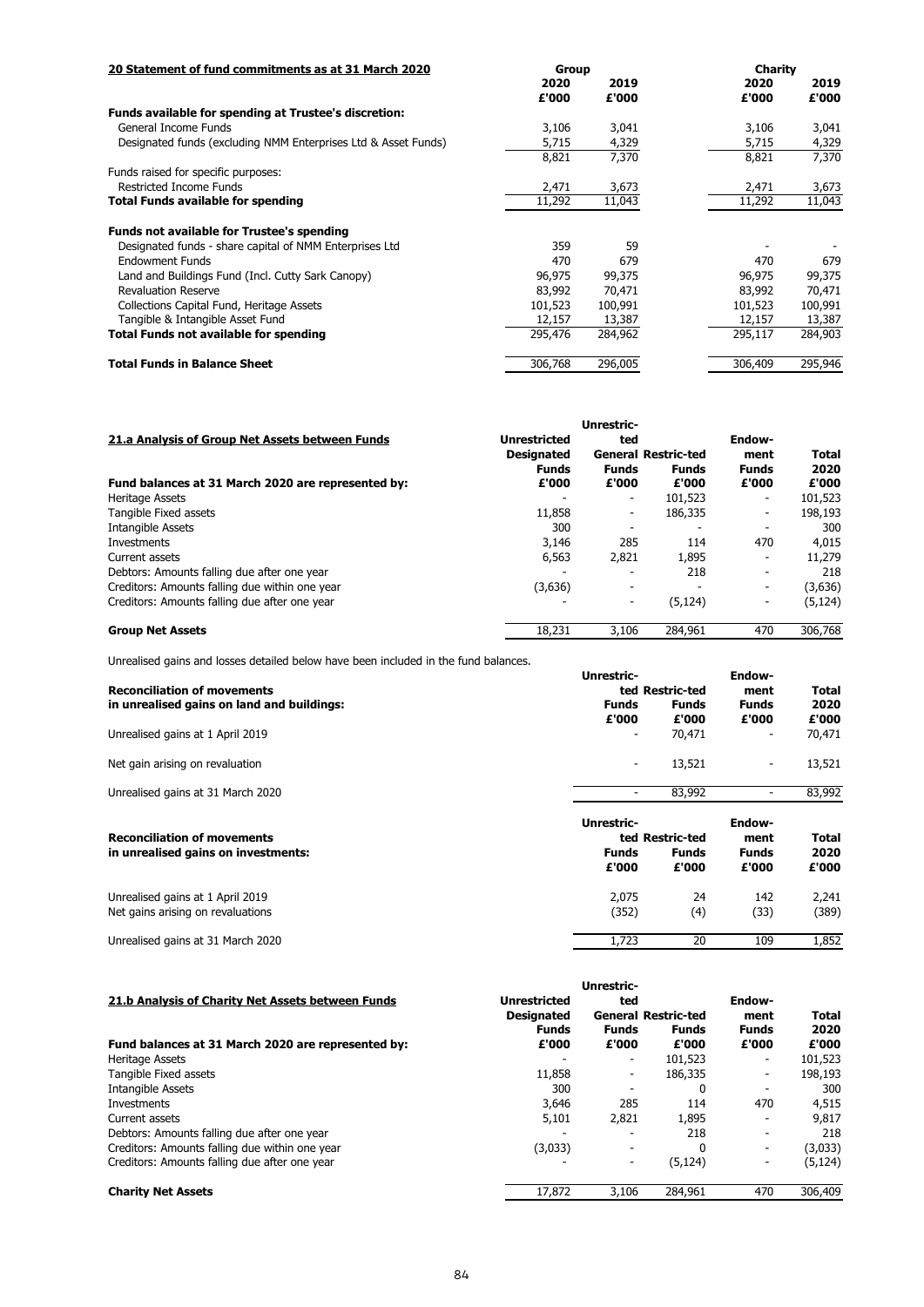| 22 Reconciliation of net incoming resources to net cash inflow from operating activities         |            |               |                         |             |                      |                      |
|--------------------------------------------------------------------------------------------------|------------|---------------|-------------------------|-------------|----------------------|----------------------|
|                                                                                                  |            |               |                         |             | 2020                 | 2019                 |
| Net (expenditure)/income for the reporting period (as per the statement of financial activities) |            |               |                         |             | £'000                | £'000                |
|                                                                                                  |            |               |                         |             | (2,758)              | (1,058)              |
| Adjustments for:                                                                                 |            |               |                         |             |                      |                      |
| <b>Donated Objects</b>                                                                           |            |               | Note 2                  |             | (297)                | (107)                |
| Depreciation & amortisation charges                                                              |            |               | <b>Note 10a &amp; b</b> |             | 6,474                | 6,331                |
| (Gains)/losses on investments                                                                    |            |               |                         |             | 389                  | (149)                |
| Investment income                                                                                |            |               | Note 5                  |             | (109)                | (85)                 |
| (Increase)/Decrease in stock                                                                     |            |               | Note 15                 |             | 17                   | (39)                 |
| (Increase)/Decrease in debtors                                                                   |            |               | Note 16                 |             | 377                  | 3,036                |
| Increase/(Decrease) in creditors                                                                 |            |               | Note 17                 |             | (212)                | 202                  |
| Cash inflows from new borrowing                                                                  |            |               | Note 17                 |             |                      |                      |
| Repayments of borrowing                                                                          |            |               | Note 17                 |             | 329                  | 332                  |
| Loss on Disposal of Fixed Assets & Intangible Assets                                             |            |               | Note 10                 |             | 12                   | 19                   |
| Net cash inflow from operating activities                                                        |            |               |                         |             | 4,222                | 8,482                |
| Reconciliation of increase in cash to movement in net funds                                      |            |               |                         |             | 2020<br>£'000        | 2019<br>£'000        |
| Increase/(Decrease) in cash in the period                                                        |            |               |                         |             | 1,111                | 3,895                |
| Increase/(Decrease) in liquid resources in the period                                            |            |               |                         |             |                      | (512)                |
|                                                                                                  |            |               |                         |             |                      |                      |
| Change in net funds resulting from cash flows                                                    |            |               |                         |             | 1,111                | 3,383                |
| Net funds at 1 April 2019                                                                        |            |               |                         |             | 7,530                | 4,147                |
| Net funds at 31 March 2020                                                                       |            |               |                         |             | 8,641                | 7,530                |
|                                                                                                  |            |               |                         |             |                      |                      |
| 23 Analysis of net funds                                                                         | <b>NMM</b> | <b>Trusts</b> | <b>Charity</b>          | <b>NMME</b> | 2020<br><b>Group</b> | 2019<br><b>Group</b> |

|                                       | INMM<br>£'000 | <b>I rusts</b><br>£'000 | <b>Charity</b><br>£'000 | NMME<br>£'000 | Group<br>£'000 | Group<br>£'000 |
|---------------------------------------|---------------|-------------------------|-------------------------|---------------|----------------|----------------|
| Held at Commercial Banks              | 4,212         | 2,096                   | 6,308                   | 2,317         | 8,625          | 7,514          |
| Petty Cash                            | ۰             | ۰                       |                         | ۰             |                |                |
| Cash in Hand                          | 13            | ۰                       | 13                      |               | 16             | 16             |
|                                       | 4,225         | 2,096                   | 6,321                   | 2,320         | 8,641          | 7,530          |
| Liquid resources - Short Term Deposit | ۰.            | ۰                       |                         | ۰             |                |                |
| <b>Net funds</b>                      | 4,225         | 2,096                   | 6,321                   | 2,320         | 8,641          | 7,530          |

## **24 Related party transactions**

## **a) The Department for Digital, Culture, Media and Sport**

| 2020   | 2019   |
|--------|--------|
| £'000  | £'000  |
| 13,815 | 13,795 |
|        | ---    |

| Grant in Aid received | 13,815               | 13,795  |
|-----------------------|----------------------|---------|
| .<br>.                | $\sim$ $\sim$ $\sim$ | $- - -$ |

| Capital Grant in Aid received              |        | 2,725  | .725,  |
|--------------------------------------------|--------|--------|--------|
| Capital Grant in Aid received - Restricted |        |        | 350    |
| Total received from DCMS                   | Note 2 | 16,598 | 15,870 |
|                                            |        |        |        |

### **b) The Heritage Lottery Fund**

|                                                           |        | 2020<br>£'000 | 2019<br>£'000 |
|-----------------------------------------------------------|--------|---------------|---------------|
| Restricted Grants received from the Heritage Lottery Fund | Note 2 |               |               |
| Capital Grants received from the Heritage Lottery Fund    |        | . .           |               |
| <b>Total Heritage Lottery Grants</b>                      |        |               |               |

The National Maritime Museum is a Non-Departmental Public Body whose parent department is the Department for Digital, Culture, Media and Sport.

The Department for Digital, Culture, Media and Sport is regarded as a related party. During the year the Museum had a number of transactions in the normal course of business and at full arm's length with the Department. There were no outstanding balances at the end of the year.

The National Maritime Museum received lottery grants from the Heritage Lottery Fund in the year of £Nil (£Nil - 2019). The HLF shares the same parent Department (DCMS) and is therefore a related party. There was an outstanding balance of £428,368 (£1,278,430 - 2019) of accrued grants at the end of the year.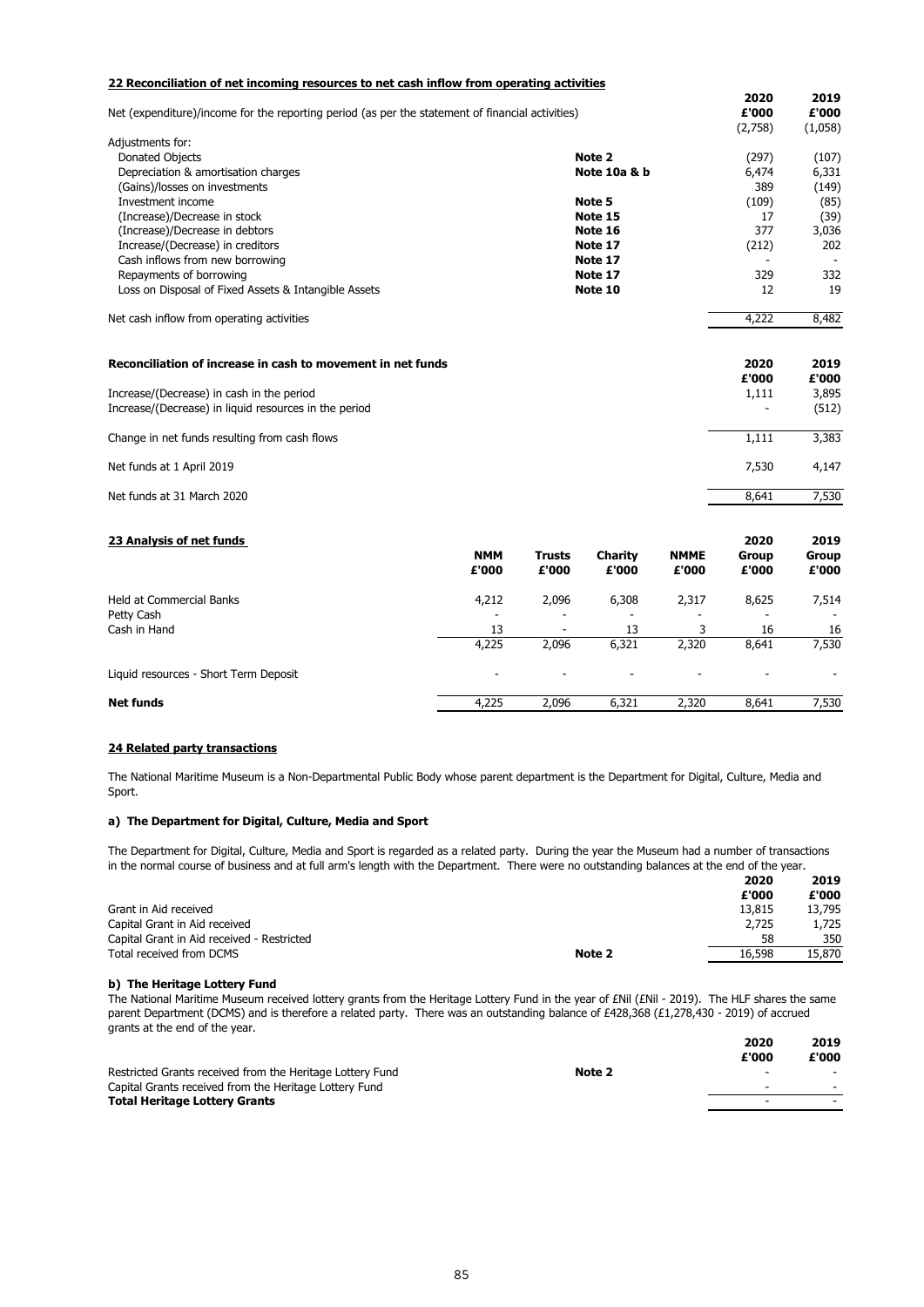#### **c) The Trustees, Staff and Other Related Parties**

During the year the National Maritime Museum has had various material transactions with other entities, as set out below:

Additional information on key management remuneration is provided in the Remuneration Report on page 32.

#### **25 Contingent Liabilities**

The Museum had no contingent liabilities at the year end.

#### **26 Post Balance Sheet Events**

### **27 Control of the Consolidated Entities**

At the year end there is a debtor balance of £435,000 with the Lloyds Register Foundation (A Marsh, a director of the Lloyds Register Group served as a Trustee during the year) .

At the year end there is a creditor balance of £1,250,000 with the above related parties.

There were additional related party transactions conducted with various parties which fall below our materiality threshold (£1,000). These transactions resulted in income of £1,941 and expenditure of £293.

The charity accounts consist of the National Maritime Museum. The consolidated group accounts consist of the National Maritime Museum and the results of a trading subsidiary, National Maritime Museum Enterprises Limited. The Museum controls NMME through ownership of 100% of its issued share capital. Monitoring of the performances of NMME is undertaken by the Trustees of the National Maritime Museum through quarterly

Trustee Board, and Audit Committee meetings. Day to day control is operated through the financial and management arrangements of the executive offices of the Museum. Accountability is to the Trustees of the Museum and to the Department for Digital, Culture, Media and Sport.

| <b>Related Party</b>                                                   | <b>Nature of Relationship</b>                                                                                        | <b>Value of</b><br>income<br>received<br>during the<br>year<br>£'000 | <b>Value of</b><br>expenditur<br>e during<br>the year<br>£'000 | <b>Nature of transaction</b>                               |
|------------------------------------------------------------------------|----------------------------------------------------------------------------------------------------------------------|----------------------------------------------------------------------|----------------------------------------------------------------|------------------------------------------------------------|
| Royal Museums Greenwich<br>Foundation                                  | Jeremy Penn, Trustee for the related party,<br>served as Trustee during the year.                                    |                                                                      | 893                                                            | Grants made to the Foundation                              |
| Royal Museums Greenwich<br>Foundation                                  | Jeremy Penn, Trustee for the related party,<br>served as Trustee during the year.                                    | 6                                                                    |                                                                | Grants received & supplies/services                        |
| Royal Borough of Greenwich<br><b>Destination Management</b><br>Company | E Harris, Director for the related party, served<br>as a Director during the year.                                   | 100                                                                  |                                                                | Income from admissions tickets                             |
| Royal Borough of Greenwich<br><b>Destination Management</b><br>Company | E Harris, Director for the related party, served<br>as a Director during the year.                                   |                                                                      | 63                                                             | Costs in relation to destination<br>marketing              |
| <b>BBC</b>                                                             | C Marlow, a family member is an editorial                                                                            | 5                                                                    |                                                                | Income received from a broadcast                           |
| Navy                                                                   | National Museum of the Royal H Cunliffe, Member of the related party, served<br>as a senior manager during the year. |                                                                      | 2                                                              | Costs in relation to disbursements for<br>reasearch fellow |
| <b>Trinity College London</b>                                          | F Butcher, Direcotr and Company secretary for<br>the related party, served as a Trustee during                       |                                                                      | $\overline{2}$                                                 | Costs in relation to venue hire                            |
|                                                                        | $\mathbf{r}$                                                                                                         | 110                                                                  | 960                                                            |                                                            |

The Royal Museums Greenwich Foundation is a separate charitable company, run by its own board of Trustees and therefore is not consolidated into the Museum's accounts.

The financial statements were authorised for issue by the Trustees and Accounting Officer on the date they were certified by the Comptroller and Auditor General.

As a result of the COVID-19 pandemic and the ongoing and evolving measures taken in response by governments both in the UK and overseas, some of the Group's activities have had to cease temporarily for certain periods subsequent to the year end. This has included closure of the Museum to the public from mid-March to late August, and again from early November. To mitigate the financial impact, the Group has utilised the government's Job Retention Scheme alongside the Group's own reserves, while, on demonstration of need, the Museum is also eligible to receive further funding from the government in addition to the previously-agreed grant-in-aid for 2020-21. The post-year end impact of COVID-19 is not considered to be an adjusting event.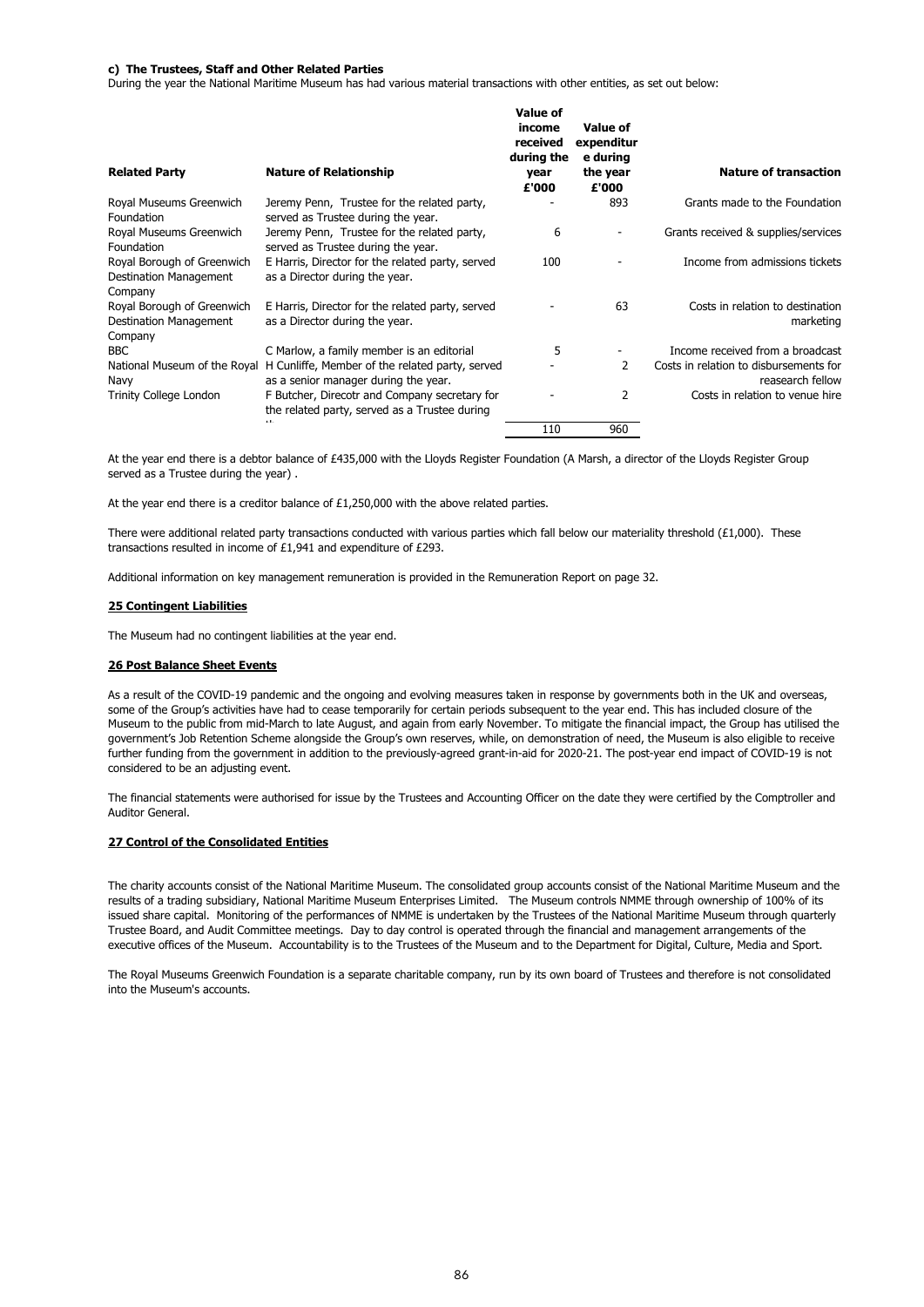## **28.a Prior Year Consolidated Statement of Financial Activities for the year ended 31 March 2019 \***

|                                                                             |                         |                                | <b>Endowmen</b> |                              |              |
|-----------------------------------------------------------------------------|-------------------------|--------------------------------|-----------------|------------------------------|--------------|
|                                                                             |                         | <b>Unrestricted Restricted</b> |                 |                              | <b>Total</b> |
|                                                                             |                         | <b>Funds</b>                   | <b>Funds</b>    | <b>Funds</b>                 | 2019         |
| <b>Income and Endowments</b>                                                | <b>Note</b>             | £'000                          | £'000           | £'000                        | £'000        |
| <b>Donations and Legacies</b>                                               |                         |                                |                 |                              |              |
| - Grant in Aid                                                              |                         | 15,520                         | 350             |                              | 15,870       |
| - Other                                                                     |                         | 182                            | 1,432           |                              | 1,614        |
| <b>Total Donations and Legacies</b>                                         | 2.a                     | 15,702                         | 1,782           | $\overline{\phantom{a}}$     | 17,484       |
| <b>Other Trading Activities</b>                                             |                         |                                |                 |                              |              |
|                                                                             |                         |                                |                 |                              |              |
| - Trading Income<br>- Other                                                 | 3<br>4                  | 4,378                          | 293             |                              | 4,671        |
|                                                                             |                         | 1,960                          |                 |                              | 1,960        |
| <b>Total Other Trading Activities</b>                                       |                         | 6,338                          | 293             | ٠                            | 6,631        |
| <b>Income from Investments</b>                                              | 5                       | 79                             | $\mathbf{1}$    | 5                            | 85           |
| <b>Income from Charitable Activities</b>                                    |                         |                                |                 |                              |              |
| Putting Visitors First and creating inspiring experiences                   |                         | 7,318                          |                 |                              | 7,318        |
| Valuing our Heritage, caring for and developing our unique collection       |                         | 272                            |                 |                              | 272          |
| Extending our Reputation, reach and impact                                  |                         | 336                            |                 |                              | 336          |
| <b>Total Income from Charitable Activities</b>                              | 6                       | 7,926                          |                 | ۰                            | 7,926        |
| <b>Total Income and Endowments</b>                                          |                         | 30,045                         | 2,076           | 5                            | 32,126       |
| <b>Expenditure</b>                                                          |                         |                                |                 |                              |              |
| <b>Expenditure on Raising Funds</b>                                         |                         |                                |                 |                              |              |
|                                                                             |                         |                                |                 |                              |              |
| Costs of Raising Donations and Legacies                                     |                         | 398                            |                 |                              | 398          |
| Costs of Other Trading Activities                                           |                         |                                |                 |                              |              |
| - Trading Costs                                                             | 3                       | 2,477                          | 293             |                              | 2,770        |
| - Cost of Activities for Generating Funds, other                            |                         | 5,033                          | 11              |                              | 5,044        |
| <b>Total Cost of Other Trading Activities</b>                               | $\overline{\mathbf{z}}$ | 7,510                          | 304             | $\qquad \qquad \blacksquare$ | 7,814        |
| <b>Total Expenditure on Raising Funds</b>                                   |                         | 7,908                          | 304             | $\blacksquare$               | 8,212        |
| <b>Investment Management Costs</b>                                          |                         | 50                             | $\mathbf{1}$    | 3                            | 54           |
| <b>Expenditure on Charitable Activities</b>                                 |                         |                                |                 |                              |              |
| Putting Visitors First and creating inspiring experiences                   |                         | 5,107                          | 123             |                              | 5,230        |
| Valuing our Heritage, caring for and developing our unique collection       |                         | 13,180                         | 4,109           |                              | 17,289       |
| Extending our Reputation, reach and impact                                  |                         | 2,359                          | 171             | 18                           | 2,548        |
|                                                                             |                         |                                |                 |                              |              |
| <b>Total Expenditure</b>                                                    | $\overline{\mathbf{z}}$ | 28,604                         | 4,707           | 21                           | 33,333       |
| Net Gains/(Losses) on Investments                                           | 13                      | 132                            | $\overline{2}$  | 15                           | 149          |
| <b>Net Income/(Expenditure)</b>                                             |                         | 1,572                          | (2,629)         | (1)                          | (1,058)      |
| <b>Transfers</b>                                                            |                         |                                |                 |                              |              |
| Transfers between funds                                                     | 19.a                    | 2,816                          | (2,816)         |                              |              |
|                                                                             |                         |                                |                 |                              |              |
| Net Income/(Expenditure) before other Recognised Gains and<br><b>Losses</b> |                         | 4,388                          | (5, 446)        | (1)                          | (1,058)      |

| Other Recognised Gains and Losses<br>Gains/(Losses) on Revaluation of Fixed Assets | 10.a | $\sim$ | 2,740   | $\overline{\phantom{a}}$ | 2,740   |
|------------------------------------------------------------------------------------|------|--------|---------|--------------------------|---------|
| <b>Total Net Movement in Funds</b>                                                 | 9    | 4,388  | (2,706) | (1)                      | 1,682   |
| <b>Reconciliation of Funds</b>                                                     |      |        |         |                          |         |
| Funds balance brought forward at 1 April 2018                                      |      | 16,428 | 277,215 | 680                      | 294,323 |
| Funds balance at 31 March 2019                                                     | 19.a | 20,816 | 274,510 | 679                      | 296,005 |

The Consolidated Statement of Financial Activities includes a re-classification of management and IT costs as per note 7 Analysis of total expenditu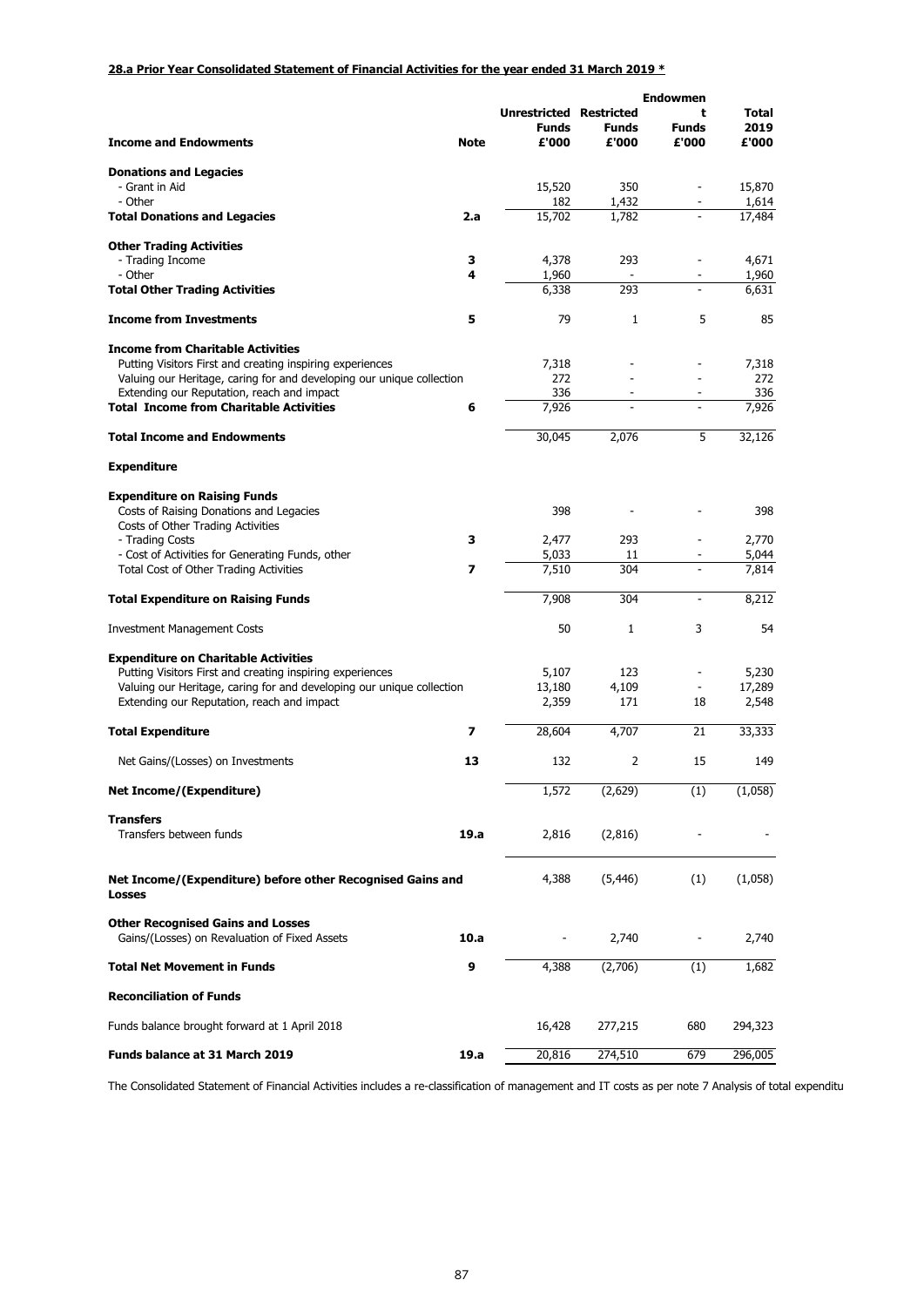# **28.b Prior Year Charity Statement of Financial Activities for the year ended 31 March 2019 \***

|                                                                       |             |                     |                          | Endow-         |              |
|-----------------------------------------------------------------------|-------------|---------------------|--------------------------|----------------|--------------|
|                                                                       |             | <b>Unrestricted</b> | <b>Restricted</b>        | ment           | <b>Total</b> |
|                                                                       |             | <b>Funds</b>        | <b>Funds</b>             | <b>Funds</b>   | 2019         |
|                                                                       | <b>Note</b> | £'000               | £'000                    | £'000          | £'000        |
| <b>Donations and Legacies</b>                                         |             |                     |                          |                |              |
| - Grant in Aid                                                        | 2.a         | 15,520              | 350                      |                | 15,870       |
| - Other                                                               | 2.a         | 182                 | 1,432                    |                | 1,614        |
| - Gift Aid donation from NMME                                         | 3           | 1,739               |                          |                | 1,739        |
| - Recharges NMME                                                      |             | 166                 |                          |                | 166          |
| <b>Total Donations and Legacies</b>                                   |             | 17,607              | 1,782                    | $\blacksquare$ | 19,389       |
|                                                                       |             |                     |                          |                |              |
| <b>Other Trading Activities</b>                                       |             |                     |                          |                |              |
| - Trading Income                                                      |             |                     |                          |                |              |
| - Other                                                               |             | 2,002               |                          |                | 2,002        |
| <b>Total Other Trading Activities</b>                                 |             | 2,002               | $\overline{\phantom{a}}$ | $\blacksquare$ | 2,002        |
| <b>Income from Investments</b>                                        |             | 75                  | 1                        | 5              | 81           |
| <b>Income from Charitable Activities</b>                              |             |                     |                          |                |              |
| Putting Visitors First and creating inspiring experiences             |             | 7,318               |                          |                | 7,318        |
| Valuing our Heritage, caring for and developing our unique collection |             | 272                 |                          |                | 272          |
| Extending our Reputation, reach and impact                            |             | 336                 |                          |                | 336          |
| <b>Total Income from Charitable Activities</b>                        | 6           | 7,926               | $\blacksquare$           | $\blacksquare$ | 7,926        |
| <b>Total Income and Endowments</b>                                    |             | 27,610              | 1,783                    | 5              | 29,398       |
| <b>Expenditure</b>                                                    |             |                     |                          |                |              |
|                                                                       |             |                     |                          |                |              |
| <b>Expenditure on Raising Funds</b>                                   |             |                     |                          |                |              |
| Costs of Raising Donations and Legacies                               |             | 398                 |                          |                | 398          |
| Costs of Other Trading Activities                                     |             |                     |                          |                |              |
| - Trading Costs                                                       |             |                     |                          |                |              |
| - Cost of Activities for Generating Funds, other                      |             | 5,074               | 11                       |                | 5,085        |
| <b>Total Cost of Other Trading Activities</b>                         |             | 5,074               | 11                       | $\blacksquare$ | 5,085        |
|                                                                       |             | 5,472               | 11                       |                |              |
| <b>Total Expenditure on Raising Funds</b>                             |             |                     |                          |                | 5,483        |
| <b>Investment Management Costs</b>                                    |             | 51                  |                          | 3              | 54           |
| <b>Expenditure on Charitable Activities</b>                           |             |                     |                          |                |              |
| Putting Visitors First and creating inspiring experiences             |             | 5,107               | 123                      |                | 5,230        |
| Valuing our Heritage, caring for and developing our unique collection |             | 13,180              | 4,109                    |                | 17,289       |
| Extending our Reputation, reach and impact                            |             | 2,359               | 171                      | 18             | 2,548        |
| <b>Total Expenditure</b>                                              |             | 26,170              | 4,414                    | 21             | 30,605       |
| Net Gains/(Losses) on Investments                                     | 13          | 132                 | $\overline{2}$           | 15             | 149          |
| <b>Net Income/(Expenditure)</b>                                       |             | 1,572               | (2,629)                  | (1)            | (1,058)      |
|                                                                       |             |                     |                          |                |              |
| <b>Transfers</b>                                                      |             |                     |                          |                |              |
| Transfers between funds                                               | 19.b        | 2,816               | (2,816)                  |                |              |
| Net Income/(Expenditure) before other Recognised Gains and            |             | 4,388               | (5, 445)                 | (1)            | (1,058)      |
|                                                                       |             |                     |                          |                |              |

| <b>Other Recognised Gains and Losses</b><br>Gains/(Losses) on Revaluation of Fixed Assets | 10.a | $\sim$ | 2,740   | $\blacksquare$ | 2,740   |
|-------------------------------------------------------------------------------------------|------|--------|---------|----------------|---------|
| <b>Total Net Movement in Funds</b>                                                        | 9    | 4,388  | (2,705) | (1)            | 1,682   |
| <b>Reconciliation of Funds</b>                                                            |      |        |         |                |         |
| Funds balance brought forward at 1 April 2018                                             |      | 16,369 | 277,215 | 680            | 294,264 |
| <b>Funds balance at 31 March 2019</b>                                                     | 19.b | 20,757 | 274,510 | 679            | 295,946 |

#### **Losses**

The Charity Statement of Financial Activities includes a re-classification of management and IT costs as per note 7 Analysis of total expenditure.